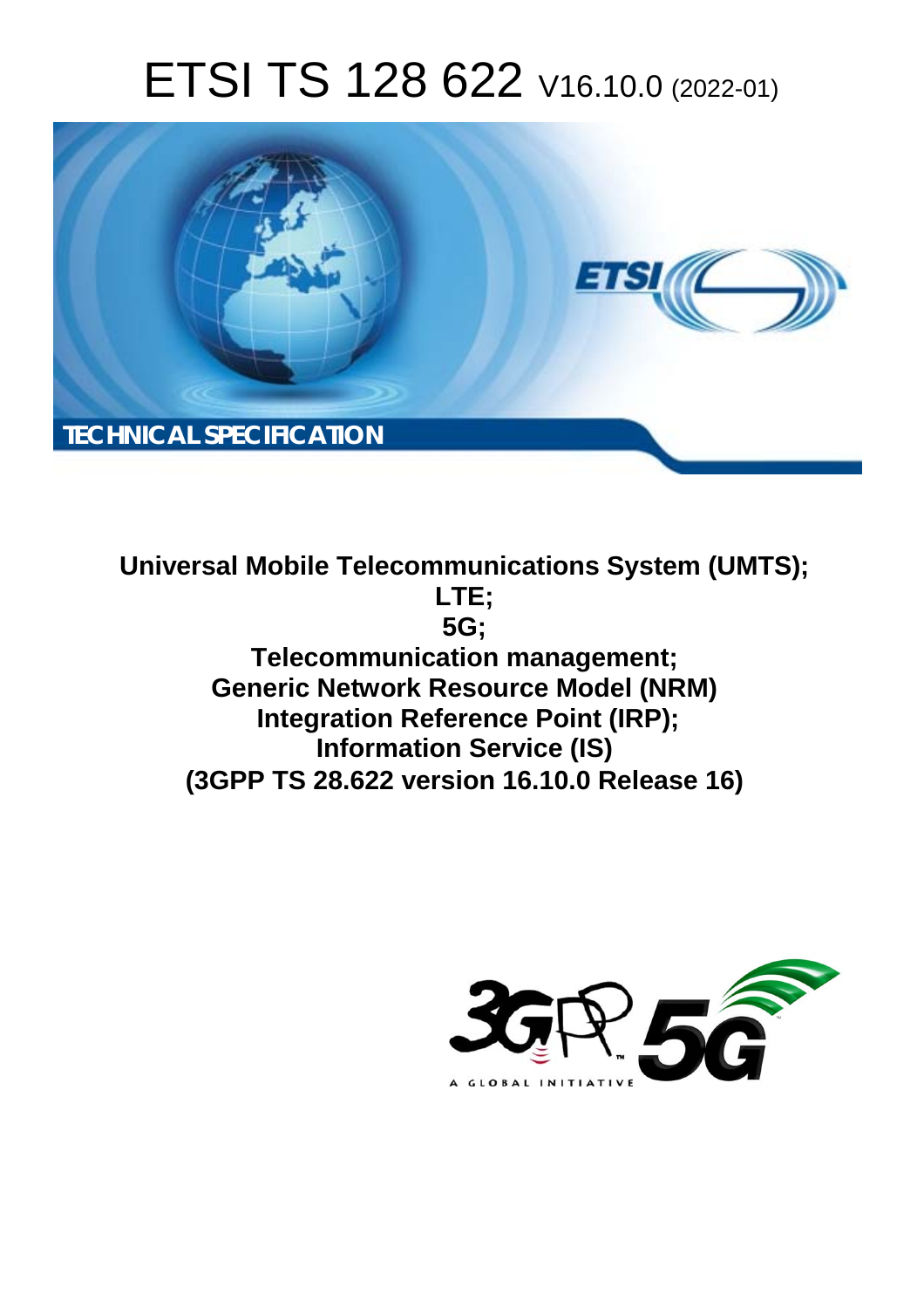Reference RTS/TSGS-0528622vga0

Keywords 5G,LTE,UMTS

#### *ETSI*

650 Route des Lucioles F-06921 Sophia Antipolis Cedex - FRANCE

Tel.: +33 4 92 94 42 00 Fax: +33 4 93 65 47 16

Siret N° 348 623 562 00017 - APE 7112B Association à but non lucratif enregistrée à la Sous-Préfecture de Grasse (06) N° w061004871

#### *Important notice*

The present document can be downloaded from: <http://www.etsi.org/standards-search>

The present document may be made available in electronic versions and/or in print. The content of any electronic and/or print versions of the present document shall not be modified without the prior written authorization of ETSI. In case of any existing or perceived difference in contents between such versions and/or in print, the prevailing version of an ETSI deliverable is the one made publicly available in PDF format at [www.etsi.org/deliver](http://www.etsi.org/deliver).

Users of the present document should be aware that the document may be subject to revision or change of status. Information on the current status of this and other ETSI documents is available at <https://portal.etsi.org/TB/ETSIDeliverableStatus.aspx>

If you find errors in the present document, please send your comment to one of the following services: <https://portal.etsi.org/People/CommiteeSupportStaff.aspx>

#### *Notice of disclaimer & limitation of liability*

The information provided in the present deliverable is directed solely to professionals who have the appropriate degree of experience to understand and interpret its content in accordance with generally accepted engineering or other professional standard and applicable regulations.

No recommendation as to products and services or vendors is made or should be implied.

No representation or warranty is made that this deliverable is technically accurate or sufficient or conforms to any law and/or governmental rule and/or regulation and further, no representation or warranty is made of merchantability or fitness for any particular purpose or against infringement of intellectual property rights.

In no event shall ETSI be held liable for loss of profits or any other incidental or consequential damages.

Any software contained in this deliverable is provided "AS IS" with no warranties, express or implied, including but not limited to, the warranties of merchantability, fitness for a particular purpose and non-infringement of intellectual property rights and ETSI shall not be held liable in any event for any damages whatsoever (including, without limitation, damages for loss of profits, business interruption, loss of information, or any other pecuniary loss) arising out of or related to the use of or inability to use the software.

#### *Copyright Notification*

No part may be reproduced or utilized in any form or by any means, electronic or mechanical, including photocopying and microfilm except as authorized by written permission of ETSI. The content of the PDF version shall not be modified without the written authorization of ETSI.

The copyright and the foregoing restriction extend to reproduction in all media.

© ETSI 2022. All rights reserved.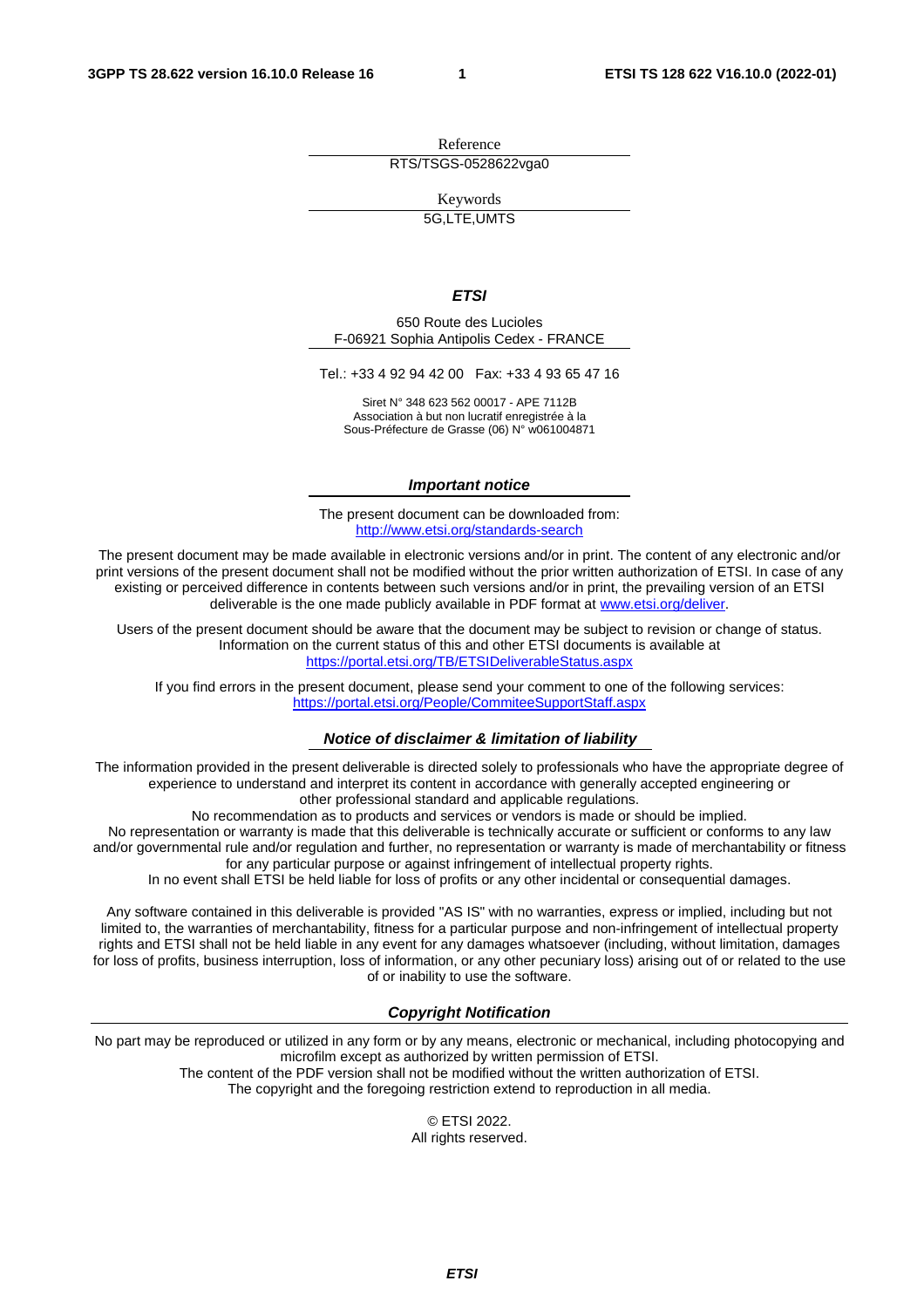## Intellectual Property Rights

#### Essential patents

IPRs essential or potentially essential to normative deliverables may have been declared to ETSI. The declarations pertaining to these essential IPRs, if any, are publicly available for **ETSI members and non-members**, and can be found in ETSI SR 000 314: *"Intellectual Property Rights (IPRs); Essential, or potentially Essential, IPRs notified to ETSI in respect of ETSI standards"*, which is available from the ETSI Secretariat. Latest updates are available on the ETSI Web server [\(https://ipr.etsi.org/](https://ipr.etsi.org/)).

Pursuant to the ETSI Directives including the ETSI IPR Policy, no investigation regarding the essentiality of IPRs, including IPR searches, has been carried out by ETSI. No guarantee can be given as to the existence of other IPRs not referenced in ETSI SR 000 314 (or the updates on the ETSI Web server) which are, or may be, or may become, essential to the present document.

#### **Trademarks**

The present document may include trademarks and/or tradenames which are asserted and/or registered by their owners. ETSI claims no ownership of these except for any which are indicated as being the property of ETSI, and conveys no right to use or reproduce any trademark and/or tradename. Mention of those trademarks in the present document does not constitute an endorsement by ETSI of products, services or organizations associated with those trademarks.

**DECT™**, **PLUGTESTS™**, **UMTS™** and the ETSI logo are trademarks of ETSI registered for the benefit of its Members. **3GPP™** and **LTE™** are trademarks of ETSI registered for the benefit of its Members and of the 3GPP Organizational Partners. **oneM2M™** logo is a trademark of ETSI registered for the benefit of its Members and of the oneM2M Partners. **GSM**® and the GSM logo are trademarks registered and owned by the GSM Association.

## Legal Notice

This Technical Specification (TS) has been produced by ETSI 3rd Generation Partnership Project (3GPP).

The present document may refer to technical specifications or reports using their 3GPP identities. These shall be interpreted as being references to the corresponding ETSI deliverables.

The cross reference between 3GPP and ETSI identities can be found under<http://webapp.etsi.org/key/queryform.asp>.

## Modal verbs terminology

In the present document "**shall**", "**shall not**", "**should**", "**should not**", "**may**", "**need not**", "**will**", "**will not**", "**can**" and "**cannot**" are to be interpreted as described in clause 3.2 of the [ETSI Drafting Rules](https://portal.etsi.org/Services/editHelp!/Howtostart/ETSIDraftingRules.aspx) (Verbal forms for the expression of provisions).

"**must**" and "**must not**" are **NOT** allowed in ETSI deliverables except when used in direct citation.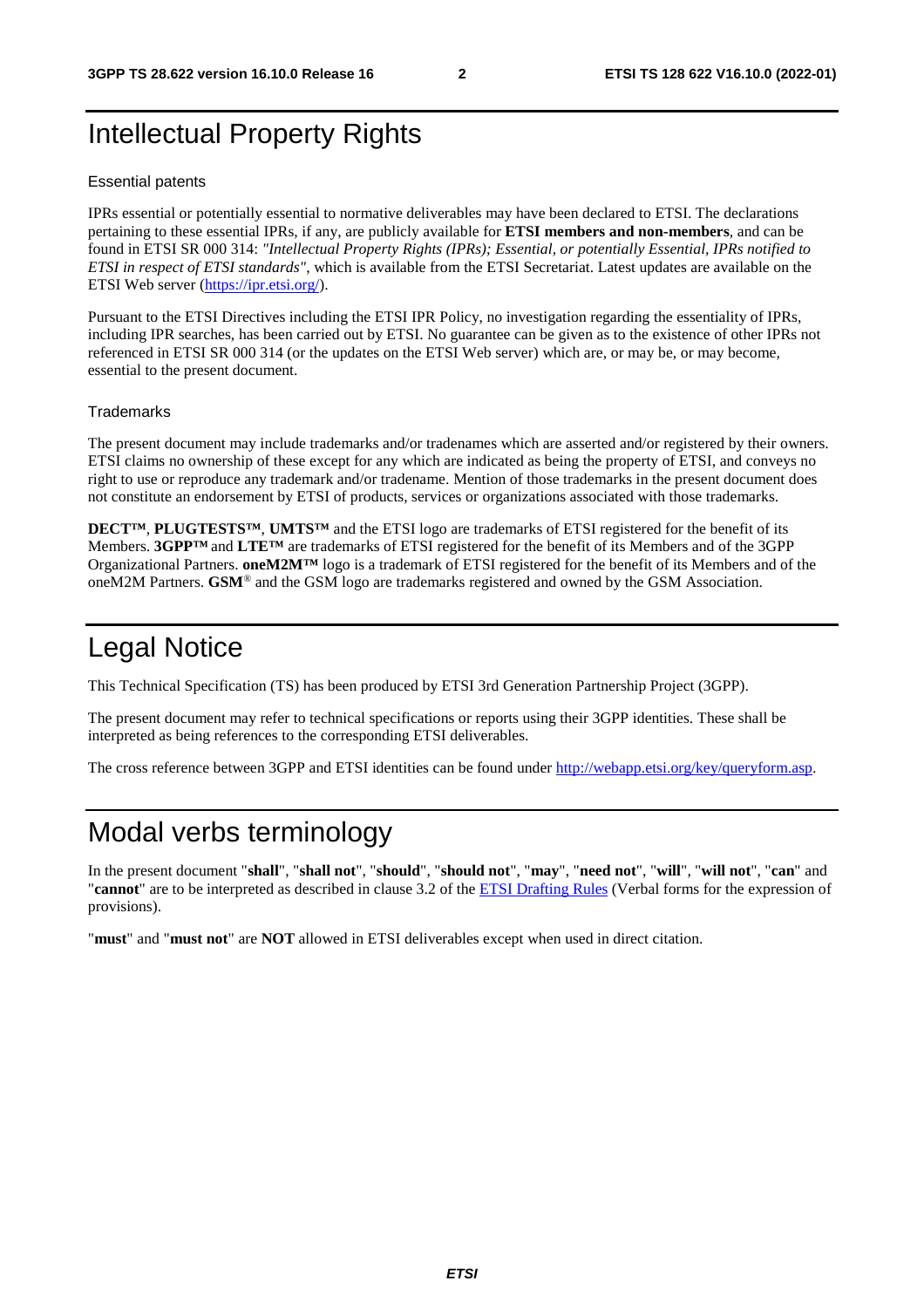$\mathbf{3}$ 

## Contents

| 1                  |  |
|--------------------|--|
| 2                  |  |
| 3                  |  |
| 3.1                |  |
| 3.2                |  |
| 4                  |  |
| 4.1                |  |
| 4.2                |  |
| 4.2.1              |  |
| 4.2.2              |  |
| 4.3                |  |
| 4.3.1              |  |
| 4.3.1.1            |  |
| 4.3.1.2            |  |
| 4.3.1.3            |  |
| 4.3.1.4            |  |
| 4.3.2              |  |
| 4.3.2.1            |  |
| 4.3.2.2<br>4.3.2.3 |  |
| 4.3.2.4            |  |
| 4.3.2a             |  |
| 4.3.2a.1           |  |
| 4.3.2a.2           |  |
| 4.3.2a.3           |  |
| 4.3.2a.4           |  |
| 4.3.3              |  |
| 4.3.3.1            |  |
| 4.3.3.2            |  |
| 4.3.3.3            |  |
| 4.3.3.4            |  |
| 4.3.4              |  |
| 4.3.4.1            |  |
| 4.3.4.2            |  |
| 4.3.4.3            |  |
| 4.3.4.4            |  |
| 4.3.5              |  |
| 4.3.5.1            |  |
| 4.3.5.2            |  |
| 4.3.5.3            |  |
| 4.3.5.4            |  |
| 4.3.6              |  |
| 4.3.6.1            |  |
| 4.3.6.2            |  |
| 4.3.6.3<br>4.3.6.4 |  |
| 4.3.7              |  |
|                    |  |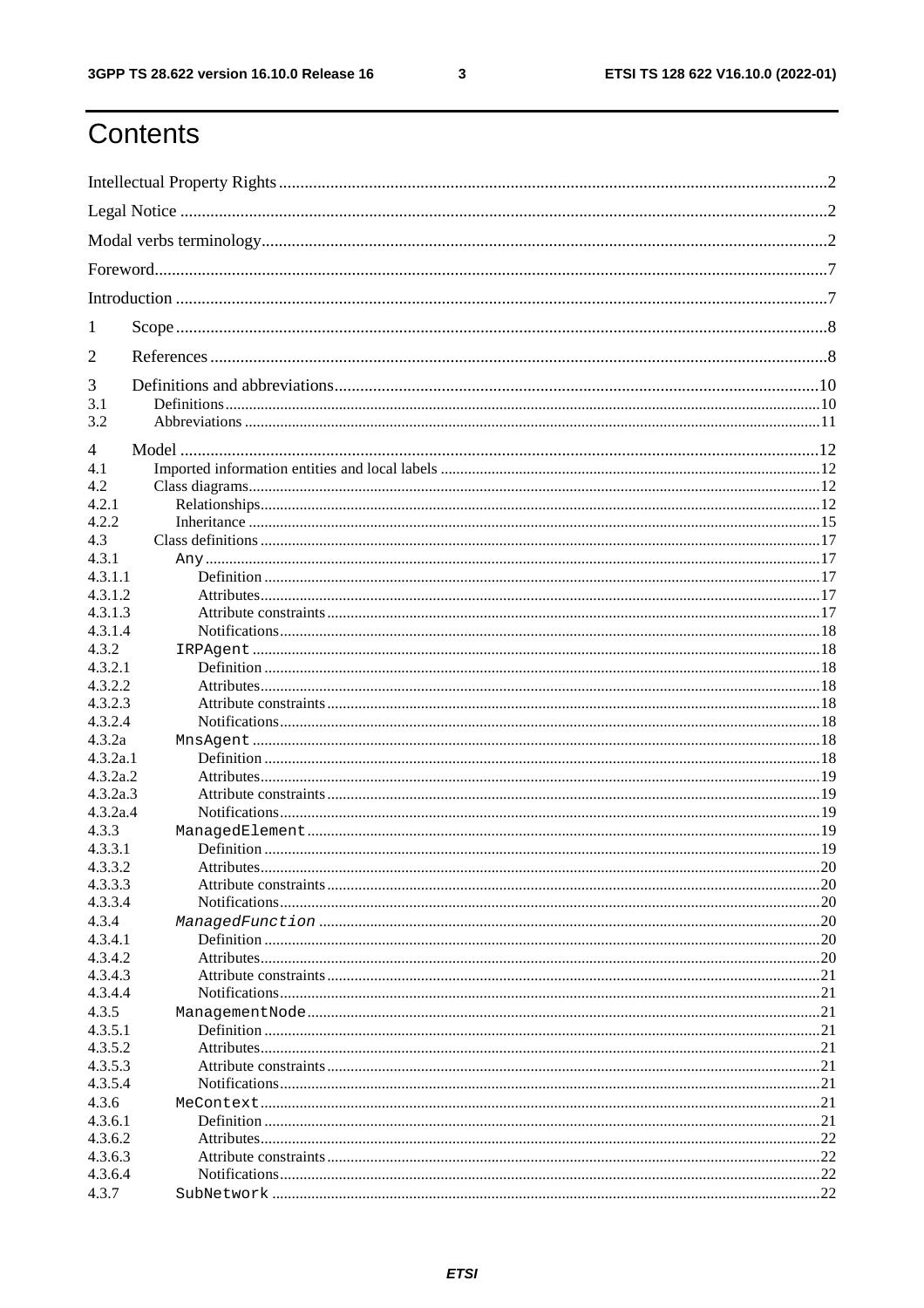#### $\overline{\mathbf{4}}$

| 4.3.7.1              |  |
|----------------------|--|
| 4.3.7.2              |  |
| 4.3.7.3              |  |
| 4.3.7.4              |  |
| 4.3.8                |  |
| 4.3.8.1              |  |
| 4.3.8.2              |  |
| 4.3.8.3              |  |
| 4.3.8.4              |  |
| 4.3.9                |  |
| 4.3.9.1              |  |
| 4.3.9.2              |  |
| 4.3.9.3              |  |
| 4.3.9.4              |  |
| 4.3.10               |  |
| 4.3.10.1             |  |
| 4.3.10.2             |  |
| 4.3.10.3             |  |
| 4.3.10.4             |  |
| 4.3.11               |  |
| 4.3.11.1             |  |
| 4.3.11.2             |  |
| 4.3.11.3             |  |
| 4.3.11.4             |  |
| 4.3.12<br>4.3.13     |  |
| 4.3.14               |  |
| 4.3.15               |  |
| 4.3.16               |  |
| 4.3.16.1             |  |
| 4.3.16.2             |  |
| 4.3.16.3             |  |
| 4.3.16.4             |  |
| 4.3.17               |  |
| 4.3.17.1             |  |
| 4.3.17.2             |  |
| 4.3.17.3             |  |
| 4.3.17.4             |  |
| 4.3.18               |  |
| 4.3.18.1             |  |
| 4.3.18.2             |  |
| 4.3.18.3             |  |
| 4.3.18.4             |  |
| 4.3.19               |  |
| 4.3.19.1             |  |
|                      |  |
| 4.3.19.2             |  |
| 4.3.19.3             |  |
| 4.3.19.4             |  |
| 4.3.20               |  |
| 4.3.20.1             |  |
| 4.3.20.2             |  |
| 4.3.20.3             |  |
| 4.3.20.4             |  |
| 4.3.21               |  |
| 4.3.21.1             |  |
| 4.3.21.2             |  |
| 4.3.21.3             |  |
| 4.3.21.4             |  |
| 4.3.22               |  |
| 4.3.22.1<br>4.3.22.2 |  |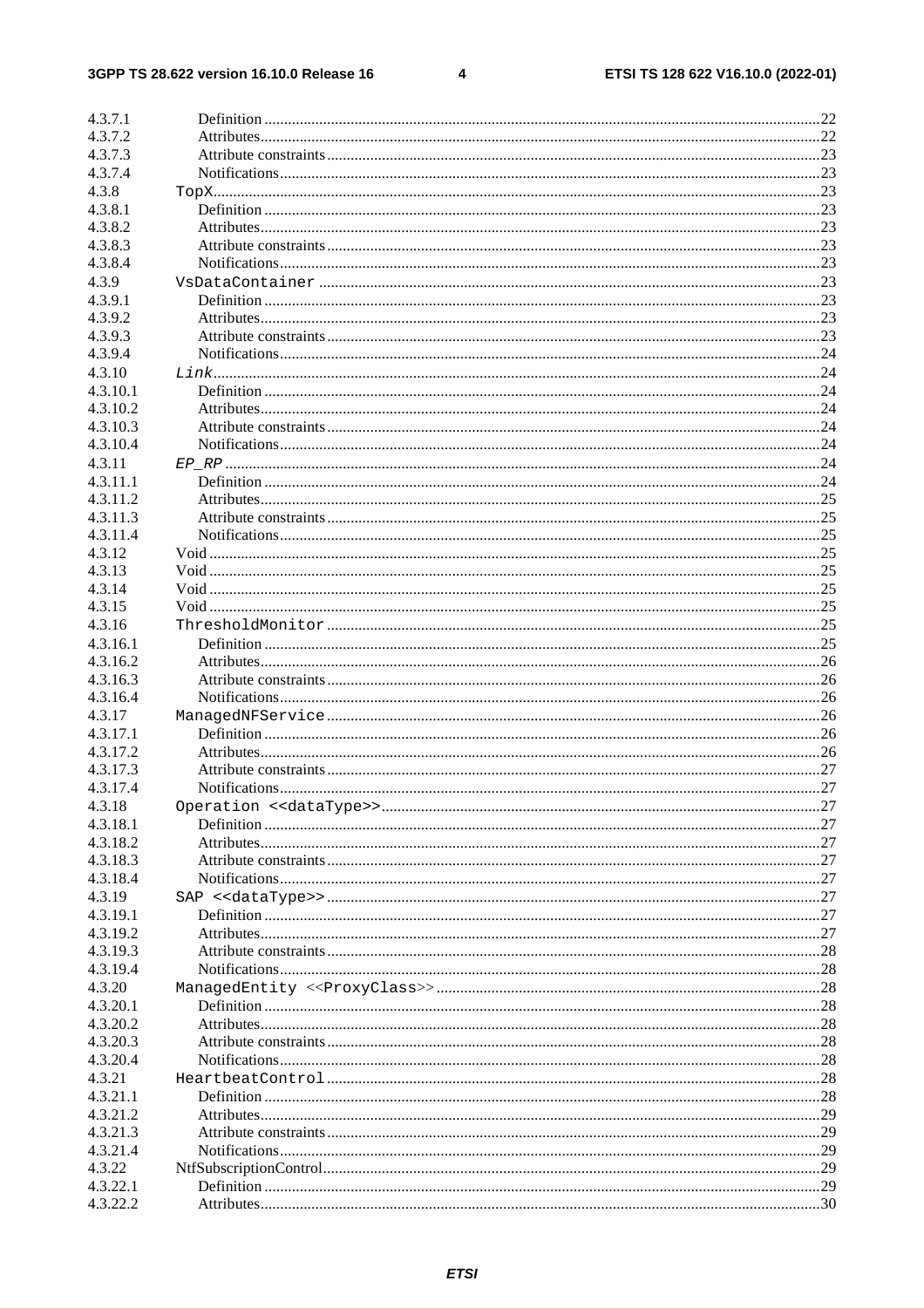#### $5\phantom{a}$

| 4.3.22.3 |                       |    |
|----------|-----------------------|----|
| 4.3.22.4 |                       |    |
| 4.3.23   |                       |    |
| 4.3.23.1 |                       |    |
| 4.3.23.2 |                       |    |
| 4.3.23.3 |                       |    |
| 4.3.23.4 |                       |    |
| 4.3.24   |                       |    |
| 4.3.25   |                       |    |
| 4.3.26   |                       |    |
| 4.3.26.1 |                       |    |
| 4.3.26.2 |                       |    |
| 4.3.26.3 |                       |    |
| 4.3.26.4 |                       |    |
| 4.3.27   |                       |    |
| 4.3.27.1 |                       |    |
| 4.3.27.2 |                       |    |
| 4.3.27.3 |                       |    |
| 4.3.27.4 |                       |    |
| 4.3.28   |                       |    |
|          |                       |    |
| 4.3.29   |                       |    |
| 4.3.29.1 |                       |    |
| 4.3.29.2 |                       |    |
| 4.3.29.3 |                       |    |
| 4.3.29.4 |                       |    |
| 4.3.30   |                       |    |
| 4.3.30.1 |                       |    |
| 4.3.30.2 |                       |    |
| 4.3.30.3 |                       |    |
| 4.3.30.4 |                       |    |
| 4.3.31   |                       |    |
| 4.3.31.1 |                       |    |
| 4.3.31.2 |                       |    |
| 4.3.31.3 |                       |    |
| 4.3.31.4 |                       |    |
| 4.3.32   |                       |    |
| 4.3.32.1 |                       |    |
| 4.3.32.2 |                       |    |
| 4.3.32.3 | Attribute constraints | 41 |
| 4.3.32.4 |                       |    |
| 4.3.33   |                       |    |
| 4.3.33.1 |                       |    |
| 4.3.33.2 |                       |    |
| 4.3.33.3 |                       |    |
| 4.3.33.4 |                       |    |
| 4.3.34   |                       |    |
| 4.3.34.1 |                       |    |
| 4.3.34.2 |                       |    |
| 4.3.34.3 |                       |    |
| 4.3.34.4 |                       |    |
| 4.3.35   |                       |    |
| 4.3.35.1 |                       |    |
| 4.3.35.2 |                       |    |
| 4.3.36   |                       |    |
| 4.3.36.1 |                       |    |
| 4.3.36.2 |                       |    |
| 4.3.37   |                       |    |
| 4.3.37.1 |                       |    |
| 4.3.37.2 |                       |    |
| 4.3.38   |                       |    |
| 4.3.38.1 |                       |    |
|          |                       |    |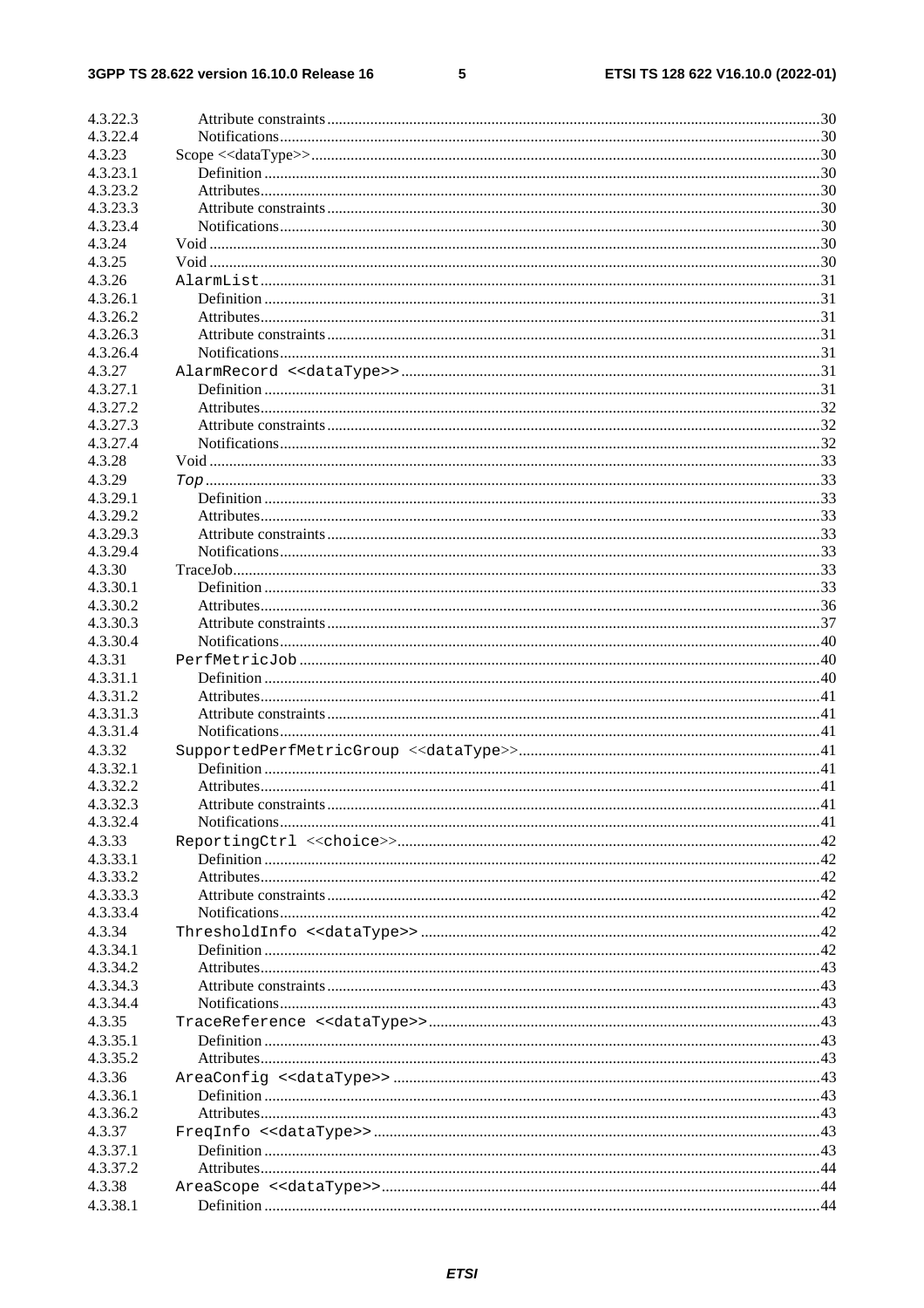$\bf 6$ 

| 4.3.38.2 |                               |  |
|----------|-------------------------------|--|
| 4.3.39   |                               |  |
| 4.3.39.1 |                               |  |
| 4.3.39.2 |                               |  |
| 4.3.40   |                               |  |
| 4.3.40.1 |                               |  |
| 4.3.40.2 |                               |  |
| 4.4      |                               |  |
| 4.4.1    |                               |  |
| 4.4.2    |                               |  |
| 4.5      |                               |  |
| 4.5.1    |                               |  |
| 4.5.2    |                               |  |
| 4.5.3    |                               |  |
|          | <b>Annex A (informative):</b> |  |
|          | <b>Annex B</b> (informative): |  |
|          |                               |  |
|          |                               |  |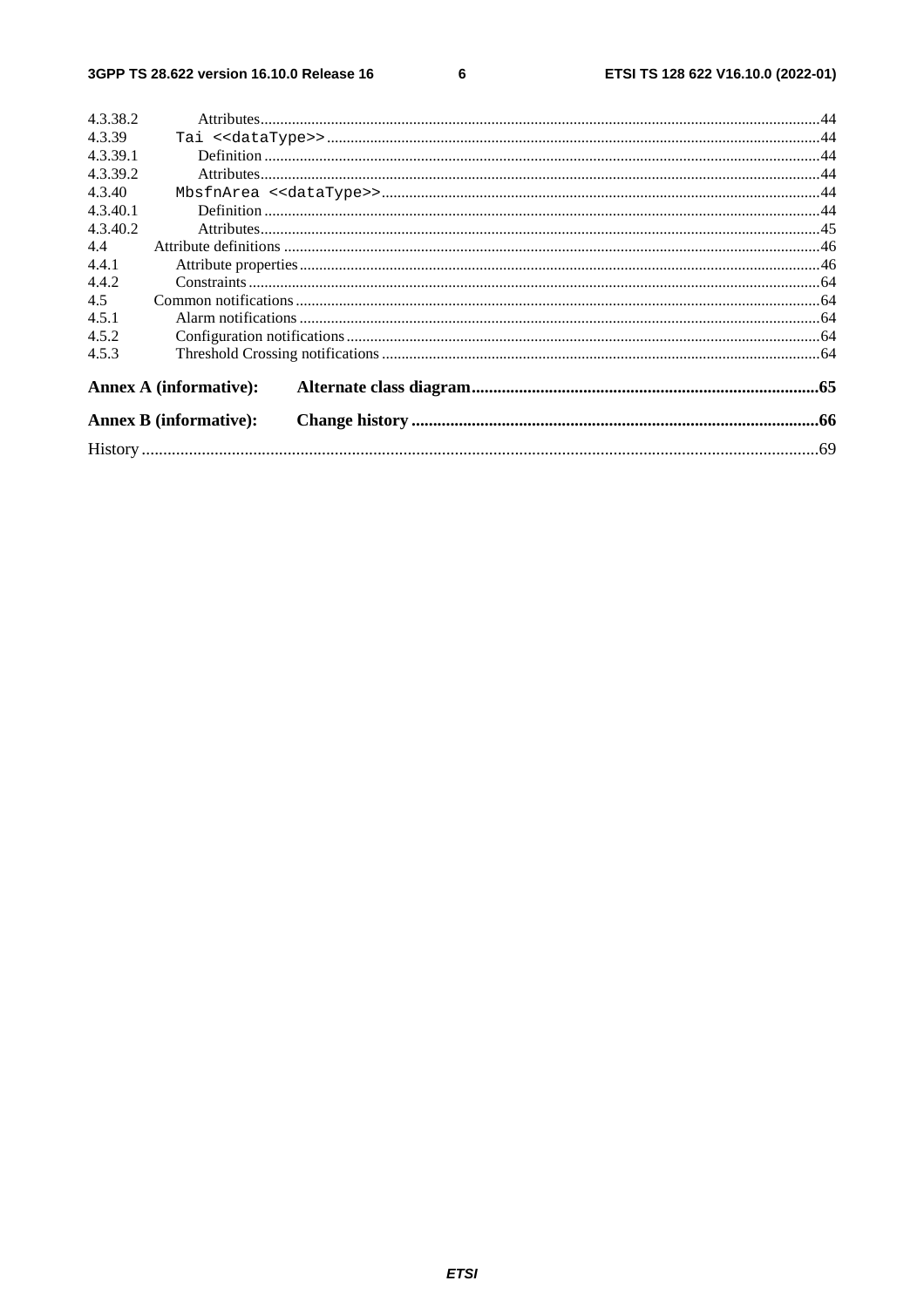## Foreword

This Technical Specification has been produced by the 3rd Generation Partnership Project (3GPP).

The contents of the present document are subject to continuing work within the TSG and may change following formal TSG approval. Should the TSG modify the contents of the present document, it will be re-released by the TSG with an identifying change of release date and an increase in version number as follows:

Version x.y.z

where:

- x the first digit:
	- 1 presented to TSG for information;
	- 2 presented to TSG for approval;
	- 3 or greater indicates TSG approved document under change control.
- y the second digit is incremented for all changes of substance, i.e. technical enhancements, corrections, updates, etc.
- z the third digit is incremented when editorial only changes have been incorporated in the document.

## Introduction

The present document is part of a TS-family covering the 3<sup>rd</sup> Generation Partnership Project; Technical Specification Group Services and System Aspects; Telecommunication management; as identified below:

28.621 Generic Network Resource Model (NRM) Integration Reference Point (IRP); Requirements;

#### **28.622 Generic Network Resource Model (NRM) Integration Reference Point (IRP); Information Service (IS) ;**

28.623 Generic Network Resource Model (NRM) Integration Reference Point (IRP); Solution Set (SS) definitions.

The interface Itf-N, defined in 3GPP TS 32.102 [2], is built up by a number of Integration Reference Points (IRPs) and a related Name Convention, which realise the functional capabilities over this interface. The basic structure of the IRPs is defined in 3GPP TS 32.150 [4].

The present document is part of a set that has been developed for converged management solutions.

The present document is part of a set that is used for management and orchestration of 5G networks and network slicing.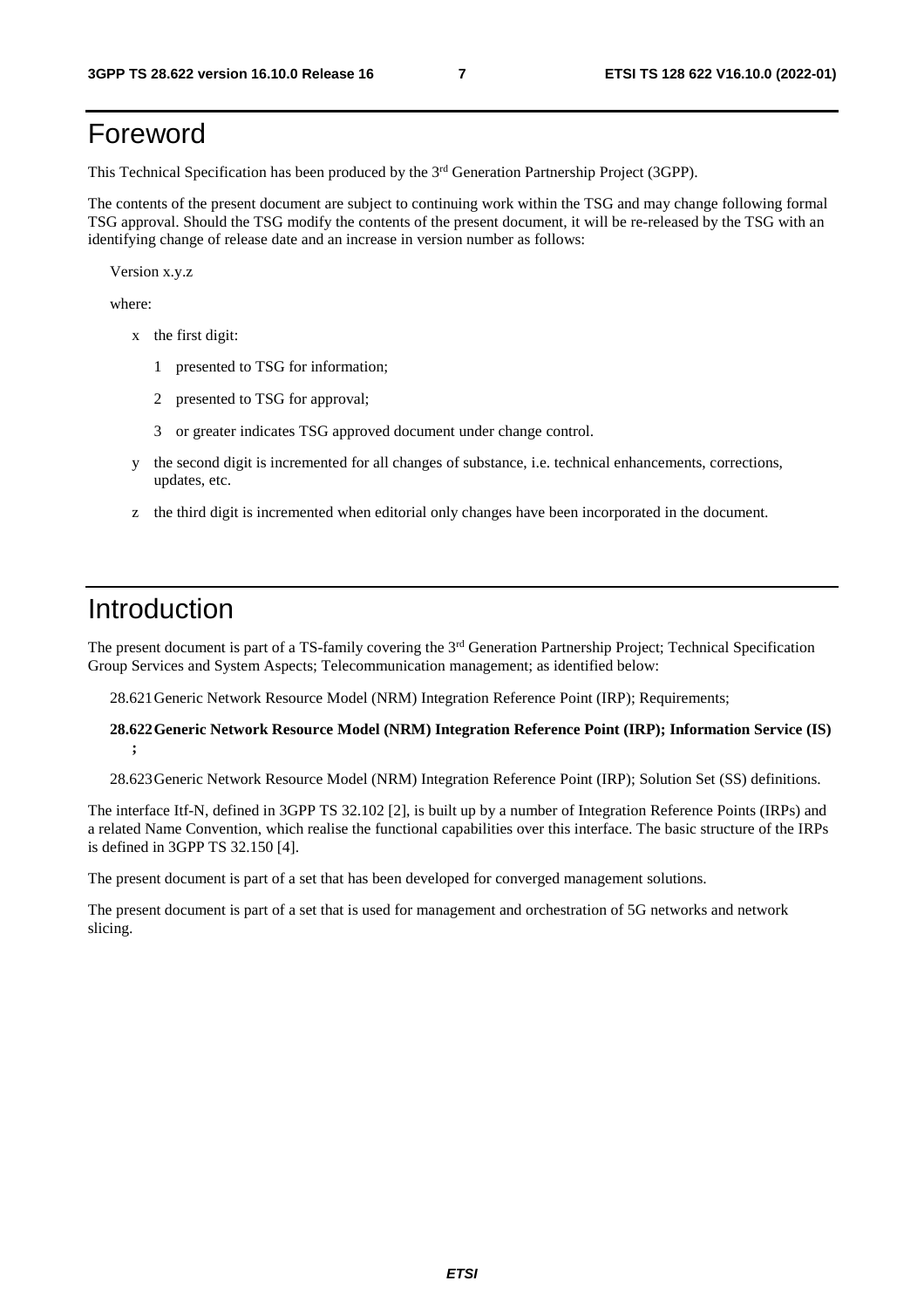## 1 Scope

The present document specifies the Generic network resource information that can be communicated between an IRPAgent and an IRPManager in the deployment scenarios using IRP framework as defined in TS 32.102 [2], or between an MnS producer and MnS consumer in deployment scenarios using the Service Based Management Architecture (SBMA) as defined in TS 28.533 [32], for telecommunication network management purposes, including management of converged networks and networks that include virtualized network functions.

This document specifies the semantics of information object class attributes and relations visible across the reference point in a protocol and technology neutral way. It does not define their syntax and encoding.

This document supports the Federated Network Information Model (FNIM) concept described in [8] in that the relevant Information Object Class (IOC)s defined in this specification are directly or indirectly inherited from those specified in the Umbrella Information Model (UIM) of [9].

## 2 References

The following documents contain provisions which, through reference in this text, constitute provisions of the present document.

- References are either specific (identified by date of publication, edition number, version number, etc.) or non-specific.
- For a specific reference, subsequent revisions do not apply.
- For a non-specific reference, the latest version applies. In the case of a reference to a 3GPP document (including a GSM document), a non-specific reference implicitly refers to the latest version of that document *in the same Release as the present document*.
- [1] 3GPP TS 32.101: "Telecommunication management; Principles and high level requirements".
- [2] 3GPP TS 32.102: "Telecommunication management; Architecture".
- [3] 3GPP TS 32.302: "Telecommunication management; Configuration Management (CM); Notification Integration Reference Point (IRP): Information Service (IS)".
- [4] 3GPP TS 32.150: "Telecommunication management; Integration Reference Point (IRP) Concept and Definitions".
- [5] 3GPP TS 23.003: "Technical Specification Group Core Network and Terminals; Numbering, addressing and identification"
- [6] 3GPP TS 32.532: " Telecommunication management; Software Management Integration Reference Point (IRP); Information Service (IS) "
- [7] ITU-T Recommendation X.710 (1991): "Common Management Information Service Definition for CCITT Applications".
- [8] TS 32.107: "Telecommunication management; Fixed Mobile Convergence (FMC) Federated Network Information Model (FNIM)"
- [9] TS 28.620: "Telecommunication management; Fixed Mobile Convergence (FMC) Federated Network Information Model (FNIM) Umbrella Information Model (UIM)"
- [10] TS 32.156: "Telecommunication management; Fixed Mobile Convergence (FMC) Model Repertoire"
- [11] 3GPP TS 32.111-2: "Telecommunication management; Fault Management; Part 2: Alarm Integration Reference Point (IRP): Information Service (IS)".
- [12] 3GPP TS 32.662: "Telecommunication management; Configuration Management (CM); Kernel CM Information Service (IS)".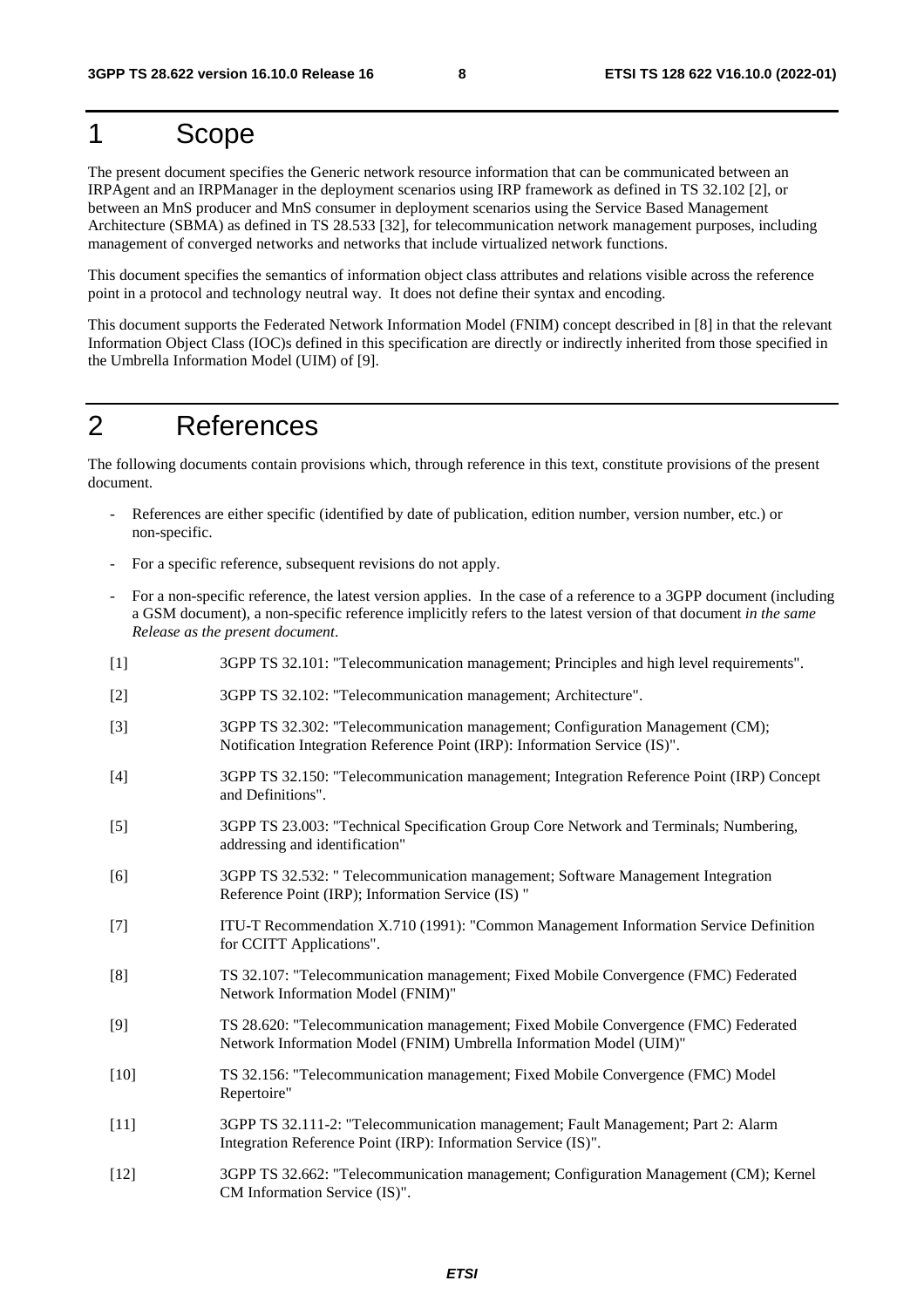- [13] 3GPP TS 32.300: "Telecommunication management; Configuration Management (CM); Name convention for Managed Objects".
- [14] 3GPP TS 32.600: "Telecommunication management; Configuration Management (CM); Concept and high-level requirements".
- [15] ETSI GS NFV 003 V1.1.1: "Network Functions Virtualisation (NFV); Terminology for Main Concepts in NFV".
- [16] ETSI GS NFV-IFA 008 v2.1.1: "Network Functions Virtualisation (NFV); Management and Orchestration; Ve-Vnfm reference point - Interface and Information Model Specification".
- [17] ETSI GS NFV-IFA 015 v2.1.2: "Network Functions Virtualisation (NFV); Management and Orchestration; Report on NFV Information Model".
- [18] ETSI ES 202 336-12 V1.1.1: "Environmental Engineering (EE); Monitoring and control interface for infrastructure equipment (power, cooling and building environment systems used in telecommunication networks); Part 12: ICT equipment power, energy and environmental parameters monitoring information model".
- [19] ITU-T Recommendation X.731: "Information technology Open Systems Interconnection Systems Management: State management function".
- [20] 3GPP TS 28.552: "Management and orchestration; 5G performance measurements".
- [21] 3GPP TS 28.625: "State Management Data Definition Integration Reference Point (IRP); Information Service (IS) ".
- [22] 3GPP TS 23.501: "System Architecture for the 5G System".
- [23] 3GPP TS 23.502: "Procedures for the 5G System; Stage 2".
- [24] **IETF RFC 791: "Internet Protocol".**
- [25] IETF RFC 2373: "IP Version 6 Addressing Architecture".
- [26] 3GPP TR 21.905: "Vocabulary for 3GPP Specifications".
- [27] 3GPP TS 28.532: "Management and orchestration; Generic management services".
- [28] 3GPP TS 28.554: "Management and orchestration; 5G end to end Key Performance Indicators (KPI)".
- [29] 3GPP TS 32.421: "Telecommunication management; Subscriber and equipment trace; Trace concepts and requirements".
- [30] 3GPP TS 32.422: "Telecommunication management; Subscriber and equipment trace; Trace control and configuration management".
- [31] ITU-T Recommendation X.733 (02/92): "Information technology Open Systems Interconnection - Systems Management: Alarm reporting function".
- [32] 3GPP TS 28.533: "Management and orchestration; Architecture framework".
- [33] 3GPP TS 38.300: "NR; NR and NG-RAN Overall Description; Stage 2".
- [34] 3GPP TS 38.413: "NG-RAN; NG Application Protocol (NGAP)".
- [35] 3GPP TS 38.104: "NR; Base Station (BS) radio transmission and reception".
- [36] 3GPP TS 38.321: "NR; Medium Access Control (MAC) protocol specification".
- [37] 3GPP TS 36.321: "Evolved Universal Terrestrial Radio Access (E-UTRA); Medium Access Control (MAC) protocol specification".
- [38] 3GPP TS 38.331: "NR; Radio Resource Control (RRC); Protocol specification".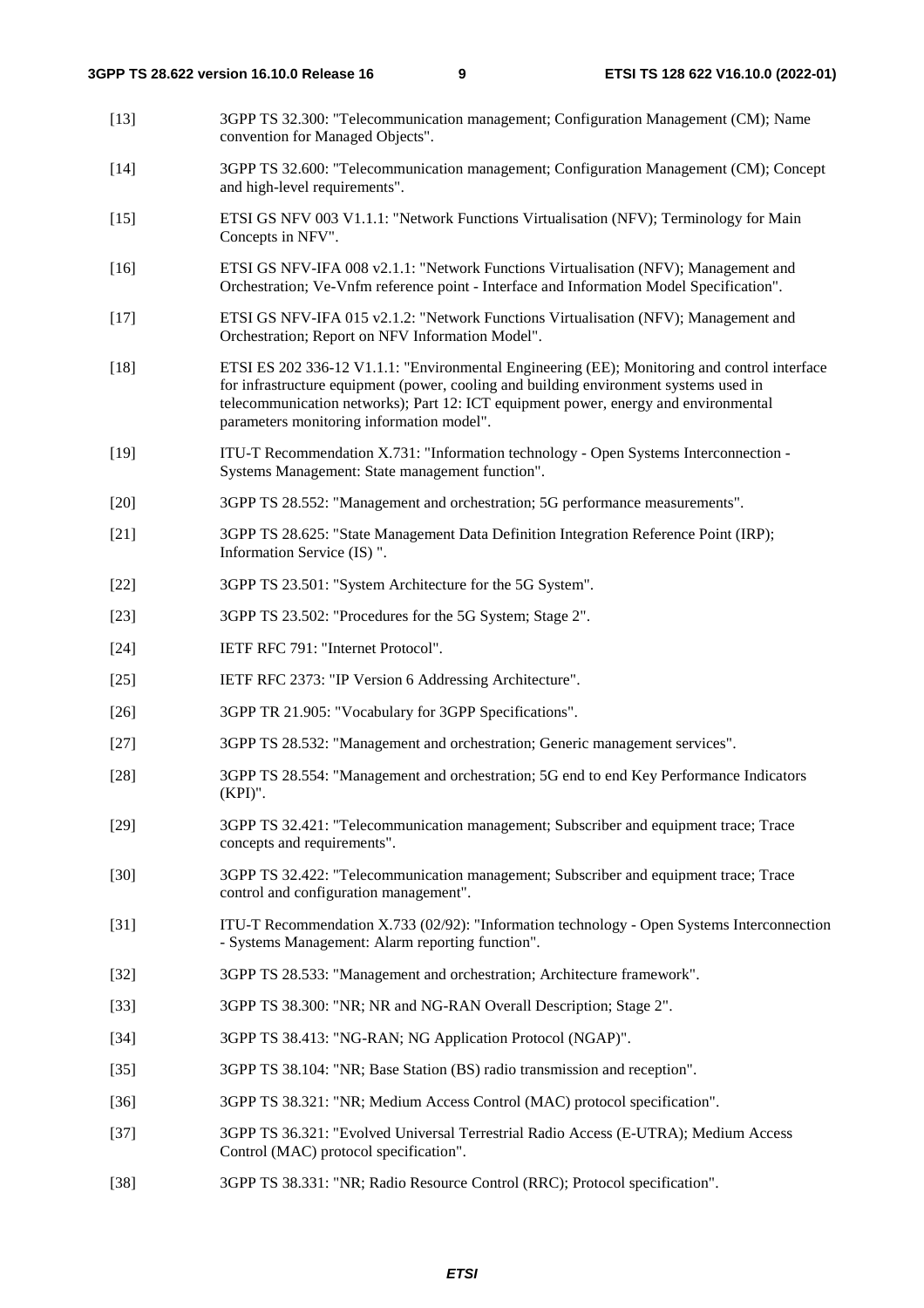- [39] 3GPP TS 36.331: "Evolved Universal Terrestrial Radio Access (E-UTRA); Radio Resource Control (RRC); Protocol specification".
- [40] 3GPP TS 25.321: "Medium Access Control (MAC) protocol specification".
- [41] 3GPP TS 25.331: "Radio Resource Control (RRC); Protocol specification".
- [42] 3GPP TS 38.304: "NR; User Equipment (UE) procedures in Idle mode and RRC Inactive state".
- [43] 3GPP TS 37.320: "Universal Terrestrial Radio Access (UTRA) and Evolved Universal Terrestrial Radio Access (E-UTRA); Radio measurement collection for Minimization of Drive Tests (MDT); Overall description; Stage 2".
- [44] 3GPP TS 28.705: "Telecommunication management; IP Multimedia Subsystem (IMS) Network Resource Model (NRM) Integration Reference Point (IRP); Information Service (IS)".
- [45] 3GPP TS 28.702: "Telecommunication management; Core Network (CN) Network Resource Model (NRM) Integration Reference Point (IRP); Information Service (IS)".
- [46] 3GPP TS 28.652: "Telecommunication management; Universal Terrestrial Radio Access Network (UTRAN) Network Resource Model (NRM) Integration Reference Point (IRP); Information Service (IS)".
- [47] 3GPP TS 28.708: "Telecommunication management; Evolved Packet Core (EPC) Network Resource Model (NRM) Integration Reference Point (IRP); Information Service (IS)".
- [48] 3GPP TS 28.541: " Management and orchestration; 5G Network Resource Model (NRM); Stage 2 and stage 3".

## 3 Definitions and abbreviations

## 3.1 Definitions

For the purposes of the present document, the following terms and definitions apply. For terms and definitions not found here, please refer to 3GPP TS 32.101 [1], 3GPP TS 32.102 [2], 3GPP TS 32.150 [4] and 3GPP TS 32.600 [14].

**Association**: In general, it is used to model relationships between Managed Objects. Associations can be implemented in several ways, such as:

- 1) name bindings,
- 2) reference attributes, and
- 3) association objects.

This IRP stipulates that name containment associations shall be expressed through name bindings, but it does not stipulate the implementation for other types of associations as a general rule. These are specified as separate entities in the object models (UML diagrams). Currently however, all (non-containment) associations are modelled by means of reference attributes of the participating MOs.

**Information Object Class (IOC):** An IOC represents the management aspect of a network resource. It describes the information that can be passed/used in management interfaces. Their representations are technology agnostic software objects. IOC has attributes that represents the various properties of the class of objects. See the term "attribute" defined in [10]. Furthermore, IOC can support operations providing network management services invocable on demand for that class of objects. An IOC may support notifications that report event occurrences relevant for that class of objects. It is modelled using the stereotype "Class" in the UML meta-model. See TS 32.156 [10] for additional information on IOC.

**Managed Object (MO)**: A MO is an instance of a Managed Object Class (MOC) representing the management aspects of a network resource. Its representation is a technology specific software object. It is sometimes called MO instance (MOI). The MOC is a class of such technology specific software objects. An MOC is the same as an IOC except that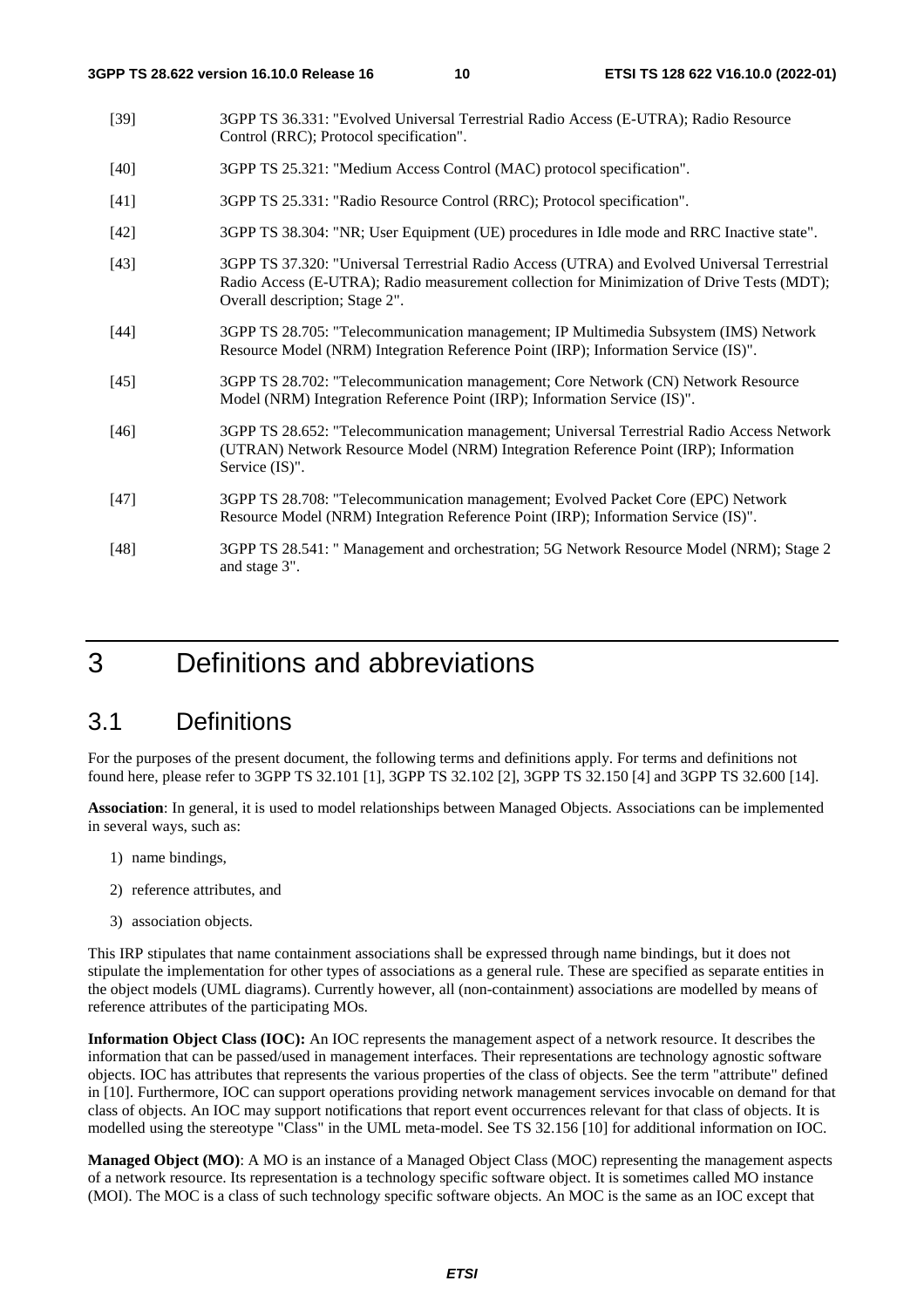the former is defined in technology specific terms and the latter is defined in technology agnostic terms. MOCs are used/defined in SS level specifications. IOCs are used/defined in IS level specifications.

**Management Information Base (MIB)**: A MIB is an instance of an NRM and has some values on the defined attributes and associations specific for that instance. In the context of the present document, an MIB consists of:

- 1) a Name space (describing the MO containment hierarchy in the MIB through Distinguished Names),
- 2) a number of Managed Objects with their attributes and
- 3) a number of Associations between these MOs. Also note that TMN (ITU-T Recommendation X.710 [7]) defines a concept of a Management Information Tree (also known as a Naming Tree) that corresponds to the name space (containment hierarchy) portion of this MIB definition. Figure 3.1 depicts the relationships between a Name space and a number of participating MOs (the shown association is of a non-containment type)



**Figure 3.1: Relationships between a Name space and a number of participating MOs** 

**Name space**: A name space is a collection of names. The IRP name convention (see 3GPP TS 32.300 [13]) restricts the name space to a hierarchical containment structure, including its simplest form - the one-level, flat name space. All Managed Objects in a MIB are included in the corresponding name space and the MIB/name space shall only support a strict hierarchical containment structure (with one root object). A Managed Object that contains another is said to be the superior (parent); the contained Managed Object is referred to as the subordinate (child). The parent of all MOs in a single name space is called a Local Root. The ultimate parent of all MOs of all managed systems is called the Global Root.

**Network resource:** discrete entity represented by an Information Object Class (IOC) for the purpose of network and service management.

NOTE: A network resource may represent intelligence, information, hardware and software of a telecommunication network.

**Network Resource Model (NRM)**: A collection of IOCs, inclusive of their associations, attributes and operations, representing a set of network resources under management.

## 3.2 Abbreviations

For the purposes of the present document, the abbreviations given in 3GPP TR 21.905 [26] and the following apply. An abbreviation defined in the present document takes precedence over the definition of the same abbreviation, if any, in 3GPP TR 21.905 [26].

| DN          | Distinguished Name (see 3GPP TS 32.300 [13])                                             |
|-------------|------------------------------------------------------------------------------------------|
| <b>IOC</b>  | <b>Information Object Class</b>                                                          |
| MO          | Managed Object                                                                           |
| <b>MOC</b>  | <b>Managed Object Class</b>                                                              |
| MOI         | Managed Object Instance                                                                  |
| <b>NFVI</b> | Network Functions Virtualisation Infrastructure (NFVI): Defined in ETSI GS NFV 003 [15]. |
| <b>RDN</b>  | Relative Distinguished Name (see 3GPP TS 32.300 [13])                                    |
| <b>SS</b>   | <b>Solution Set</b>                                                                      |
| <b>VNF</b>  | <b>Virtualised Network Function</b>                                                      |
|             |                                                                                          |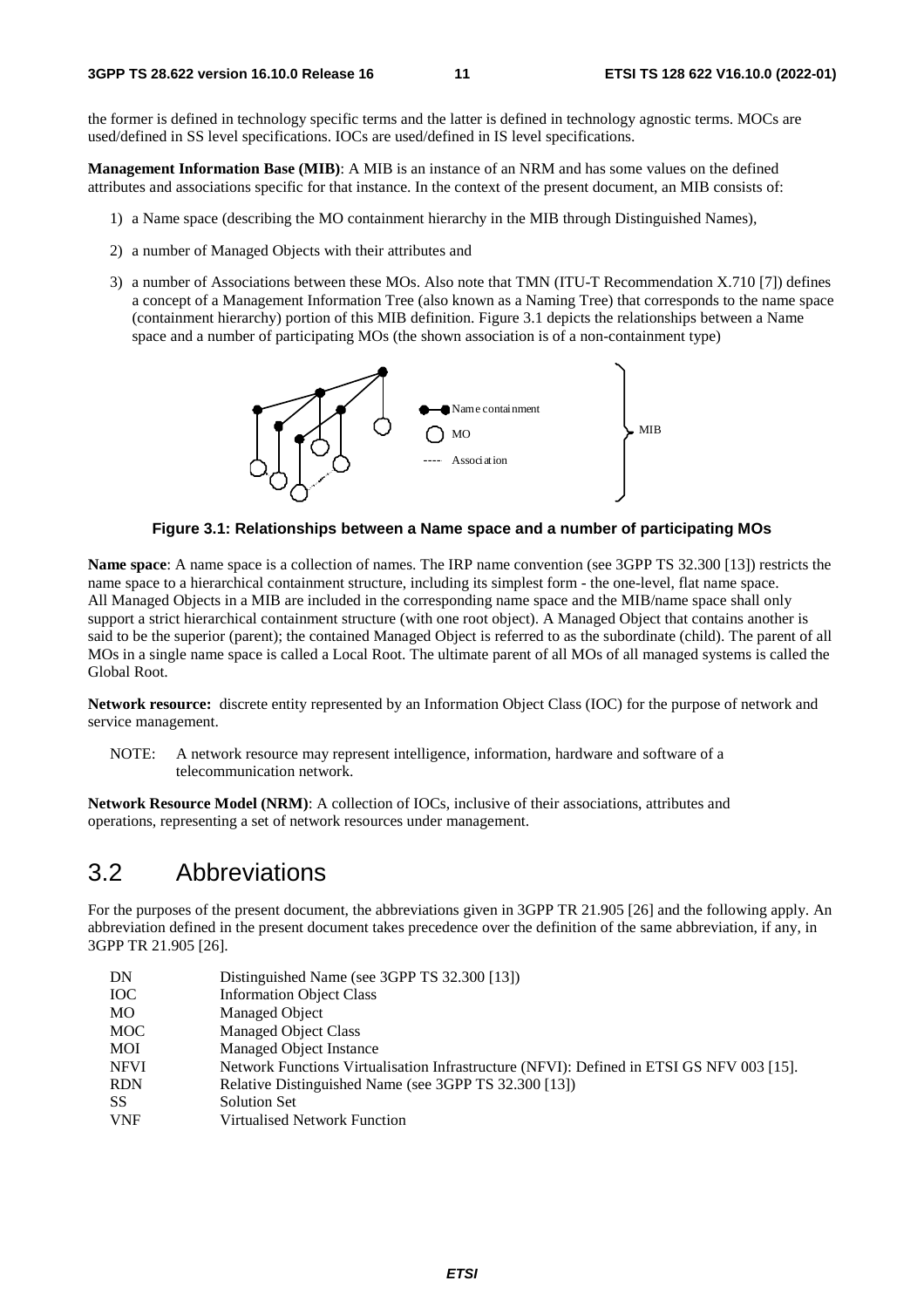## 4 Model

## 4.1 Imported information entities and local labels

| <b>Label reference</b>                                                 | <b>Local label</b>                  |
|------------------------------------------------------------------------|-------------------------------------|
| 3GPP TS 28.532 [27], notification, notifyMOICreation                   | notifyMOICreation                   |
| 3GPP TS 28.532 [27], notification, notifyMOIDeletion                   | notifyMOIDeletion                   |
| 3GPP TS 28.532 [27], notification, notifyMOIAttributeValueChanges      | notifyMOIAttributeValueChanges      |
| 3GPP TS 28.532 [27], notification, notifyMOIChanges                    | notifyMOIChanges                    |
| 3GPP TS 28.532 [27], notification, notifyNewAlarm                      | notifyNewAlarm                      |
| 3GPP TS 28.532 [27], notification, notifyClearedAlarm                  | notifyClearedAlarm                  |
| 3GPP TS 28.532 [27], notification, notifyChangedAlarm                  | notifyChangedAlarm                  |
| 3GPP TS 28.532 [27], notification, notifyChangedAlarmGeneral           | notifyChangedAlarmGeneral           |
| 3GPP TS 28.532 [27], notification, notifyCorrelatedNotificationChanged | notifyCorrelatedNotificationChanged |
| 3GPP TS 28.532 [27], notification, notifyAckStateChanged               | notifyAckStateChanged               |
| 3GPP TS 28.532 [27], notification, notifyComments                      | notifyComments                      |
| 3GPP TS 28.532 [27], notification, notifyPotentialFaultyAlarmlist      | notifyPotentialFaultyAlarmList      |
| 3GPP TS 28.532 [27], notification, notifyAlarmlistRebuilt              | notifyAlarmListRebuilt              |
| 3GPP TS 28.532 [27], notification, notifyFileReady                     | notifyFileReady                     |
| 3GPP TS 28.532 [27], notification, notifyFilePreparationError          | notifyFilePreparationError          |
| 3GPP TS 28.532 [27], SupportIOC, AlarmInformation                      | AlarmRecord                         |
| 3GPP TS 28.620 [9], IOC, Domain_                                       | Domain                              |
| 3GPP TS 28.620 [9], IOC, ManagedElement                                | ManagedElement_                     |
| 3GPP TS 28.620 [9], IOC, Function                                      | <b>Function</b>                     |
| 3GPP TS 28.620 [9], IOC, ManagementSystem                              | ManagementSystem_                   |
| 3GPP TS 28.620 [9], IOC, TopologicalLink_                              | TopologicalLink                     |
| 3GPP TS 28.620 [9], IOC, Top                                           | $Top_$                              |

## 4.2 Class diagrams

## 4.2.1 Relationships

This clause depicts the set of classes (e.g. IOCs) that encapsulates the information relevant for this IRP. This clause provides the overview of the relationships of relevant classes in UML. Subsequent clauses provide more detailed specification of various aspects of these classes.

The following figure shows the containment/naming hierarchy and the associations of the classes defined in the present document. See Annex A of a class diagram that combines this figure with Figure 1 of [2], the class diagram of UIM.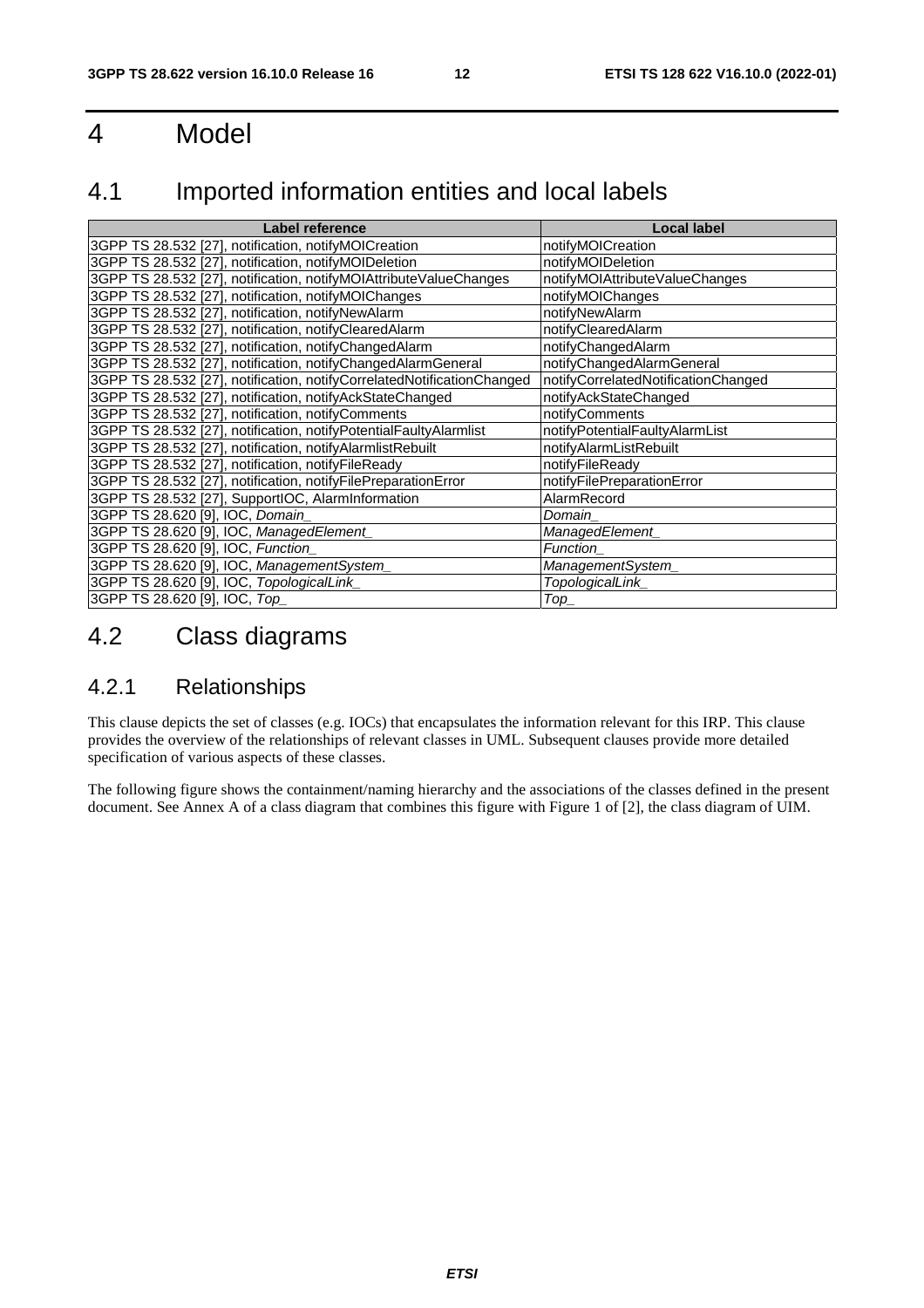

NOTE 1: ManagedElement may be contained either

- in a SubNetwork (since *SubNetwork* inherits from *Domain*\_ and *ManagedElement* inherits from *ManagedElement*\_ and *Domain*\_ name-contained *ManagedElement\_* as observed in the figure of Annex A) or

- in a MeContext instance as observed by the above figure or in the figure of Annex A. This either-or relation cannot be shown by using an {xor} constraint in the above figure.

ManagedElement may also have no parent instance at all.

- NOTE 2: Void
- NOTE 3: If the configuration contains several instances of SubNetwork, exactly one SubNetwork instance shall directly or indirectly contain all the other SubNetwork instances.
- NOTE 4: The SubNetwork instance not contained in any other instance of SubNetwork is referred to as "the root SubNetwork instance".
- NOTE 5: ManagementNode shall be contained in the root SubNetwork instance.
- NOTE 6: If contained in a SubNetwork instance, MnsAgent shall be contained in the root SubNetwork instance.
- NOTE 7: For a clarification on the choice of containment of the IRPAgent (since it has three possible parents), see the definition of MnsAgent.
- NOTE 8: The MnsAgent shall be replaced by the IRPAgent in deployments using the IRP framework as defined in TS 32.102 [2].

#### **Figure 4.2.1-1: NRM fragment**

Each Managed Object is identified with a Distinguished Name (DN) according to 3GPP TS 32.300 [13] that expresses its containment hierarchy. As an example, the DN of a ManagedElement instance could have a format like:

SubNetwork=Sweden,MeContext=MEC-Gbg-1,ManagedElement=RNC-Gbg-1.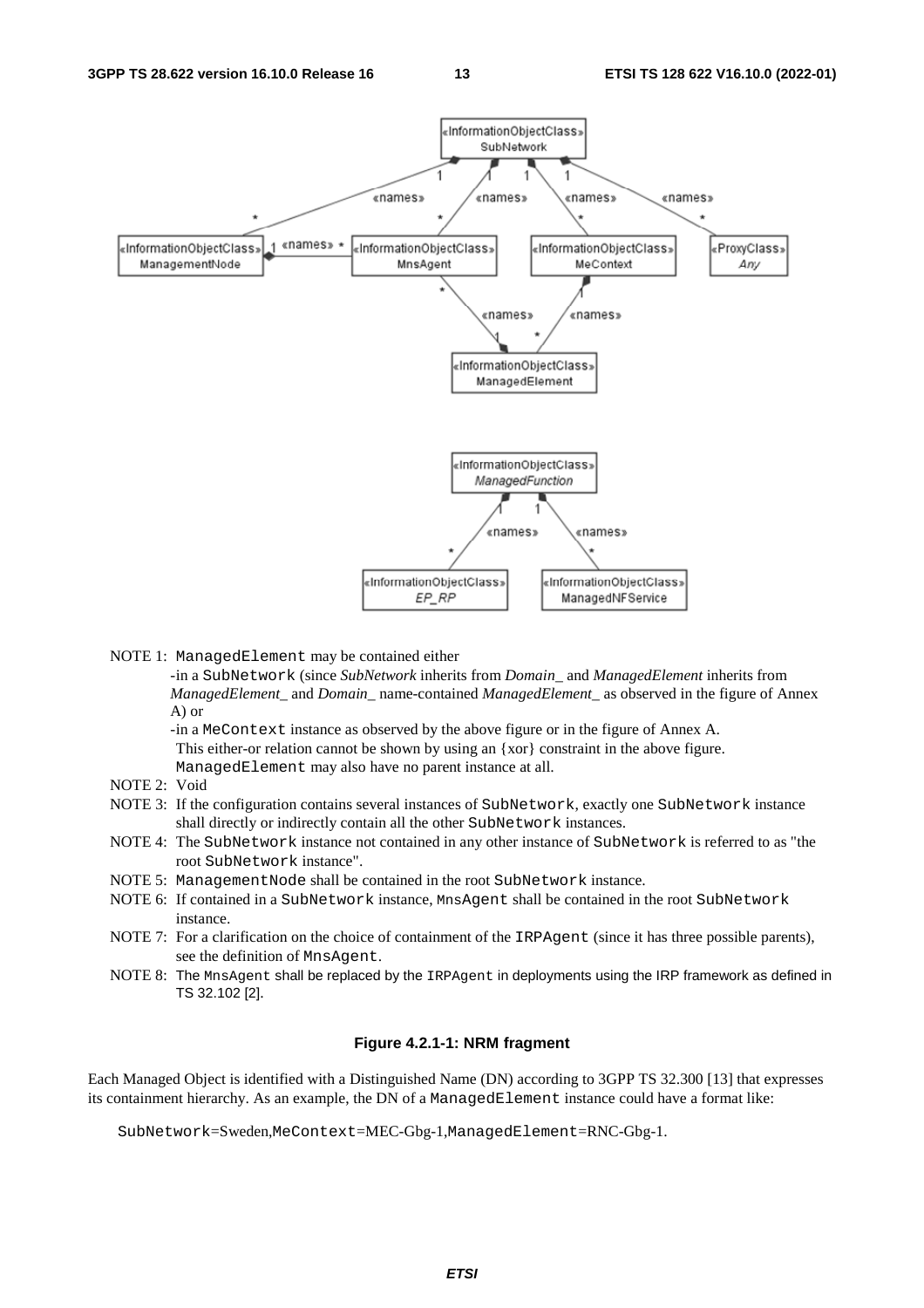

NOTE 8: Void NOTE 9: Void

**Figure 4.2.1-2: Vendor specific data container NRM fragment** 



**Figure 4.2.1-3: PM control NRM fragment** 



**Figure 4.2.1-4: Threshold monitoring control NRM fragment** 



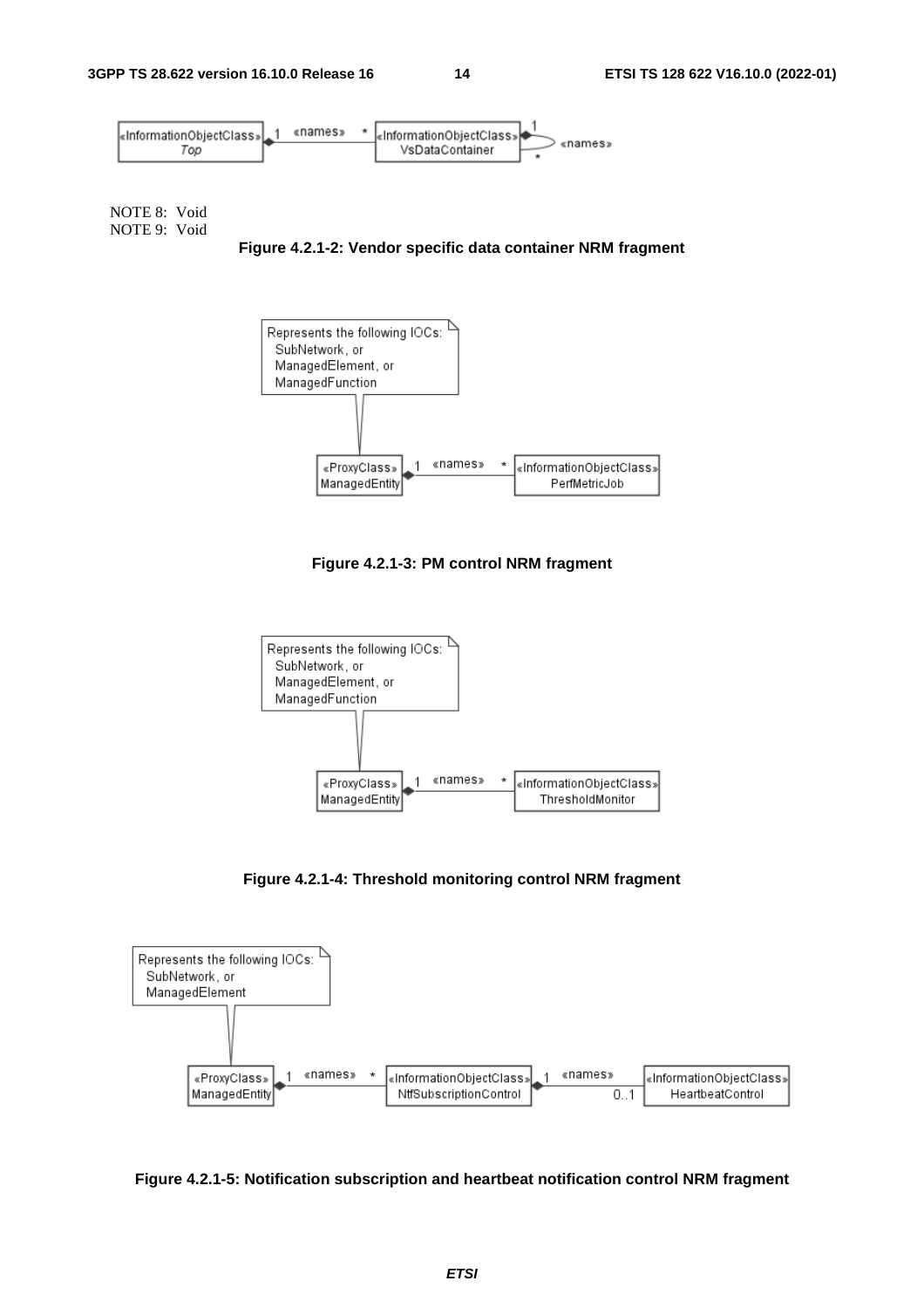

**Figure 4.2.1-6: FM control NRM fragment** 



**Figure 4.2.1-7: Trace control NRM fragment** 

## 4.2.2 Inheritance

This clause depicts the inheritance relationships.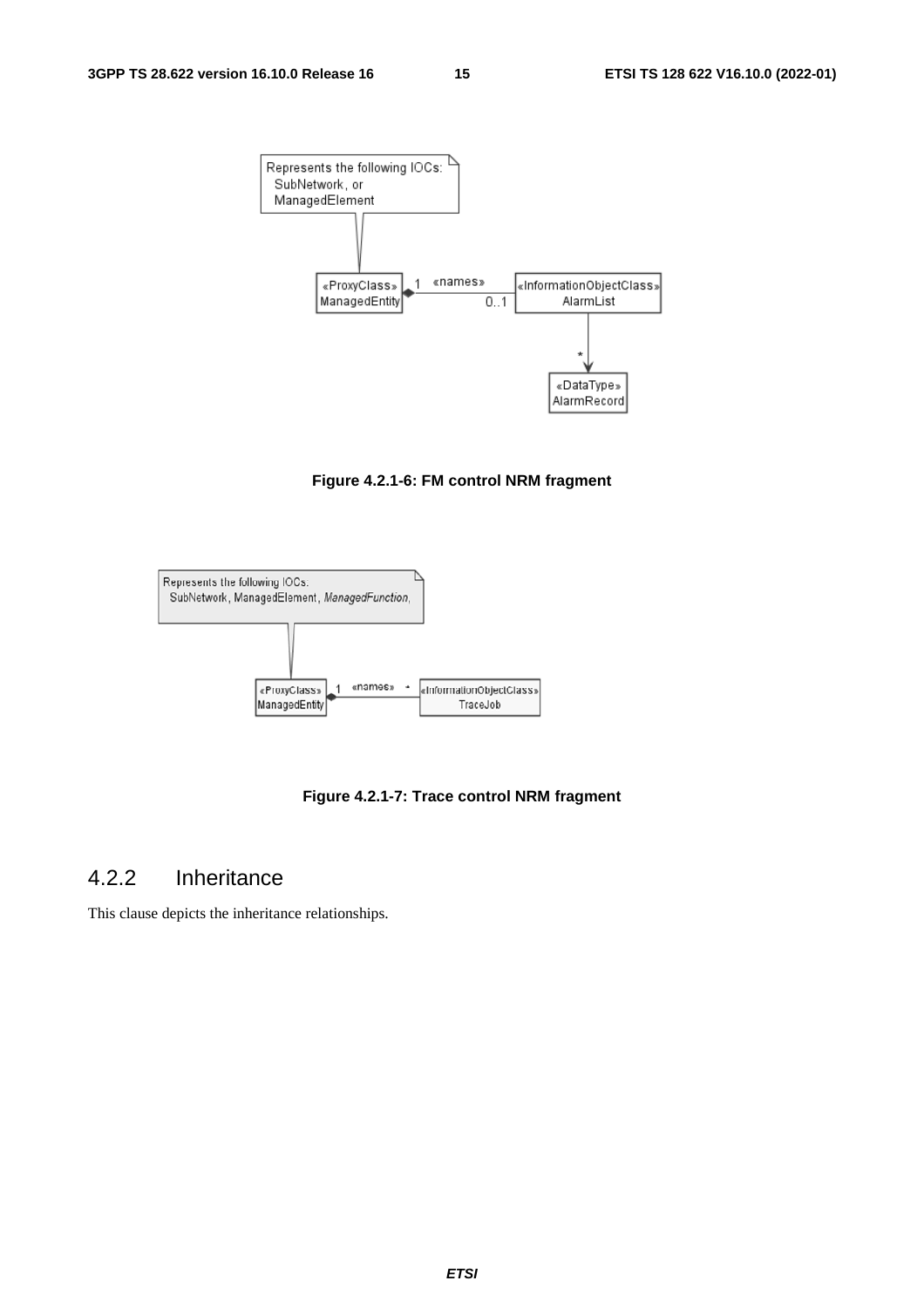

**Figure 4.2.2-1: NRM fragment** 



**Figure 4.2.2-2: PM control NRM fragment** 



**Figure 4.2.2-3: Threshold monitoring control NRM fragment**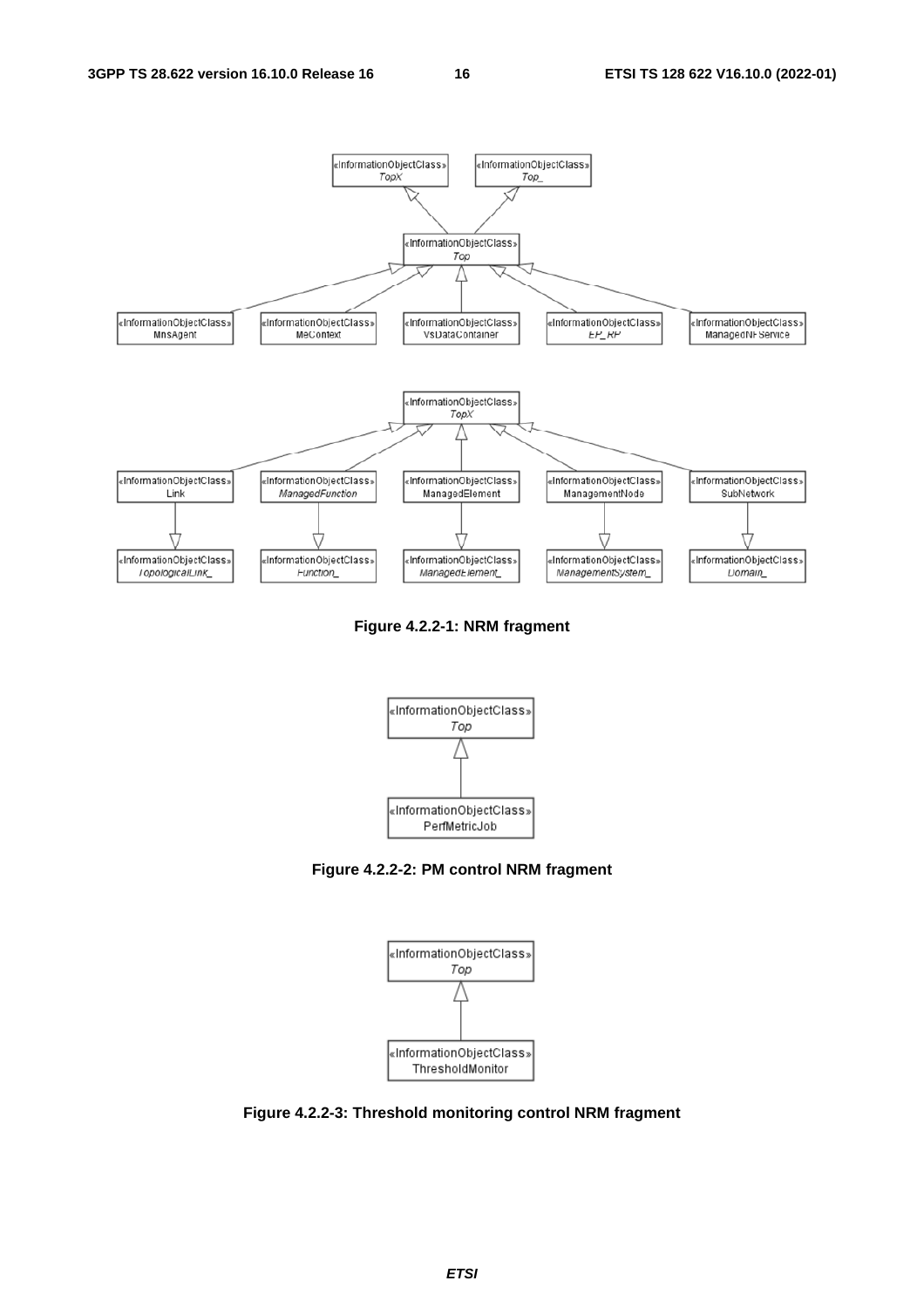





**Figure 4.2.2-5: FM control NRM fragment** 



**Figure 4.2.2-6: Trace control NRM fragment** 

## 4.3 Class definitions

4.3.1 Any

#### 4.3.1.1 Definition

This class represents the classes (e.g. IOC) that are not defined in this specification but are or will be defined in other IRP specification(s).

4.3.1.2 Attributes

None

#### 4.3.1.3 Attribute constraints

None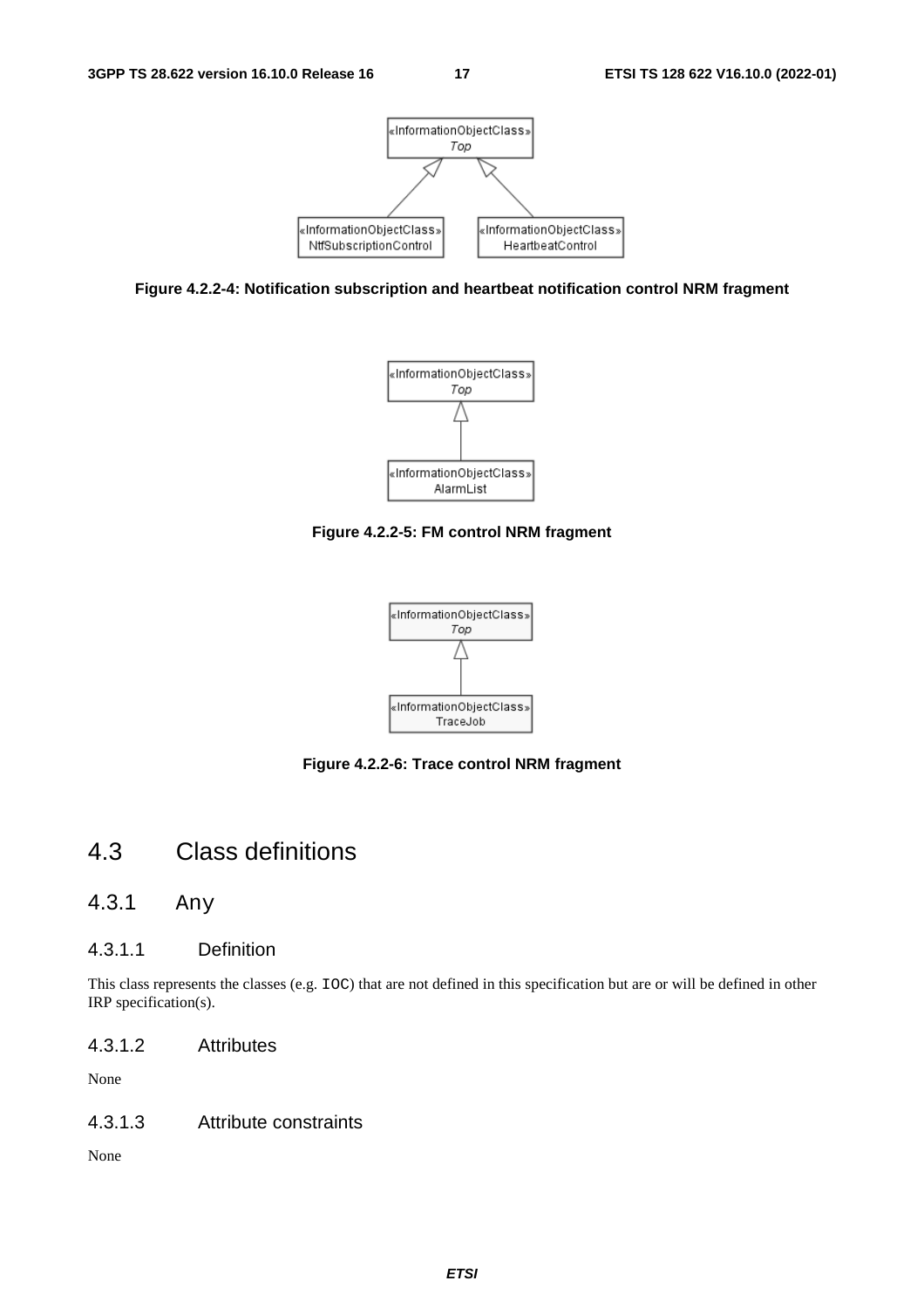#### 4.3.1.4 Notifications

This class does not support any notification.

## 4.3.2 IRPAgent

#### 4.3.2.1 Definition

This IOC represents the functionality of an IRPAgent. It shall be present. For a definition of IRPAgent, see 3GPP TS 32.102 [2].

The IRPAgent will be contained under an IOC as follows (only one of the options shall be used):

- 1) ManagementNode, if the configuration contains a ManagementNode;
- 2) SubNetwork, if the configuration contains a SubNetwork and no ManagementNode;
- 3) ManagedElement, if the configuration contains no ManagementNode or SubNetwork.

The IRPAgent shall be used only in deployments using the IRP framework as defined in TS 32.102 [2]. The MnsAgent shall not be used in these deployments.

#### 4.3.2.2 Attributes

The IRPAgent IOC includes the attributes inherited from Top IOC (defined in clause 4.3.29) and the following attributes:

| <b>Attribute Name</b> |   | isReadable | <b>isWritable</b> | islnvariant | <b>isNotifvable</b> |
|-----------------------|---|------------|-------------------|-------------|---------------------|
| <b>IsystemDN</b>      | M |            |                   |             |                     |

#### 4.3.2.3 Attribute constraints

None

#### 4.3.2.4 Notifications

The common notifications defined in clause 4.5 are valid for this IOC, without exceptions or additions.

## 4.3.2a MnsAgent

#### 4.3.2a.1 Definition

The MnsAgent represents the MnS producers, incl. the supporting hardware and software, available for a certain management scope that is related to the object name-containing the MnS Agent.

The MnSAgent can be name-contained under an IOC as follows (only one of the options shall be used):

- 1) ManagementNode, if the configuration contains a ManagementNode;
- 2) SubNetwork, if the configuration contains a SubNetwork and no ManagementNode;
- 3) ManagedElement, if the configuration contains no ManagementNode or SubNetwork.

In case the MnsAgent is name-contained under a ManagementNode, the management scope is the complete management scope of the ManagementNode or a subset thereof.

In case the MnsAgent is name-contained under a SubNetwork, the management scope is the complete SubNetwork or a subset thereof.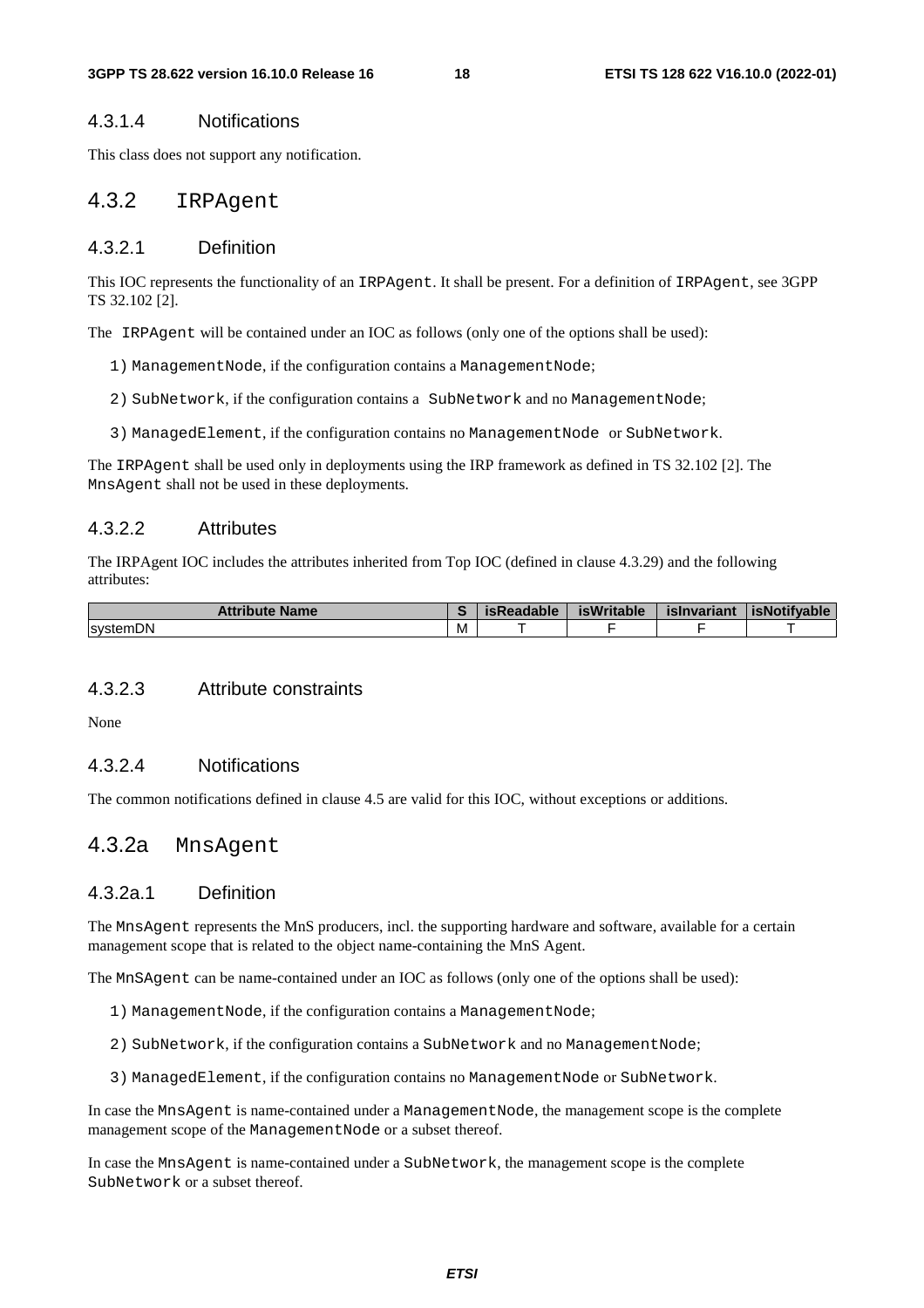In case the MnsAgent is name-contained under a ManagedElement, the management scope is the complete ManagedElement or a subset thereof.

The MnsAgent shall be used only in deployments using the Service Based Management Architecture (SBMA) as defined in TS 28.533 [32]. The IRPAgent shall not be used in these deployments.

#### 4.3.2a.2 Attributes

The MnSAgent IOC includes the attributes inherited from Top\_ IOC (defined in TS 28.620 [9]), attributes inherited from Top IOC (defined in clause 4.3.8) and the following attributes:

| <b>Attribute Name</b> |   | रेeadable<br>40 F | isWritable | islnvariant | <b>isNotifvable</b> |
|-----------------------|---|-------------------|------------|-------------|---------------------|
| <b>systemDN</b>       | M |                   |            |             |                     |

#### 4.3.2a.3 Attribute constraints

None.

#### 4.3.2a.4 Notifications

The common notifications defined in clause 4.5 are valid for this IOC, without exceptions or additions.

## 4.3.3 ManagedElement

#### 4.3.3.1 Definition

This IOC represents telecommunications equipment or TMN entities within the telecommunications network providing support and/or service to the subscriber.

A ManagedElement IOC is used to represent a Network Element defined in TS 32.101[1] including virtualization or non-virtualization scenario. ManagementElement instance is used for communicating with a manager (directly or indirectly) over one or more management interfaces for the purpose of being monitored and/or controlled. ManagedElement may or may not additionally perform element management functionality. A ManagedElement contains equipment that may or may not be geographically distributed.

A telecommunication equipment has software and hardware components. The ManagedElement IOC described above represents the following two cases:

- In the case when the software component is designed to run on dedicated hardware component, the ManagedElement IOC description includes both software and hardware component.
- In the case when the software is designed to run on ETSI NFV defined NFVI [15], the ManagedElement IOC description would exclude the NFVI component supporting the above mentioned subject software.

A ManagedElement may be contained in either a SubNetwork or in a MeContext instance. A ManagedElement may also exist stand-alone with no parent at all.

The relation of ManagedElement IOC and ManagedFunction IOC can be described as following:

- A ManagedElement instance may have 1..1 containment relationship to a ManagedFunction instance. In this case, the ManagedElement IOC may be used to represent a NE with single ManagedFunction functionality. For example, a ManagedElement is used to represent the 3GPP defined RNC node.
- A ManagedElement instances may have 1..N containment relationship to multiple ManagedFunction IOC instances. In this case, the ManagedElement IOC may be used to represent a NE with combined ManagedFunction functionality (as indicated by the managedElementType attribute and the contained instances of different ManagedFunction IOCs). For example, a ManagedElement is used to represent the combined functionality of 3GPP defined gNBCUCPFunction, gNBCUUPFunction and gNBDUFunction.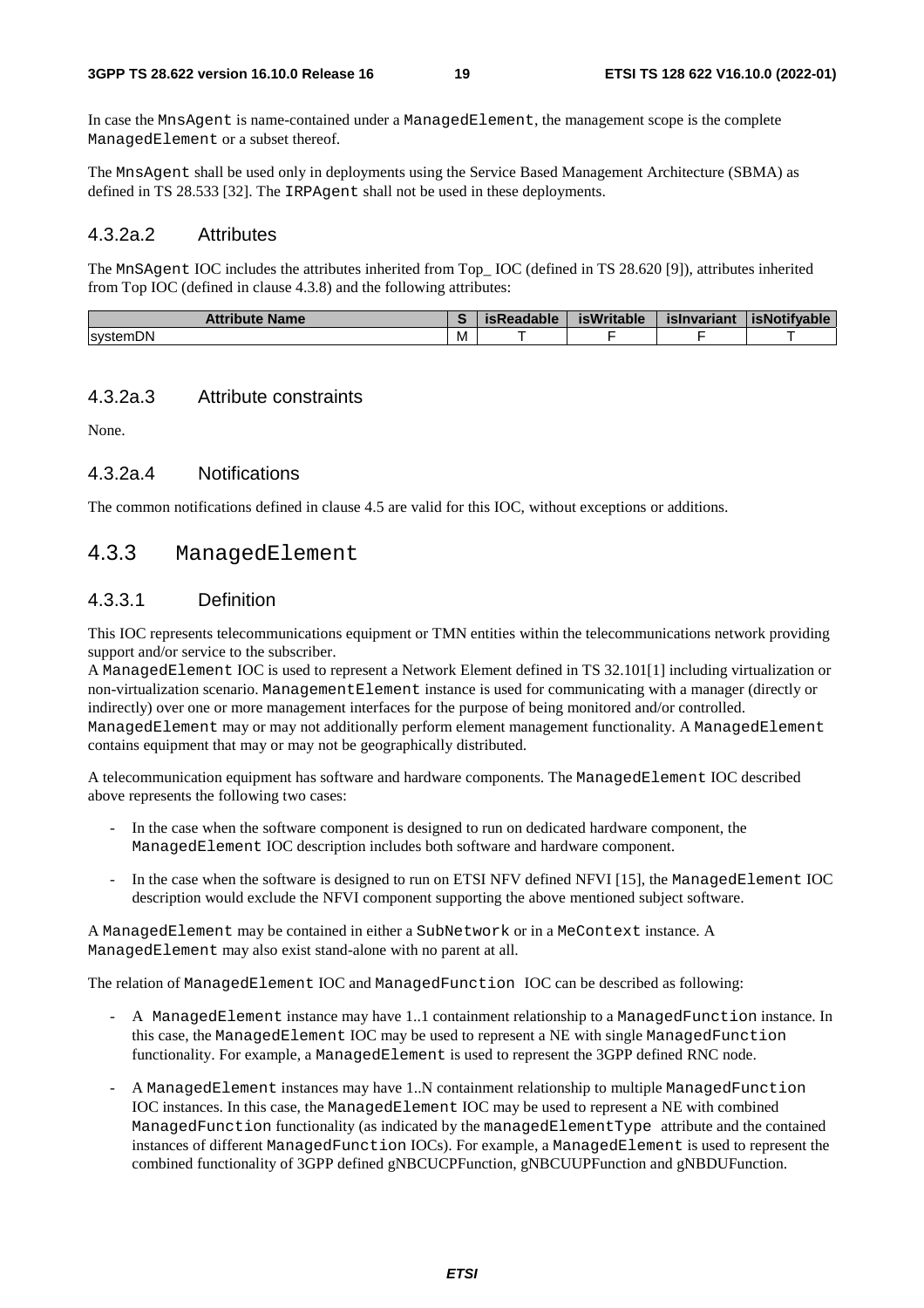NOTE: For some specific functional IOCs a 1..N containment relationship is permitted. The specific functional entities are identified in the NRMs that define subclasses of ManagedFunction.

#### 4.3.3.2 Attributes

The ManagedElement IOC includes the attributes inherited from ManagedElement\_ IOC (defined in TS 28.620 [9]), attributes inherited from TopX IOC (defined in clause 4.3.8) and the following attributes:

| <b>Attribute Name</b>     |   | isReadable | isWritable | islnvariant | <b>lisNotifyable</b> |
|---------------------------|---|------------|------------|-------------|----------------------|
| <b>vendorName</b>         | м |            |            |             |                      |
| <b>luserDefinedState</b>  | M |            |            |             |                      |
| <b>swVersion</b>          | M |            |            |             |                      |
| priorityLabel             |   |            |            |             |                      |
| supportedPerfMetricGroups |   |            |            |             |                      |

### 4.3.3.3 Attribute constraints

Attribute constrains for dnPrefix: The attribute dnPrefix shall be supported if an instance of ManagedElement is the local root instance of the MIB. Otherwise the attribute shall be absent or carry no information.

#### 4.3.3.4 Notifications

The common notifications defined in clause 4.5 are valid for this IOC. In addition, the following set of notifications is also valid.

| <b>Name</b>                      | - | <b>Notes</b> |
|----------------------------------|---|--------------|
| InotifyFileReady                 | м | $- - -$      |
| InotifyFilePreparationError      | м | ---          |
| InotifyDownloadNESwStatusChanged | м |              |
| notifyInstallNESwStatusChanged   |   | $- -$        |
| InotifyActivateNESwStatusChanged | M | $- -$        |

## 4.3.4 *ManagedFunction*

#### 4.3.4.1 Definition

This IOC is provided for sub-classing only. It provides attribute(s) that are common to functional IOCs. Note that a ManagedElement may contain several managed functions, a managed function may contain other managed functions as specified for the specific subclass.. The ManagedFunction may be extended in the future if more common characteristics to functional objects are identified.

This IOC can represent a telecommunication function either realized by software running on dedicated hardware or realized by software running on NFVI. Each ManagedFunction instance communicates with a manager (directly or indirectly) over one or more management interfaces exposed via its containing ME instance.

#### 4.3.4.2 Attributes

The ManagedFunction IOC includes the attributes inherited from Function\_ IOC (defined in TS 28.620 [9]), attributes inherited from TopX IOC (defined in clause 4.3.8) and the following attributes:

| <b>Attribute Name</b>     |                 | isReadable | isWritable | islnvariant | <b>lisNotifvable</b> |
|---------------------------|-----------------|------------|------------|-------------|----------------------|
| <b>IvnfParametersList</b> | CM <sup>-</sup> |            |            |             |                      |
| peeParametersList         | CМ              |            |            |             |                      |
| <b>IpriorityLabel</b>     |                 |            |            |             |                      |
| supportedPerfMetricGroups |                 |            |            |             |                      |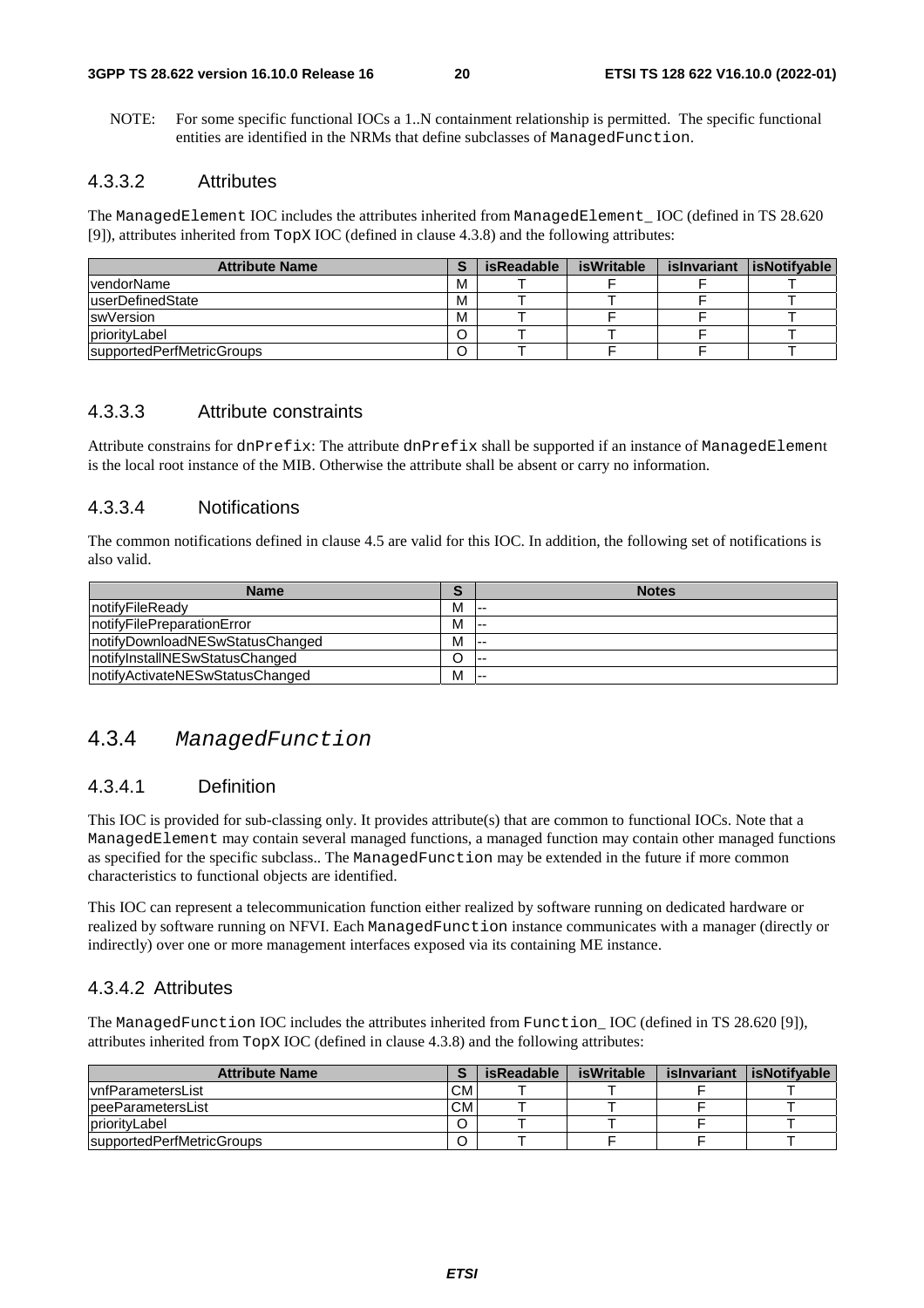| <b>Name</b>        | <b>Definition</b>                                                                    |
|--------------------|--------------------------------------------------------------------------------------|
| IvnfParametersList | Condition: The Managed Function instance is realized by one or more VNF instance(s). |
| Support Qualifier  | Otherwise this attribute shall be absent.                                            |
| peeParametersList  | Condition: The control and monitoring of PEE parameters is supported by the          |
| Support Qualifier  | ManagedFunction or sub-class instance.                                               |

#### 4.3.4.3 Attribute constraints

#### 4.3.4.4 Notifications

There is no notification defined.

## 4.3.5 ManagementNode

#### 4.3.5.1 Definition

This IOC represents a telecommunications management system (EM) within the TMN that contains functionality for managing a number of ManagedElements (MEs). The management system communicates with the MEs directly or indirectly over one or more interfaces for the purpose of monitoring and/or controlling these MEs.

This class has similar characteristics as the ManagedElement. The main difference between these two classes is that the ManagementNode has a special association to the managed elements that it is responsible for managing.

#### 4.3.5.2 Attributes

The ManagementNode IOC includes the attributes inherited from ManagementSystem\_ IOC (defined in TS 28.620 [9]), attributes inherited from TopX IOC (defined in clause 4.3.8) and the following attributes:

| <b>Attribute Name</b> |   | isReadable | isWritable | islnvariant | isNotifvable |
|-----------------------|---|------------|------------|-------------|--------------|
| vendorName            | M |            |            |             |              |
| luserDefinedState     | M |            |            |             |              |
| <b>IlocationName</b>  | M |            |            |             |              |
| <b>IswVersion</b>     | M |            |            |             |              |

#### 4.3.5.3 Attribute constraints

None

#### 4.3.5.4 Notifications

The common notifications defined in clause 4.5 are valid for this IOC. In addition, the following set of notifications is also valid.

| Name                                                |   | Notes |
|-----------------------------------------------------|---|-------|
| vFileReadv<br>$\cdot \cdot \cdot$<br><b>Inotify</b> | M | .     |
| notifyFilePreparationError                          | M | .     |

## 4.3.6 MeContext

#### 4.3.6.1 Definition

This IOC is introduced for naming purposes. It may support creation of unique DNs in scenarios when some MEs have the same RDNs due to the fact that they have been manufacturer pre-configured.

If some MEs have the same RDNs (for the above mentioned reason) and they are contained in the same SubNetwork instance, some measure shall be taken in order to assure the global uniqueness of DNs for all IOC instances under those MEs. One way could be to set different dnPrefix for those NEs, but that would require either that: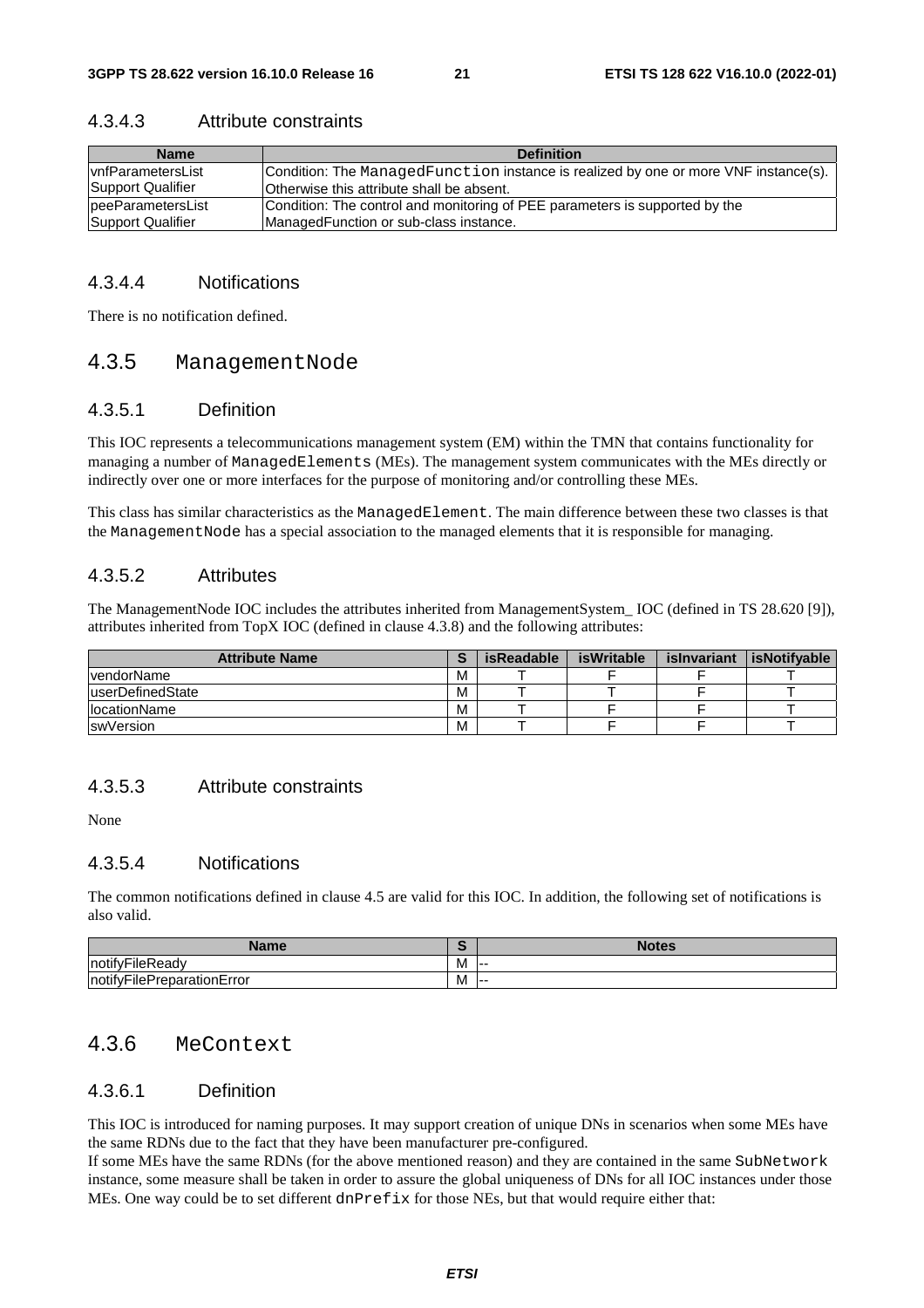- a) all LDNs or DNs are locally modified using the new dnPrefix for the upper portion of the DNs, or
- b) a mapping (translation) of the old LDNs or DNs to the new DNs every time they are used externally, e.g. in alarm notifications.

As both the two alternatives above may involve unacceptable drawbacks (as the old RDNs for the MEs then would have to be changed or mapped to new values), using MeContext offers a new alternative to resolve the DN creation. Using MeContext as part of the naming tree (and thus the DN) means that the dnPre $fix$ , including a unique MeContext for each ME, may be directly concatenated with the LDNs, without any need to change or map the existing ME RDNs to new values.

MeContext have 0..N instances. It may exist even if no SubNetwork exists. Every instance of MeContext contains exactly one ManagedElement during steady-state operations.

#### 4.3.6.2 Attributes

The MeContext IOC includes the attributes inherited from Top IOC (defined in clause 4.3.29) and the following attributes:

| <b>Attribute Name</b> |     | <i>isReadable</i> | <b>isWritable</b> | islnvariant | <b>SNotifvable</b> |
|-----------------------|-----|-------------------|-------------------|-------------|--------------------|
| dnPrefix              | CM. |                   |                   |             |                    |

#### 4.3.6.3 Attribute constraints

| Name              | <b>Definition</b>                                                                             |
|-------------------|-----------------------------------------------------------------------------------------------|
| <b>IdnPrefix</b>  | <b>ICondition: The instance of MeContext is the local root instance of the MIB. Otherwise</b> |
| Support Qualifier | the attribute shall be absent or carry no information.                                        |

#### 4.3.6.4 Notifications

The common notifications defined in clause 4.5 are valid for this IOC, without exceptions or additions.

## 4.3.7 SubNetwork

#### 4.3.7.1 Definition

This IOC represents a set of managed entities. There may be zero or more instances of a SubNetwork. It shall be present if either a ManagementNode or multiple ManagedElements are present (i.e. ManagementNode and multiple ManagedElement instances shall have SubNetwork as parent).

The SubNetwork instance not contained in any other instance of SubNetwork is referred to as the "root" SubNetwork instance.

#### 4.3.7.2 Attributes

The SubNetwork IOC includes the attributes inherited from Domain\_ IOC (defined in TS 28.620 [9]), attributes inherited from TopX IOC (defined in clause 4.3.8) and the following attributes:

| <b>Attribute Name</b>     |     | <b>isReadable</b> | isWritable | islnvariant | <i>isNotifvable</i> |
|---------------------------|-----|-------------------|------------|-------------|---------------------|
| <b>setOfMcc</b>           | CM. |                   |            |             |                     |
| <b>IpriorityLabel</b>     |     |                   |            |             |                     |
| supportedPerfMetricGroups |     |                   |            |             |                     |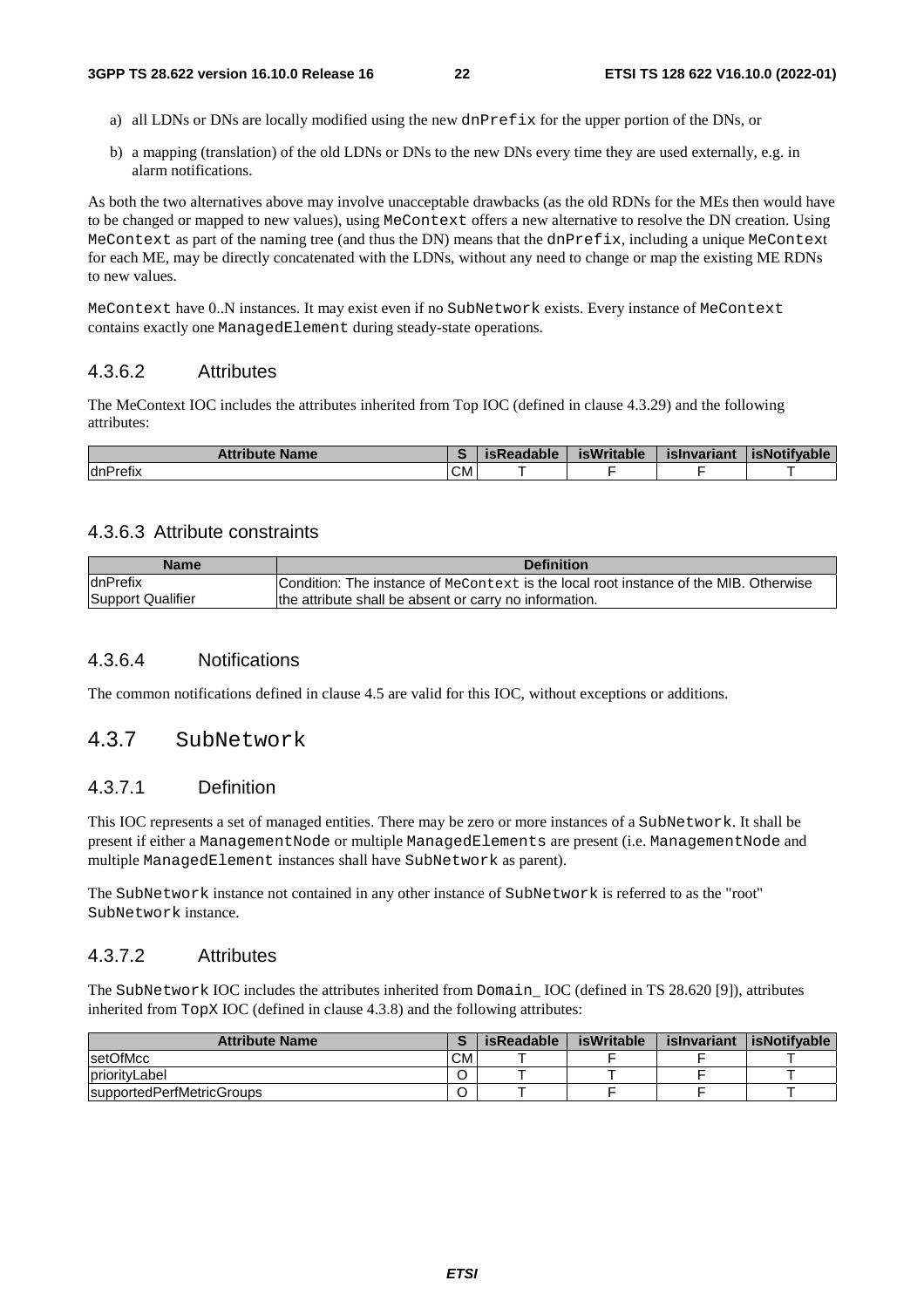#### 4.3.7.3 Attribute constraints

| <b>Name</b>                      | <b>Definition</b>                                                                         |
|----------------------------------|-------------------------------------------------------------------------------------------|
| dnPrefix (inherited from Domain) | Condition: The instance of SubNetwork is the local root                                   |
| Support Qualifier                | linstance of the MIB. Otherwise the attribute shall be absent or<br>carry no information. |
| setOfMcc                         | Condition: There is more than one value in set Of Mcc of the                              |
| <b>Support Qualifier</b>         | SubNetwork; otherwise the support is optional.                                            |

### 4.3.7.4 Notifications

The common notifications defined in clause 4.5 are valid for this IOC, without exceptions or additions

## 4.3.8 TopX

#### 4.3.8.1 Definition

This IOC is provided for sub-classing only. All information object classes defined in all TS that claim to be conformant to 32.102 [2] shall inherit from TopX.

#### 4.3.8.2 Attributes

| <b>Attribute Name</b> |          | <b>isReadable</b> | isWritable | islnvariant | <b>isNotifvable</b> |
|-----------------------|----------|-------------------|------------|-------------|---------------------|
| <b>lobiectClass</b>   | <b>M</b> |                   |            |             |                     |
| lobiectInstance       | M        |                   |            |             |                     |

#### 4.3.8.3 Attribute constraints

None

### 4.3.8.4 Notifications

There is no notification defined.

## 4.3.9 VsDataContainer

#### 4.3.9.1 Definition

The VsDataContainer is a container for vendor specific data. The VsDataContainer is contained by Top and hence optionally name-contained by ech IOC.

#### 4.3.9.2 Attributes

The VsDataContainer IOC includes the attributes inherited from Top IOC (defined in clause 4.3.29) and the following attributes:

| <b>Attribute Name</b> |   | <b>isReadable</b> | isWritable | islnvariant | <b>isNotifvable</b> |
|-----------------------|---|-------------------|------------|-------------|---------------------|
| <b>vsDataType</b>     | M |                   |            |             |                     |
| <b>vsData</b>         | M |                   |            |             |                     |
| lysDataFormatVersion  | M |                   |            |             |                     |

### 4.3.9.3 Attribute constraints

None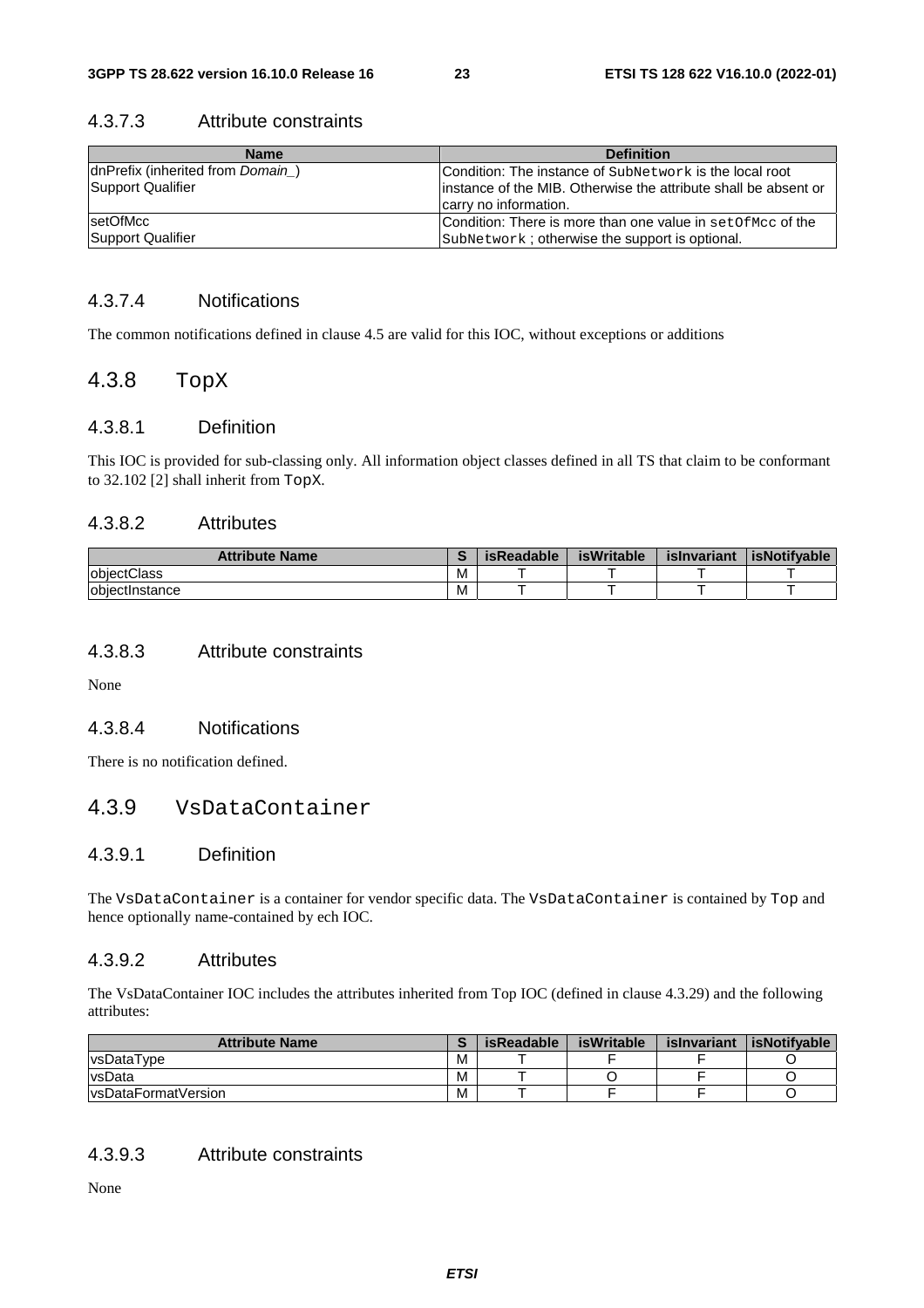## 4.3.9.4 Notifications

Support for notification on the change of attribute value is vendor-specific.

## 4.3.10 *Link*

### 4.3.10.1 Definition

This IOC is provided for sub-classing only. This IOC represents a communication link or reference point between two network entities. The Link IOC does not indicate whether the represented communication link or reference point is a physical or logical entity.

For the subclasses of Link, the following rules apply:

- 1) The subclass names shall have the form "Link\_<X>\_<Y>", where <X> is a string that represents the IOC at one end of the association related to the particular Link subclass, and  $\langle Y \rangle$  is a string that represents the IOC at the other end of the association. For the order of the two strings,  $\langle X \rangle$  shall come alphabetically before  $\langle Y \rangle$ .
- 2) In case <X> and <Y> are YyyFunction IOCs (inheriting from ManagedFunction and on first level below ManagedElement), the  $<\math>X$  and  $<\math>Y$  strings shall have the same form as the legal values of the managedElementType attribute (see clause 4.5.1), e.g. "Auc". Otherwise  $\langle X \rangle$  and  $\langle Y \rangle$  shall be the full IOC names.

Thus, two valid examples of Link subclass names would be: Link\_As\_Cscf and Link\_Mrfc\_Mrfp.

## 4.3.10.2 Attributes

The Link IOC includes the attributes inherited from TopologicalLink\_ (defined in TS 28.620 [9]), attributes inherited from TopX IOC (defined in clause 4.3.8) and the following attributes:

| <b>Attribute Name</b>   |   | isReadable | isWritable | <b>islnvariant</b> | <b>isNotifvable</b> |
|-------------------------|---|------------|------------|--------------------|---------------------|
| luserLabel              | M |            |            |                    |                     |
| linkType                |   |            |            |                    |                     |
| <b>IprotocolVersion</b> |   |            |            |                    |                     |

## 4.3.10.3 Attribute constraints

| Name                                                               | <b>Definition</b>                          |
|--------------------------------------------------------------------|--------------------------------------------|
| aEnd and zEnd (inherited from TopologicalLink<br>Support Qualifier | Condition: The property multiplicity is 1. |

#### 4.3.10.4 Notifications

The common notifications defined in subclause 4.5 are valid for this IOC, without exceptions or additions

## 4.3.11 *EP\_RP*

## 4.3.11.1 Definition

This IOC is provided for sub-classing only. This IOC represents an end point of a link used across a reference point between two network entities.

For naming the subclasses of EP\_RP, the following rules shall apply:

The name of the subclassed IOC shall have the form "EP\_<rp>", where  $\langle rp \rangle$  is a string that represents the name of the reference point.

Thus, two valid examples of EP\_RP subclassed IOC names would be: EP\_S1 and EP\_X2.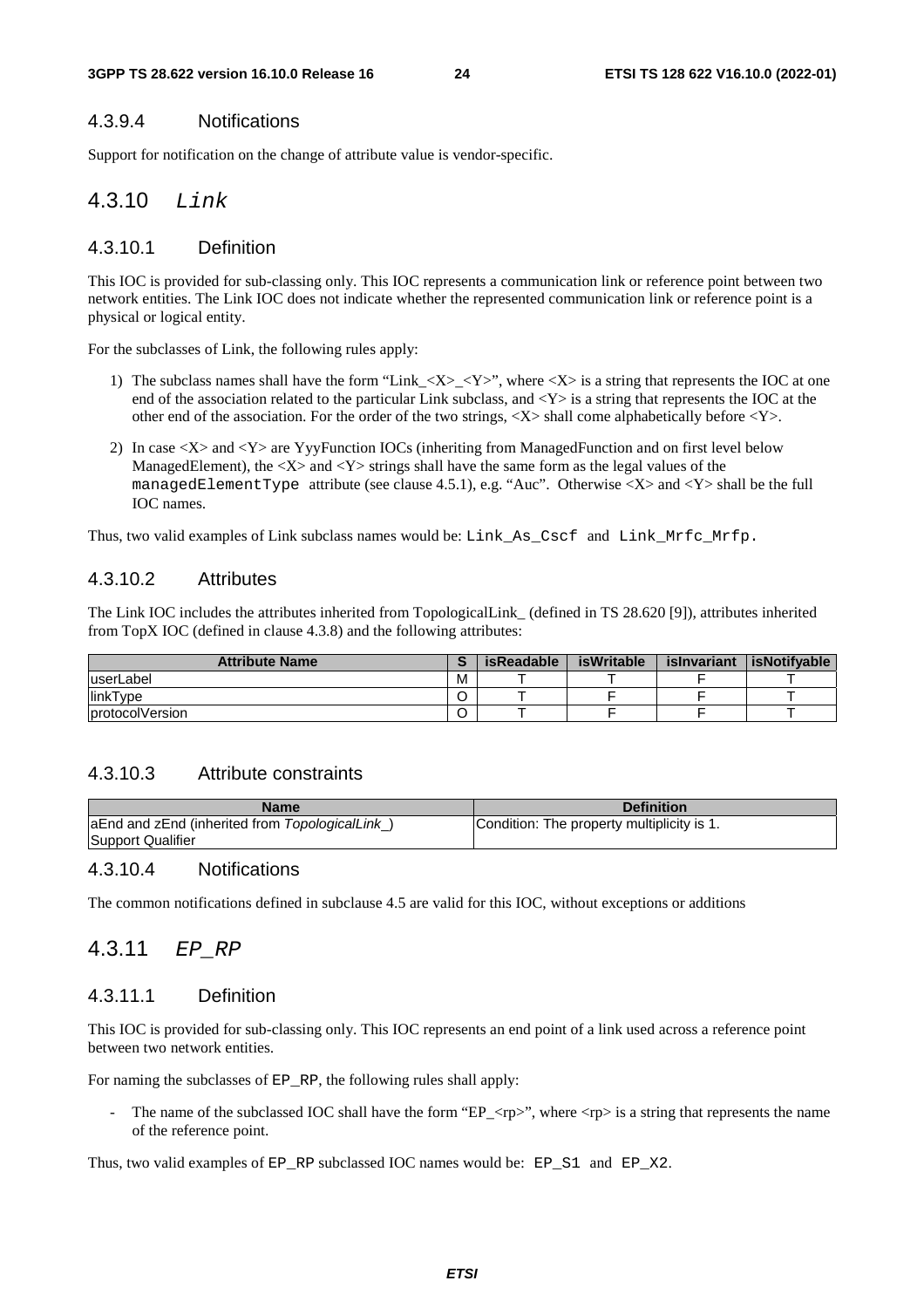#### 4.3.11.2 Attributes

The EP\_RP IOC includes the attributes inherited from Top IOC (defined in clause 4.3.29) and the following attributes:

| <b>Attribute Name</b>     | isReadable | isWritable | islnvariant | isNotifvable |
|---------------------------|------------|------------|-------------|--------------|
| <b>IfarEndEntity</b>      |            |            |             |              |
| luserLabel                |            |            |             |              |
| supportedPerfMetricGroups |            |            |             |              |

#### 4.3.11.3 Attribute constraints

None

#### 4.3.11.4 Notifications

This class does not support any notification.

4.3.12 Void 4.3.13 Void 4.3.14 Void 4.3.15 Void 4.3.16 ThresholdMonitor

## 4.3.16.1 Definition

This IOC represents a threshold monitor for performance metrics. It can be name-contained by SubNetwork, ManagedElement, or ManagedFunction. A threshold monitor checks for threshold crossings of performance metric values and generates a notification when that happens.

To activate threshold monitoring, a MnS consumer needs to create a ThresholdMonitor instance on the MnS producer. For ultimate deactivation of threshold monitoring, the MnS consumer should delete the monitor to free up resources on the MnS producer.

For temporary suspension of threshold monitoring, the MnS consumer can manipulate the value of the administrative state attribute. The MnS producer may disable threshold monitoring as well, for example in overload situations. This situation is indicated by the MnS producer with setting the operational state attribute to disabled. When monitoring is resumed the operational state is set again to enabled.

All object instances below and including the instance name-containing the ThresholdMonitor (base object instance) are scoped for performance metric production. Performance metrics are monitored only on those object instances whose object class matches the object class associated to the performance metrics to be monitored.

The optional attributes objectInstances and rootObjectInstances allow to restrict the scope. When the attribute objectInstances is present, only the object instances identified by this attribute are scoped. When the attribute rootObjectInstances is present, then the subtrees whose root objects are identified by this attribute are scoped. Both attributes may be present at the same time meaning the total scope is equal to the sum of both scopes. Object instances may be scoped by both the objectInstances and rootObjectInstances attributes. This shall not be considered as an error by the MnS producer.

Multiple thresholds can be defined for multiple performance metric sets in a single monitor using thresholdInfoList. The attribute monitorGranularityPeriod defines the granularity period to be applied.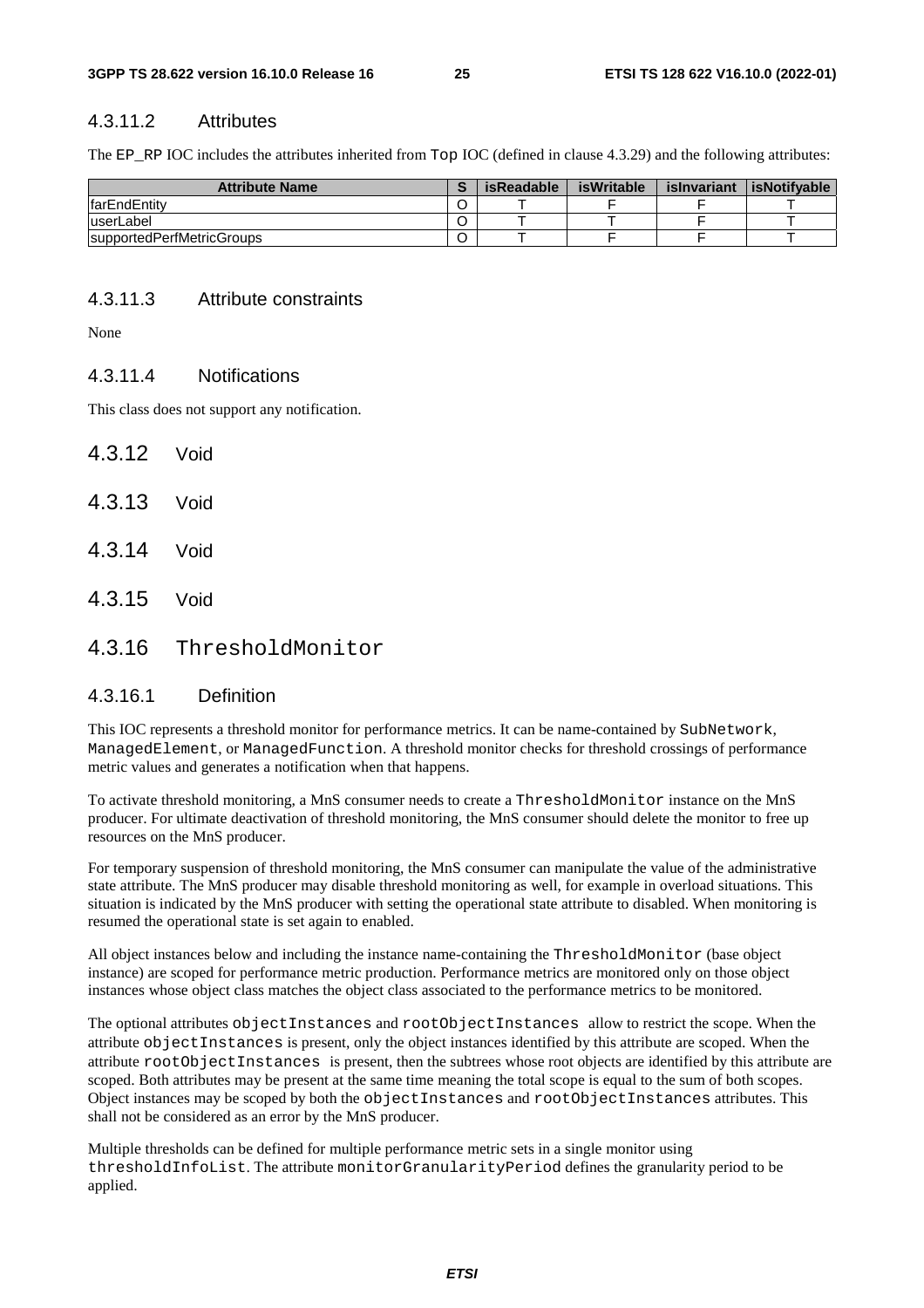A threshold is defined using the attributes thresholdValue , thresholdDirection and hysteresis.

When hysteresis is absent or carries no information, a threshold is triggered when the thresholdValue is reached or crossed. When hysteresis is present, two threshold values are specified for the threshold as follows: A high treshold value equal to the threshold value plus the hysteresis value, and a low threshold value equal to the threshold value minus the hysteresis value. When the monitored performance metric increases, the theshold is triggered when the high threshold value is reached or crossed. When the monitored performance metric decreases, the theshold is triggered when the low threshold value is reached or crossed. The hsyteresis ensures that the performance metric value can oscillate around a comparison value without triggering each time the threshold when the threshold value is crossed.

Using the thresholdDirection attribute a threshold can be configured in such a manner that it is triggered only when the monitored performance metric is going up or down upon reaching or crossing the threshold.

A ThresholdMonitor creation request shall be rejected, if the performance metrics requested to be monitored, the requested granularity period, or the requested combination thereof is not supported by the MnS producer. A creation request may fail, when the performance metrics requested to be monitored are not produced by a PerfMetricJob.

Creation and deletion of ThresholdMonitor instances by MnS consumers is optional; when not supported, ThresholdMonitor instances may be created and deleted by the system or be pre-installed.

## 4.3.16.2 Attributes

The ThresholdMonitor IOC includes attributes inherited from Top IOC (defined in clause 4.3.29) and the following attributes:

| <b>Attribute name</b>            |   | <b>isReadable</b> | isWritable | islnvariant | isNotifyable |
|----------------------------------|---|-------------------|------------|-------------|--------------|
| ladministrativeState             | M |                   |            |             |              |
| <b>loperationalState</b>         | M |                   |            |             |              |
| <b>IthresholdInfoList</b>        | M |                   |            |             |              |
| <b>ImonitorGranularityPeriod</b> | M |                   |            |             |              |
| <b>lobiectInstances</b>          |   |                   |            |             |              |
| rootObjectInstances              |   |                   |            |             |              |

#### 4.3.16.3 Attribute constraints

None.

#### 4.3.16.4 Notifications

The common notifications defined in clause 4.5 are valid for this IOC.

## 4.3.17 ManagedNFService

#### 4.3.17.1 Definition

A ManagedNFService represents a Network Function (NF) service as defined in clause 7 of 3GPP TS 23.501[22].

#### 4.3.17.2 Attributes

The ManagedNFService IOC includes attributes inherited from Top IOC (defined in clause 4.3.29) and the following attributes: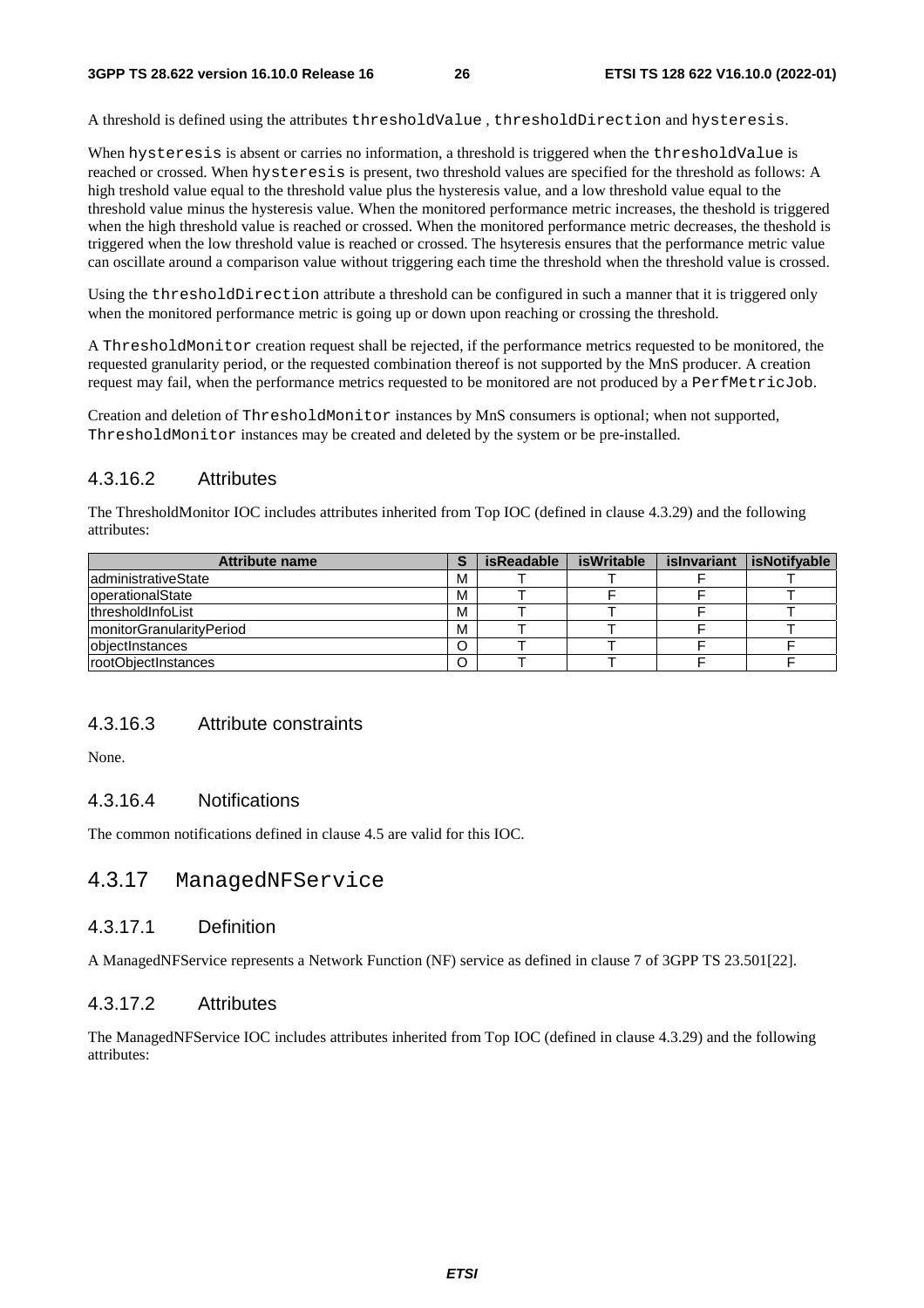| <b>Attribute Name</b> |           | <b>isReadable</b> | isWritable | islnvariant | isNotifyable |
|-----------------------|-----------|-------------------|------------|-------------|--------------|
| administrativeState   | M         |                   |            |             |              |
| operationalState      | M         |                   |            |             |              |
| userLabel             |           |                   |            |             |              |
| nFServiceType         | M         |                   |            |             |              |
| <b>SAP</b>            | M         |                   |            |             |              |
| operations            | M         |                   |            |             |              |
| usageState            | M         |                   |            |             |              |
| registrationState     | <b>CM</b> |                   |            |             |              |

### 4.3.17.3 Attribute constraints

Attribute constraint for registrationState: The attribute registrationState should be supported by instance of a ManagedNFService if the service is designed for being publicshed and discovered by other NFs, and need to be registered to a repository function. E.g. Authentication service provided by AUSF should include this attribute. NF management services provided by NRF don't include this attribute.

#### 4.3.17.4 Notifications

The common notifications defined in clause 4.5 are valid for this IOC, without exceptions or additions

## 4.3.18 Operation <<dataType>>

#### 4.3.18.1 Definition

This data type represents an Operation. An Operation is comprised of a name, an allowedNFType and an operationSemantics (See TS 23.502 [23]).

#### 4.3.18.2 Attributes

| <b>Attribute Name</b>      |   | isReadable | isWritable | islnvariant | <b>isNotifvable</b> |
|----------------------------|---|------------|------------|-------------|---------------------|
| Iname                      | M |            |            |             |                     |
| lallowedNFTvpes            | M |            |            |             |                     |
| <b>loperationSemantics</b> | M |            | -          |             |                     |

### 4.3.18.3 Attribute constraints

None

#### 4.3.18.4 Notifications

The subclause 4.5 of the <<IOC>> using this <<dataType>> as one of its attributes, shall be applicable.

### 4.3.19 SAP <<dataType>>

#### 4.3.19.1 Definition

This data type represents the access point of a managed NF service which is comprised of a host and a port.

#### 4.3.19.2 Attributes

| <b>Attribute Name</b> |     | isReadable | <b>isWritable</b> | islnvariant | <b>isNotifvable</b> |
|-----------------------|-----|------------|-------------------|-------------|---------------------|
| <b>lhost</b>          | ΙVΙ |            |                   |             |                     |
| port                  | M   |            |                   |             |                     |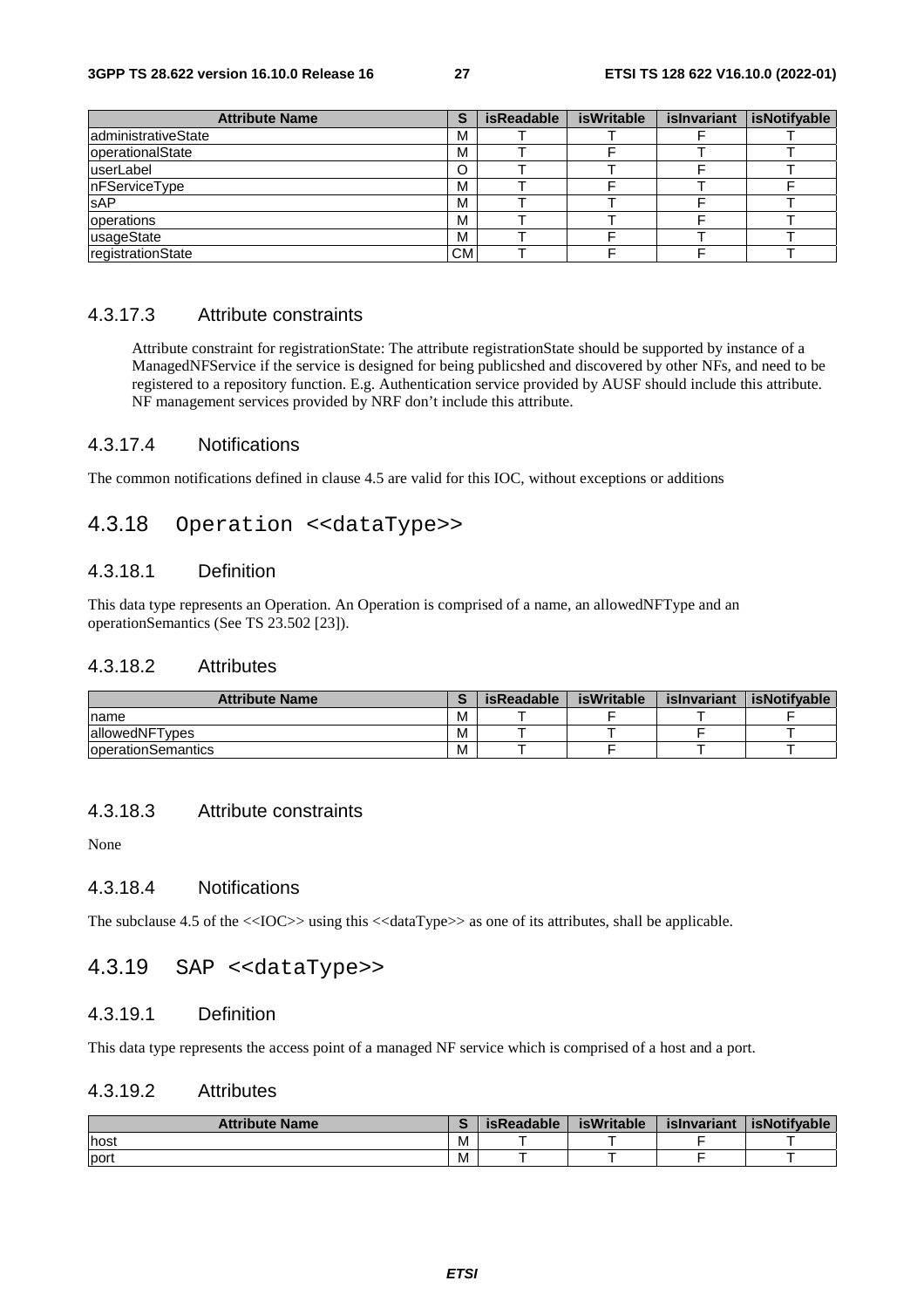#### 4.3.19.3 Attribute constraints

None

#### 4.3.19.4 Notifications

The subclause 4.5 of the  $\langle$ IOC $\rangle$  using this  $\langle$   $\langle$ dataType $\rangle$  as one of its attributes, shall be applicable.

## 4.3.20 ManagedEntity <<ProxyClass>>

#### 4.3.20.1 Definition

This <<ProxyClass>> represents one or multiple IOCs. The IOCs the <<ProxyClass>> represents are defined where the  $\langle$ -ProxyClass>> is used.

#### 4.3.20.2 Attributes

See respective IOCs.

#### 4.3.20.3 Attribute constraints

See respective IOCs.

### 4.3.20.4 Notifications

See respective IOCs.

### 4.3.21 HeartbeatControl

#### 4.3.21.1 Definition

MnS consumers (i.e. notification recipients) use heartbeat notifications to monitor the communication channels between them and data report MnS producers emitting notifications such as notifyNewAlarm and notifyFileReady.

A HeartbeatControl instance allows controlling the emission of heartbeat notifications by MnS producers. The recipients of heartbeat notifications are specified by the notificationRecipientAddress attribute of the NtfSubscriptionControl instance name containing the HeartbeatControl instance.

Note that the MnS consumer managing the HeartbeatControl instance and the MnS consumer receiving the heartbeat notifications may not be the same.

As a pre-condition for the emission of heartbeat notifications, a HeartbeatControl instance needs to be created. Creation of an instance with an initial non-zero value of the heartbeatNtfPeriod attribute triggers an immediate heartbeat notification emission. Creation of an instance with an initial zero value of the heartbeatPeriod attribute does not trigger an emission of a heartbeat notification. Deletion of an instance does not trigger an emission of a heartbeat notification.

Once the instance is created, heartbeat notifications are emitted with a periodicity defined by the value of the heartbeatNtfPeriod attribute. No heartbeat notifications are emitted if the value is equal to zero. Setting a zero value to a non zero value, or a non zero value to a different non zero value, triggers an immediate heartbeat notification, that is the base for the new heartbeat period. Setting a non zero value to a zero value stops emitting heartbeats immediately; no final heartbeat notification is sent.

The attribute triggerHeartbeatNtf allows MnS consumers to trigger the emission of an immediate additional heartbeat notification. The emission of heartbeat notifications according to the heartbeat period is not impacted by this additional notification.

Creation and deletion of HeartbeatControl instances by MnS Consumers is optional; when not supported, the HeartbeatControl instances may be created and deleted by the system or be pre-installed.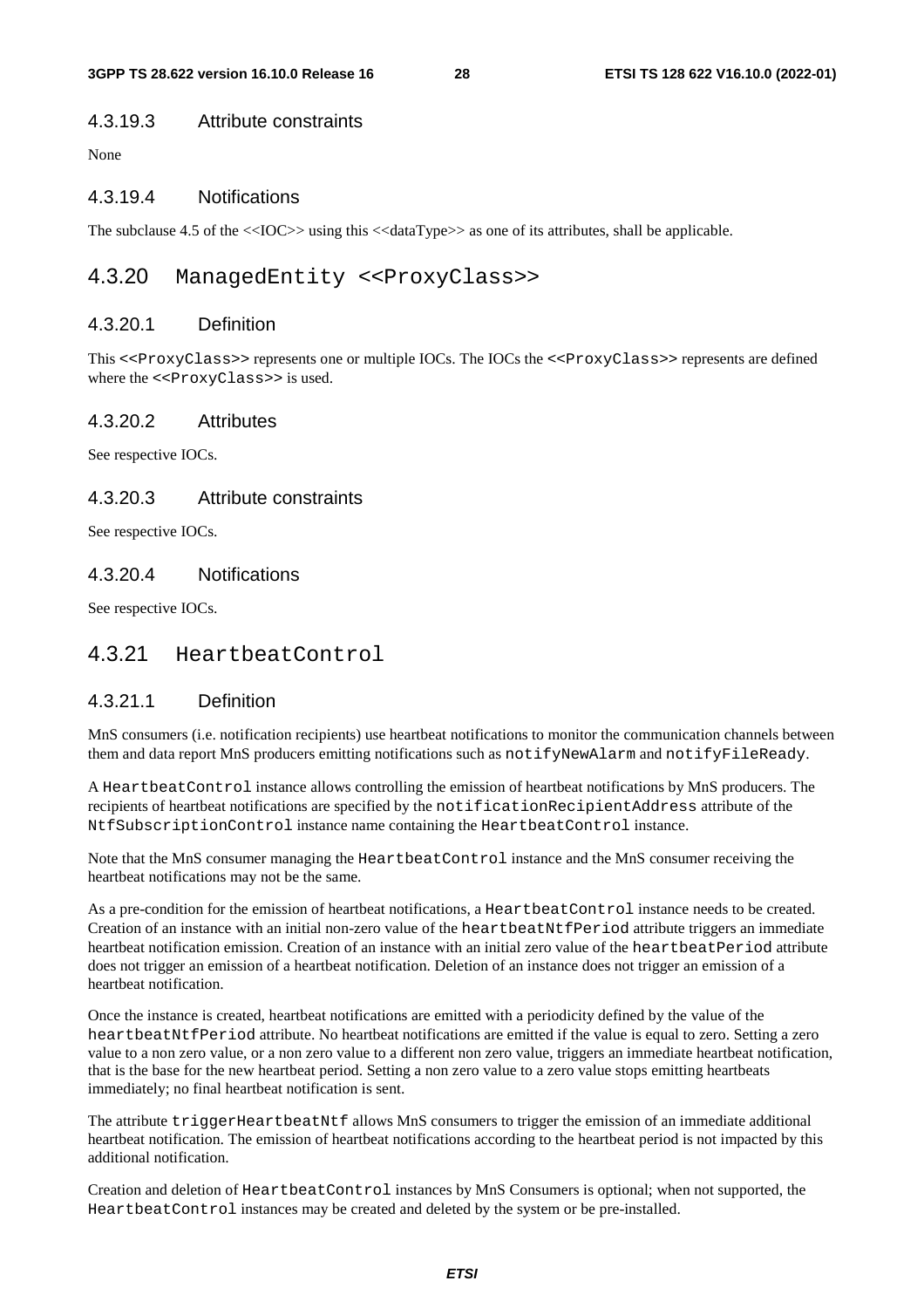The emission of heartbeat notifications is fully controlled by HeartbeatControl instances. Subscription for heartbeat notifications is not supported by NtfSubscriptionControl.

#### 4.3.21.2 Attributes

The HeartbeatControl IOC includes attributes inherited from Top IOC (defined in clause 4.3.29) and the following attributes:

| <b>Attribute Name</b>      |   | <b>isReadable</b> | <b>isWritable</b> | islnvariant | <b>isNotifvable</b> |
|----------------------------|---|-------------------|-------------------|-------------|---------------------|
| <b>IneartbeatNtfPeriod</b> | M |                   |                   |             |                     |
| <b>triggerHeartbeatNtf</b> | M |                   |                   |             |                     |

#### 4.3.21.3 Attribute constraints

None.

### 4.3.21.4 Notifications

The common notifications defined in clause 4.5 are valid for this IOC. In addition, the following set of notifications is also valid.

|     |   | í     |
|-----|---|-------|
| Inc | M | $- -$ |

## 4.3.22 NtfSubscriptionControl

#### 4.3.22.1 Definition

NtfSubscriptionControl represents a notification subscription of a notification recipient. It can be namecontained by SubNetwork or ManagedElement.

The scope attribute is used to select managed object instances included in the subscription. The base object instance of the scope (see clause 4.3.23) is the object instance name-containing the NtfSubscriptionControl instance. When the scope attribute is absent, all objects below and including the base object are scoped. The notifications related to the selected managed object instances are candidates to be sent to the address specified by the notificationRecipientAddress attribute.

The notificationType attribute and notificationFilter attribute allow MnS consumers to control which candidate notifications are sent to the notificationRecipientAddress.

If the notificationType attribute is present, its value identifies the notification types that are candidates to be sent to the notificationRecipientAddress. If the notificationType attribute is absent, notifications of all types are candidates to be sent to notificationRecipientAddress.

If supported, the notificationFilter attribute defines a filter that is applied to the set of candidate notifications. The filter is applicable to all parameters of a notification. Only candidate notifications that pass the filter criteria are sent to the notificationRecipientAddress. If the notificationFilter attribute is absent, all candidate notificatios are sent to the notificationRecipientAddress.

To receive notifications, a MnS consumer has to create a NtfSubscriptionControl instance on the MnS producer. A MnS consumer can create a subscription for another MnS consumer since it is not required the notificationRecipientAddress be his own address.

When a MnS consumer does not wish to receive notifications any more the MnS consumer shall delete the corresponding NtfSubscriptionControl instance.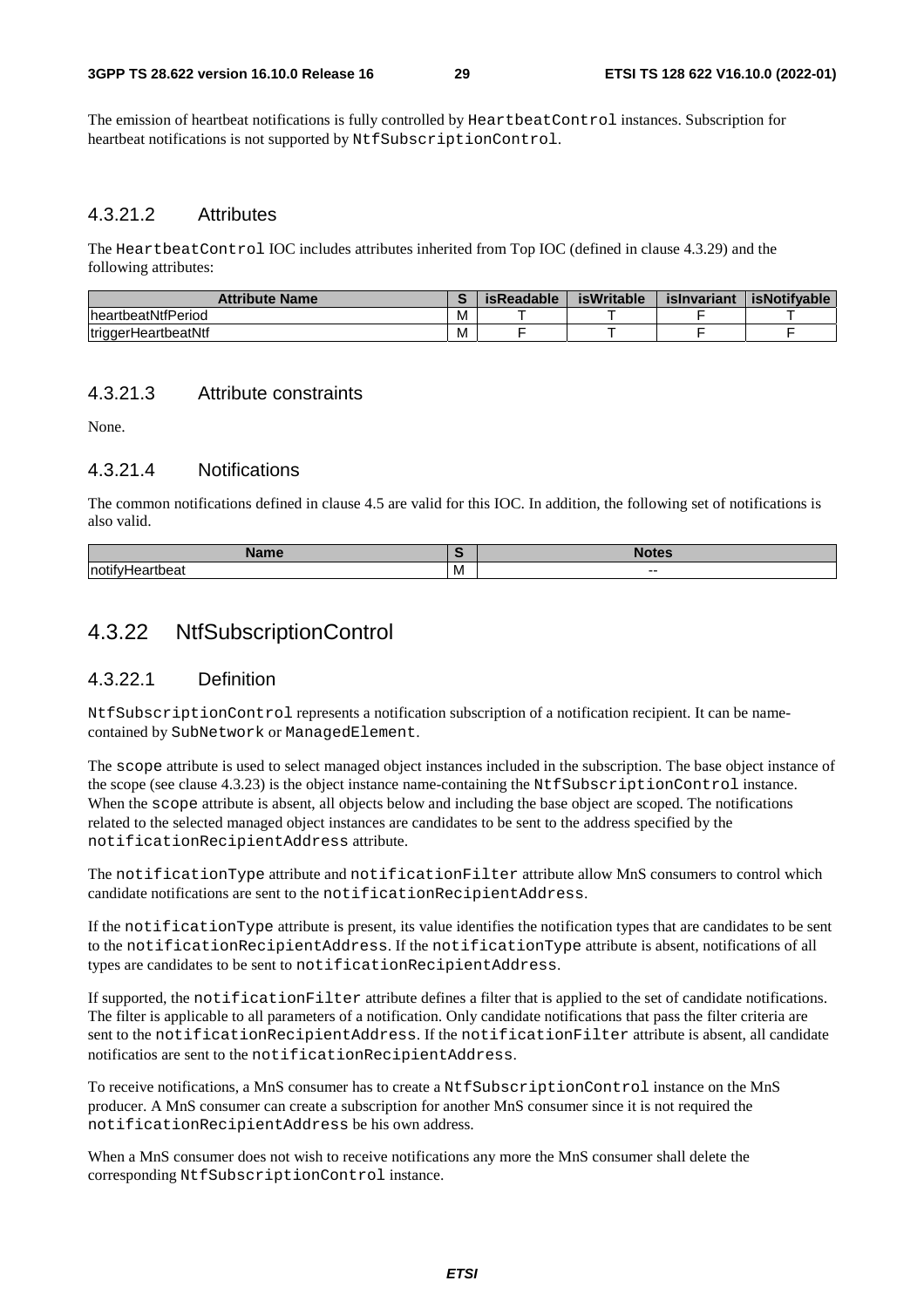When a subscription is created and the notification scope inludes the created subscription object and the subscribed notification types include notifications reporting object creation (notifyMOICreation or notifyMOIChanges), the first notification sent related to the new subscription shall report the creation of the NtfSubscriptionControl instance. Likewise, when a subscription is deleted and the notification scope inludes the deleted subscription object and the subscribed notification types include notifications reporting object deletion (notifyMOIDeletion or notifyMOIChanges), the last notification sent related to the subscription shall report the deletion of the NtfSubscriptionControl instance.

Creation and deletion of NtfSubscriptionControl instances by MnS consumers is optional; when not supported, the NtfSubscriptionControl instances may be created and deleted by the system or be pre-installed.

#### 4.3.22.2 Attributes

The NtfSubscriptionControl IOC includes attributes inherited from Top IOC (defined in clause 4.3.29) and the following attributes:

| <b>Attribute Name</b>         |   | isReadable | isWritable | islnvariant | isNotifvable |
|-------------------------------|---|------------|------------|-------------|--------------|
| InotificationRecipientAddress | м |            |            |             |              |
| InotificationTypes            |   |            |            |             |              |
| <b>SCODE</b>                  |   |            |            |             |              |
| InotificationFilter           |   |            |            |             |              |

#### 4.3.22.3 Attribute constraints

None.

#### 4.3.22.4 Notifications

The common notifications defined in clause 4.5 are valid for this IOC, without exceptions or additions.

## 4.3.23 Scope <<dataType>>

#### 4.3.23.1 Definition

This <<dataType>> defines a scope for selecting managed object instances below and including a base managed object instance. The scope is specified with the scope type and a scope level attributes. The specification of the base object instance is not part of this <<dataType>> and needs to be specified by other means.

#### 4.3.23.2 Attributes

| <b>Attribute Name</b> |   | isReadable | <b>isWritable</b> | islnvariant | <b>isNotifvable</b> |
|-----------------------|---|------------|-------------------|-------------|---------------------|
| ' vpe<br>scope l      | M |            |                   |             |                     |
| scopeLevel            |   |            |                   |             |                     |

#### 4.3.23.3 Attribute constraints

None.

### 4.3.23.4 Notifications

The subclause 4.5 of the <<IOC>> using this <<dataType>> as one of its attributes, shall be applicable.

- 4.3.24 Void
- 4.3.25 Void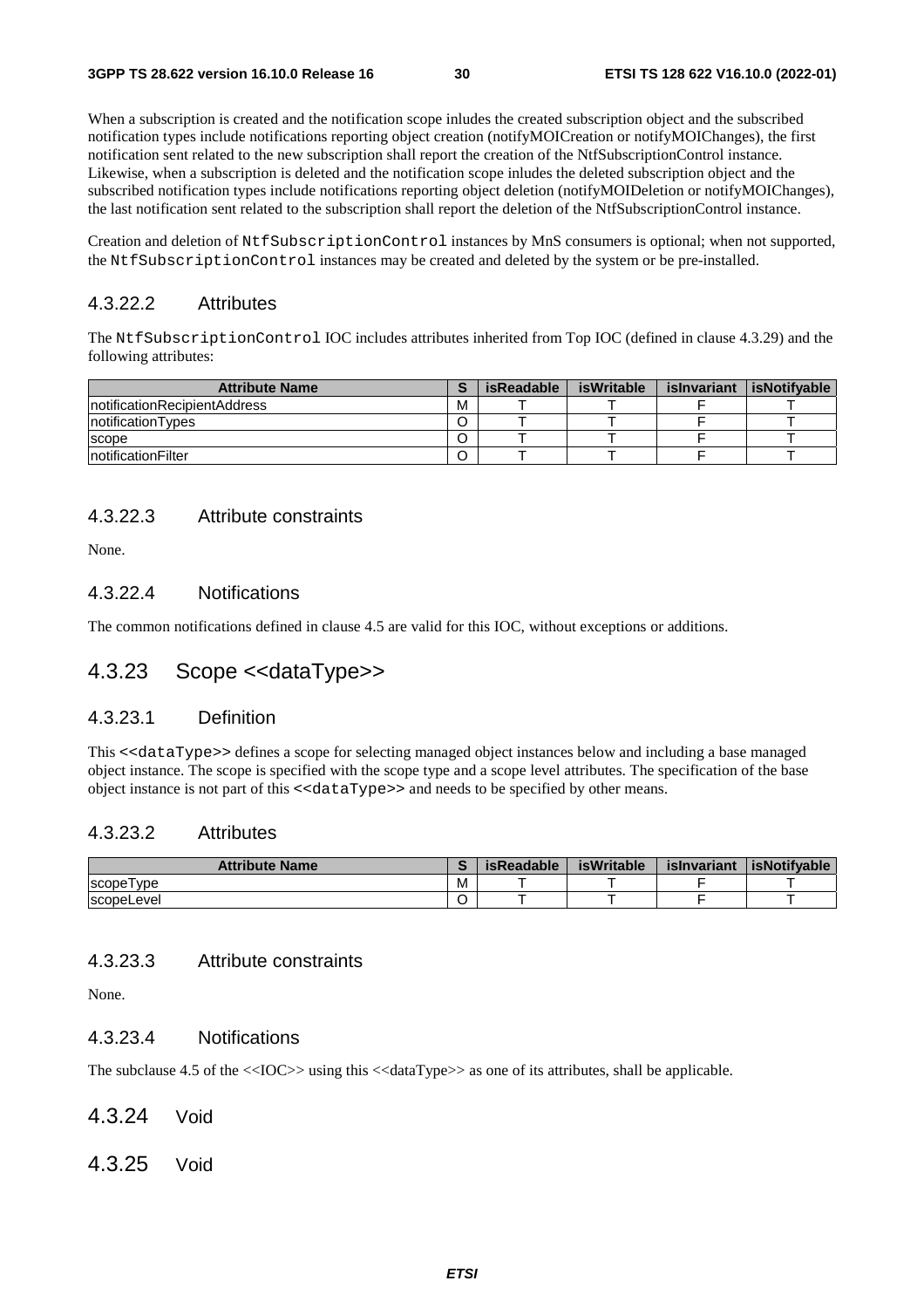## 4.3.26 AlarmList

#### 4.3.26.1 Definition

The AlarmList represents the capability to store and manage alarm records. It can be name-contained by SubNetwork and ManagedElement. The management scope of an AlarmList is defined by all descendant objects of the base managed object, which is the object name-containing the AlarmList, and the base object itself.

AlarmList instances are created by the system or are pre-installed. They cannot be created nor deleted by MnS consumers.

An instance of SubNetwork or ManagedElement has at most one name-contained instance of AlarmList.

When the alarm list is locked or disabled, the existing alarm records are not updated, and new alarm records are not added to the alarm list.

#### 4.3.26.2 Attributes

The AlarmList IOC includes attributes inherited from Top IOC (defined in clause 4.3.29) and the following attributes:

| <b>Attribute Name</b>     |   | isReadable | isWritable | islnvariant | <b>isNotifvable</b> |
|---------------------------|---|------------|------------|-------------|---------------------|
| ladministrativeState      | M |            |            |             |                     |
| <b>loperationalState</b>  | M |            |            |             |                     |
| <b>InumOfAlarmRecords</b> | M |            |            |             |                     |
| <b>IlastModification</b>  | M |            |            |             |                     |
| lalarmRecords             | M |            |            |             |                     |

#### 4.3.26.3 Attribute constraints

None

#### 4.3.26.4 Notifications

The common notifications defined in clause 4.5 are valid for this IOC, without exceptions or additions.

## 4.3.27 AlarmRecord <<dataType>>

#### 4.3.27.1 Definition

An AlarmRecord contains alarm information of an alarmed object instance. A new record is created in the alarm list when an alarmed object instance generates an alarm and no alarm record exists with the same values for objectInstance, alarmType, probableCause and specificProblem. When a new record is created the MnS producer creates an alarmId, that unambiguously identifies an alarm record in the AlarmList.

Alarm records are maintained only for active alarms. Inactive alarms are automatically deleted by the MnS producer from the AlarmList. Active alarms are alarms whose

- a) perceivedSeverity is not "CLEARED", or whose
- b) perceivedSeverity is "CLEARED" and its ackState is not "ACKNOWLEDED".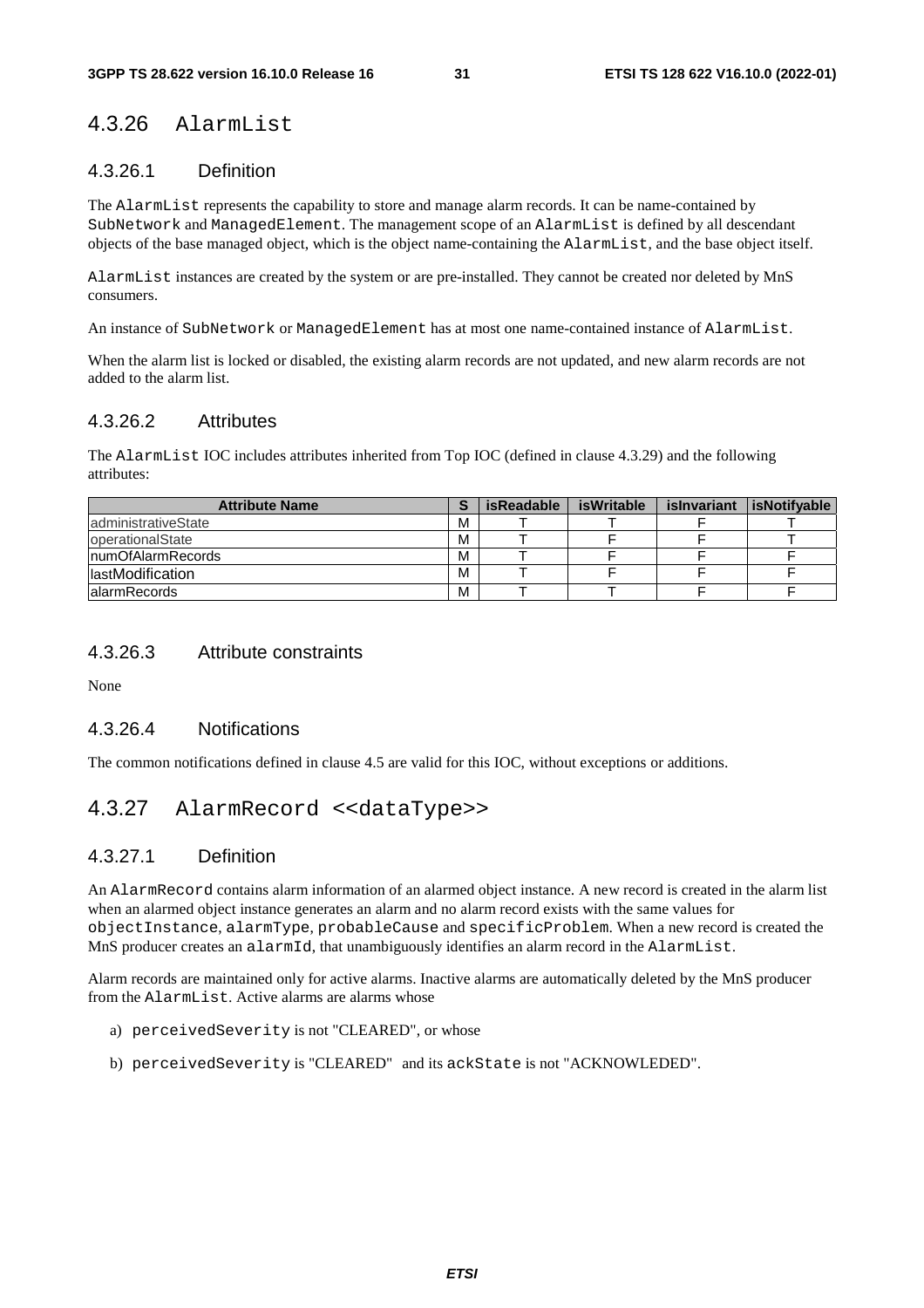## 4.3.27.2 Attributes

The attributes are defined in clause 11.2.2.1.5.1 of TS 28.532 [27]. Many of them are based on definitions in ITU-T X.733 [31].

| <b>Attribute name</b>                                                                               | S                 | <b>isReadable</b> | <b>isWritable</b>       | islnvariant | isNotifyable  |
|-----------------------------------------------------------------------------------------------------|-------------------|-------------------|-------------------------|-------------|---------------|
| alarmid                                                                                             | M                 |                   | F                       |             | F             |
| objectInstance                                                                                      | M                 | T                 | F                       | т           | F             |
| notificationId                                                                                      | M                 |                   | F                       |             | F             |
| alarmRaisedTime                                                                                     | M                 | T                 | F                       | F           | $F$ (note 5)  |
| alarmChangedTime                                                                                    | $\circ$           | т                 | F                       | F           | F<br>(note 6) |
| alarmClearedTime                                                                                    | M                 |                   | F                       | F           | $F$ (note 7)  |
| lalarmType                                                                                          | M                 |                   | F                       | т           | F             |
| probableCause                                                                                       | M                 |                   | F                       |             | F             |
| specificProblem                                                                                     | O                 | T                 | F                       |             | F             |
| perceivedSeverity                                                                                   | M                 | ┯                 | $T$ (note 4)            | F           | F(note 6)     |
| backedUpStatus                                                                                      | O                 | т                 | F                       | F           | F             |
| backUpObject                                                                                        | O                 | T                 | F                       | F           | F             |
| trendIndication                                                                                     | O                 |                   | F                       | F           | F             |
| IthresholdInfo                                                                                      | O                 | т                 | F                       | F           | F             |
| stateChangeDefinition                                                                               | O                 |                   | F                       | F           | F             |
| <b>monitoredAttributes</b>                                                                          | O                 | T                 | F                       | F           | F             |
| proposedRepairActions                                                                               | O                 | т                 | Ē                       | F           | F             |
| ladditionalText                                                                                     | $\Omega$          |                   | F                       | F           | F             |
| additionalInformation                                                                               | O (see note 3)    | T                 | F                       | F           | F             |
| rootCauseIndicator                                                                                  | Ω                 | т                 | F                       | F           | F             |
| ackTime                                                                                             | M                 | T                 | F                       | F           | F             |
| ackUserId                                                                                           | M                 | T                 | $\overline{\mathsf{T}}$ | F           | F             |
| ackSystemId                                                                                         | O                 | т                 | т                       | F           | F             |
| ackState                                                                                            | M                 | т                 | T                       | F           | F             |
| clearUserId                                                                                         | $O$ (see note 1)  | т                 | T                       | F           | F             |
| clearSystemId                                                                                       | (see note 1)<br>O | T                 | T                       | F           | F             |
| <b>IserviceUser</b>                                                                                 | (see note 2)<br>O | т                 | F                       | F           | F             |
| serviceProvider                                                                                     | (see note 2)<br>O | ┯                 | F                       | F           | F             |
| securityAlarmDetector                                                                               | (see note 2)<br>O |                   | F                       | F           | F             |
| $M$ OTE 1: These attributes and qualifiers are applicable only if producer supports consumer to set |                   |                   |                         |             |               |

pplicable only if producer supports consumer to set perceivedSeverity to CLEARED.

NOTE 2: These attributes are supported if the producer emits notifyNewAlarm that carries security alarm information.

NOTE 3: This attribute is supported to carry vendor specific information.

NOTE 4: This isWritable property is True only if producer supports consumer to set perceivedSeverity to CLEARED

NOTE 5: Emit notifyNewAlarm.

NOTE 6: Emit notifyChangedAlarm

NOTE 7: Emit notifyClearedAlarm

## 4.3.27.3 Attribute constraints

None.

#### 4.3.27.4 Notifications

See subclause 4.5.1.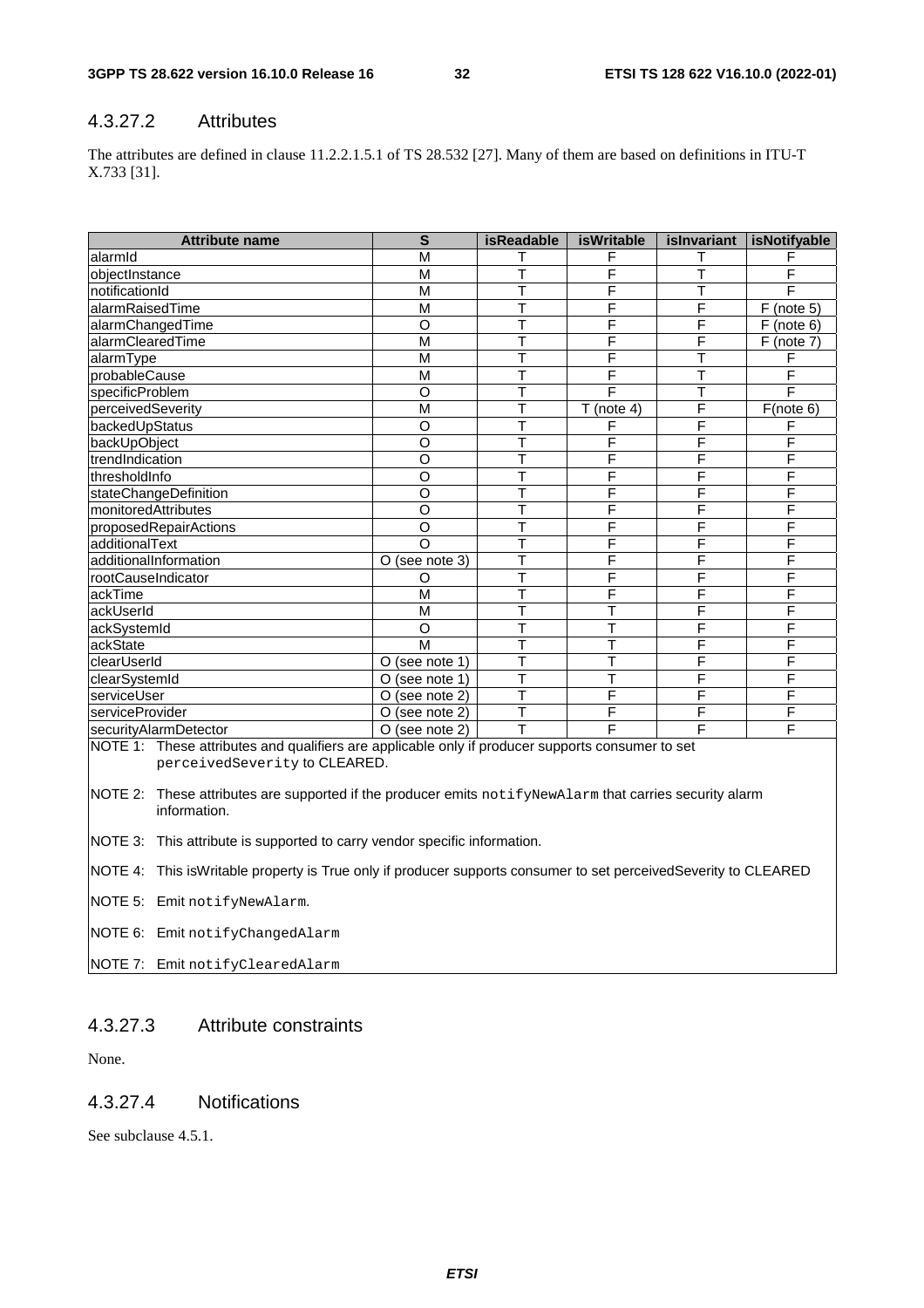#### 4.3.28 Void

### 4.3.29 *Top*

#### 4.3.29.1 Definition

This IOC is provided for sub-classing only. All information object classes defined in all TS that claim to be conformant to 32.102 [2] and support the Federated Network Information Model (FNIM) concept shall inherit from Top.

#### 4.3.29.2 Attributes

This IOC includes attributes inherited from TopX IOC (defined in clause 4.3.8) and the attributes inherited from Top\_ IOC (defined in TS 28.620 [9]).

#### 4.3.29.3 Attribute constraints

None

#### 4.3.29.4 Notifications

There is no notification defined.

### 4.3.30 TraceJob

#### 4.3.30.1 Definition

A TraceJob instance represents the Trace Control and Configuration parameters of a particular Trace Job (see TS 32.421 [29] and TS 32.422 [30] for details). It can be name-contained by SubNetwork, ManagedElement, ManagedFunction.

To activate Trace Jobs, a MnS consumer has to create TraceJob object instances on the MnS producer. A MnS consumer can activate a Trace Job for another MnS consumer since it is not required the value of tjTraceCollectionEntityAddress or tjStreamingTraceConsumerUri to be his own.

For the details of Trace Job activation see clauses 4.1.1.1.2 and 4.1.2.1.2 of TS 32.422 [30].

When a MnS consumer wishes to deactivate a Trace Job, the MnS consumer shall delete the corresponding TraceJob instance. For details of management Trace Job deactivation see clauses 4.1.3.8 to 4.1.3.11 and 4.1.4.10 to 4.1.4.13 of TS 32.422 [30].

The attribute tjTraceReference specifies a globally unique ID and identifies a Trace session. One Trace Session may be activated to multiple Network Elements.

The attribute tjTraceRecordSessionReference identifies a Trace Recording Session within a Trace Session. Two different trace sessions could e.g. be caused by two different trigger events.

The attribute tjTraceReportingFormat defines the method for reporting the produced measurements. The selectable options are file-based or stream-based reporting. In case of file-based reporting the attribute tjTraceCollectionEntityAddress is used to specify the IP address to which the trace records shall be transferred, while in case of stream-based reporting the attribute tjStreamingTraceConsumerUri specifies the streaming target.

The mandatory attribute tjTraceTarget determines the target object of the TraceJob. Dependent on the network element to which the Trace Session is activated different types of the target object are possible. The attribute tjPLMNTarget defines the PLMN for which sessions shall be selected in the Trace Session in case of management based activation when several PLMNs are supported in the RAN.

The attribute  $t$   $\bar{j}$   $\bar{j}$  $\bar{j}$  $\bar{k}$   $\bar{j}$   $\bar{k}$  pecifies the kind of data to collect. Dependent on the selected type various parameters shall be available. The attributes tjJobType, tjTraceReference, tjTraceRecordSessionReference,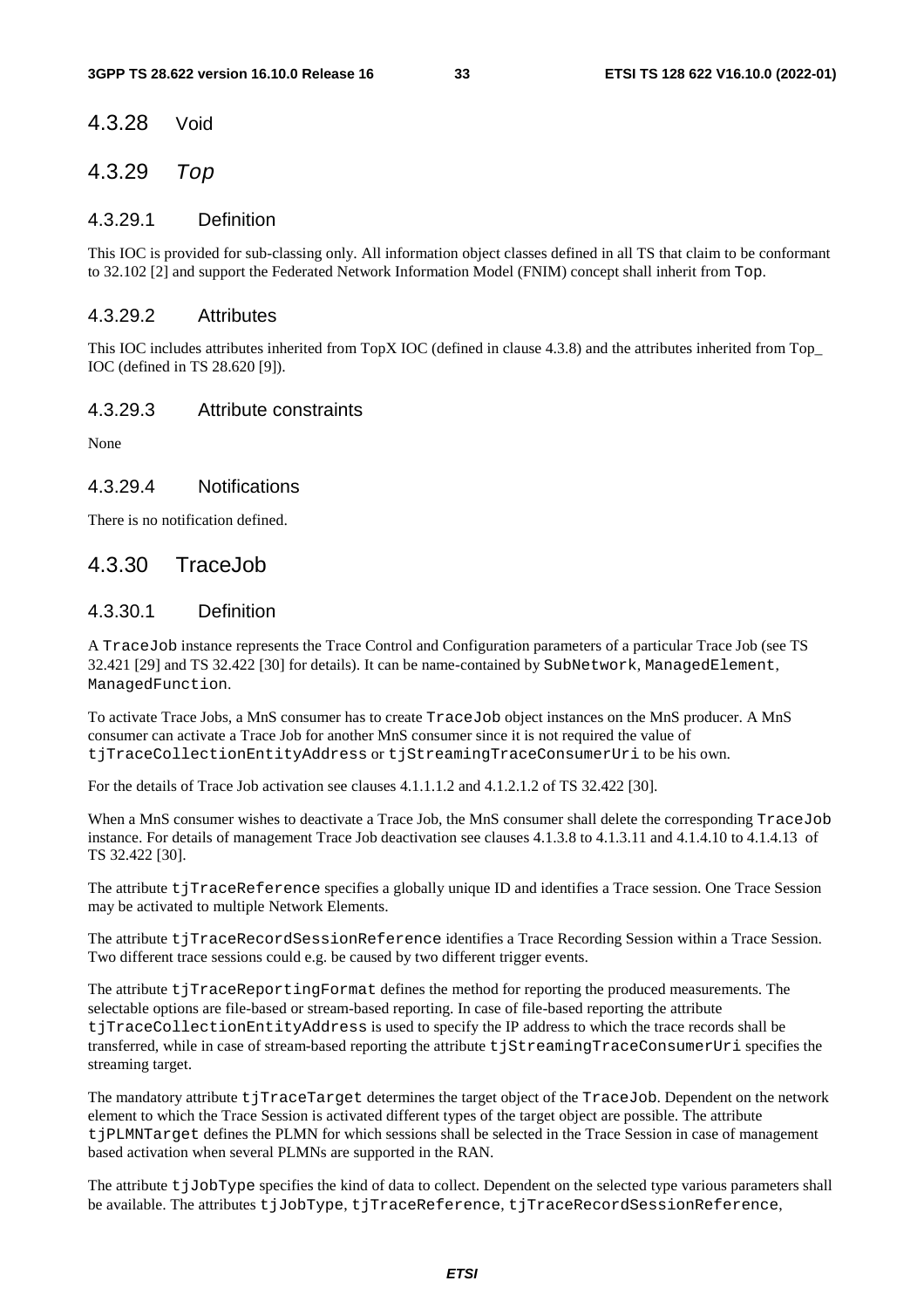tjTraceCollectionEntityAddress, tjTraceTarget and tjTraceReportingFormat are mandatory for all job types. If streaming reporting is selected for  $t$  iTraceReportingFormat,

tjStreamingTraceConsumerURI shall be present additionally. The attribute tjPLMNTarget shall be present if trace activation method is management based.

For the different job types the attributes are differentiated as follows:

In case of TRACE\_ONLY additionally the following attributes shall be available:  $t$  jListOfNeTypes, tjTraceDepth, and tjTriggeringEvent.

For this case the optional attribute t jListOfInterfaces allows to specify the interfaces to be recorded.

- In case of IMMEDIATE\_MDT\_ONLY additionally the following attributes shall be available:
	- tjMDTAnonymizationOfData,
	- tjMDTListOfMeasurements,
	- tjMDTCollectionPeriodRrmUmts (conditional for M4 and M5 in UMTS),
	- tjMDTMeasurementPeriodUMTS (conditional for M6 and M7 in UMTS),
	- tjMDTCollectionPeriodRrmLte (conditional for M3 in LTE),
	- tjMDTMeasurementPeriodLTE (conditional for M4 and M5 in LTE),
	- tjMDTCollectionPeriodM6Lte (conditional for M6 in LTE),
	- tjMDTCollectionPeriodM7Lte (conditional for M7 in LTE),
	- tjMDTCollectionPeriodRrmNR (conditional for M4 and M5 in NR),
	- tjMDTCollectionPeriodM6NR (conditional for M6 in NR),
	- tjMDTCollectionPeriodM7NR (conditional for M7 in NR),
	- tjMDTReportInterval (conditional for M1 in LTE or NR and M1/M2 in UMTS),
	- tjMDTReportAmount (conditional for M1 in LTE or NR and M1/M2 in UMTS),
	- tjMDTReportingTrigger (conditional for M1 in LTE or NR and M1/M2 in UMTS),
	- t jMDTEventThreshold (conditional for A2 event reporting or A2 event triggered periodic reporting),
	- tjMDTMeasurementQuantity (conditional for 1F event reporting).

For this case the optional attribute t  $\text{jMDTAreaScope}$  allows to specify the area in terms of cells or Tracking Area/Routing Area/Location area where the MDT data collection shall take place and the optional attributes tjMDTPositioningMethod, tjMDTSensorInformation allow to specify the positioning methods to use or the sensor information to include.

- In case of IMMEDIATE\_MDT\_AND\_TRACE both additional attributes of TRACE\_ONLY and IMMEDIATE\_MDT\_ONLY shall apply.
- In case of LOGGED\_MDT\_ONLY additionally the following attributes shall be available: tjMDTAnonymizationOfData, tjMDTTraceCollectionEntityID, tjMDTLoggingInterval, tjMDTLoggingDuration, tjMDTReportType, tjMDTEventListForTriggeredMeasurements.

For this case the optional attribute t jMDTAreaScope allows to specify the area in terms of cells or Tracking Area/Routing Area/Location area where the MDT data collection shall take place, the optional attribute tjMDTPLMNList allows to specify the PLMNs where measurement collection, status indication and log reporting is allowed, the optional attribute t jMDTAreaConfigurationForNeighCell allows to specify the area for which UE is requested to perform measurements logging for neighbour cells which have list of frequencies and the optional attribute tjMDTSensorInformation allows to specify the sensor information to include.

- In case of RLF\_REPORT\_ONLY and RCEF\_REPORT\_ONLY the optional attribute t  $\eta$ MDTAreaScope allows to specify the eNB or list of eNBs or gNB or list of gNBs where the reports should be collected.
- In case of LOGGED MBSFN MDT additionally the following attributes shall be available: tjMDTAnonymizationOfData, tjMDTLoggingInterval, tjMDTLoggingDuration, tjMDTMBSFNAreaList.

Reporting of measurements and messages can be periodical, event triggered or event triggered periodic depending on the selected job type.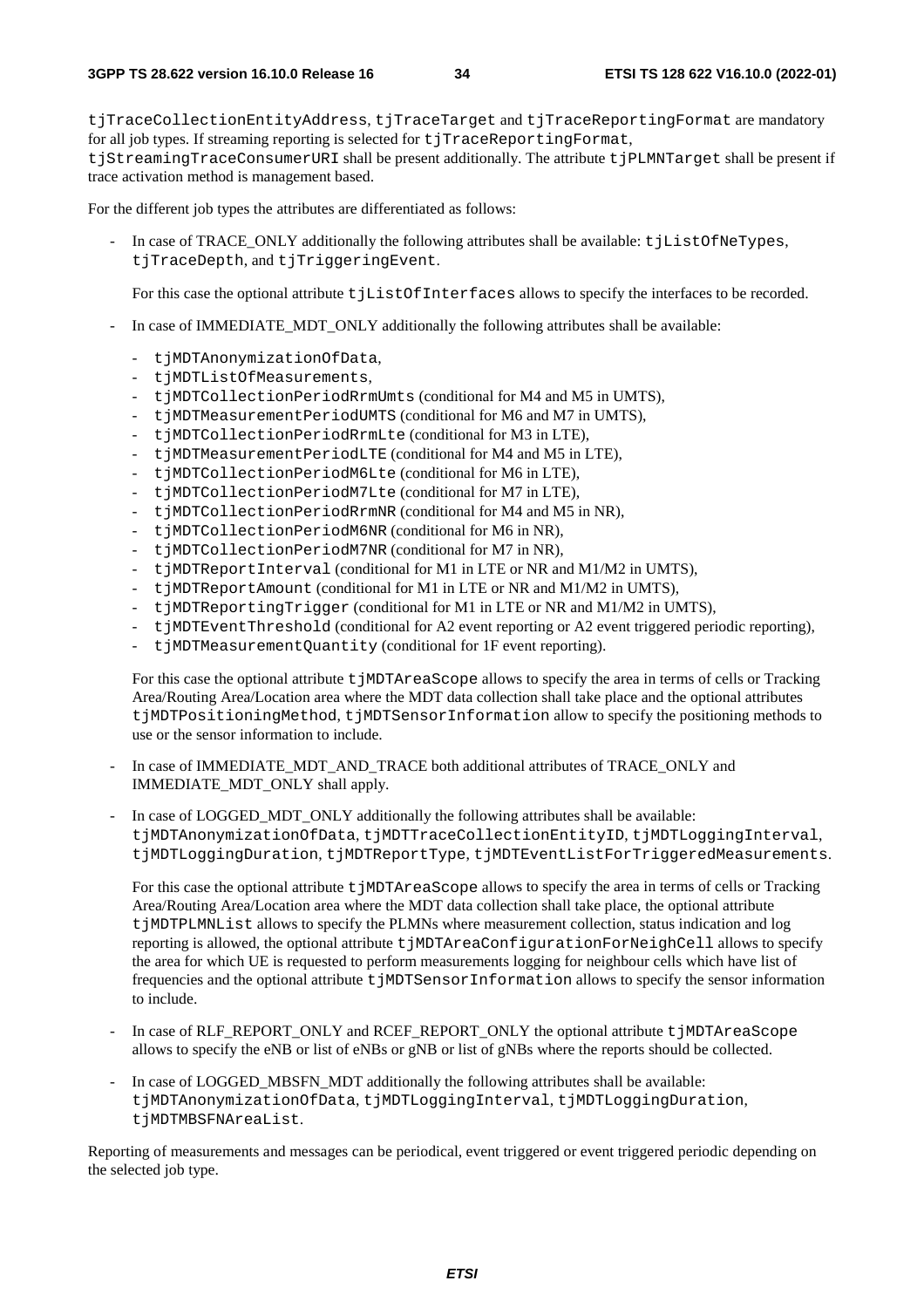- For trace the reporting is event based, where the triggering event is configured with attribute tjTriggeringEvent. For each triggering event the first and last message (start/stop triggering event) to record are specified.
- For immediate MDT, the reporting is dependent on the configured measurements:
	- For measurement M1 in LTE or NR, it is possible to select between periodical, event triggered, event triggered periodic reporting or reporting according to all configured RRM event triggers. For M1 and M2 measurement in UMTS, it is possible to select between periodical, event triggered reporting or reporting according to all configured RRM event triggers. Parameter t jMDTReportingTrigger determines which of the reporting methods is selected and in case of event triggered or event-triggered periodic, which is the decisive event type. For periodical reporting, parameters tjMDTReportInterval and tjMDTReportAmount determine the interval between two successive reports and the number of reports. This means the periodical reporting terminates after  $t$   $\gamma$ MDTReportAmount reports have been sent as long as t jMDTReportAmount is configured with a value different from infinity. For event-triggered periodic reporting, these two parameters apply in addition to parameter t  $\text{MDTEventThreshold}$  which determines the threshold of the event. In this case up to tjMDTReportAmount reports are sent with a periodicity of tjMDTReportInterval after the entering condition is fulfilled. The reporting is stopped, if the leaving condition is fulfulled and is restarted if the configured event reoccurs. For event based reporting, there is only one report sent after the event occurs. The parameters to configure are tjMDTReportingTrigger and tjMDTEventThreshold. In case of UMTS and 1f event reporting, additionally parameter tjMDTMeasurementQuantity is necessary in order to determine for which measurement(s) the event threshold is applicable.
	- For measurement M2 in LTE or NR, reporting is according to RRM configuration, see TS 38.321 [36], TS 36.321 [37] and TS 38.331 [38], TS 36.331 [39]. For measurement M4 in UMTS, reporting is either according to RRM configuration, see TS 25.321 [40] and TS 25.331 [41] or periodic or event triggered periodic using parameter tjMDTCollectionPeriodRrmUmts and tjMDTM4ThresholdUmts.
	- For measurement M3 in UMTS, the reporting is done upon availability, see TS 37.320 [43].
	- For measurements M4, M5, M6 and M7 in NR, for measurements M3, M4, M5, M6 and M7 in LTE and for measurements M5, M6 and M7 in UMTS periodical reporting is applied. The configurable parameter is the interval between two measurements (tiMDTCollectionPeriodRrmNR, tjMDTCollectionPeriodM6NR, tjMDTCollectionPeriodM7NR, tjMDTCollectionPeriodRrmLte, tjMDTMeasurementPeriodLTE, tjMDTCollectionPeriodM6Lte, tjMDTCollectionPeriodM7Lte, tjMDTCollectionPeriodRrmUmts, tjMDTMeasurementPeriodUMTS). If no collection period is configured for M5 in UMTS, all available measurements are logged according to RRM configuration.
- For logged MDT in UMTS and LTE, the reporting is periodical. Parameter t jMDTLoggingInterval determines the interval between the reports and parameter  $t$  jMDTLoggingDuration determines how long the configuration is valid meaning after this duration has passed no further reports are sent. In NR, the reporting can be periodical or event based, determined by parameter  $t$  jMDTReportType. For periodical reporting the same parameters as in LTE and UMTS apply. For event based reporting, parameter tjMDTEventListForTriggeredMeasurement configures the event type, namely 'out of coverage' or 'L1 event'. In case 'L1 event' is selected as event type, the logging is performed according to parameter tjMDTLoggingInterval at regular intervals only when the conditions indicated by tjMDTLoggingEventThreshold, tjMDTLoggingHysteresis, tjMDTLoggingTimeToTrigger (defining the thresholds, hysteresis and time to trigger) are met and if UE is 'camped normally' state (TS 38.331 [38], TS 38.304 [42]). In case 'out of coverage' is selected as event type, the logging is performed according to parameter tjMDTLoggingInterval at regular intervals only when the UE is in 'any cell selection' state. Furthermore, logging is performed immediately upon transition from the 'any cell selection' state to the 'camped normally' state ( TS 38.331 [38], TS 38.304 [42]).

Creation and deletion of TraceJob instances by MnS consumers is optional; when not supported, the TraceJob instances may be created and deleted by the system or be pre-installed.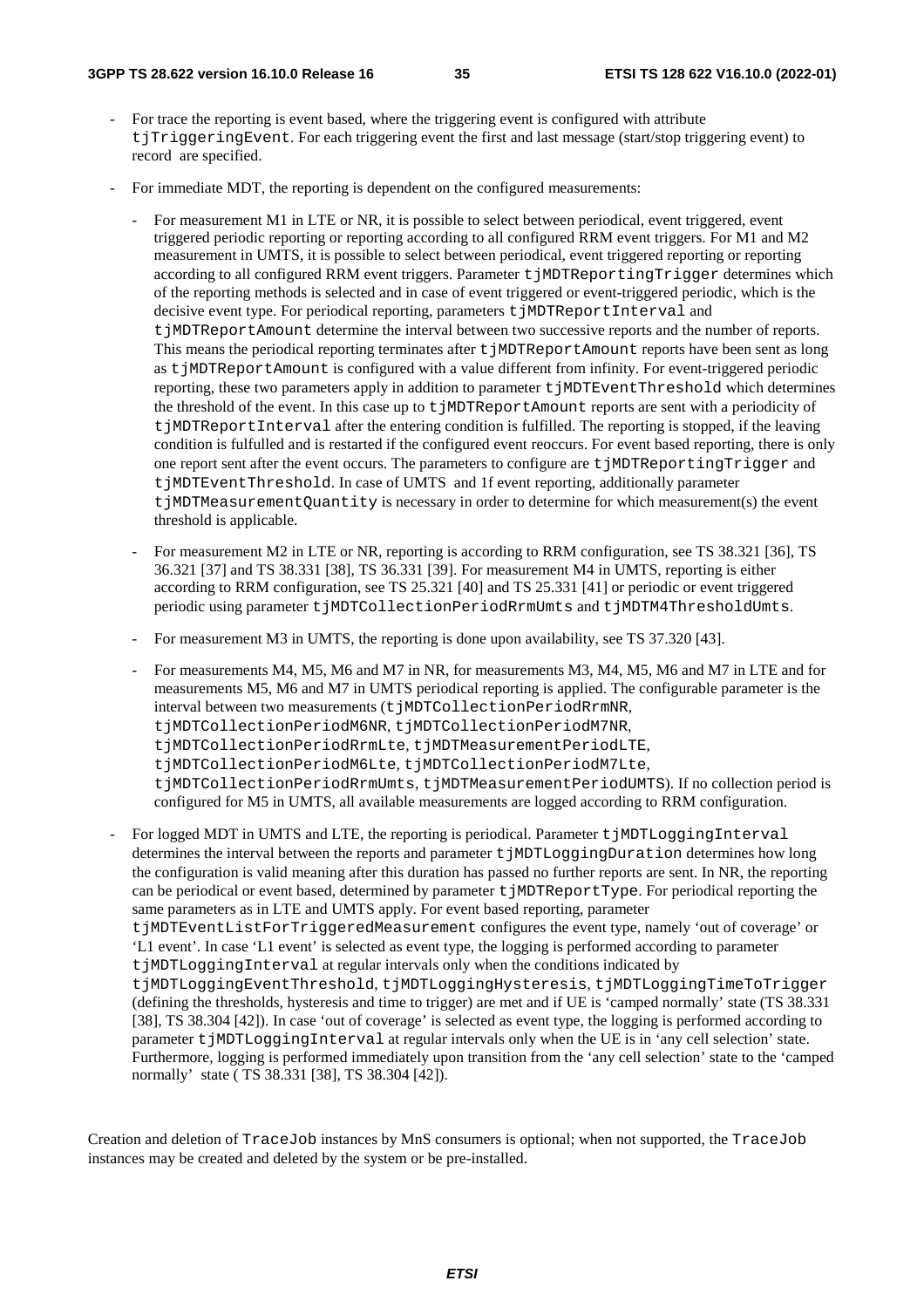### 4.3.30.2 Attributes

The TraceJob IOC includes attributes inherited from Top IOC (defined in clause 4.3.29) and the following attributes:

| <b>Attribute Name</b>                 | S                       | isReadable              | <b>isWritable</b> | islnvariant | <i>s</i> Notifyable     |
|---------------------------------------|-------------------------|-------------------------|-------------------|-------------|-------------------------|
| tjJobType                             | М                       |                         | Т                 | F           |                         |
| tjListOfInterfaces                    | $\overline{c}$          | T                       | T                 | F           | T                       |
| tiListOfNeTypes                       | $\overline{\text{CM}}$  | T                       | T                 | F           | T                       |
| tjPLMNTarget                          | $\overline{\text{CM}}$  | т                       | T                 | F           | т                       |
| tjStreamingTraceConsumerURI           | $\overline{\text{CM}}$  | т                       | T                 | F           | т                       |
| tjTraceCollectionEntityAddress        | $\overline{\text{CM}}$  | T                       | T                 | F           | T                       |
| tjTraceDepth                          | $\overline{\text{CM}}$  | Т                       | Т                 | F           | т                       |
| tjTraceReference                      | M                       | T                       | T                 | F           | T                       |
| tjTraceRecordSessionReference         | $\overline{M}$          | Ŧ                       | Т                 | F           | T                       |
| tjTraceReportingFormat                | $\overline{\mathsf{M}}$ | T                       | T                 | F           | T                       |
| tjTraceTarget                         | $\overline{\mathsf{M}}$ | T                       | T                 | F           | T                       |
| tjTriggeringEvent                     | $\overline{\text{CM}}$  | T                       | T                 | F           | T                       |
| tjMDTAnonymizationOfData              | $\overline{\text{CM}}$  | T                       | т                 | F           | т                       |
| tjMDTAreaConfigurationForNeighCell    | $\overline{c}$          | T                       | T                 | F           | т                       |
| tjMDTAreaScope                        | CO                      | T                       | T                 | F           | T                       |
| tjMDTCollectionPeriodRrmLte           | $\overline{\text{CM}}$  | т                       | т                 | F           | Т                       |
| tjMDTCollectionPeriodM6Lte            | $\overline{\text{CM}}$  | т                       | Т                 | F           | т                       |
| tjMDTCollectionPeriodM7Lte            | $\overline{\text{CM}}$  | T                       | T                 | F           | T                       |
| tjMDTCollectionPeriodRrmUmts          | CM                      | T                       | T                 | F           | T                       |
| tjMDTCollectionPeriodRrmNR            | $\overline{\text{CM}}$  | T                       | T                 | F           | T                       |
| tjMDTCollectionPeriodM6NR             | CM                      | $\overline{\mathsf{T}}$ | T                 | F           | $\overline{\mathsf{T}}$ |
| tjMDTCollectionPeriodM7NR             | CM                      | T                       | T                 | F           | T                       |
| tjMDTEventListForTriggeredMeasurement | $\overline{\text{CM}}$  | T                       | T                 | F           | T                       |
| tjMDTEventThreshold                   | CM                      | T                       | T                 | F           | T                       |
| tjMDTListOfMeasurements               | CM                      | T                       | T                 | F           | T                       |
| tjMDTLoggingDuration                  | $\overline{\text{CM}}$  | т                       | т                 | F           | т                       |
| tjMDTLoggingInterval                  | CM                      | T                       | T                 | F           | T                       |
| tjMDTLoggingEventThreshold            | CM                      | T                       | T                 | F           | T                       |
| tjMDTLoggedHysteresis                 | CM                      | T                       | T                 | F           | T                       |
| tjMDTLoggedTimeToTrigger              | CM                      | T                       | Τ                 | F           | T                       |
| tjMDTMBSFNAreaList                    | CM                      | $\overline{\mathsf{T}}$ | T                 | F           | $\overline{\mathsf{T}}$ |
| tiMDTMeasurementPeriodLTE             | $\overline{\text{CM}}$  | T                       | т                 | F           | т                       |
| tiMDTMeasurementPeriodUMTS            | $\overline{\text{CM}}$  | T                       | Т                 | F           | т                       |
| tjMDTMeasurementQuantity              | $\overline{\text{CM}}$  | т                       | T                 | F           | T                       |
| tjMDTM4ThresholdUmts                  | $\overline{CO}$         | T                       | Τ                 | F           | T                       |
| tjMDTPLMNList                         | $\overline{C}$          | Т                       | Т                 | F           | T                       |
| tjMDTPositioningMethod                | $\overline{c}$          | $\overline{\mathsf{T}}$ | T                 | F           | $\overline{\mathsf{T}}$ |
| tjMDTReportAmount                     | CM                      | T                       | Τ                 | F           | T                       |
| tjMDTReportingTrigger                 | CM                      | T                       | T                 | F           | T                       |
| tjMDTReportInterval                   | CM                      | T                       | T                 | F           | T                       |
| tjMDTReportType                       | CM                      | T                       | T                 | F           | T                       |
| tjMDTSensorInformation                | $\overline{C}$          | т                       | T                 | F           | т                       |
| tiMDTTraceCollectionEntityID          | CM                      | Т                       | T                 | F           | T                       |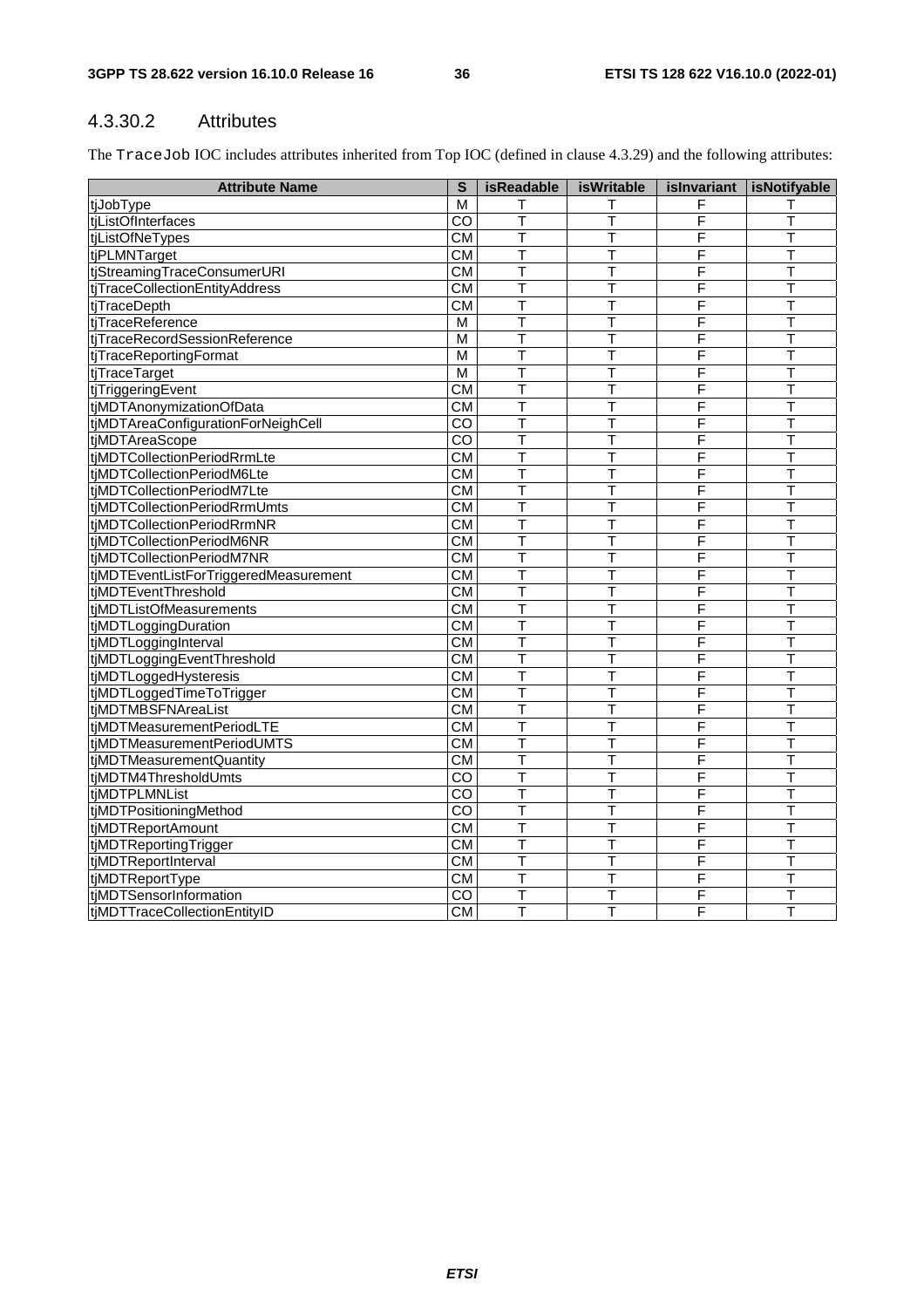4.3.30.3 Attribute constraints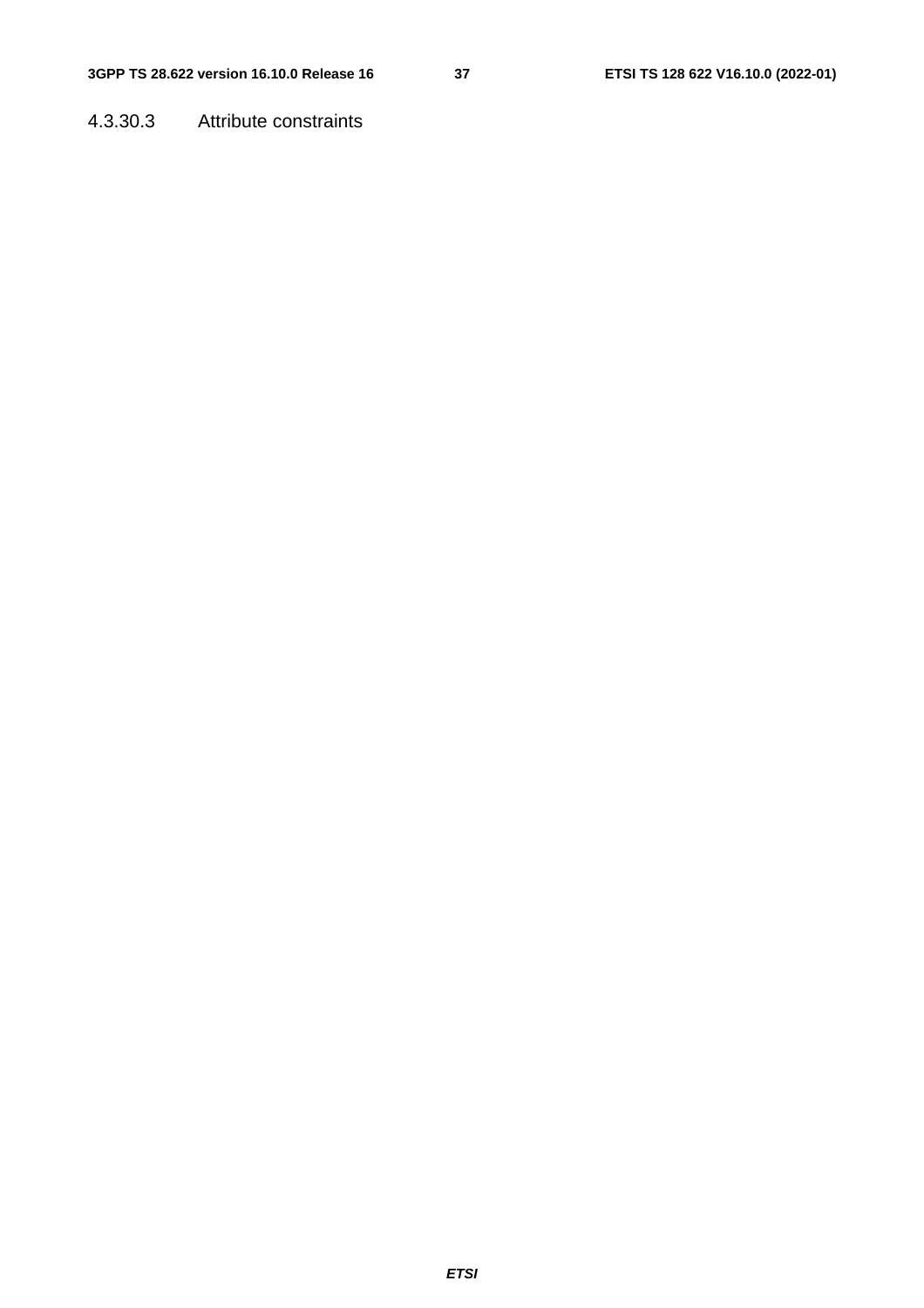| <b>Name</b>                                                  | <b>Definition</b>                                                                                                                                                                                                                                             |
|--------------------------------------------------------------|---------------------------------------------------------------------------------------------------------------------------------------------------------------------------------------------------------------------------------------------------------------|
| tjListOfInterfaces (support qualifier)                       | This attribute shall be present when tjJobType includes<br>Trace.                                                                                                                                                                                             |
| tjListOfNeTypes (support qualifier)                          | This attribute shall be present only for Trace with Signalling<br><b>Based Activation</b>                                                                                                                                                                     |
| tjPLMNTarget (support qualifier)                             | This attribute shall be present for management based<br>activation when several PLMNs are supported in the RAN.                                                                                                                                               |
| tjStreamingTraceConsumerURI (support qualifier)              | This attribute shall be present if streaming trace data reporting<br>is supported and tjTraceReportingFormat set to<br>"streaming".                                                                                                                           |
| tjTraceCollectionEntityAddress (support qualifier)           | This attribute shall be present if file based trace data reporting<br>is supported and tjTraceReportingFormat set to "file<br>based" or when tjJobType is set to Logged MDT or Logged<br><b>MBSFN MDT.</b>                                                    |
| tjTraceDepth (support qualifier)                             | This attribute shall be present when tjJobType includes<br>Trace.                                                                                                                                                                                             |
| tjTriggeringEvent (support qualifier)                        | This attribute shall be present when tjJobType includes<br>Trace.                                                                                                                                                                                             |
| tjMDTAnonymizationOfData (support qualifier)                 | This attribute shall be present only if MDT is supported and the<br>t jMDTAreaScope attribute is present. This attribute is only<br>applicable for management based activation.                                                                               |
| tjMDTAreaConfigurationForNeighCell (support qualifier)       | This attribute shall be present only if NR MDT is supported and<br>the tjJobType attribute is set to Logged MDT.                                                                                                                                              |
| tjMDTAreaScope (support qualifier)                           | This attribute shall be present if MDT is supported.                                                                                                                                                                                                          |
| tjMDTCollectionPeriodRrmLte (support qualifier)              | This attribute shall be present only if MDT is supported and the<br>t jJobType attribute is set to Immediate MDT or combine<br>Trace and Immediate MDT and the<br>tjMDTListOfMeasurements attribute has any of M2, M3<br>measurement set in case of LTE.      |
| tjMDTCollectionPeriodRrmUmts (support qualifier)             | This attribute shall be present only if MDT is supported and the<br>t jJobType attribute is set to Immediate MDT or combine<br>Trace and Immediate MDT and the<br>tjMDTListOfMeasurements attribute has any of M3, M4,<br>M5 measurement set in case of UMTS. |
| tjMDTEventListForTriggeredMeasurement (support<br>qualifier) | This attribute shall be present only if NR MDT is supported and<br>the tjJobType attribute is set to Logged MDT.                                                                                                                                              |
| tjMDTEventThreshold (support qualifier)                      | This attribute shall be present only if MDT is supported and the<br>tjJobType attribute is set to Immediate MDT and the<br>tjMDTReportingTrigger attribute is configured for<br>A2EventReporting in LTE and NR or 1f/1IEventReporting in<br>UMTS.             |
| tjMDTListOfMeasurements (support qualifier)                  | This attribute shall be present only if MDT is supported and the<br>t jJobType attribute is set to Immediate MDT.                                                                                                                                             |
| tjMDTLoggingDuration (support qualifier)                     | This attribute shall be present only if MDT is supported and the<br>t jJobType attribute is set to Logged MDT or Logged MBSFN<br>MDT.                                                                                                                         |
| tjMDTLoggingInterval (support qualifier)                     | This attribute shall be present only if MDT is supported and the<br>t jJobType attribute is set to Logged MDT or Logged MBSFN<br>MDT.                                                                                                                         |
| tjMDTLoggingEventThreshold (support qualifier)               | This attribute shall be present only if NR MDT is supported and<br>the tjJobType attribute is set to Logged MDT.                                                                                                                                              |
| tjMDTLoggedHysteresis (support qualifier)                    | This attribute shall be present only if NR MDT is supported and<br>the tjJobType attribute is set to Logged MDT.                                                                                                                                              |
| tjMDTLoggedTimeToTrigger (support qualifier)                 | This attribute shall be present only if NR MDT is supported and<br>the tjJobType attribute is set to Logged MDT.                                                                                                                                              |
| tjMDTMBSFNAreaList (support qualifier)                       | This attribute shall be present only if Logged MBSFN MDT is<br>supported and the tjJobType attribute is set to Logged<br>MBSFN MDT. This is applicable only for eUTRAN.                                                                                       |
| tjMDTMeasurementPeriodLTE (support qualifier)                | This attribute shall be present only if MDT is supported and the<br>t jJobType attribute is set to Immediate MDT or combine<br>Trace and Immediate MDT and the<br>tjMDTListOfMeasurements attribute for LTE has either M4<br>or M5 measurement set.           |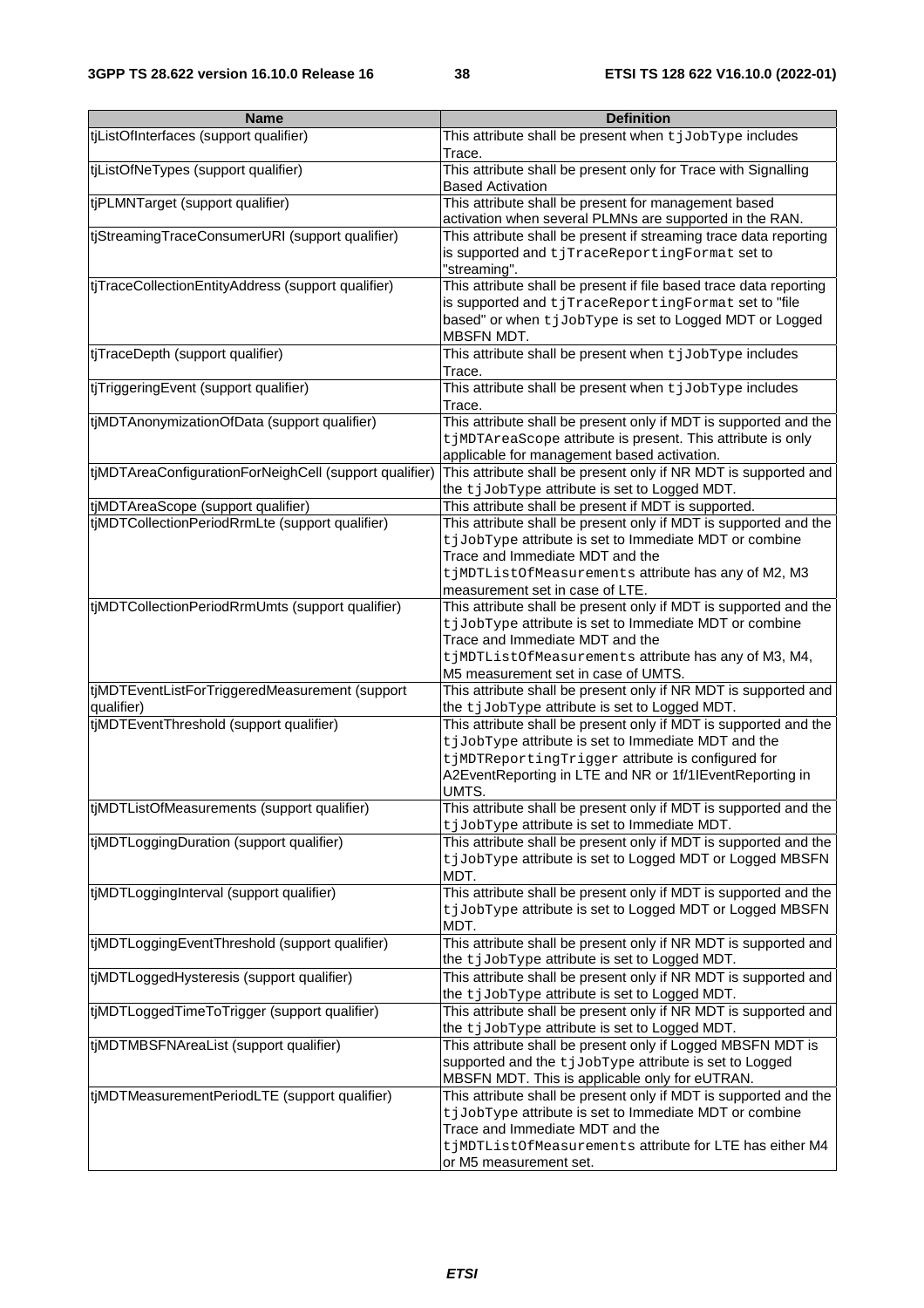| tjMDTCollectionPeriodM6Lte (support qualifier)   | This attribute shall be present only if MDT is supported and the<br>t jJobType attribute is set to Immediate MDT or combine |
|--------------------------------------------------|-----------------------------------------------------------------------------------------------------------------------------|
|                                                  | Trace and Immediate MDT and the                                                                                             |
|                                                  | tjMDTListOfMeasurements attribute for LTE has M6                                                                            |
|                                                  | measurement set.                                                                                                            |
| tjMDTCollectionPeriodM7Lte (support qualifier)   | This attribute shall be present only if MDT is supported and the                                                            |
|                                                  | t jJobType attribute is set to Immediate MDT or combine                                                                     |
|                                                  | Trace and Immediate MDT and the                                                                                             |
|                                                  |                                                                                                                             |
|                                                  | tjMDTListOfMeasurements attribute for LTE has M7                                                                            |
|                                                  | measurement set.                                                                                                            |
| tjMDTMeasurementPeriodUMTS (support qualifier)   | This attribute shall be present only if MDT is supported and the                                                            |
|                                                  | t jJobType attribute is set to Immediate MDT or combine                                                                     |
|                                                  | Trace and Immediate MDT and the                                                                                             |
|                                                  | tjMDTListOfMeasurements attribute for UMTS has M6 or                                                                        |
|                                                  | M7 measurements set.                                                                                                        |
| tjMDTCollectionPeriodRrmNR (support qualifier)   | This attribute shall be present only if MDT is supported and the                                                            |
|                                                  | t jJobType attribute is set to Immediate MDT or combine                                                                     |
|                                                  | Trace and Immediate MDT and the                                                                                             |
|                                                  |                                                                                                                             |
|                                                  | tjMDTListOfMeasurements attribute has any of M4, M5                                                                         |
|                                                  | measurement set in case of NR.                                                                                              |
| tjMDTCollectionPeriodM6NR (support qualifier)    | This attribute shall be present only if MDT is supported and the                                                            |
|                                                  | t jJobType attribute is set to Immediate MDT or combine                                                                     |
|                                                  | Trace and Immediate MDT and the                                                                                             |
|                                                  | tjMDTListOfMeasurements attribute has M6 measurement                                                                        |
|                                                  | set in case of NR.                                                                                                          |
| tjMDTCollectionPeriodM7NR (support qualifier)    | This attribute shall be present only if MDT is supported and the                                                            |
|                                                  | t jJobType attribute is set to Immediate MDT or combine                                                                     |
|                                                  | Trace and Immediate MDT and the                                                                                             |
|                                                  | tjMDTListOfMeasurements attribute has any of M7                                                                             |
|                                                  | measurement set in case of NR.                                                                                              |
|                                                  |                                                                                                                             |
| tjMDTMeasurementQuantity (support qualifier)     | This attribute shall be present only if MDT is supported and the                                                            |
|                                                  | t jJobType attribute is set to Immediate MDT or combined                                                                    |
|                                                  | Trace and Immediate MDT and the                                                                                             |
|                                                  | tjMDTReportingTrigger parameter is set to event 1F.                                                                         |
| tjMDTM4ThresholdUmts (support qualifier)         | This attribute shall be present only if MDT is supported and the                                                            |
|                                                  | t jJobType attribute is set to Immediate MDT or combined                                                                    |
|                                                  | Trace and Immediate MDT and the                                                                                             |
|                                                  | tjMDTListOfMeasurements attribute has M4 measurement                                                                        |
|                                                  | set in case of UMTS.                                                                                                        |
| tjMDTPLMNList (support qualifier)                | This attribute shall be present only if MDT is supported, several                                                           |
|                                                  | PLMNs are supported in the RAN and the tjJobType                                                                            |
|                                                  | attribute is set to Logged MDT.                                                                                             |
| tjMDTPositioningMethod (support qualifier)       | This attribute shall be present only if MDT is supported and the                                                            |
|                                                  |                                                                                                                             |
|                                                  | t jJobType attribute is set to Immediate MDT or combine                                                                     |
|                                                  | Trace and Immediate MDT.                                                                                                    |
| tjMDTReportAmount (support qualifier)            | This attribute shall be present only if MDT is supported and the                                                            |
|                                                  | tjJobType attribute is set to Immediate MDT and the                                                                         |
|                                                  | tjMDTReportingTrigger attribute is configured for periodic                                                                  |
|                                                  | measurements or event triggered periodic measurements.                                                                      |
| tjMDTReportingTrigger (support qualifier)        | This attribute shall be present only if MDT is supported and the                                                            |
|                                                  | tjJobType attribute is set to Immediate MDT and the                                                                         |
|                                                  | tjMDTListOfMeasurements attribute is configured for M1                                                                      |
|                                                  | (for UMTS, LTE and NR) or M2 (only for UMTS).                                                                               |
| tjMDTReportInterval (support qualifier)          | This attribute shall be present only if MDT is supported and the                                                            |
|                                                  |                                                                                                                             |
|                                                  | t jJobType attribute is set to Immediate MDT, the                                                                           |
|                                                  | tjMDTListOfMeasurements attribute is configured for M1                                                                      |
|                                                  | (for UMTS, LTE and NR) or M2 (only for UMTS) and the                                                                        |
|                                                  | tjMDTReportingTrigger is configured for periodic                                                                            |
|                                                  | measurements or event triggered periodic measurements.                                                                      |
| tjMDTReportType (support qualifier)              | This attribute shall be present only if NR MDT is supported and                                                             |
|                                                  | the tjJobType attribute is set to Logged MDT.                                                                               |
| tjMDTSensorInformation (support qualifier)       | This attribute shall be present only if NR MDT is supported.                                                                |
| tjMDTTraceCollectionEntityID (support qualifier) | This attribute shall be present only if MDT is supported and the                                                            |
|                                                  | t jJobType attribute is set to Logged MDT.                                                                                  |
|                                                  |                                                                                                                             |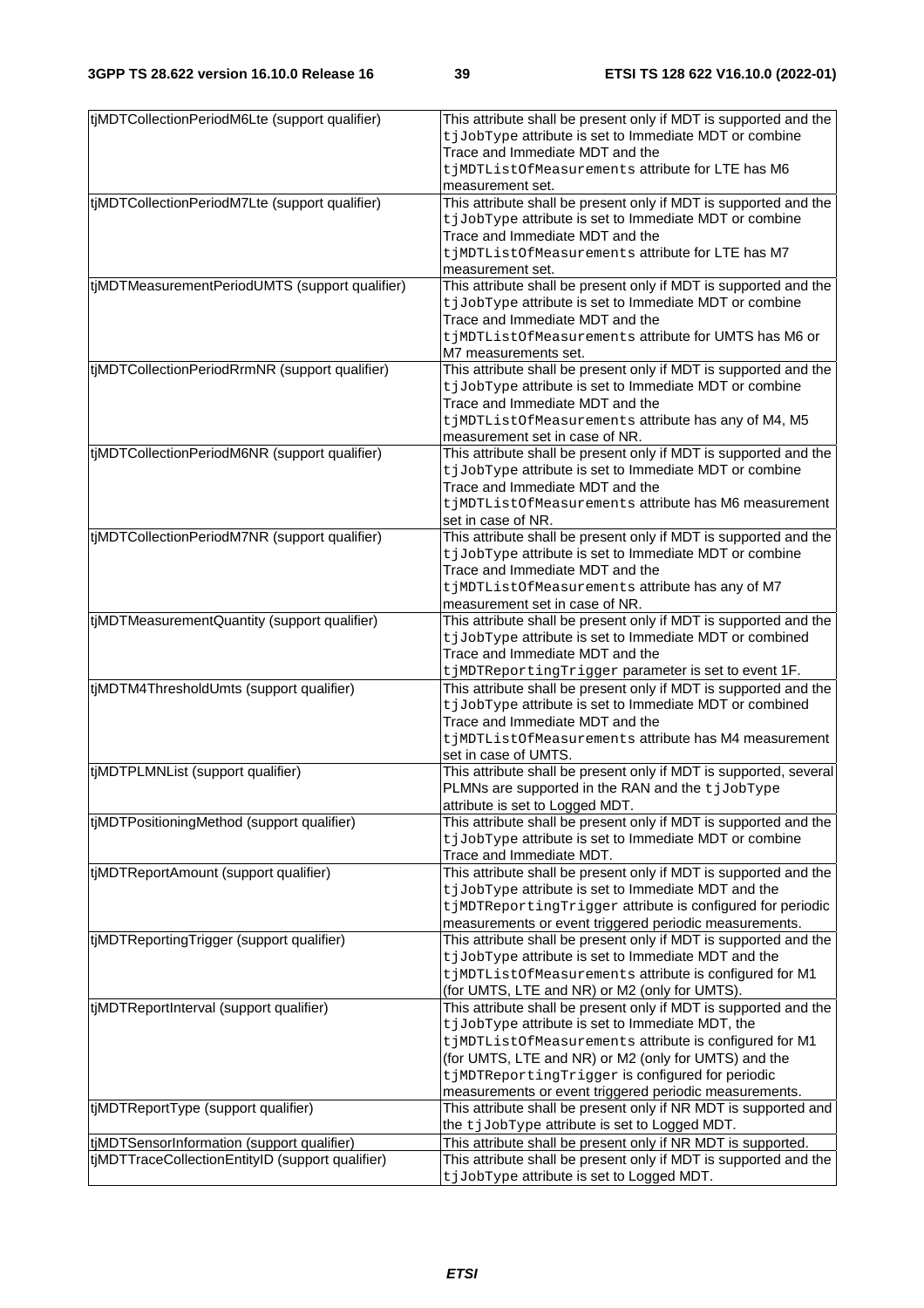#### 4.3.30.4 Notifications

The common notifications defined in clause 4.5 are valid for this IOC, without exceptions.

## 4.3.31 PerfMetricJob

#### 4.3.31.1 Definition

This IOC represents a performance metric production job. It can be name-contained by SubNetwork, ManagedElement, or ManagedFunction.

To activate the production of the specified performance metrics, a MnS consumer needs to create a PerfMetricJob instance on the MnS producer. For ultimate deactivation of metric production, the MnS consumer should delete the job to free up resources on the MnS producer.

For temporary suspension of metric production, the MnS consumer can manipulate the value of the administrative state attribute. The MnS producer may disable metric production as well, for example in overload situations. This situation is indicated by the MnS producer with setting the operational state attribute to disabled. When production is resumed the operational state is set back to enabled.

The jobId attribute can be used to associate metrics from multiple PerfMetricJob instances. The jobId can be included when reporting performance metrics to allow a MnS consumer to associate received metrics for the same purpose. For example, it is possible to configure the same jobId value for multiple PerfMetricJob instances required to produce the measurements for a specific KPI.

The attribute performanceMetrics defines the performance metrics to be produced and the attribute granularityPeriod defines the granularity period to be applied.

All object instances below and including the instance name-containing the PerfMetricJob (base object instance) are scoped for performance metric production. Performance metrics are produced only on those object instances whose object class matches the object class associated to the performance metrics to be produced.

The optional attributes objectInstances and rootObjectInstances allow to restrict the scope. When the attribute objectInstances is present, only the object instances identified by this attribute are scoped. When the attribute rootObjectInstances is present, then the subtrees whose root objects are identified by this attribute are scoped. Both attributes may be present at the same time meaning the total scope is equal to the sum of both scopes. Object instances may be scoped by both the objectInstances and rootObjectInstances attributes. This shall not be considered as an error by the MnS producer.

When the performance metric requires performance metric production on multiple managed objects, which is for example the case for KPIs, the MnS consumer needs to ensure all required objects are scoped. Otherwise a PerfMetricJob creation request shall fail.

The attribute reportingCtrl specifies the method and associated control parameters for reporting the produced measurements to MnS consumers. Three methods are available: file-based reporting with selection of the file location by the MnS producer, file-based reporting with selection of the file location by the MnS consumer and stream-based reporting.

For file-based reporting, all performance metrics that are produced related to a "PerfMetricJob" instance for a reporting period shall be stored in a single reporting file.

When the administrative state is set to "UNLOCKED" after the creation of a "PerfMetricJob" the first granularity period shall start. When the administrative state is set to "LOCKED" or the operational state to "DISABLED", the ongoing reporting period shall be aborted, for streaming the ongoing granularity period. When the administrative state is set back to "UNLOCKED" or the operational state to "ENABLED" a new reporting period period shall start, in case of streaming a new granularity period.

Changes of all other configurable attributes shall take effect only at the beginning of the next reporting period, for streaming at the beginning of the next granularity period.

When the "PerfMetricJob" is deleted, the ongoing reporting period shall be aborted, for streaming the ongoing granularity period.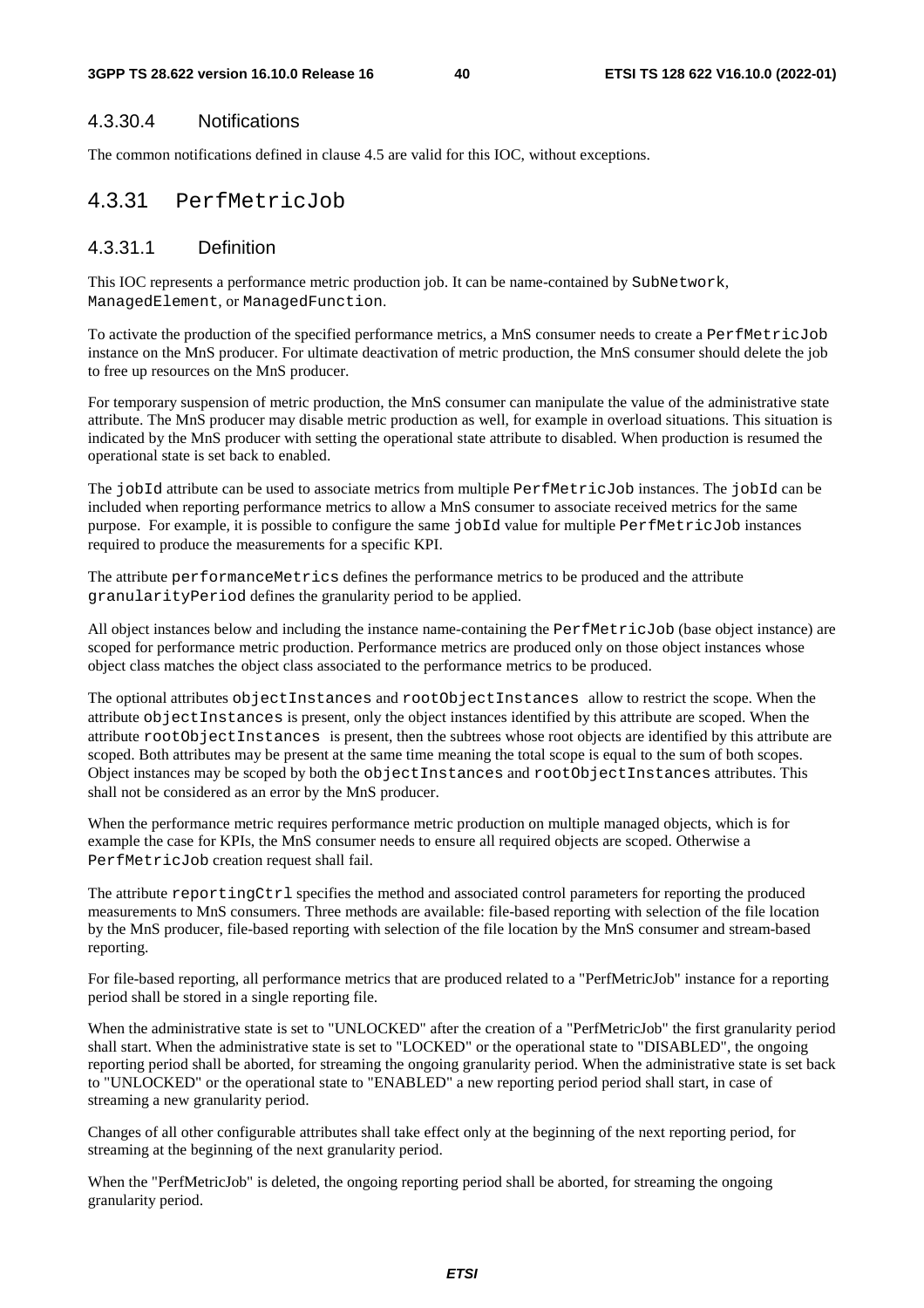A PerfMetricJob creation request shall be rejected, if the requested performance metrics, the requested granularity period, the requested repoting method, or the requested combination thereof is not supported by the MnS producer.

Creation and deletion of PerfMetricJob instances by MnS consumers is optional; when not supported, PerfMetricJob instances may be created and deleted by the system or be pre-installed.

#### 4.3.31.2 Attributes

The PerfMetricJob IOC includes attributes inherited from Top IOC (defined in clause 4.3.29) and the following attributes:

| <b>Attribute name</b>      | S | <b>isReadable</b> | isWritable | islnvariant | isNotifyable |
|----------------------------|---|-------------------|------------|-------------|--------------|
| administrativeState        | M |                   |            |             |              |
| operationalState           | М |                   |            |             |              |
| jobld                      | M |                   |            |             |              |
| performanceMetrics         | M |                   |            |             |              |
| granularityPeriod          | М |                   |            |             |              |
| objectInstances            |   |                   |            |             |              |
| <b>rootObiectInstances</b> |   |                   |            |             |              |
| reportingCtrl              | M |                   |            |             |              |

### 4.3.31.3 Attribute constraints

None.

#### 4.3.31.4 Notifications

The common notifications defined in clause 4.5 are valid for this IOC. In addition, the following set of notifications is also valid.

| <b>CONTRACTOR</b>                                         |   | $\sim$ $\sim$ $\sim$<br>. . |
|-----------------------------------------------------------|---|-----------------------------|
| $\cdot$<br>$-$<br>·ilek<br>Inotity<br>≺eadv               | M | $- -$                       |
| ivFileP∵<br>:rror<br>Inoti <sup>1</sup><br>⊤rationE.<br>v | M | $- -$                       |

## 4.3.32 SupportedPerfMetricGroup <<dataType>>

#### 4.3.32.1 Definition

This <<dataType>> captures a group of supported performance metrics, and associated (production and monitoring) granularity periods and reporting methods that are supported for the specified performance metric group.

#### 4.3.32.2 Attributes

| <b>Attribute name</b>      |   | isReadable | isWritable | is Invariant lis Notifuable |
|----------------------------|---|------------|------------|-----------------------------|
| performanceMetrics         | м |            |            |                             |
| granularityPeriods         | M |            |            |                             |
| <b>IreportingMethods</b>   | м |            |            |                             |
| ImonitorGranularityPeriods | M |            |            |                             |

#### 4.3.32.3 Attribute constraints

None

### 4.3.32.4 Notifications

Not applicable.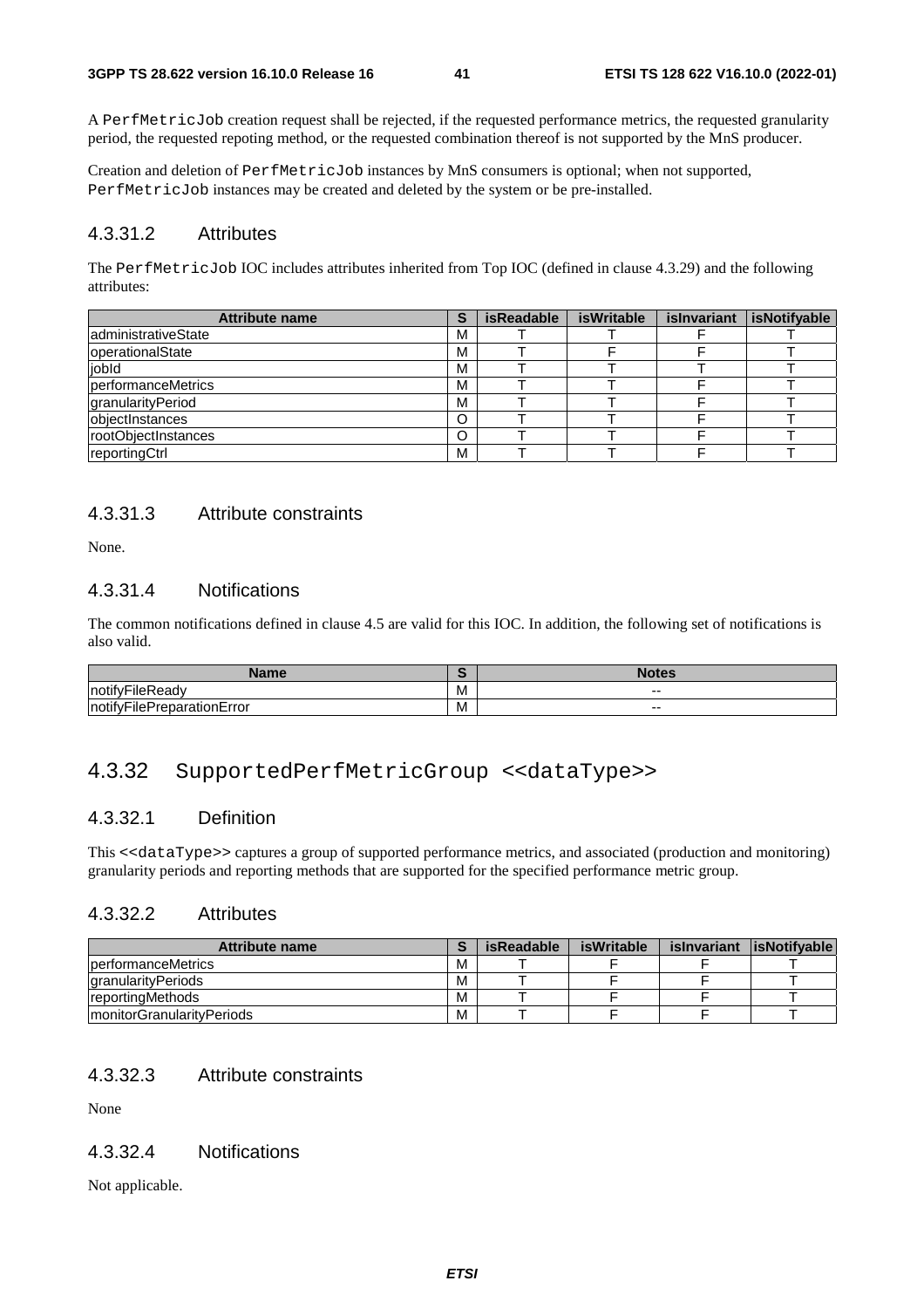## 4.3.33 ReportingCtrl <<choice>>

### 4.3.33.1 Definition

This <<choice>> defines the method for reporting collected performance metrics to MnS consumers as well as the parameters for configuring the reporting function. It is a choice between the control parameter required for the reporting methods, whose presence selects the reporting method as follows:

When only the fileReportingPeriod attribute is present, the MnS producer shall store files on the MnS producer at a location selected by the MnS producer and, on condition that an appropriate subscription is in place, inform the MnS consumer about the availability of new files and the file location using the notifyFileReady notification. In case the preparation of a file fails, "notifyFilePreparationError" shall be sent instead.

When only the fileReportingPeriod and fileLocation attributes are present, the MnS producer shall store the files on a MnS consumer, that can be any entity such as a file server, at the location specified by fileLocation. No notification is emitted by the MnS producer.

When only the streamTarget attribute is present, the MnS producer shall stream the data to the location specified by streamTarget.

For the file-based reporting methods the fileReportingPeriod attribute specifies the time window during which collected measurements are stored into the same file before the file is closed and a new file is opened.

#### 4.3.33.2 Attributes

| Attribute name                 |           | isReadable | isWritable | islnvariant | <b>lisNotifvable</b> |
|--------------------------------|-----------|------------|------------|-------------|----------------------|
| CHOICE_1.1 fileReportingPeriod | <b>CM</b> |            |            |             |                      |
| CHOICE 2.1 fileReportingPeriod | <b>CM</b> |            |            |             |                      |
| ICHOICE 2.2 fileLocation       | <b>CM</b> |            |            |             |                      |
| ICHOICE 3.1 streamTarget       | <b>CM</b> |            |            |             |                      |

#### 4.3.33.3 Attribute constraints

| <b>Name</b>                                               | <b>Definition</b>                                                                                                                    |
|-----------------------------------------------------------|--------------------------------------------------------------------------------------------------------------------------------------|
| CHOICE 1.1 fileReportingPeriod                            | This attribute shall be supported, when the MnS producer<br>supports file based reporting and storing files on the MnS<br>Iproducer. |
| CHOICE 2.1 fileReportingPeriod<br>CHOICE_2.2 fileLocation | These attributes shall be supported, when MnS producer<br>supports file based reporting and storing files on a MnS<br>consumer.      |
| CHOICE 3.1 streamTarget                                   | This attribute shall be supported, when the MnS producer<br>supports stream-based reporting.                                         |

#### 4.3.33.4 Notifications

The subclause 4.5 of the  $\langle$ IOC>> using this  $\langle$ dataType>> as one of its attributes, shall be applicable.

## 4.3.34 ThresholdInfo <<dataType>>

#### 4.3.34.1 Definition

This data type defines a single threshold level.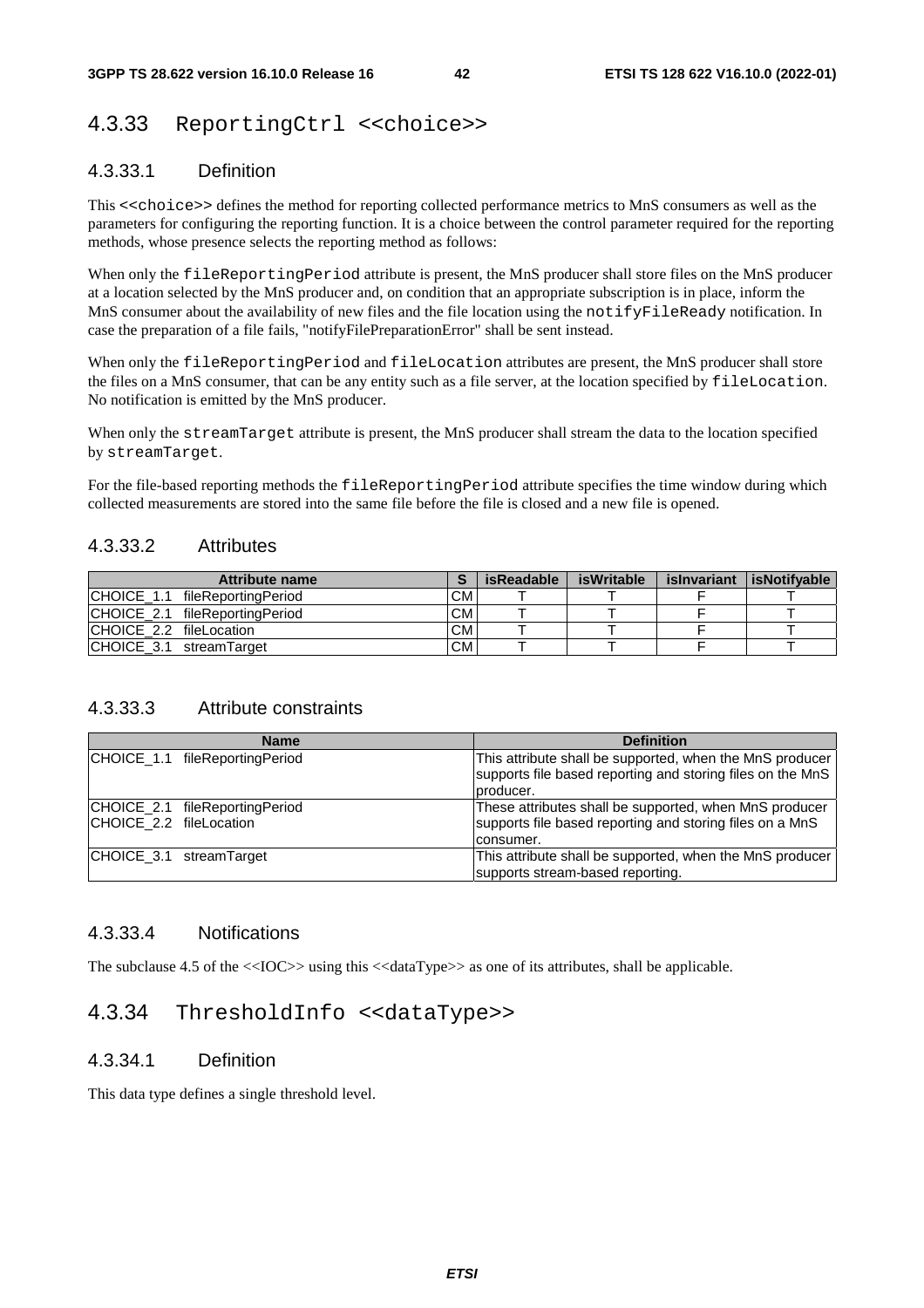#### 4.3.34.2 Attributes

| <b>Attribute name</b>       |   | isReadable | isWritable | islnvariant | <b>isNotifvable</b> |
|-----------------------------|---|------------|------------|-------------|---------------------|
| <b>I</b> berformanceMetrics | м |            |            |             |                     |
| <b>IthresholdDirection</b>  | M |            |            |             |                     |
| <b>IthresholdValue</b>      | M |            |            |             |                     |
| hysteresis                  |   |            |            |             |                     |

#### 4.3.34.3 Attribute constraints

None

#### 4.3.34.4 Notifications

The subclause 4.5 of the  $\langle$ IOC>> using this  $\langle$ dataType>> as one of its attributes, shall be applicable.

### 4.3.35 TraceReference <<dataType>>

#### 4.3.35.1 Definition

This <<dataType>> defines a globally unique identifier, which uniquely identifies the Trace Session that is created by the TraceJob. It is composed of the MCC, MNC (resulting in PLMN identifier) and the trace identifier.

#### 4.3.35.2 Attributes

| <b>Attribute name</b> |   | isReadable | isWritable | islnvariant | lisNotifvable |
|-----------------------|---|------------|------------|-------------|---------------|
| <b>Imcc</b>           | M |            |            |             | N/A           |
| Imnc                  | M |            |            |             | N/A           |
| traceld               | M |            |            |             | N/A           |

## 4.3.36 AreaConfig <<dataType>>

### 4.3.36.1 Definition

This <<dataType>> defines the area for which measurement logging should be performed. It is described by a list of cells and a list of frequencies.

#### 4.3.36.2 Attributes

| <b>Attribute name</b> | - | isReadable | <b>isWritable</b> | islnvariant | <b>IsNotifvable</b> |
|-----------------------|---|------------|-------------------|-------------|---------------------|
| <b>Ifrealnfo</b>      | M |            |                   |             |                     |
| pciList               | M |            |                   |             |                     |

## 4.3.37 FreqInfo <<dataType>>

#### 4.3.37.1 Definition

This <<dataType>> defines the RF reference frequency and the frequency operating bands used in a cell for a given direction (UL or DL) in FDD or for both UL and DL directions in TDD.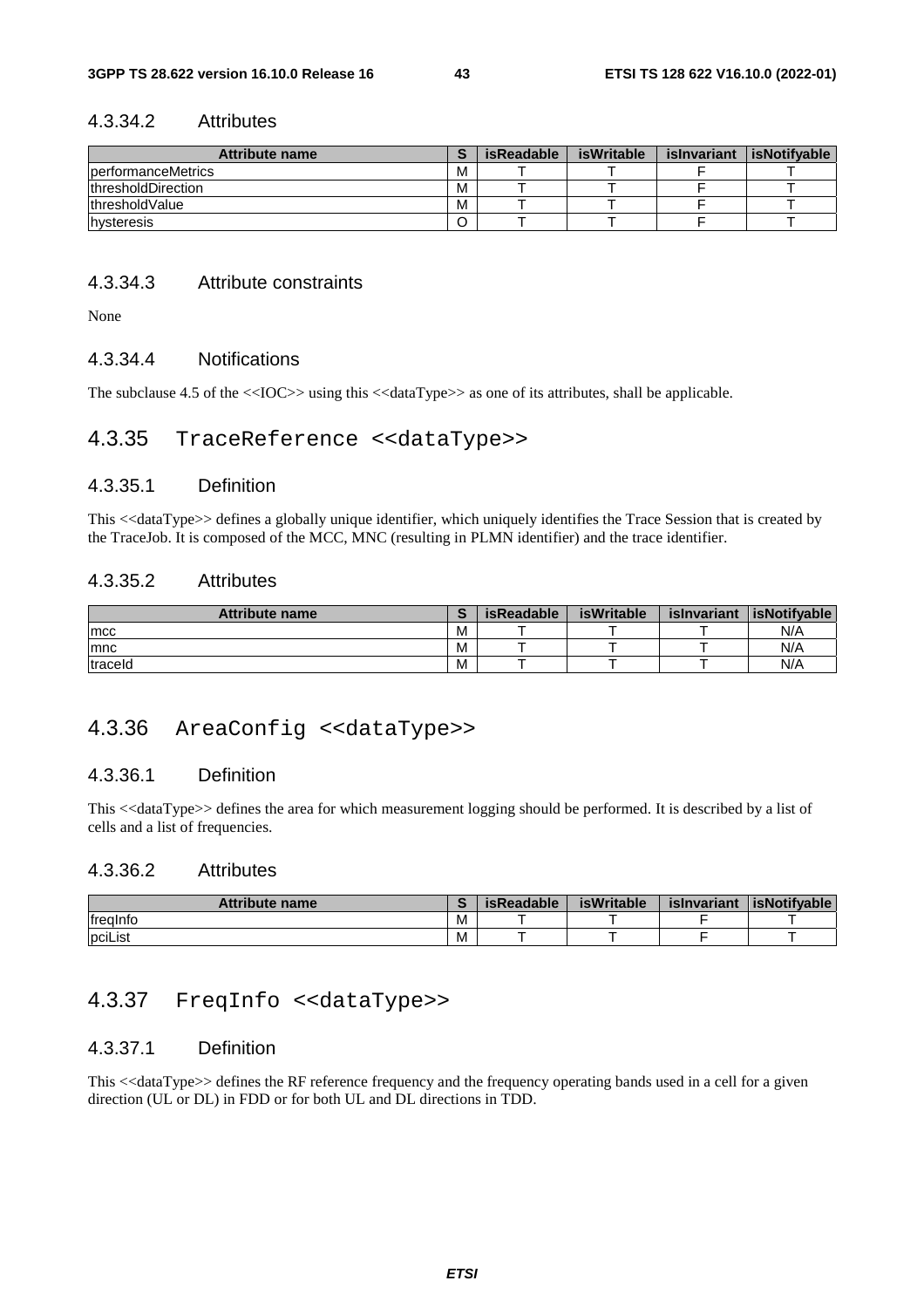#### 4.3.37.2 Attributes

| <b>Attribute name</b> |   | isReadable | isWritable | islnvariant | <b>lisNotifvable</b> |
|-----------------------|---|------------|------------|-------------|----------------------|
| $\sim$<br>lartcn      | M |            |            |             |                      |
| freqBands             | M |            |            |             |                      |

## 4.3.38 AreaScope <<dataType>>

#### 4.3.38.1 Definition

This <<dataType>> defines the area scope of MDT.

The Area Scope parameter in LTE and NR is either:

- list of Cells, identified by E-UTRAN-CGI or NG-RAN CGI. Maximum 32 CGI can be defined.
- list of Tracking Area, identified by TAC. Maximum of 8 TAC can be defined.
- list of Tracking Area Identity, identified by TAC with associated plmn-Identity perTAC-List containing the PLMN identity for each TAC. Maximum of 8 TAI can be defined.

#### 4.3.38.2 Attributes

| <b>Attribute name</b> | c | isReadable | isWritable | islnvariant | isNotifyable |
|-----------------------|---|------------|------------|-------------|--------------|
| choice                |   |            |            |             |              |
| > eutraCellIdList     |   |            |            |             |              |
| > nrCellIdList        |   |            |            |             |              |
| > tacList             |   |            |            |             |              |
| > taiList             |   |            |            |             |              |

## 4.3.39 Tai <<dataType>>

#### 4.3.39.1 Definition

This <<dataType>> defines a Tracking Area Identity (TAI) as specified in clause 28.6 of TS 23.003 [5], clause 8.2 of TS 38.300 [33] and clause 9.3.3.11 of TS 38.413 [34]. It is composed of the PLMN identifier (PLMN-Id, which is composed of the MCC and MNC) and the Tracking Area Code (TAC).

#### 4.3.39.2 Attributes

| <b>Attribute name</b> |   | isReadable | isWritable | islnvariant | <b>lisNotifvable</b> |
|-----------------------|---|------------|------------|-------------|----------------------|
| <b>Imcc</b>           | M |            |            |             | N/A                  |
| Imnc                  | M |            |            |             | N/A                  |
| tac                   | M |            |            |             | N/A                  |

#### 4.3.40 MbsfnArea <<dataType>>

#### 4.3.40.1 Definition

This <<dataType>> defines a MBSFN area. It is composed of the MBSFN Area identifier and the carrier frequency (EARFCN).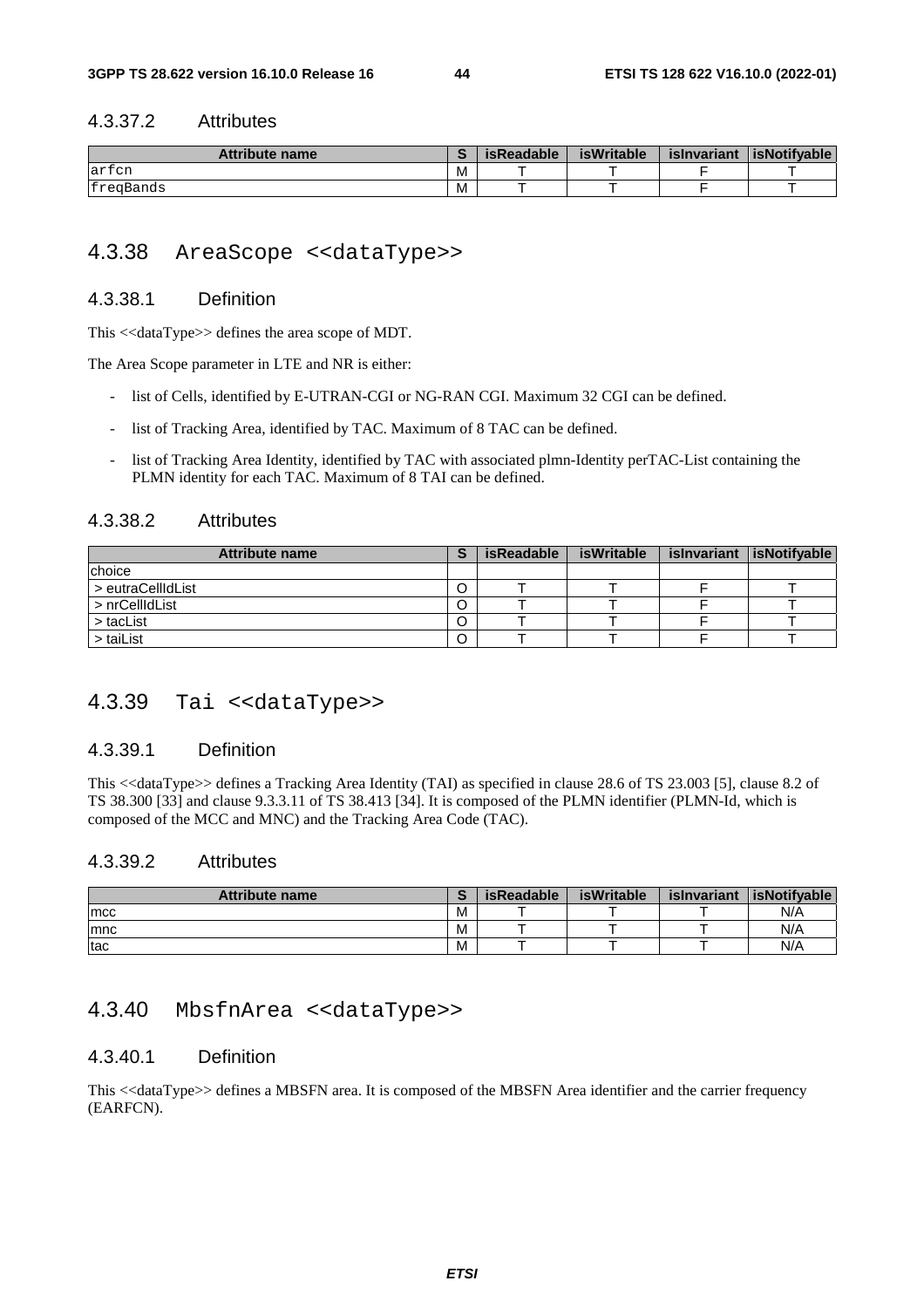### 4.3.40.2 Attributes

| Attribute name |   | <b>isReadable</b> | <b>isWritable</b> | islnvariant | <b>isNotifvable</b> |
|----------------|---|-------------------|-------------------|-------------|---------------------|
| ImbstnAreald   | M |                   |                   |             |                     |
| leartcn        | M |                   |                   |             |                     |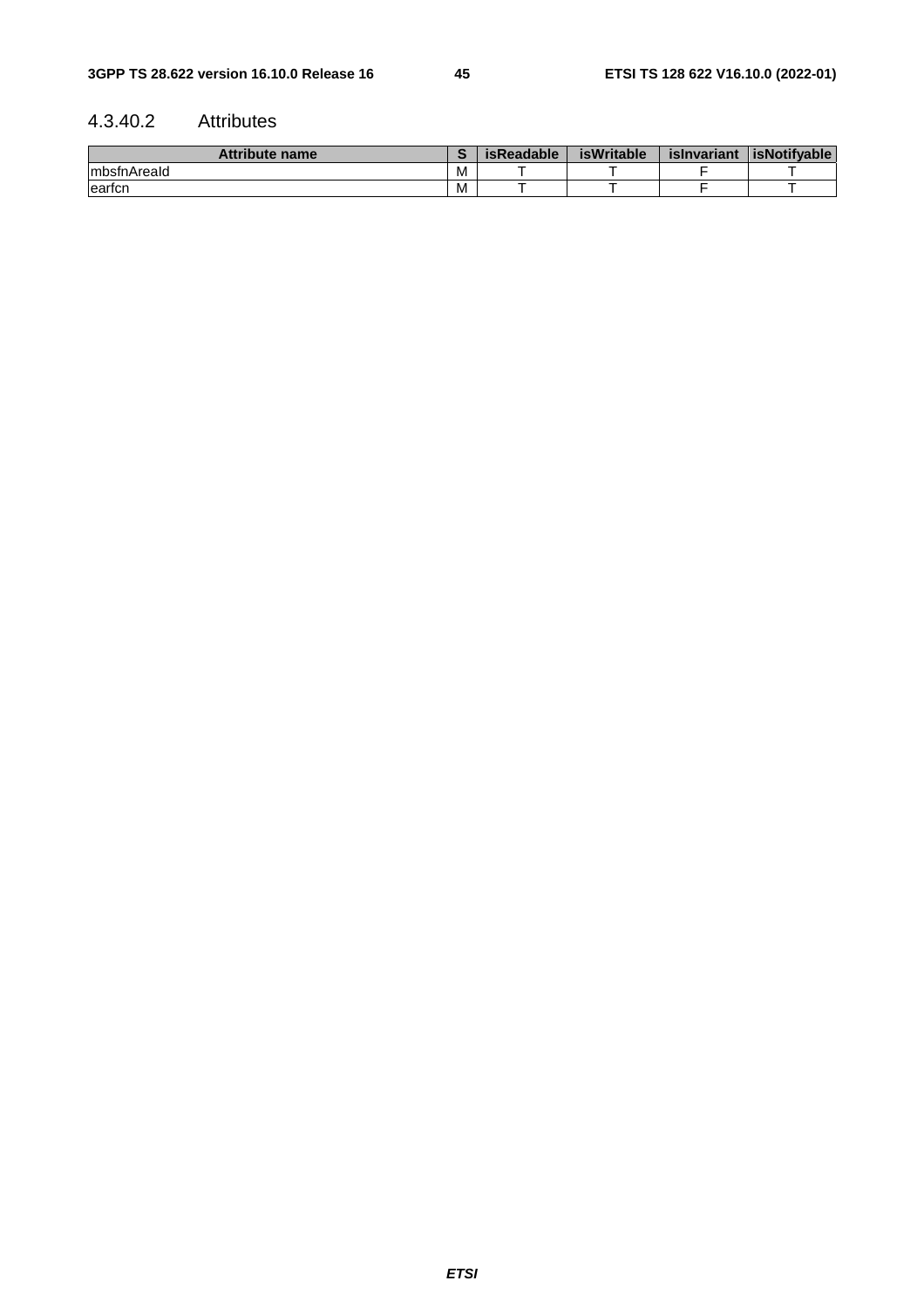## 4.4 Attribute definitions

## 4.4.1 Attribute properties

The following table defines the properties of attributes specified in the present document.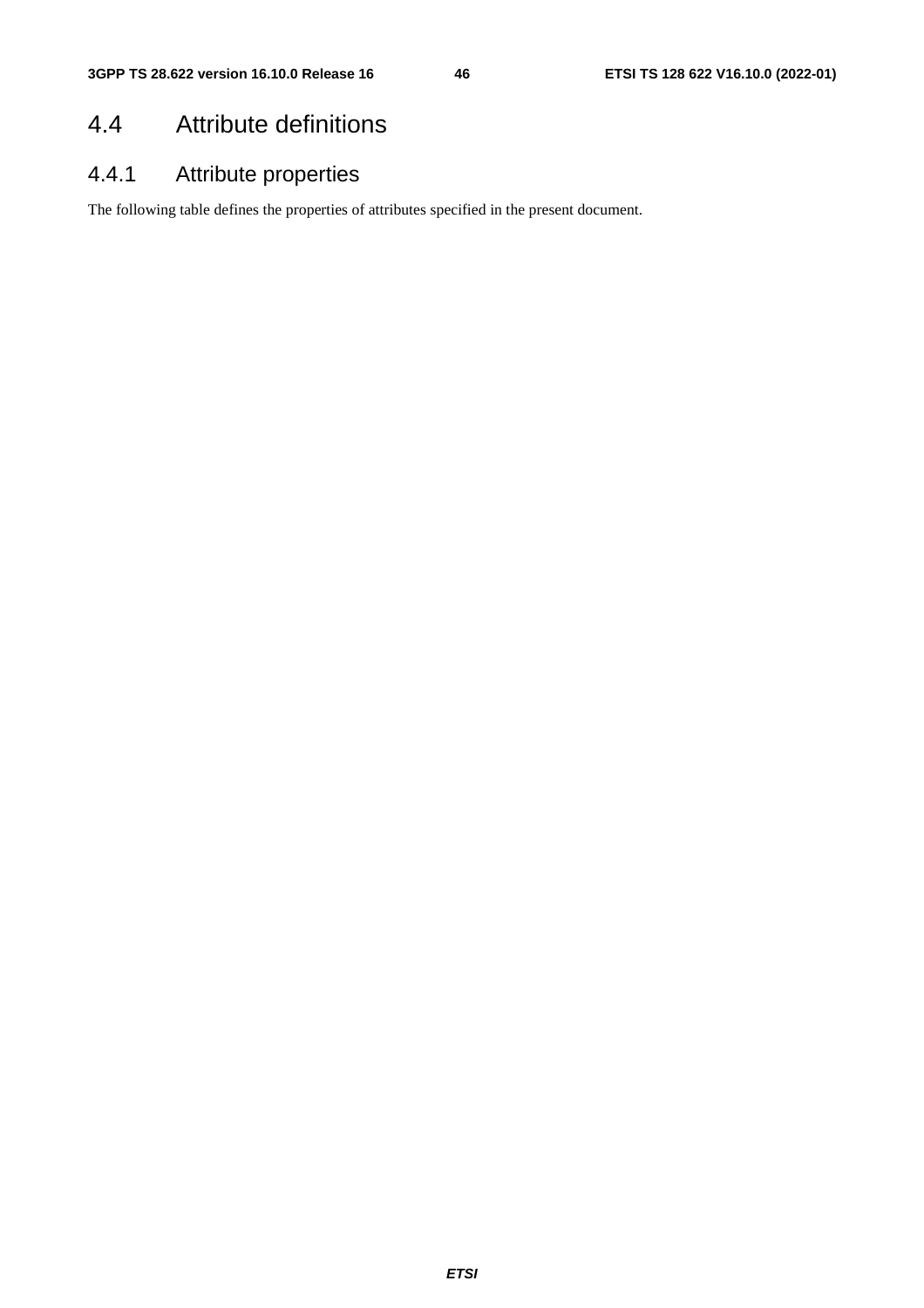| <b>Attribute Name</b>        | <b>Documentation and Allowed Values</b>                                                      | <b>Properties</b>                    |
|------------------------------|----------------------------------------------------------------------------------------------|--------------------------------------|
| heartbeatNtfPeriod           | Periodicity of the heartbeat notification emission. The value of                             | type: Integer                        |
|                              | zero has the special meaning of stopping the heartbeat                                       | multiplicity: 1                      |
|                              | notification emission.                                                                       | isOrdered: N/A                       |
|                              |                                                                                              | isUnique: N/A                        |
|                              | Unit is in seconds.                                                                          | defaultValue: 0                      |
|                              |                                                                                              | isNullable: False                    |
|                              | AllowedValues: non-negative integers                                                         |                                      |
| triggerHeartbeatNtf          | Setting this attribute to TRUE triggers an immediate additional                              | type: ENUM                           |
|                              | heartbeat notification emission. Setting the value to FALSE has                              | multiplicity: 1                      |
|                              | no observable result.                                                                        | isOrdered: N/A                       |
|                              |                                                                                              | isUnique: N/A<br>defaultValue: FALSE |
|                              | The periodicity of notifyHeartbeat emission is not changed.                                  | isNullable: False                    |
|                              | AllowedValues: TRUE, FALSE                                                                   |                                      |
| notificationRecipientAddress | Address of the notification recipient.                                                       | type: String                         |
|                              |                                                                                              | multiplicity: 1                      |
|                              | allowedValues: N/A                                                                           | isOrdered: N/A                       |
|                              |                                                                                              | isUnique: N/A                        |
|                              |                                                                                              | defaultValue: None                   |
|                              |                                                                                              | isNullable: False                    |
| notificationTypes            | Notification types of notifications that are candidates for being                            | type: ENUM                           |
|                              | forwarding to the notification recipient. If this attribute is absent,                       | multiplicity: *                      |
|                              | notifications of all types are candidates for being forwarding to                            | isOrdered: False                     |
|                              | the notification recipient.                                                                  | isUnique: True                       |
|                              |                                                                                              | defaultValue: None                   |
|                              | If the notification Filter attribute is absent, all candidate                                | isNullable: False                    |
|                              | notifications are forwarded to the notification recipient, otherwise                         |                                      |
|                              | the candidate notifications are discriminated by the filter                                  |                                      |
|                              | specified by the notificationFilter attribute.                                               |                                      |
|                              |                                                                                              |                                      |
|                              | AllowedValues:                                                                               |                                      |
|                              | - notifyMOICreation<br>- notifyMOIDeletion                                                   |                                      |
|                              | notifyMOIAttributeValueChanges                                                               |                                      |
|                              | notifyMOIChanges                                                                             |                                      |
|                              | notifyEvent                                                                                  |                                      |
|                              | notifyNewAlarm                                                                               |                                      |
|                              | notifyChangedAlarm                                                                           |                                      |
|                              | notifyAckStateChanged                                                                        |                                      |
|                              | notifyComments                                                                               |                                      |
|                              | notifyCorrelatedNotificationChanged                                                          |                                      |
|                              | notifyChangedAlarmGeneral                                                                    |                                      |
|                              | notifyClearedAlarm                                                                           |                                      |
|                              | notifyAlarmListRebuilt                                                                       |                                      |
|                              | notifyPotentialFaultyAlarmList                                                               |                                      |
|                              | notifyFileReady                                                                              |                                      |
|                              | notifyFilePreparationError                                                                   |                                      |
| notificationFilter           | notifyThresholdCrossing<br>Filter to be applied to candidate notifications identified by the | type: String                         |
|                              | notificationTypes attribute. Only notifications that pass the                                | multiplicity: 01                     |
|                              | filter criteria are forwarded to the notification recipient. All other                       | isOrdered: N/A                       |
|                              | notifications are discarded.                                                                 | isUnique: N/A                        |
|                              | The filter can be applied to any field of a notification.                                    | defaultValue: None                   |
|                              |                                                                                              | isNullable: False                    |
|                              | allowedValues: N/A                                                                           |                                      |
| scope                        | Scopes the managed object instances included in the notification type: Scope                 |                                      |
|                              | subscription. If this attribute is absent, all objects below and                             | multiplicity: 01                     |
|                              | including the base object are scoped.                                                        | isOrdered: N/A                       |
|                              |                                                                                              | isUnique: N/A                        |
|                              | allowedValues: N/A                                                                           | defaultValue: None                   |
|                              |                                                                                              | isNullable: False                    |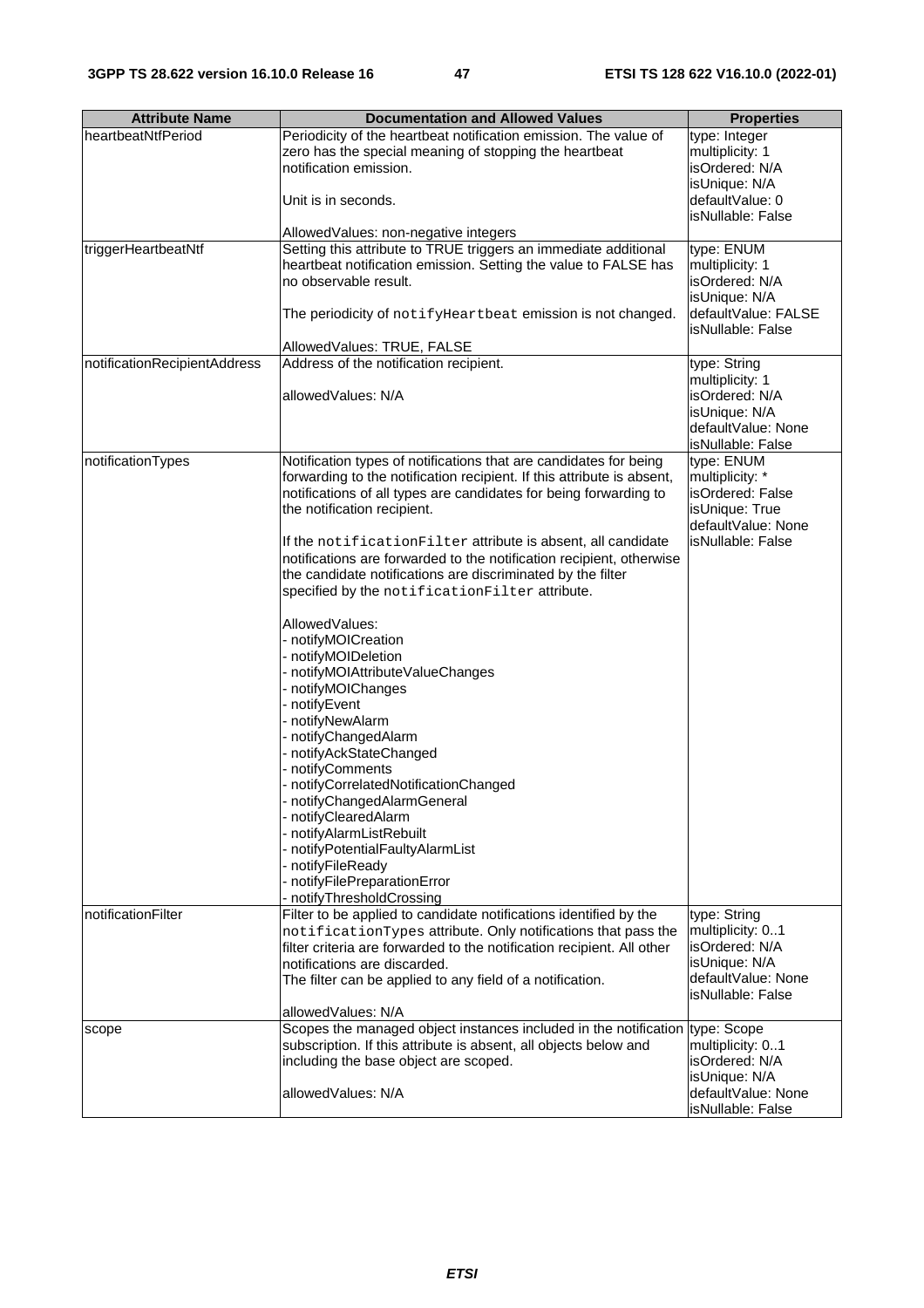| <b>Attribute Name</b>     | <b>Documentation and Allowed Values</b>                                                                                  | <b>Properties</b>                  |
|---------------------------|--------------------------------------------------------------------------------------------------------------------------|------------------------------------|
| scopeType                 | If the optional scopeLevel attribute is not supported or absent,                                                         | type: ENUM                         |
|                           | allowed values of scopeType are BASE_ONLY and BASE_ALL                                                                   | multiplicity: 1                    |
|                           |                                                                                                                          | isOrdered: N/A                     |
|                           | The value BASE_ONLY indicates only the base object is                                                                    | isUnique: N/A                      |
|                           | selected.                                                                                                                | defaultValue: None                 |
|                           |                                                                                                                          | isNullable: False                  |
|                           | The value BASE_ALL indicates the base object and all of its                                                              |                                    |
|                           | subordinate objects (incl. the leaf objects) are selected.                                                               |                                    |
|                           |                                                                                                                          |                                    |
|                           | If the scopeLevel attribute is supported and present, allowed                                                            |                                    |
|                           | values of scopeType are BASE_NTH_LEVEL and                                                                               |                                    |
|                           | BASE_SUBTREE.                                                                                                            |                                    |
|                           |                                                                                                                          |                                    |
|                           | The value BASE_NTH_LEVEL indicates all objects on the level,                                                             |                                    |
|                           | which is specified by the scopeLevel attribute, below the base                                                           |                                    |
|                           | object are selected. The base object is at scopeLevel zero.                                                              |                                    |
|                           |                                                                                                                          |                                    |
|                           | The value BASE_SUBTREE indicates the base object and all<br>subordinate objects down to and including the objects on the |                                    |
|                           | level, which is specified by the scopeLevel attribute, are                                                               |                                    |
|                           | selected. The base object is at scopeLevel zero.                                                                         |                                    |
|                           |                                                                                                                          |                                    |
|                           | allowedValues: N/A                                                                                                       |                                    |
| scopeLevel                | See definition of scopeType attribute.                                                                                   | type: Integer                      |
|                           |                                                                                                                          | multiplicity: 1                    |
|                           | allowedValues: N/A                                                                                                       | isOrdered: N/A                     |
|                           |                                                                                                                          | isUnique: N/A                      |
|                           |                                                                                                                          | defaultValue: None                 |
|                           |                                                                                                                          | isNullable: False                  |
| farEndEntity              | The value of this attribute shall be the Distinguished Name of the                                                       | type: DN                           |
|                           | far end network entity to which the reference point is related.                                                          | multiplicity: 01                   |
|                           | As an example, with EP_Iucs, if the instance of EP_Iucs is                                                               | isOrdered: N/A                     |
|                           | contained by one RncFunction instance, the farEndEntity                                                                  | isUnique: N/A                      |
|                           | is the Distinguished Name of the MscServerFunction                                                                       | defaultValue: None                 |
|                           | instance to which this lucs reference point is related.                                                                  | isNullable: False                  |
|                           |                                                                                                                          |                                    |
|                           | allowedValues: N/A                                                                                                       |                                    |
| linkType                  | This attribute defines the type of the link.                                                                             | type: String                       |
|                           |                                                                                                                          | multiplicity: 0*                   |
|                           | allowedValues: Signalling, Bearer, OAM&P, Other or multiple                                                              | isOrdered: False                   |
|                           | combinations of this type.                                                                                               | isUnique: True<br>defaultValue: No |
|                           |                                                                                                                          | isNullable: False                  |
| <b>locationName</b>       | The physical location of this entity (e.g. an address).                                                                  | type: String                       |
|                           |                                                                                                                          | multiplicity: 01                   |
|                           | allowedValues: N/A                                                                                                       | isOrdered: N/A                     |
|                           |                                                                                                                          | isUnique: N/A                      |
|                           |                                                                                                                          | defaultValue: None                 |
|                           |                                                                                                                          | isNullable: False                  |
| monitorGranularityPeriod  | Granularity period used to monitor measurements for threshold                                                            | type: Integer                      |
|                           | crossings. The period is defined in seconds.                                                                             | multiplicity: 1                    |
|                           |                                                                                                                          | isOrdered: N/A                     |
|                           |                                                                                                                          | isUnique: True                     |
|                           | See Note 5                                                                                                               | defaultValue: None                 |
|                           |                                                                                                                          | isNullable: False                  |
|                           | allowedValues: Integer with a minimum value of 1<br>Granularity periods supported for the monitoring of associated       |                                    |
| monitorGranularityPeriods | measurement types for thresholds. The period is defined in                                                               | type: Integer<br>multiplicity: *   |
|                           | seconds.                                                                                                                 | isOrdered: False                   |
|                           |                                                                                                                          | isUnique: True                     |
|                           | allowedValues: Integer with a minimum value of 1                                                                         | defaultValue: None                 |
|                           |                                                                                                                          | isNullable: False                  |
|                           |                                                                                                                          |                                    |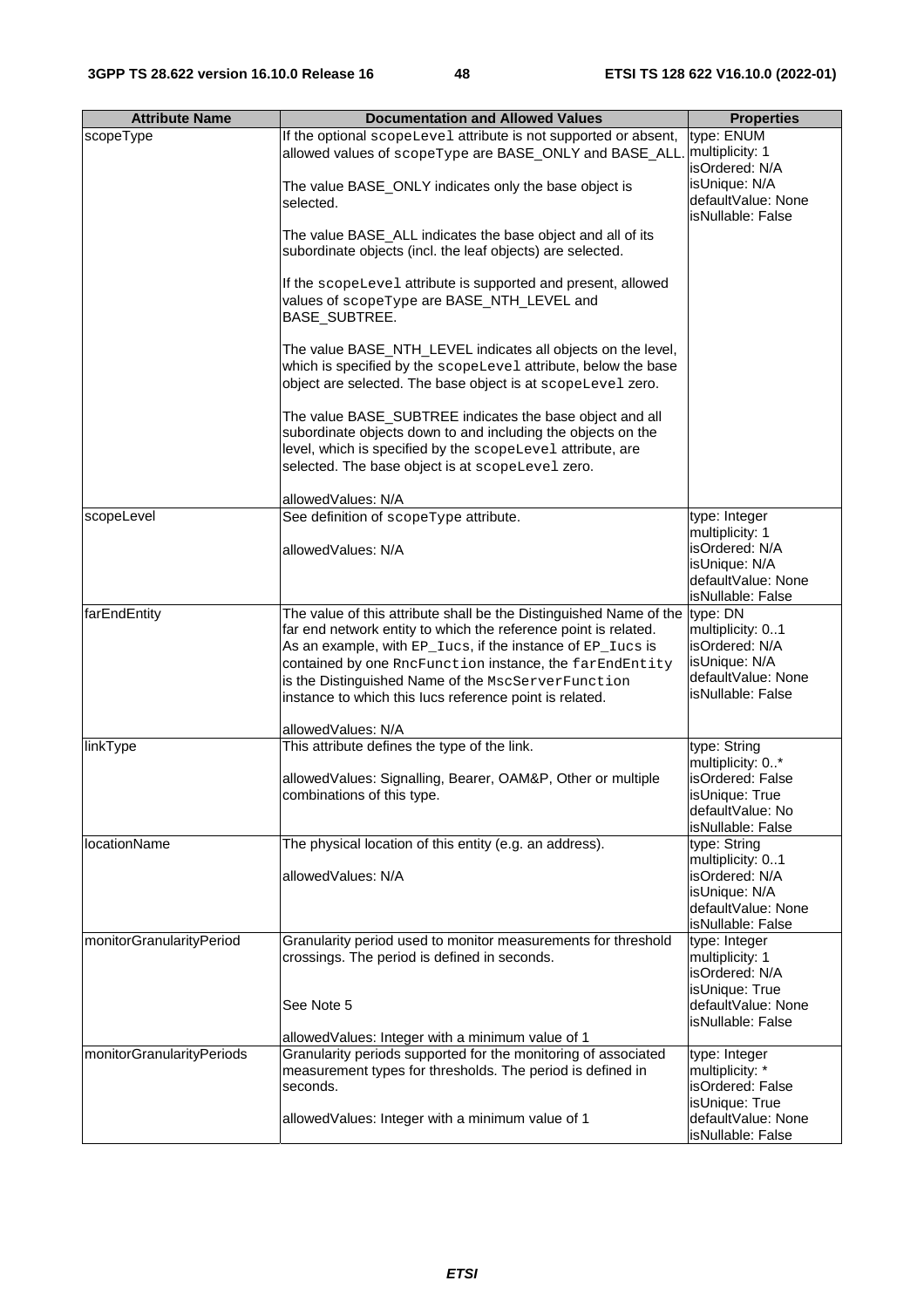| <b>Attribute Name</b> | <b>Documentation and Allowed Values</b>                                                                                                                                                                                                                                                                                                                                                                                                                                                                                                                                                                                                                                                                                                                                                                                                                                                                                                                                                                                                                                            | <b>Properties</b>                                                                                                        |
|-----------------------|------------------------------------------------------------------------------------------------------------------------------------------------------------------------------------------------------------------------------------------------------------------------------------------------------------------------------------------------------------------------------------------------------------------------------------------------------------------------------------------------------------------------------------------------------------------------------------------------------------------------------------------------------------------------------------------------------------------------------------------------------------------------------------------------------------------------------------------------------------------------------------------------------------------------------------------------------------------------------------------------------------------------------------------------------------------------------------|--------------------------------------------------------------------------------------------------------------------------|
| thresholdInfoList     | List of threshold infos.                                                                                                                                                                                                                                                                                                                                                                                                                                                                                                                                                                                                                                                                                                                                                                                                                                                                                                                                                                                                                                                           | type: ThresholdInfo<br>multiplicity: 1*<br>isOrdered: False<br>isUnique: True<br>defaultValue: None<br>isNullable: False |
| thresholdValue        | Value against which the monitored performance metric is<br>compared at a threshold level in case the hysteresis is zero.<br>allowedValues: float or integer                                                                                                                                                                                                                                                                                                                                                                                                                                                                                                                                                                                                                                                                                                                                                                                                                                                                                                                        | type: Union<br>multiplicity: 1<br>isOrdered: NA<br>isUnique: NA<br>defaultValue: None<br>isNullable: False               |
| hysteresis            | Hysteresis of a threshold. If this attribute is present the<br>monitored performance metric is not compared against the<br>threshold value as specified by the thresholdValue attribute<br>but against a high and low threshold value given by<br>highThresholdValue- = thresholdValue + hysteresis<br>lowThresholdValue = thresholdValue - hysteresis<br>When going up, the threshold is triggered when the performance<br>metric reaches or crosses the high threshold value. When going<br>down, the threshold is triggered when the performance metric<br>reaches or crosses the low threshold value.<br>A hysteresis may be present only when the monitored<br>performance metric is not of type counter that can go up only. If<br>present for a performance metric of type counter, it shall be<br>ignored.                                                                                                                                                                                                                                                                 | type: Union<br>multiplicity: 01<br>isOrdered: NA<br>isUnique: NA<br>defaultValue: None<br>isNullable: False              |
|                       | allowedValues: non-negative float or integer                                                                                                                                                                                                                                                                                                                                                                                                                                                                                                                                                                                                                                                                                                                                                                                                                                                                                                                                                                                                                                       |                                                                                                                          |
| thresholdDirection    | Direction of a threshold indicating the direction for which a<br>threshold crossing triggers a threshold.<br>When the threshold direction is configured to "UP", the<br>associated treshold is triggered only when the performance<br>metric value is going up upon reaching or crossing the threshold<br>value. The treshold is not triggered, when the performance<br>metric is going down upon reaching or crossing the threshold<br>value.<br>Vice versa, when the threshold direction is configured to<br>"DOWN", the associated treshold is triggered only when the<br>performance metric is going down upon reaching or crossing the<br>threshold value. The treshold is not triggered, when the<br>performance metric is going up upon reaching or crossing the<br>threshold value.<br>When the threshold direction is set to "UP_AND_DOWN" the<br>treshold is active in both direcions.<br>In case a threshold with hysteresis is configured, the threshold<br>direction attribute shall be set to "UP_AND_DOWN".<br>allowedValues:<br>- UP<br><b>DOWN</b><br>UP_AND_DOWN | type: ENUM<br>multiplicity: 1<br>isOrdered: NA<br>isUnique: NA<br>defaultValue: None<br>isNullable: False                |
| objectClass           | Class of a managed object instance.<br>allowedValues: N/A                                                                                                                                                                                                                                                                                                                                                                                                                                                                                                                                                                                                                                                                                                                                                                                                                                                                                                                                                                                                                          | type: String<br>multiplicity: 1<br>isOrdered: N/A<br>isUnique: N/A<br>defaultValue: None<br>isNullable: False            |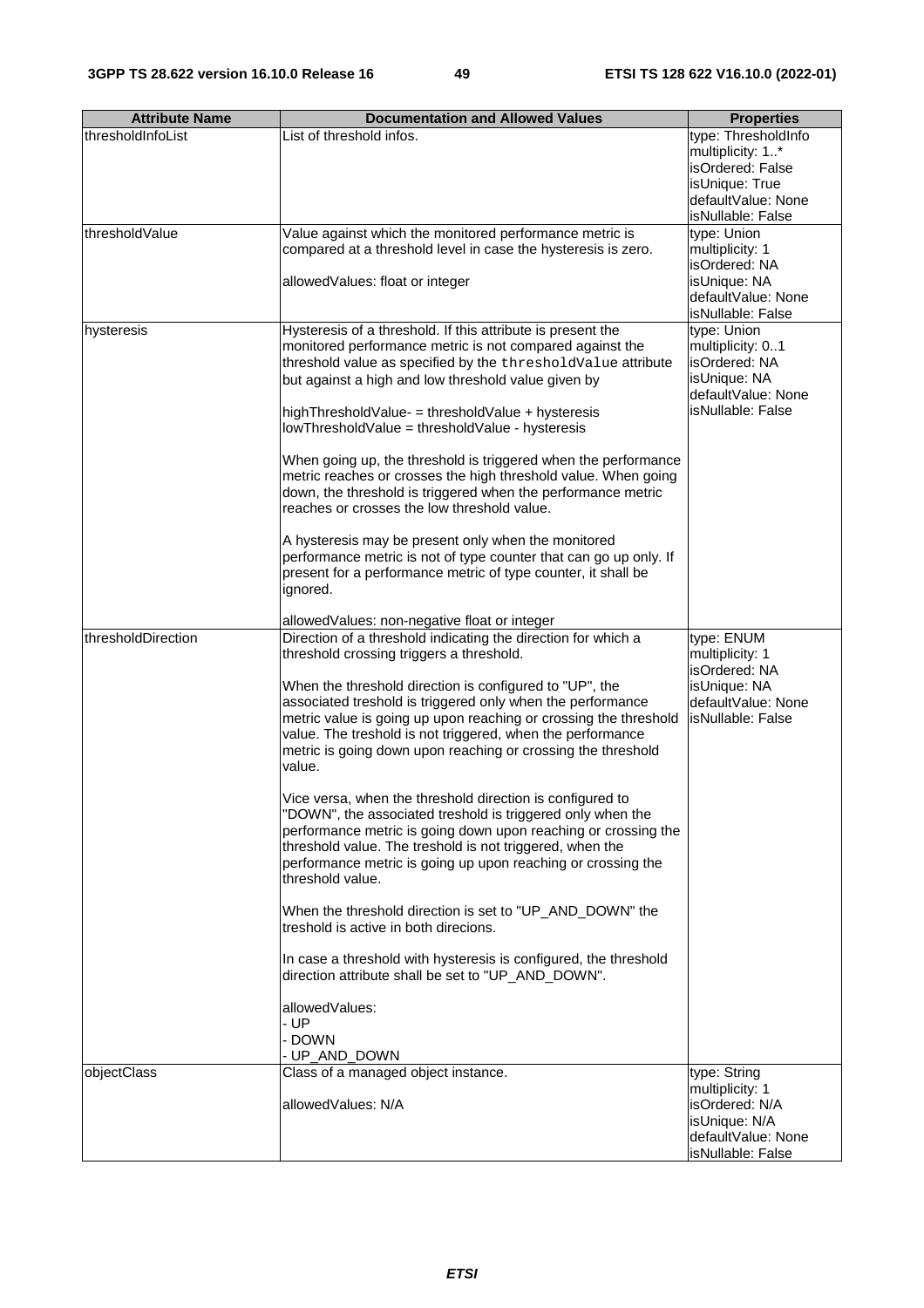| <b>Attribute Name</b> | <b>Documentation and Allowed Values</b>                   | <b>Properties</b>   |
|-----------------------|-----------------------------------------------------------|---------------------|
| objectInstance        | Managed object instance identified by its DN.             | type: String        |
|                       |                                                           | multiplicity: 1     |
|                       | allowedValues: N/A                                        | isOrdered: N/A      |
|                       |                                                           | lisUnique: N/A      |
|                       |                                                           | IdefaultValue: None |
|                       |                                                           | lisNullable: False  |
| objectInstances       | List of managed object instances. Each object instance is | type: Dn            |
|                       | identified by its DN.                                     | multiplicity: *     |
|                       |                                                           | lisOrdered: False   |
|                       | allowedValues: N/A                                        | lisUnique: True     |
|                       |                                                           | IdefaultValue: None |
|                       |                                                           | lisNullable: False  |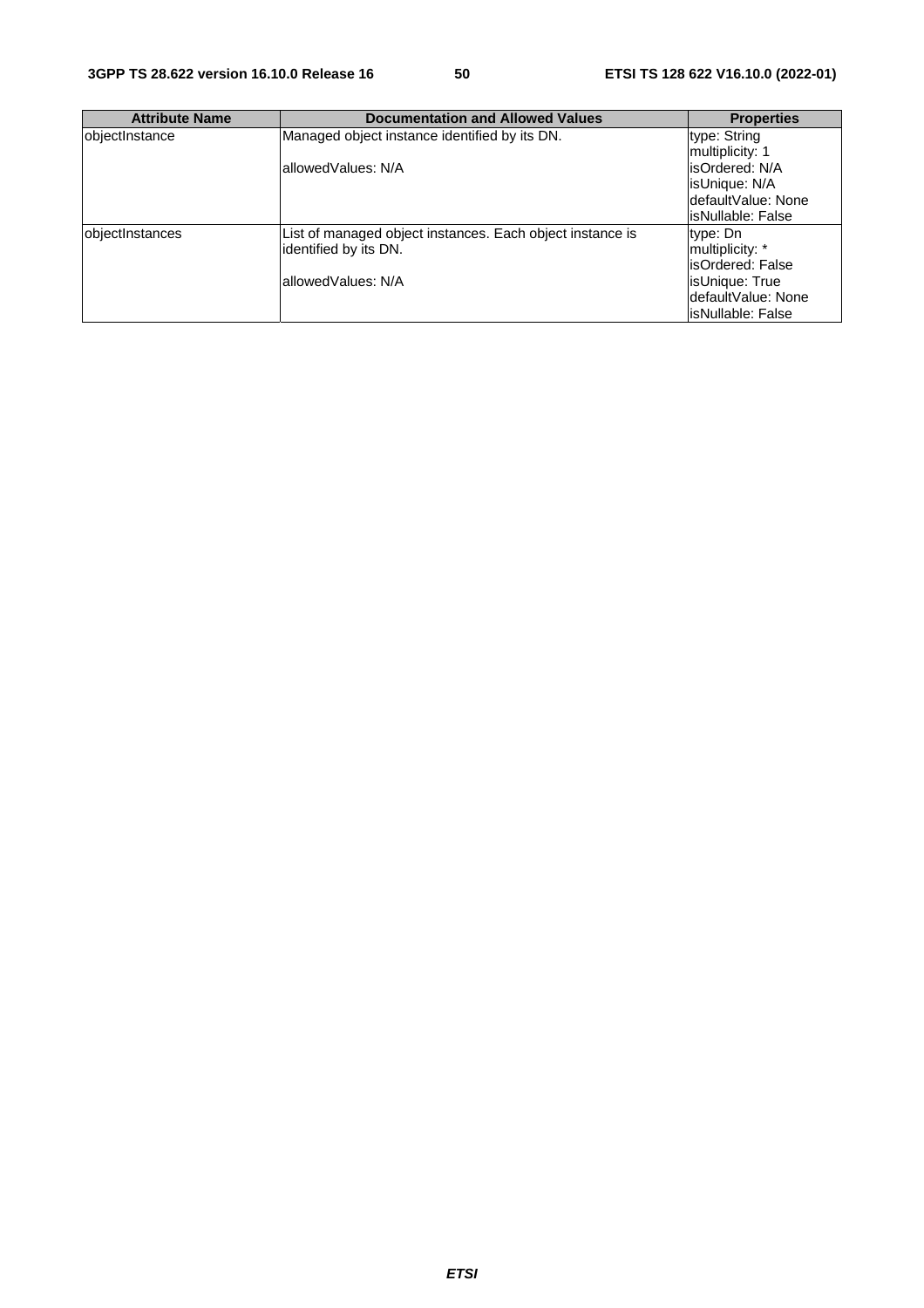| <b>Attribute Name</b> | <b>Documentation and Allowed Values</b>                                                                                                                                                                                                                                                                                              | <b>Properties</b>                                                                             |
|-----------------------|--------------------------------------------------------------------------------------------------------------------------------------------------------------------------------------------------------------------------------------------------------------------------------------------------------------------------------------|-----------------------------------------------------------------------------------------------|
| peeParametersList     | This attribute contains the parameter list for the control and<br>monitoring of power, energy and environmental parameters of<br>ManagedFunction instance(s). This list contains the following<br>parameters:                                                                                                                        | type: String<br>multiplicity: 0*<br>isOrdered: False<br>isUnique: True<br>defaultValue: None  |
|                       | siteIdentification                                                                                                                                                                                                                                                                                                                   | isNullable: True                                                                              |
|                       | siteLatitude (optional)                                                                                                                                                                                                                                                                                                              |                                                                                               |
|                       | siteLongitude (optional)                                                                                                                                                                                                                                                                                                             |                                                                                               |
|                       | siteDescription                                                                                                                                                                                                                                                                                                                      |                                                                                               |
|                       | equipmentType                                                                                                                                                                                                                                                                                                                        |                                                                                               |
|                       | environmentType                                                                                                                                                                                                                                                                                                                      |                                                                                               |
|                       | powerInterface                                                                                                                                                                                                                                                                                                                       |                                                                                               |
|                       | siteIdentification: The identification of the site where the<br>ManagedFunction resides.                                                                                                                                                                                                                                             |                                                                                               |
|                       | allowedValues: N/A                                                                                                                                                                                                                                                                                                                   |                                                                                               |
|                       | siteLatitude: The latitude of the site where the<br>Managed Function instance resides, based on World Geodetic<br>System (1984 version) global reference frame (WGS 84).<br>Positive values correspond to the northern hemisphere. This<br>attribute is optional in case of BTSFunction and RNCFunction<br>instance(s).              |                                                                                               |
|                       | allowedValues: -90,0000 to +90,0000                                                                                                                                                                                                                                                                                                  |                                                                                               |
|                       | siteLongitude: The longitude of the site where the<br>ManagedFunction instance resides, based on World Geodetic<br>System (1984 version) global reference frame (WGS 84).<br>Positive values correspond to degrees east of 0 degrees<br>longitude. This attribute is optional in case of BTSFunction and<br>RNCFunction instance(s). |                                                                                               |
|                       | allowedValues: -180.0000 to +180.0000                                                                                                                                                                                                                                                                                                |                                                                                               |
|                       | siteDescription: An operator defined description of the site<br>where the ManagedFunction instance resides.                                                                                                                                                                                                                          |                                                                                               |
|                       | allowedValues: N/A                                                                                                                                                                                                                                                                                                                   |                                                                                               |
|                       | equipmentType: The type of equipment where the<br>managedFunction instance resides.                                                                                                                                                                                                                                                  |                                                                                               |
|                       | allowedValues: see clause 4.4.1 of ETSI ES 202 336-12 [18].                                                                                                                                                                                                                                                                          |                                                                                               |
|                       | environmentType: The type of environment where the<br>managedFunction instance resides.                                                                                                                                                                                                                                              |                                                                                               |
|                       | allowedValues: see clause 4.4.1 of ETSI ES 202 336-12 [18].                                                                                                                                                                                                                                                                          |                                                                                               |
|                       | powerInterface: The type of power.                                                                                                                                                                                                                                                                                                   |                                                                                               |
|                       | allowedValues: see clause 4.4.1 of ETSI ES 202 336-12 [18].                                                                                                                                                                                                                                                                          |                                                                                               |
| priorityLabel         | This is a label that consumer would assign a value on a concrete type: Integer<br>instance of the managed object. The management system takes<br>the value of this attribute into account. The effect of this attribute<br>value to the subject managed entity is not standardized                                                   | multiplicity: 1<br>isOrdered: N/A<br>isUnique: N/A<br>defaultValue: None<br>isNullable: False |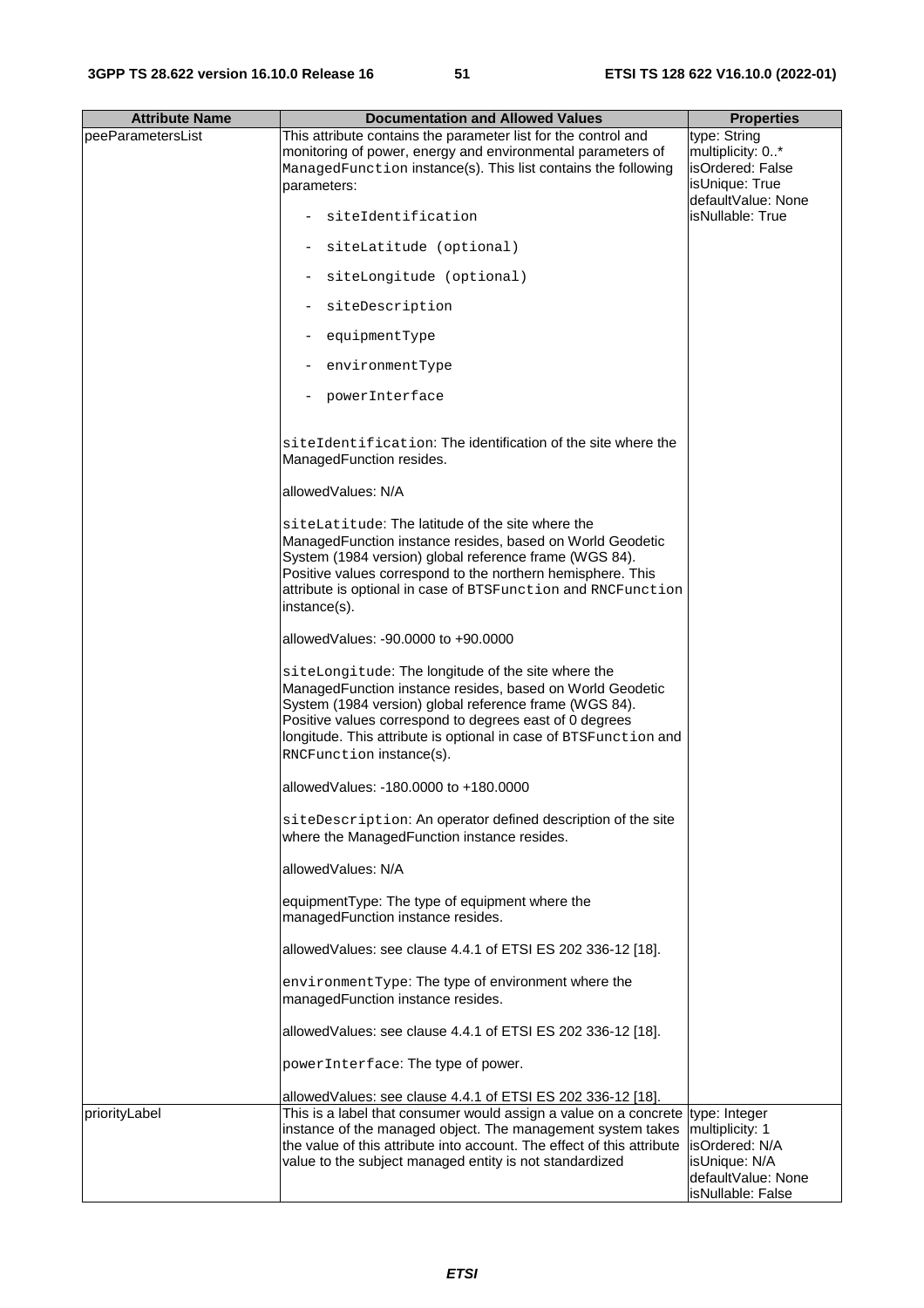| <b>Attribute Name</b> | <b>Documentation and Allowed Values</b>                                                                                                                                                                                          | <b>Properties</b>                                                                                              |
|-----------------------|----------------------------------------------------------------------------------------------------------------------------------------------------------------------------------------------------------------------------------|----------------------------------------------------------------------------------------------------------------|
| protocolVersion       | Versions(s) and additional descriptive information for the<br>protocol(s) used for the associated communication link. Syntax                                                                                                     | type: String<br>multiplicity: *                                                                                |
|                       | and semantic is not specified.                                                                                                                                                                                                   | isOrdered: False<br>isUnique: True                                                                             |
|                       | allowedValues: N/A                                                                                                                                                                                                               | defaultValue: None<br>isNullable: False                                                                        |
| setOfMcc              | Set of Mobile Country Code (MCC). The MCC uniquely identifies<br>the country of domicile of the mobile subscriber. MCC is part of<br>the IMSI (TS 23.003 [5])                                                                    | type: Integer<br>multiplicity: 1*<br>isOrdered: False<br>isUnique: True                                        |
|                       | This list contains all the MCC values in subordinate object<br>instances to this SubNetwork instance.                                                                                                                            | defaultValue: No default<br>value<br>isNullable: False                                                         |
|                       | allowed Values: See clause 2.3 of TS 23.003 [5] for MCC<br>allocation principles.                                                                                                                                                |                                                                                                                |
| swVersion             | The software version of the Management Node or<br>ManagedElement (this is used for determining which version of<br>the vendor specific information is valid for the Management Node<br>or ManagedElement).<br>allowedValues: N/A | type: String<br>multiplicity: 01<br>isOrdered: N/A<br>isUnique: N/A<br>defaultValue: None<br>isNullable: False |
| systemDN              | Distinguished Name (DN) of a IRPAgent or a MnSAgent.<br>allowedValues: N/A                                                                                                                                                       | type: DN<br>multiplicity: 01<br>isOrdered: N/A<br>isUnique: N/A<br>defaultValue: None<br>isNullable: False     |
| userDefinedState      | An operator defined state for operator specific usage.<br>allowedValues: N/A                                                                                                                                                     | type: String<br>multiplicity: 01<br>isOrdered: N/A<br>isUnique: N/A<br>defaultValue: None<br>isNullable: False |
| userLabel             | A user-friendly (and user assignable) name of this object.                                                                                                                                                                       | type: String<br>multiplicity: 01                                                                               |
|                       | allowedValues: N/A                                                                                                                                                                                                               | isOrdered: N/A<br>isUnique: N/A<br>defaultValue: None<br>isNullable: False                                     |
| vendorName            | The name of the vendor.<br>allowedValues: N/A                                                                                                                                                                                    | type: String<br>multiplicity: 01<br>isOrdered: N/A                                                             |
|                       |                                                                                                                                                                                                                                  | isUnique: N/A<br>defaultValue: None<br>isNullable: False                                                       |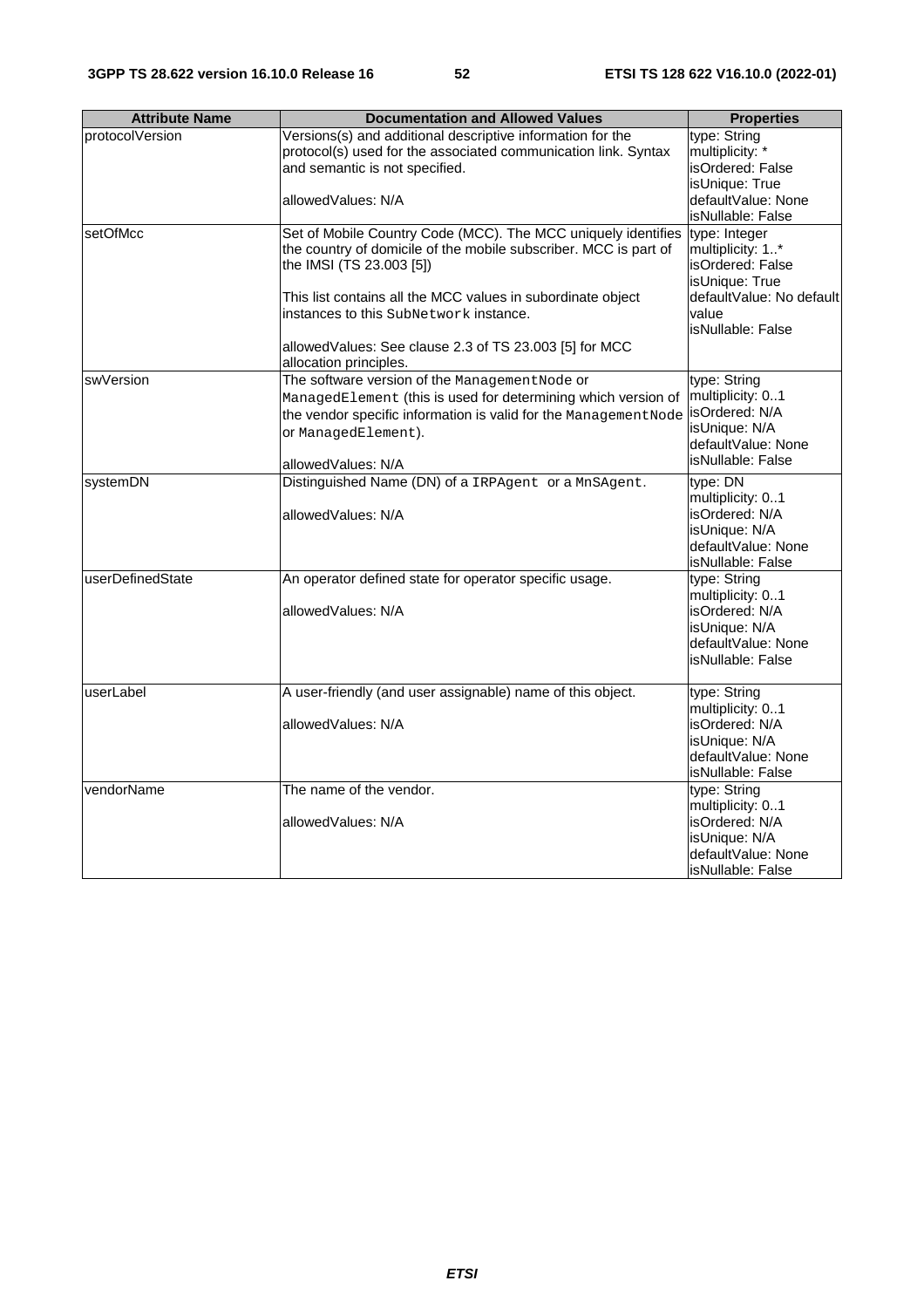| <b>Attribute Name</b> | <b>Documentation and Allowed Values</b>                                                                                                                                                                                                                              | <b>Properties</b>                                                                             |
|-----------------------|----------------------------------------------------------------------------------------------------------------------------------------------------------------------------------------------------------------------------------------------------------------------|-----------------------------------------------------------------------------------------------|
| vnfParametersList     | This attribute contains the parameter set of the VNF instance(s)<br>corresponding to an NE. Each entry in the list contains:<br>- vnfInstanceId                                                                                                                      | type: String<br>multiplicity: *<br>isOrdered: False                                           |
|                       |                                                                                                                                                                                                                                                                      | isUnique: True                                                                                |
|                       | vnfdId (optional)                                                                                                                                                                                                                                                    | defaultValue: None<br>isNullable: True                                                        |
|                       | flavourId (optional)                                                                                                                                                                                                                                                 |                                                                                               |
|                       | autoScalable (optional)                                                                                                                                                                                                                                              |                                                                                               |
|                       | vnfInstanceId: VNF instance identifier (vnfInstanceId, see<br>section 9.4.2 of [16] and section B2.4.2.1.2.3 of [17]).                                                                                                                                               |                                                                                               |
|                       | See Note 1.                                                                                                                                                                                                                                                          |                                                                                               |
|                       | $\rm{vnfdId}$ : Identifier of the VNFD on which the VNF instance is<br>based, see section 9.4.2 of [16]. This attribute is optional.<br>Note: the value of this attribute is identical to that of the same<br>attribute in clause 9.4.2 of ETSI GS NFV-IFA 008 [16]. |                                                                                               |
|                       | flavourId: Identifier of the VNF Deployment Flavour applied to<br>this VNF instance, see section 9.4.3 of [16]. This attribute is<br>optional.<br>Note: the value of this attribute is identical to that of the same                                                 |                                                                                               |
|                       | attribute in clause 9.4.3 of ETSI GS NFV-IFA 008 [16].                                                                                                                                                                                                               |                                                                                               |
|                       | autoScalable: Indicator of whether the auto-scaling of this<br>VNF instance is enabled or disabled. The type is Boolean.<br>This attribute is optional.                                                                                                              |                                                                                               |
|                       | See Note2.                                                                                                                                                                                                                                                           |                                                                                               |
|                       | The presence of this attribute indicates that the<br>ManagedFunction represented by the MOI is a virtualized<br>function.                                                                                                                                            |                                                                                               |
|                       | See Note 3.                                                                                                                                                                                                                                                          |                                                                                               |
|                       | allowedValues: N/A                                                                                                                                                                                                                                                   |                                                                                               |
|                       | A string length of zero for vnflnstanceld means the VNF<br>instance(s) corresponding to the MOI does not exist (e.g. has not<br>been instantiated yet, has already been terminated).                                                                                 |                                                                                               |
| vsData                | Vendor specific attributes of the type vsDataType. The attribute type: --<br>definitions including constraints (value ranges, data types, etc.)<br>are specified in a vendor specific data format file.                                                              | multiplicity: --<br>isOrdered: --                                                             |
|                       | allowedValues: --                                                                                                                                                                                                                                                    | isUnique: --<br>defaultValue: --<br>isNullable: False                                         |
| vsDataFormatVersion   | Name of the data format file, including version.                                                                                                                                                                                                                     | type: String                                                                                  |
|                       | allowedValues: N/A                                                                                                                                                                                                                                                   | multiplicity: 1<br>isOrdered: N/A<br>isUnique: N/A<br>defaultValue: None<br>isNullable: False |
| vsDataType            | Type of vendor specific data contained by this instance, e.g.                                                                                                                                                                                                        | type: String                                                                                  |
|                       | relation specific algorithm parameters, cell specific parameters                                                                                                                                                                                                     | multiplicity: 1                                                                               |
|                       | for power control or re-selection or a timer. The type itself is also<br>vendor specific.                                                                                                                                                                            | isOrdered: N/A<br>isUnique: N/A                                                               |
|                       |                                                                                                                                                                                                                                                                      | defaultValue: None                                                                            |
|                       | allowedValues: N/A                                                                                                                                                                                                                                                   | isNullable: False                                                                             |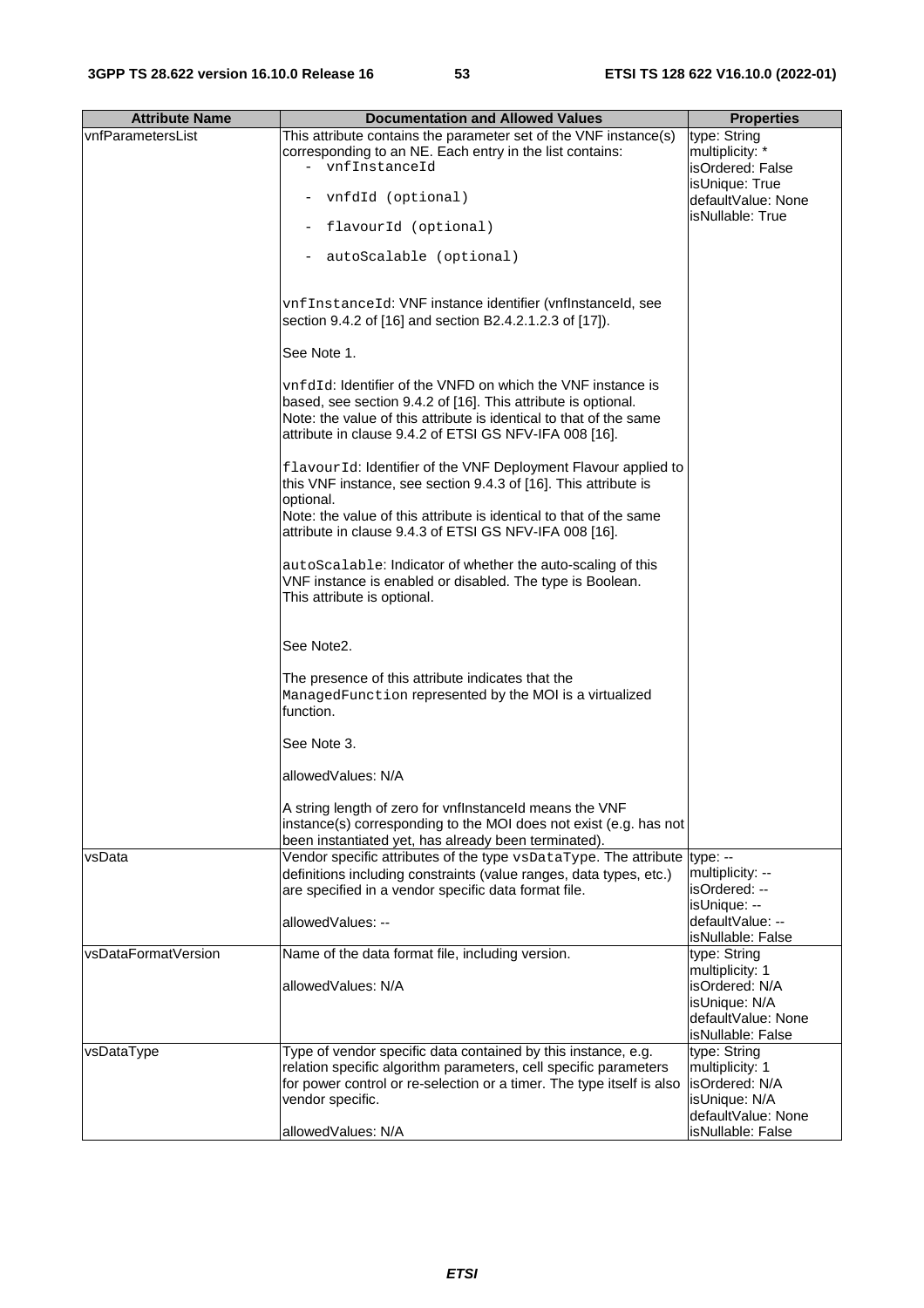| <b>Attribute Name</b>     | <b>Documentation and Allowed Values</b>                             | <b>Properties</b>                     |
|---------------------------|---------------------------------------------------------------------|---------------------------------------|
| supportedPerfMetricGroups | A set of performance metric groups. When this attribute is          |                                       |
|                           | contained in a managed object it may define performance             | type:<br><b>SupportedPerfMetricGr</b> |
|                           | metrics for this object and all descendant objects.                 | oup                                   |
|                           |                                                                     | multiplicity: *                       |
|                           | allowedValues: N/A                                                  | isOrdered: False                      |
|                           |                                                                     | isUnique: True                        |
|                           |                                                                     | defaultValue: None                    |
|                           |                                                                     | allowedValues: N/A                    |
|                           |                                                                     | isNullable: False                     |
| performanceMetrics        | List of performance metrics.                                        | type: String                          |
|                           |                                                                     | multiplicity: *                       |
|                           | Performance metrics include measurements defined in TS              | isOrdered: False                      |
|                           | 28.552 [20] and KPIs defined in TS 28.554 [28]. Performance         | isUnique: True                        |
|                           | metrics can also be specified by other SDOs, or be vendor           | defaultValue: None                    |
|                           | specific. Performance metrics are identified with their names.      | isNullable: False                     |
|                           |                                                                     |                                       |
|                           | For measurements defined in TS 28.552 [20] the name is              |                                       |
|                           | constructed as follows:                                             |                                       |
|                           | "family.measurementName.subcounter" for measurement                 |                                       |
|                           | types with subcounters                                              |                                       |
|                           | "family.measurementName" for measurement types                      |                                       |
|                           | without subcounters                                                 |                                       |
|                           | "family" for measurement families                                   |                                       |
|                           |                                                                     |                                       |
|                           | For KPIs defined in TS 28.554 [28] the name is defined in the       |                                       |
|                           | KPI definitions template as the component designated with e).       |                                       |
|                           |                                                                     |                                       |
|                           | A name can also identify a vendor specific performance metric or    |                                       |
|                           | a group of vendor specific performance metrics.                     |                                       |
|                           | allowedValues: N/A                                                  |                                       |
| rootObjectInstances       | List of object instances. Each object instance is identified by its | type: Dn                              |
|                           | DN and designates the root of a subtree that contains the root      | multiplicity: *                       |
|                           | object and all descendant objects.                                  | isOrdered: False                      |
|                           |                                                                     | isUnique: True                        |
|                           |                                                                     | defaultValue: None                    |
|                           |                                                                     | isNullable: False                     |
| reportingMethods          | List of reporting methods for performance metrics                   | type: ENUM                            |
|                           |                                                                     | multiplicity: *                       |
|                           | allowedValues:                                                      | isOrdered: False                      |
|                           | - "FILE_BASED_LOC_SET_BY_PRODUCER",                                 | isUnique: True                        |
|                           | "FILE_BASED_LOC_SET_BY_CONSUMER",                                   | defaultValue: None                    |
|                           | - "STREAM_BASED"                                                    | isNullable: False                     |
| nFServiceType             | The parameter defines the type of the managed NF service            | type: ENUM                            |
|                           | instance                                                            | multiplicity: 1                       |
|                           |                                                                     | isOrdered: N/A                        |
|                           | allowedValues: See clause 7.2 of TS 23.501[22]                      | isUnique: True                        |
|                           |                                                                     | defaultValue: None                    |
|                           |                                                                     | isNullable: False                     |
| operations                | This parameter defines set of operations supported by the           | type: Operation                       |
|                           | managed NF service instance.                                        | multiplicity: 1*                      |
|                           |                                                                     | isOrdered: False                      |
|                           | allowedValues: See TS 23.502[23] for supporting operations          | isUnique: True                        |
|                           |                                                                     | defaultValue: No default              |
|                           |                                                                     | value                                 |
|                           |                                                                     | isNullable: False                     |
| Operation.name            | This parameter defines the name of the operation of the             | type: String                          |
|                           | managed NF service instance.                                        | multiplicity: 1                       |
|                           |                                                                     | isOrdered: False                      |
|                           | allowedValues: N/A                                                  | isUnique: False                       |
|                           |                                                                     | defaultValue: None                    |
|                           |                                                                     | isNullable: True                      |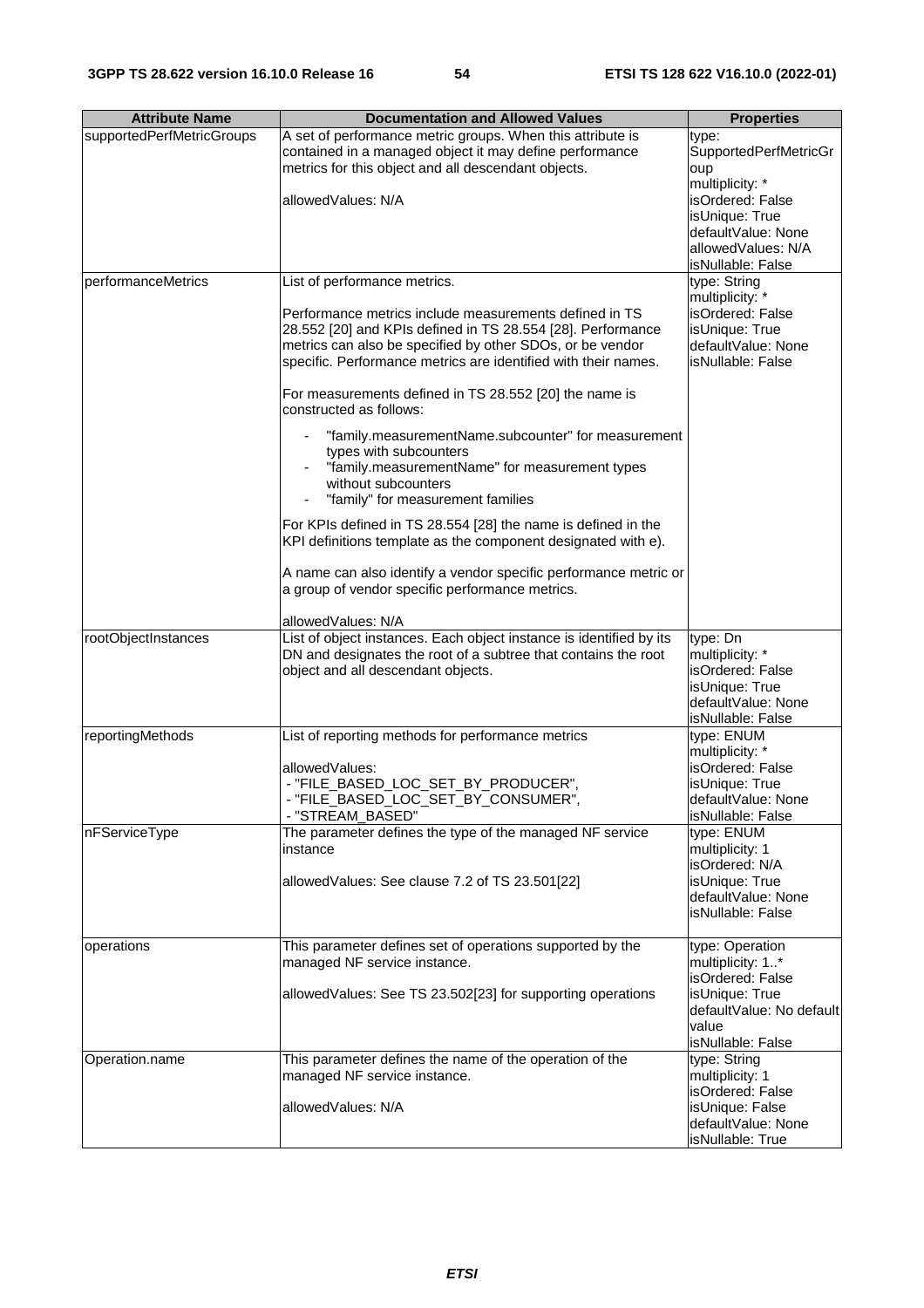| <b>Attribute Name</b> | <b>Documentation and Allowed Values</b>                                         | <b>Properties</b>  |
|-----------------------|---------------------------------------------------------------------------------|--------------------|
| allowedNFTypes        | This parameter identifies the type of network functions allowed to type: $ENUM$ |                    |
|                       | access the operation of the managed NF service instance.                        | multiplicity: 1*   |
|                       |                                                                                 | isOrdered: False   |
|                       | allowedValues: See TS 23.501[22] for NF types                                   | isUnique: True     |
|                       |                                                                                 | defaultValue: None |
|                       |                                                                                 | isNullable: False  |
| operationSemantics    | This paramerter identifies the semantics type of the operation.                 | type: ENUM         |
|                       | See TS 23.502[23]                                                               | multiplicity: 1    |
|                       |                                                                                 | isOrdered: N/A     |
|                       | allowedValues: "Request/Response", "Subscribe/Notify".                          | isUnique: N/A      |
|                       |                                                                                 | defaultValue: None |
|                       |                                                                                 | isNullable: False  |
| sAP                   | This parameter specifies the service access point of the                        | type: SAP          |
|                       |                                                                                 | multiplicity: 1    |
|                       | managed NF service instance.                                                    |                    |
|                       |                                                                                 | isOrdered: N/A     |
|                       | allowedValues: N/A                                                              | isUnique: N/A      |
|                       |                                                                                 | defaultValue: None |
|                       |                                                                                 | isNullable: False  |
| host                  | This parameter specifies the host address of the managed NF                     | type: String       |
|                       | service instance. It can be FQDN (See TS 23.003 [5]) or an IPv4                 | multiplicity: 1    |
|                       | address (See RFC 791 [24]) or an IPv6 address (See RFC 2373                     | isOrdered: False   |
|                       | $[25]$ ).                                                                       | isUnique: N/A      |
|                       |                                                                                 | defaultValue: None |
|                       | allowedValues: N/A                                                              | isNullable: False  |
| port                  | This parameter specifies the transport port of the managed NF                   | type: Integer      |
|                       | service instance.                                                               | multiplicity: 1    |
|                       |                                                                                 | isOrdered: False   |
|                       | allowedValues: 1 - 65535                                                        | isUnique: False    |
|                       |                                                                                 | defaultValue: None |
|                       |                                                                                 |                    |
|                       |                                                                                 | isNullable: False  |
| usageState            | Usage state of a managed object instance. It describes whether                  | type: ENUM         |
|                       | the resource is actively in use at a specific instant, and if so,               | multiplicity: 1    |
|                       | whether or not it has spare capacity for additional users at that               | isOrdered: N/A     |
|                       | instant.                                                                        | isUnique: N/A      |
|                       |                                                                                 | defaultValue: None |
|                       | allowedValues: "IDLE", "ACTIVE", "BUSY".                                        | isNullable: False  |
|                       | The meaning of these values is as defined in 3GPP TS 28.625                     |                    |
|                       | [21] and ITU-T X.731 [19].                                                      |                    |
| registrationState     | This parameter defines the registration status of the managed                   | type: ENUM         |
|                       | NF service instance.                                                            | multiplicity: 1    |
|                       |                                                                                 | isOrdered: N/A     |
|                       | allowedValues: "Registered", "Deregistered".                                    | isUnique: N/A      |
|                       |                                                                                 | defaultValue:      |
|                       |                                                                                 | Deregistered       |
|                       |                                                                                 | isNullable: False  |
| jobld                 | Identifier of a PerfMetricJob job.                                              | type: String       |
|                       |                                                                                 | multiplicity: 01   |
|                       |                                                                                 | isOrdered: N/A     |
|                       |                                                                                 | isUnique: N/A      |
|                       |                                                                                 |                    |
|                       |                                                                                 | defaultValue: None |
|                       |                                                                                 | isNullable: False  |
| granularityPeriod     | Granularity period used to produce measurements. The period is                  | type: Integer      |
|                       | defined in seconds.                                                             | multiplicity: 1    |
|                       |                                                                                 | isOrdered: N/A     |
|                       | See Note 4.                                                                     | isUnique: N/A      |
|                       |                                                                                 | defaultValue: None |
|                       | allowedValues: Integer with a minimum value of 1                                | isNullable: False  |
| granularityPeriods    | Granularity periods supported for the production of associated                  | type: Integer      |
|                       | measurement types. The period is defined in seconds.                            | multiplicity: *    |
|                       |                                                                                 | isOrdered: False   |
|                       | allowedValues: Integer with a minimum value of 1                                | isUnique:          |
|                       |                                                                                 | defaultValue: None |
|                       |                                                                                 | isNullable: False  |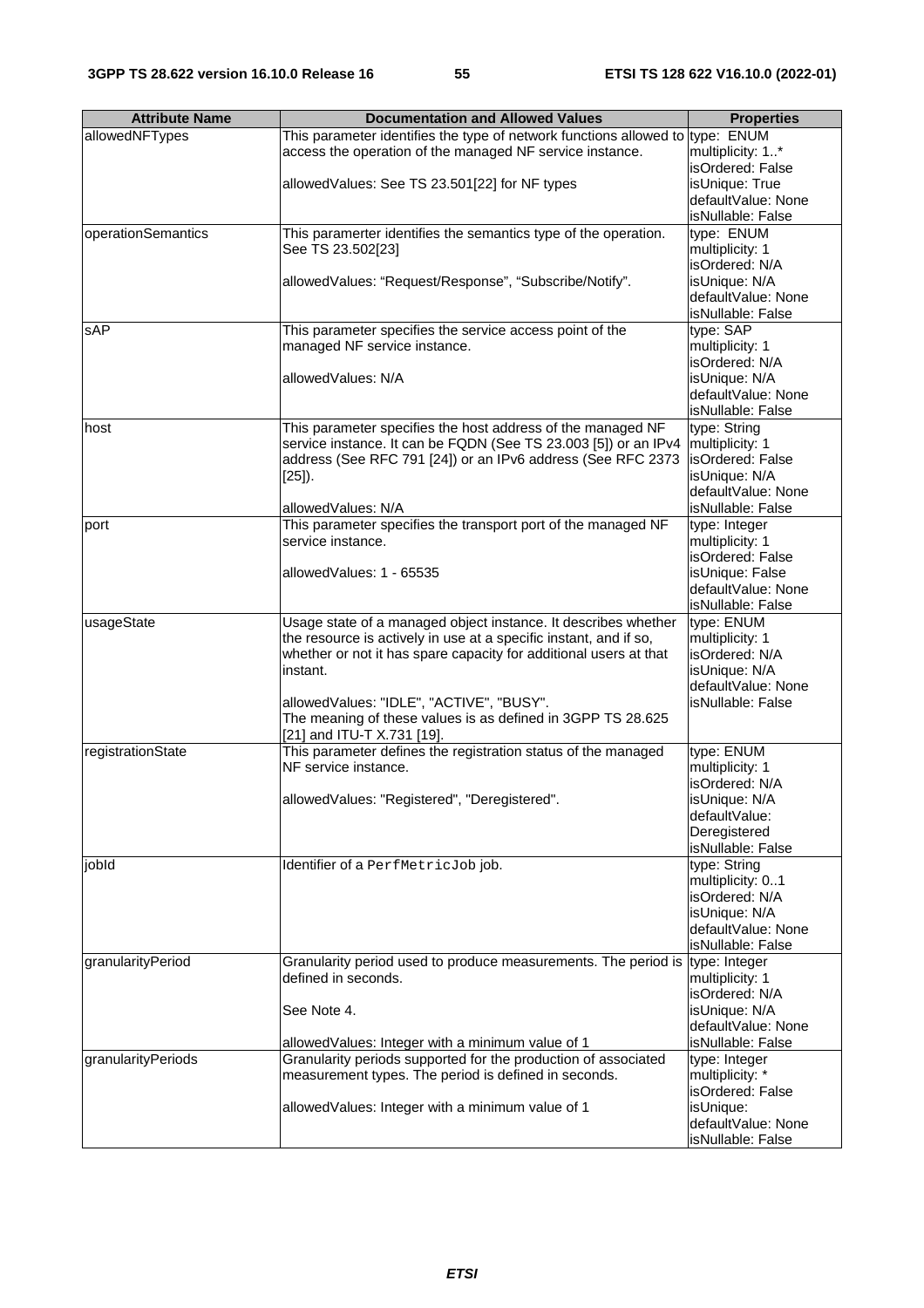| <b>Attribute Name</b> | <b>Documentation and Allowed Values</b>                                          | <b>Properties</b>    |
|-----------------------|----------------------------------------------------------------------------------|----------------------|
| reportingCtrl         | Selecting the reporting method and defining associated control                   | type: ReportingCtrl  |
|                       | parameters.                                                                      | multiplicity: 1      |
|                       |                                                                                  | isOrdered: N/A       |
|                       |                                                                                  | isUnique: N/A        |
|                       |                                                                                  | defaultValue: None   |
|                       |                                                                                  | isNullable: False    |
| fileReportingPeriod   | For the file-based reporting method this is the time window                      | type: Integer        |
|                       | during which collected measurements are stored into the same                     | multiplicity: 1      |
|                       | file before the file is closed and a new file is opened. The period              | isOrdered: N/A       |
|                       | is defined in minutes.                                                           | isUnique: N/A        |
|                       |                                                                                  | defaultValue: None   |
|                       | allowedValues: Multiples of granularityPeriod                                    | isNullable: False    |
|                       |                                                                                  |                      |
| fileLocation          | File location                                                                    | type: String         |
|                       |                                                                                  | multiplicity: 1      |
|                       | allowedValues: Not applicable.                                                   | isOrdered: N/A       |
|                       |                                                                                  | isUnique: N/A        |
|                       |                                                                                  | defaultValue: None   |
|                       |                                                                                  | isNullable: True     |
| streamTarget          | The stream target for the stream-based reporting method.                         | type: String         |
|                       |                                                                                  | multiplicity: 1      |
|                       | allowedValues: N/A                                                               | isOrdered: N/A       |
|                       |                                                                                  | isUnique: N/A        |
|                       |                                                                                  | defaultValue: None   |
|                       |                                                                                  | isNullable: True     |
| administrativeState   | Administrative state of a managed object instance. The                           | type: ENUM           |
|                       | administrative state describes the permission to use or                          | multiplicity: 1      |
|                       | prohibition against using the object instance. The adminstrative                 | isOrdered: N/A       |
|                       | state is set by the MnS consumer.                                                | isUnique: N/A        |
|                       |                                                                                  | defaultValue: LOCKED |
|                       | allowedValues: LOCKED, UNLOCKED.                                                 | isNullable: False    |
| operationalState      | Operational state of manged object instance. The operational                     | type: ENUM           |
|                       | state describes if an object instance is operable ("ENABLED") or                 | multiplicity: 1      |
|                       | inoperable ("DISABLED"). This state is set by the object instance isOrdered: N/A |                      |
|                       | or the MnS producer and is hence READ-ONLY.                                      | isUnique: N/A        |
|                       |                                                                                  | defaultValue:        |
|                       | allowedValues: ENABLED, DISABLED.                                                | <b>DISABLED</b>      |
|                       |                                                                                  | isNullable: False    |
| alarmRecords          | List of alarm records                                                            | type: AlarmRecord    |
|                       |                                                                                  | multiplicity: *      |
|                       | allowedValues: N/A                                                               | isOrdered: N/A       |
|                       |                                                                                  | isUnique: True       |
|                       |                                                                                  | Idefault value: None |
|                       |                                                                                  | isNullable: True     |
| numOfAlarmRecords     | Number of alarm records in the AlarmList.                                        | type: integer        |
|                       |                                                                                  | multiplicity: 1      |
|                       | allowedValues: 0 to x where x is vendor specific.                                | isOrdered: N/A       |
|                       |                                                                                  | isUnique: N/A        |
|                       |                                                                                  | defaultValue: None   |
|                       |                                                                                  | isNullable: False    |
| lastModification      | Time an alarm record was modified the last time                                  | type: DateTime       |
|                       |                                                                                  | multiplicity: 1      |
|                       | allowedValues: N/A                                                               | isOrdered: N/A       |
|                       |                                                                                  | isUnique: N/A        |
|                       |                                                                                  | defaultValue: None   |
|                       |                                                                                  | isNullable: False    |
| tjJobType             | It specifies the MDT mode and it specifies also whether the                      | type: ENUM           |
|                       | TraceJob represents only MDT, Logged MBSFN MDT, Trace or                         | multiplicity: 1      |
|                       | a combined Trace and MDT job. The attribute is applicable for                    | isOrdered: N/A       |
|                       | Trace, MDT, RCEF and RLF reporting.                                              | isUnique: N/A        |
|                       | See the clause 5.9a of TS 32.422 [30] for additional details on                  | defaultValue:        |
|                       | the allowed values.                                                              | TRACE_ONLY           |
|                       |                                                                                  | isNullable: False    |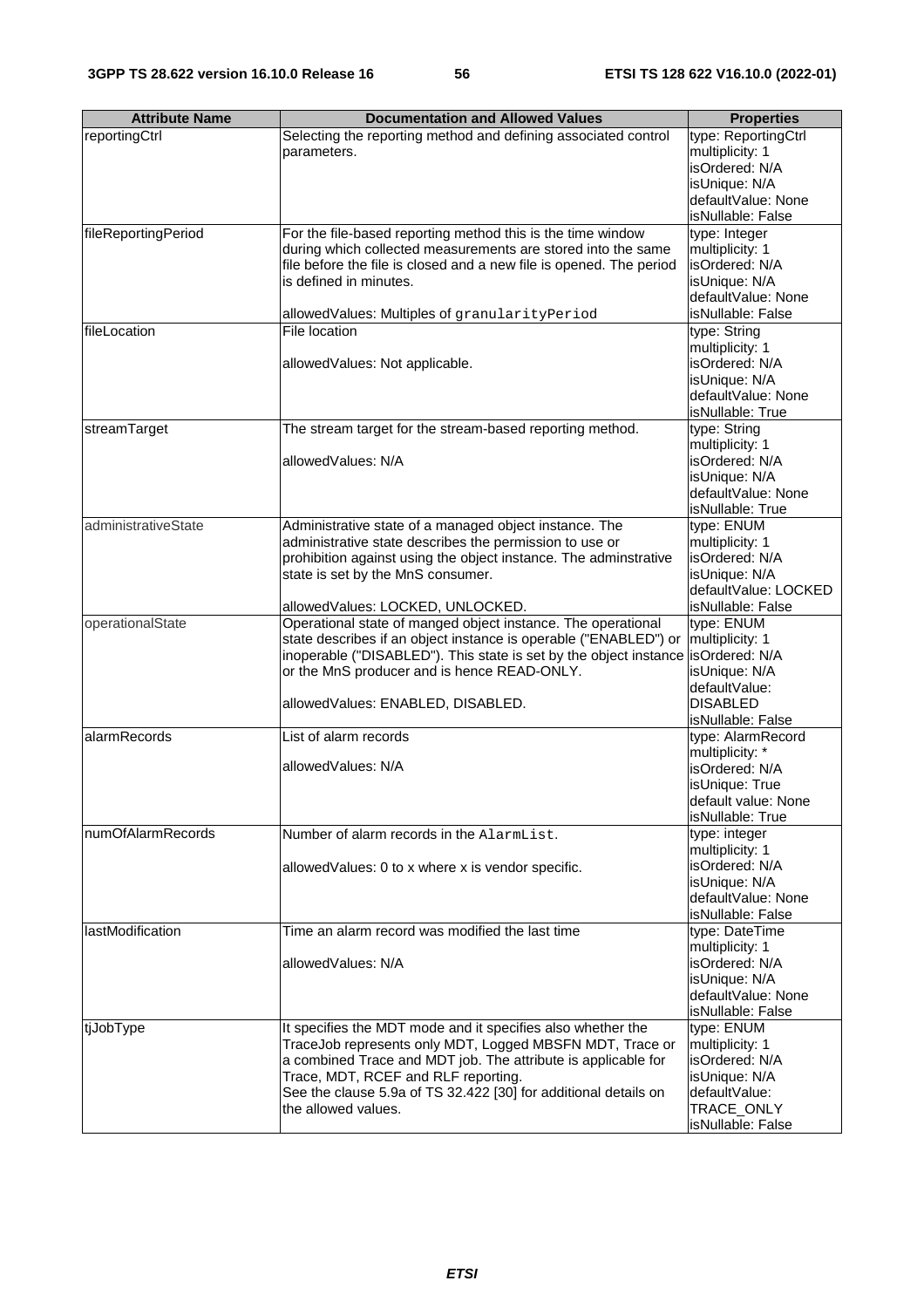| <b>Attribute Name</b>             | <b>Documentation and Allowed Values</b>                                                                                                                                                                                                                                                                                                                                                                           | <b>Properties</b>                                                                                                       |
|-----------------------------------|-------------------------------------------------------------------------------------------------------------------------------------------------------------------------------------------------------------------------------------------------------------------------------------------------------------------------------------------------------------------------------------------------------------------|-------------------------------------------------------------------------------------------------------------------------|
| tjListOfInterfaces                | It specifies the interfaces that need to be traced. The attribute is<br>applicable only for Trace. In case this attribute is not used, it<br>carries a null semantic.<br>See the clause 5.5 of TS 32.422 [30] for additional details on the<br>allowed values.                                                                                                                                                    | type: ENUM<br>multiplicity: 1*<br>isOrdered: N/A<br>isUnique: N/A<br>defaultValue: No<br>isNullable: True               |
| tjListOfNeTypes                   | It specifies the network element types where the trace should be<br>activated. The attribute is applicable only for Trace with<br>Signalling Based Trace activation. In case this attribute is not<br>used, it carries a null semantic.<br>See the clause 5.4 of TS 32.422 [30] for additional details on the<br>allowed values.                                                                                  | type: ENUM<br>multiplicity: 1*<br>isOrdered: N/A<br>isUnique: N/A<br>defaultValue: No<br>isNullable: True               |
| tjPLMNTarget                      | It specifies which PLMN that the subscriber of the session to be<br>recorded uses as selected PLMN. PLMN Target might differ from multiplicity: 1<br>the PLMN specified in the Trace Reference.<br>See the clause 5.9b of 3GPP TS 32.422 [30] for additional<br>details on the allowed values.                                                                                                                    | type: Plmnld<br>isOrdered: N/A<br>isUnique: True<br>defaultValue: No<br>isNullable: True                                |
|                                   | tjStreamingTraceConsumerUR   It specifies the Uniform Resource Identifier (URI) of the<br>Streaming Trace data reporting MnS consumer (a.k.a. streaming<br>target).<br>See the clause 5.9 c of TS 32.422 [30] for additional details on<br>the allowed values.                                                                                                                                                    | type: String<br>multiplicity: 1<br>isOrdered: N/A<br>isUnique: N/A<br>defaultValue: No<br>isNullable: True              |
| tjTraceCollectionEntityAddress    | It specifies the address of the Trace Collection Entity when the<br>attribute tjTraceReportingFormat is configured for the file-<br>based reporting. The attribute is applicable for both Trace and<br>MDT.<br>See the clause 5.9 of TS 32.422 [30] for additional details on the<br>allowed values.                                                                                                              | type: IpAddress<br>multiplicity: 1<br>isOrdered: N/A<br>isUnique: N/A<br>defaultValue: No<br>isNullable: True           |
| tjTraceDepth                      | It specifies the trace depth. The attribute is applicable only for<br>Trace. In case this attribute is not used, it carries a null semantic.<br>See the clause 5.3 of 3GPP TS 32.422 [30] for additional details<br>on the allowed values.                                                                                                                                                                        | type: ENUM<br>multiplicity: 1<br>isOrdered: N/A<br>isUnique: N/A<br>defaultValue:<br><b>MAXIMUM</b><br>isNullable: True |
| tjTraceReference                  | A globally unique identifier, which uniquely identifies the Trace<br>Session that is created by the TraceJob.<br>In case of shared network, it is the MCC and<br>MNC of the Participating Operator that request the trace session<br>that shall be provided.<br>The attribute is applicable for both Trace and MDT.<br>See the clause 5.6 of 3GPP TS 32.422 [30] for additional details<br>on the allowed values. | type: TraceReference<br>multiplicity: 1<br>isOrdered: N/A<br>isUnique: True<br>defaultValue: None<br>isNullable: False  |
| tjTraceRecordSessionReferen<br>ce | An identifier, which identifies the Trace Recording Session.<br>The attribute is applicable for both Trace and MDT.<br>See the clause 5.7 of 3GPP TS 32.422 [30] for additional details<br>on the allowed values.                                                                                                                                                                                                 | type: String<br>multiplicity: 1<br>isOrdered: N/A<br>isUnique: True<br>defaultValue: None<br>isNullable: False          |
| tjTraceReportingFormat            | It specifies the trace reporting format - streaming trace reporting<br>or file-based trace reporting.<br>See the clause 5.11 of 3GPP TS 32.422 [30] for additional<br>details on the allowed values.                                                                                                                                                                                                              | type: ENUM<br>multiplicity: 1<br>isOrdered: N/A<br>isUnique: N/A<br>defaultValue: FILE<br>isNullable: False             |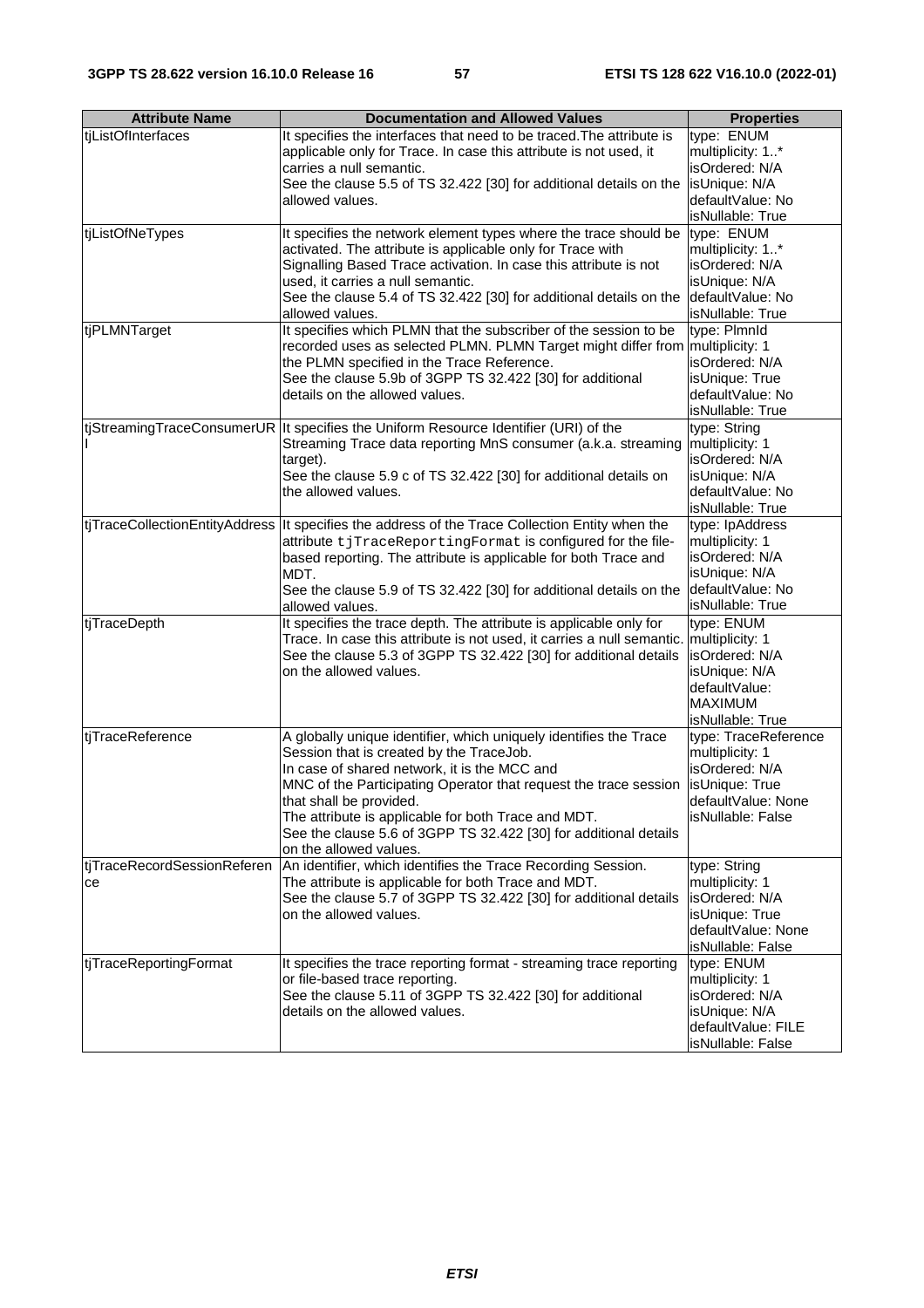| <b>Attribute Name</b> | <b>Documentation and Allowed Values</b>                                                                                                                                                                                                                                                                                                                                                                                                                                                                                                                                                                                                                                                                                                                                                                                                                                                                                                                                                                                                                                                                                                                                                                                     | <b>Properties</b>                                                                                        |
|-----------------------|-----------------------------------------------------------------------------------------------------------------------------------------------------------------------------------------------------------------------------------------------------------------------------------------------------------------------------------------------------------------------------------------------------------------------------------------------------------------------------------------------------------------------------------------------------------------------------------------------------------------------------------------------------------------------------------------------------------------------------------------------------------------------------------------------------------------------------------------------------------------------------------------------------------------------------------------------------------------------------------------------------------------------------------------------------------------------------------------------------------------------------------------------------------------------------------------------------------------------------|----------------------------------------------------------------------------------------------------------|
| tiTraceTarget         | It specifies the target object of the Trace and MDT. The attribute<br>is applicable for both Trace and MDT. This attribute includes the<br>ID type of the target as an enumeration and the ID value(s).                                                                                                                                                                                                                                                                                                                                                                                                                                                                                                                                                                                                                                                                                                                                                                                                                                                                                                                                                                                                                     | type: String<br>multiplicity: 1<br>isOrdered: N/A                                                        |
|                       | The tjTraceTarget shall be "PUBLIC_ID" in case of a<br>Management Based Activation is done to an SCSCFFunction<br>(Serving Call Session Control Function) or PCSCFFunction<br>(Proxy Call Session Control Function) (TS 28.705[44]). The<br>tjTraceTarget shall be "UTRAN_CELL" only in case of the<br>UTRAN cell traffic trace function.<br>The tjTraceTarget shall be "E-UTRAN_CELL" only in case of<br>E-UTRAN cell traffic trace function.<br>The tjTraceTarget shall be "NG-RAN_CELL" only in case of<br>NR cell traffic trace function.<br>The tjTraceTarget shall be either "IMSI", "IMEI" or "IMEISV"<br>if the Trace Session is activated to any of the following<br>ManagedEntity(ies):<br>HSSFunction (Home Subscriber Server) (TS 28.705 [44])<br>MscServerFunction (Mobile Switching Centre Server) (TS<br>28.702 [45])<br>SgsnFunction (Serving GPRS Support Node) (TS 28.702[45])<br>GgsnFunction (Gateway GPRS Support Node) (TS<br>28.702[45])<br><b>BmscFunction (Broadcast Multicast Service Centre) (TS</b><br>28.702[45])<br>RncFunction (Radio Network Controller) (TS 28.652[46])<br>MmeFunction (Mobility Management Entity) (TS 28.708[47])<br>ServingGWFunction (Serving Gateway) (TS 28.708[47]) | isUnique: N/A<br>defaultValue: No<br>isNullable: True                                                    |
|                       | PGWFunction (PDN Gateway) (TS 28.708[47]).<br>The tjTraceTarget shall be either "SUPI" or "IMEISV" if the<br>Trace Session is activated to any of the following<br>ManagedEntity(ies) (TS 28.541[48]):<br>AFFunction<br>AMFFunction<br><b>AUSFunction</b><br><b>NEFFunction</b><br><b>NRFFunction</b><br><b>NSSFFunction</b><br><b>PCFFunction</b><br>SMFFunction<br><b>UPFFunction</b><br><b>UDMFunction</b>                                                                                                                                                                                                                                                                                                                                                                                                                                                                                                                                                                                                                                                                                                                                                                                                               |                                                                                                          |
|                       | In case of signalling based MDT, the tjTraceTarget attribute<br>shall be able to carry "PUBLIC_ID", "IMSI", "IMEI", "IMEISV)" or<br>"SUPI".<br>In case of management based Immediate MDT, the<br>tjTraceTarget attribute shall be null value.<br>In case of management based Logged MDT, the<br>tjTraceTarget attribute shall carry an "eNB" or a "gNB" or an<br>"RNC". The Logged MDT should be initiated on the specified<br>eNB/gNB/RNC in tjTraceTarget.<br>In case of RLF reporting, or RCEF reporting, the<br>tjTraceTarget attribute shall be null value.                                                                                                                                                                                                                                                                                                                                                                                                                                                                                                                                                                                                                                                            |                                                                                                          |
| tjTriggeringEvent     | It specifies the triggering event parameter of the trace session.<br>The attribute is applicable only for Trace. In case this attribute is<br>not used, it carries a null semantic.<br>See the clause 5.1 of 3GPP TS 32.422 [30] for additional details<br>on the allowed values.                                                                                                                                                                                                                                                                                                                                                                                                                                                                                                                                                                                                                                                                                                                                                                                                                                                                                                                                           | type: ENUM<br>multiplicity: 1<br>isOrdered: N/A<br>isUnique: N/A<br>defaultValue: No<br>isNullable: True |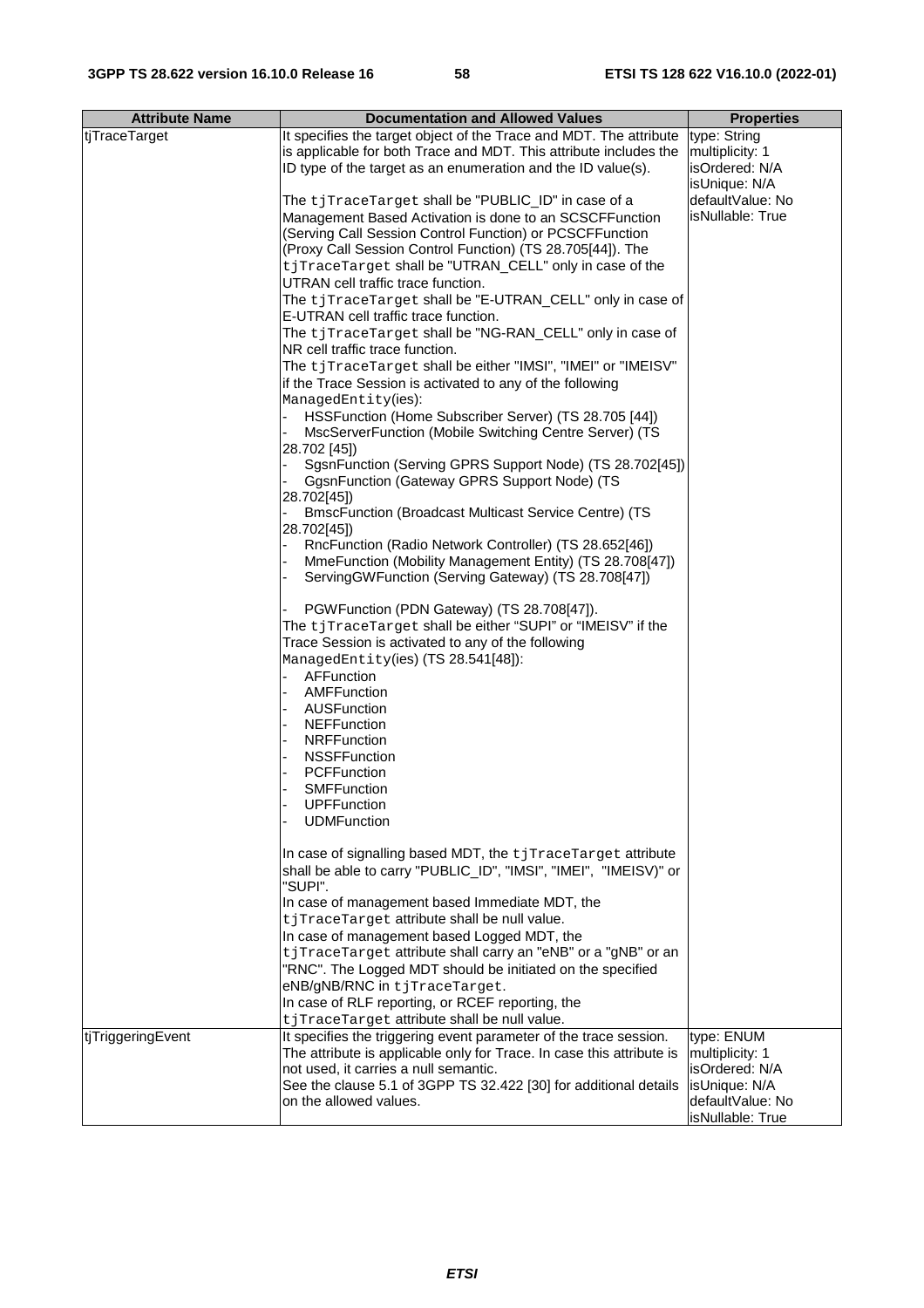| <b>Attribute Name</b>       | <b>Documentation and Allowed Values</b>                                                                                  | <b>Properties</b>                    |
|-----------------------------|--------------------------------------------------------------------------------------------------------------------------|--------------------------------------|
| tjMDTAnonymizationOfData    | It specifies the level of anonymization for management based                                                             | type: ENUM                           |
|                             | MDT.                                                                                                                     | multiplicity: 1                      |
|                             | See the clause 5.10.12 of 3GPP TS 32.422 [30] for additional                                                             | isOrdered: N/A                       |
|                             | details on the allowed values.                                                                                           | isUnique: N/A                        |
|                             |                                                                                                                          | defaultValue:                        |
|                             |                                                                                                                          | NO_IDENTITY                          |
|                             |                                                                                                                          | isNullable: True                     |
|                             | tjMDTAreaConfigurationForNei   It specifies the area for which UE is requested to perform                                | type: AreaConfig                     |
| ghCell                      | measurement logging for neighbour cells which have list of                                                               | multiplicity: 1*                     |
|                             | frequencies. If it is not configured, the UE shall perform                                                               | isOrdered: N/A                       |
|                             | measurement logging for all the neighbour cells.                                                                         | isUnique: N/A                        |
|                             | Applicable only to NR Logged MDT.                                                                                        | defaultValue: No                     |
|                             | See the clause 5.10.26 of 3GPP TS 32.422 [30] for additional                                                             | isNullable: True                     |
|                             | details on the allowed values.                                                                                           |                                      |
| tjMDTAreaScope              | It specifies MDT area scope when activates an MDT job.<br>For RLF and RCEF reporting it specifies the eNB/gNB or list of | type: AreaScope                      |
|                             | eNBs/gNBs where the RLF or RCEF reports should be collected.                                                             | multiplicity: 1*<br>isOrdered: N/A   |
|                             |                                                                                                                          | isUnique: N/A                        |
|                             | List of cells/TA/LA/RA for signalling based MDT or management                                                            | defaultValue: No                     |
|                             | based Logged MDT.                                                                                                        | isNullable: True                     |
|                             |                                                                                                                          |                                      |
|                             | List of cells for management based Immediate MDT.                                                                        |                                      |
|                             | Cell, TA, LA, RA are mutually exclusive.                                                                                 |                                      |
|                             | One or list of eNBs/gNBs for RLF and RCEF reporting                                                                      |                                      |
|                             | See the clause 5.10.2 of 3GPP TS 32.422 [30] for additional                                                              |                                      |
|                             | details on the allowed values.                                                                                           |                                      |
| tjMDTCollectionPeriodRrmLte | It specifies the collection period for collecting RRM configured                                                         | type: ENUM                           |
|                             | measurement samples for M3 in LTE. The attribute is applicable                                                           | multiplicity: 1                      |
|                             | only for Immediate MDT. In case this attribute is not used, it                                                           | isOrdered: N/A                       |
|                             | carries a null semantic.                                                                                                 | isUnique: N/A                        |
|                             | See the clause 5.10.20 of 3GPP TS 32.422 [30] for additional                                                             | defaultValue: No                     |
|                             | details on the allowed values.                                                                                           | isNullable: True                     |
|                             | tiMDTCollectionPeriodRrmUmt  It specifies the collection period for collecting RRM configured                            | type: ENUM                           |
| s                           | measurement samples for M3, M4, M5 in UMTS. The attribute is                                                             | multiplicity: 1                      |
|                             | applicable only for Immediate MDT. In case this attribute is not                                                         | isOrdered: N/A                       |
|                             | used, it carries a null semantic.                                                                                        | isUnique: N/A                        |
|                             | See the clause 5.10.21 of 3GPP TS 32.422 [30] for additional<br>details on the allowed values.                           | defaultValue: No<br>isNullable: True |
| tjMDTEventListForTriggeredM | It specifies event types for event triggered measurement in the                                                          | type: ENUM                           |
| easurement                  | case of logged NR MDT. Each trace session may configure at                                                               | multiplicity: 1                      |
|                             | most one event. The UE shall perform logging of measurements   isOrdered: N/A                                            |                                      |
|                             | only upon certain condition being fulfilled:                                                                             | isUnique: N/A                        |
|                             | Out of coverage.                                                                                                         | defaultValue: No                     |
|                             | A2 event.                                                                                                                | isNullable: True                     |
|                             | See the clause 5.10.28 of 3GPP TS 32.422 [30] for additional                                                             |                                      |
|                             | details on the allowed values.                                                                                           |                                      |
| tjMDTEventThreshold         | It specifies the threshold which should trigger                                                                          | type: Integer                        |
|                             | the reporting in case A2 event reporting in LTE and NR or 1F/1I                                                          | multiplicity: 1                      |
|                             | event in UMTS. The attribute is applicable only for Immediate                                                            | isOrdered: N/A                       |
|                             | MDT and when tjMDTReportingTrigger is configured for A2<br>event in LTE and NR or 1F event or 1I event in UMTS. In case  | isUnique: N/A<br>defaultValue: No    |
|                             | this attribute is not used, it carries a null semantic.                                                                  | isNullable: True                     |
|                             | See the clauses 5.10.7 and 5.10.7a of 3GPP TS 32.422 [30] for                                                            |                                      |
|                             | additional details on the allowed values.                                                                                |                                      |
| tjMDTListOfMeasurements     | It specifies the UE measurements that shall be collected in an                                                           | type: ENUM                           |
|                             | Immediate MDT job. The attribute is applicable only for                                                                  | multiplicity: 1                      |
|                             | Immediate MDT. In case this attribute is not used, it carries a null isOrdered: N/A                                      |                                      |
|                             | semantic.                                                                                                                | isUnique: N/A                        |
|                             | See the clause 5.10.3 of 3GPP TS 32.422 [30] for additional                                                              | defaultValue: No                     |
|                             | details on the allowed values.<br>It specifies how long the MDT configuration is valid at the UE in                      | isNullable: True                     |
| tjMDTLoggingDuration        | case of Logged MDT. The attribute is applicable only for Logged                                                          | type: ENUM<br>multiplicity: 1        |
|                             | MDT and Logged MBSFN MDT. In case this attribute is not                                                                  | isOrdered: N/A                       |
|                             | used, it carries a null semantic.                                                                                        | isUnique: N/A                        |
|                             | See the clause 5.10.9 of 3GPP TS 32.422 [30] for additional                                                              | defaultValue: No                     |
|                             | details on the allowed values.                                                                                           | isNullable: True                     |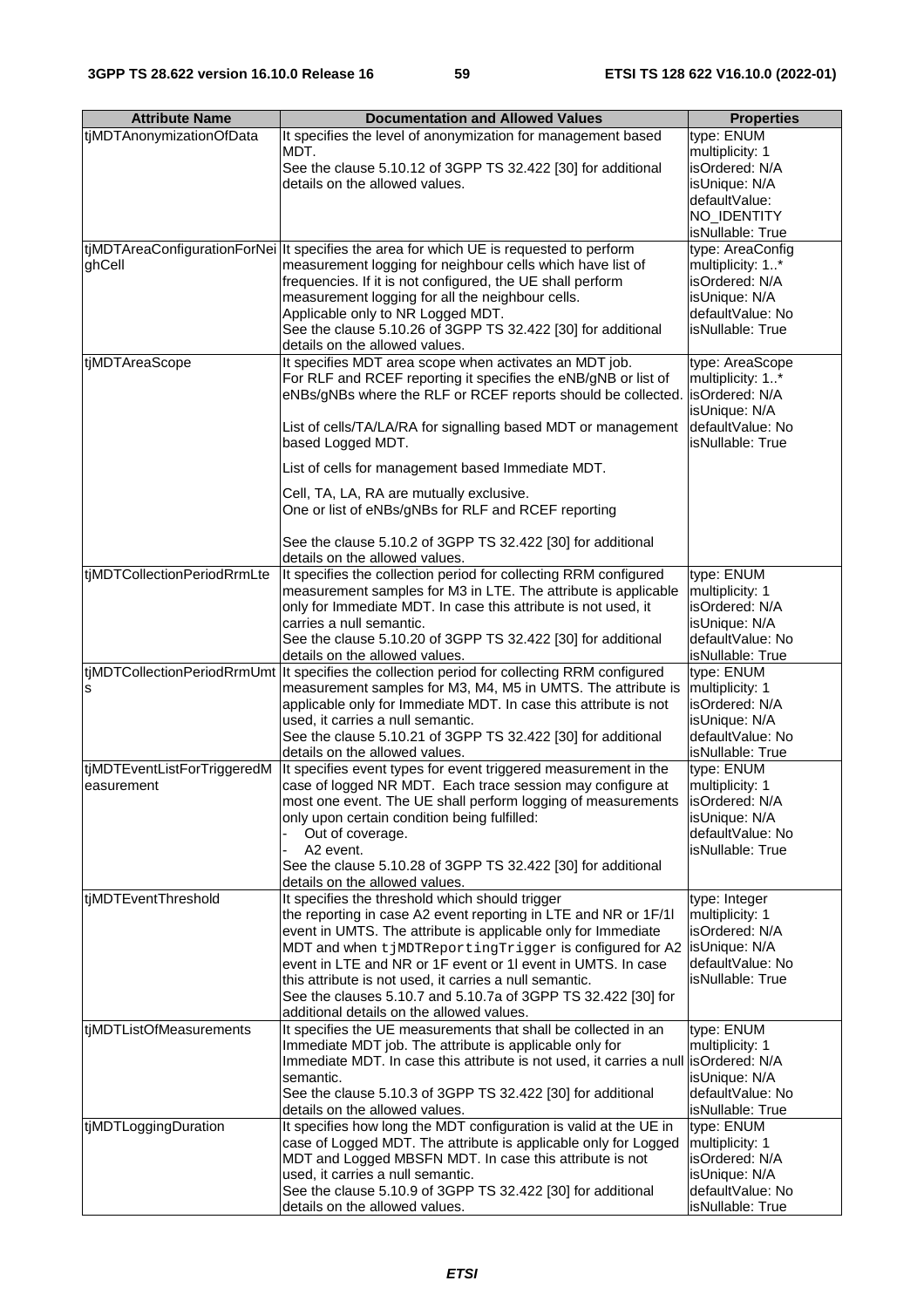| <b>Attribute Name</b>      | <b>Documentation and Allowed Values</b>                                                                                                              | <b>Properties</b>                    |
|----------------------------|------------------------------------------------------------------------------------------------------------------------------------------------------|--------------------------------------|
|                            |                                                                                                                                                      |                                      |
| tjMDTLoggingInterval       | It specifies the periodicty for Logged MDT. The attribute is                                                                                         | type: ENUM                           |
|                            | applicable only for Logged MDT and Logged MBSFN MDT. In                                                                                              | multiplicity: 1                      |
|                            | case this attribute is not Sused, it carries a null semantic.                                                                                        | isOrdered: N/A                       |
|                            | See the clause 5.10.8 of 3GPP TS 32.422 [30] for additional                                                                                          | isUnique: N/A                        |
|                            | details on the allowed values.                                                                                                                       | defaultValue: No                     |
|                            |                                                                                                                                                      | isNullable: True                     |
| tjMDTLoggingEventThreshold | It specifies the threshold which should trigger                                                                                                      | type: Integer                        |
|                            | the reporting in case of event based reporting of logged NR                                                                                          | multiplicity: 1                      |
|                            | MDT. The attribute is applicable only for Logged MDT and when                                                                                        | isOrdered: N/A                       |
|                            | t jMDTReportType is configured for event triggered reporting                                                                                         | isUnique: N/A                        |
|                            | and when tjMDTEventListForTriggeredMeasurement is                                                                                                    | defaultValue: No<br>isNullable: True |
|                            | configured for L1 event. In case this attribute is not used, it                                                                                      |                                      |
|                            | carries a null semantic.                                                                                                                             |                                      |
|                            | See the clause 5.10.36 of TS 32.422 [30] for additional details on                                                                                   |                                      |
|                            | the allowed values.                                                                                                                                  |                                      |
| tjMDTLoggedHysteresis      | It specifies the hysteresis used within the entry and leave                                                                                          | type: Integer                        |
|                            | condition of the L1 event based reporting of logged NR MDT.                                                                                          | multiplicity: 1                      |
|                            | The attribute is applicable only for Logged MDT, when                                                                                                | isOrdered: N/A                       |
|                            | t jMDTReportType is configured for event triggered reporting                                                                                         | isUnique: N/A                        |
|                            | and when tjMDTEventListForTriggeredMeasurement is                                                                                                    | defaultValue: No                     |
|                            | configured for L1 event. In case this attribute is not used, it                                                                                      | isNullable: True                     |
|                            | carries a null semantic.                                                                                                                             |                                      |
|                            | See the clause 5.10.37 of TS 32.422 [30] for additional details on                                                                                   |                                      |
|                            | the allowed values.                                                                                                                                  |                                      |
| tjMDTLoggedTimeToTrigger   | It specifies the threshold which should trigger                                                                                                      | type: ENUM                           |
|                            | the reporting in case of event based reporting of logged NR                                                                                          | multiplicity: 1                      |
|                            | MDT. The attribute is applicable only for Logged MDT, when                                                                                           | isOrdered: N/A                       |
|                            | t jMDTReportType is configured for event triggered reporting                                                                                         | isUnique: N/A                        |
|                            | and when tjMDTEventListForTriggeredMeasurement is                                                                                                    | defaultValue: No                     |
|                            | configured for L1 event. In case this attribute is not used, it                                                                                      | isNullable: True                     |
|                            | carries a null semantic.                                                                                                                             |                                      |
|                            | See the clauses 5.10.38 of TS 32.422 [30] for additional details                                                                                     |                                      |
|                            | on the allowed values.                                                                                                                               |                                      |
| tjMDTMBSFNAreaList         | The MBSFN Area consists of a MBSFN Area ID and Carrier                                                                                               | type: MbsfnArea                      |
|                            | Frequency (EARFCN). The target MBSFN area List can have up                                                                                           | multiplicity: 18                     |
|                            | to 8 entries. This parameter is applicable only if the job type is                                                                                   | isOrdered: N/A                       |
|                            | Logged MBSFN MDT.                                                                                                                                    | isUnique: N/A                        |
|                            | See the clause 5.10.25 of TS 32.422 [30] for additional details                                                                                      | defaultValue: No                     |
|                            | on the allowed values.                                                                                                                               | isNullable: True                     |
|                            | tiMDTMeasurementPeriodLTE   It specifies the collection period for the Data Volume (M4) and<br>Scheduled IP throughput measurements (M5) for LTE MDT | type: ENUM<br>multiplicity: 1        |
|                            | taken by the eNB. The attribute is applicable only for Immediate                                                                                     | isOrdered: N/A                       |
|                            | MDT. In case this attribute is not used, it carries a null semantic.                                                                                 |                                      |
|                            | See the clause 5.10.23 of TS 32.422 [30] for additional details                                                                                      | isUnique: N/A<br>defaultValue: No    |
|                            | on the allowed values.                                                                                                                               | isNullable: True                     |
| tjMDTCollectionPeriodM6Lte | It specifies the collection period for the Packet Delay                                                                                              | type: ENUM                           |
|                            | measurement (M6) for MDT taken by the eNB. The attribute is                                                                                          | multiplicity: 1                      |
|                            | applicable only for Immediate MDT. In case this attribute is not                                                                                     | isOrdered: N/A                       |
|                            | used, it carries a null semantic.                                                                                                                    | isUnique: N/A                        |
|                            | See the clause 5.10.32 of TS 32.422 [30] for additional details                                                                                      | defaultValue: No                     |
|                            | on the allowed values.                                                                                                                               | isNullable: True                     |
| tjMDTCollectionPeriodM7Lte | It specifies the collection period for the Packet Loss Rate                                                                                          | type: ENUM                           |
|                            | measurement (M7) for LTE MDT taken by the eNB. The attribute                                                                                         | multiplicity: 1                      |
|                            | is applicable only for Immediate MDT. In case this attribute is not                                                                                  | isOrdered: N/A                       |
|                            | used, it carries a null semantic.                                                                                                                    | isUnique: N/A                        |
|                            | See the clause 5.10.33 of TS 32.422 [30] for additional details on defaultValue: No                                                                  |                                      |
|                            | the allowed values.                                                                                                                                  | isNullable: True                     |
| tjMDTMeasurementPeriodUMT  | It specifies the collection period for the Data Volume (M6) and                                                                                      | type: ENUM                           |
| S                          | Throughput measurements (M7) for UMTS MDT taken by RNC.                                                                                              | multiplicity: 1                      |
|                            | The attribute is applicable only for Immediate MDT. In case this                                                                                     | isOrdered: N/A                       |
|                            | attribute is not used, it carries a null semantic.                                                                                                   | isUnique: N/A                        |
|                            | See the clause 5.10.22 of TS 32.422 [30] for additional details                                                                                      | defaultValue: No                     |
|                            | on the allowed values.                                                                                                                               | isNullable: True                     |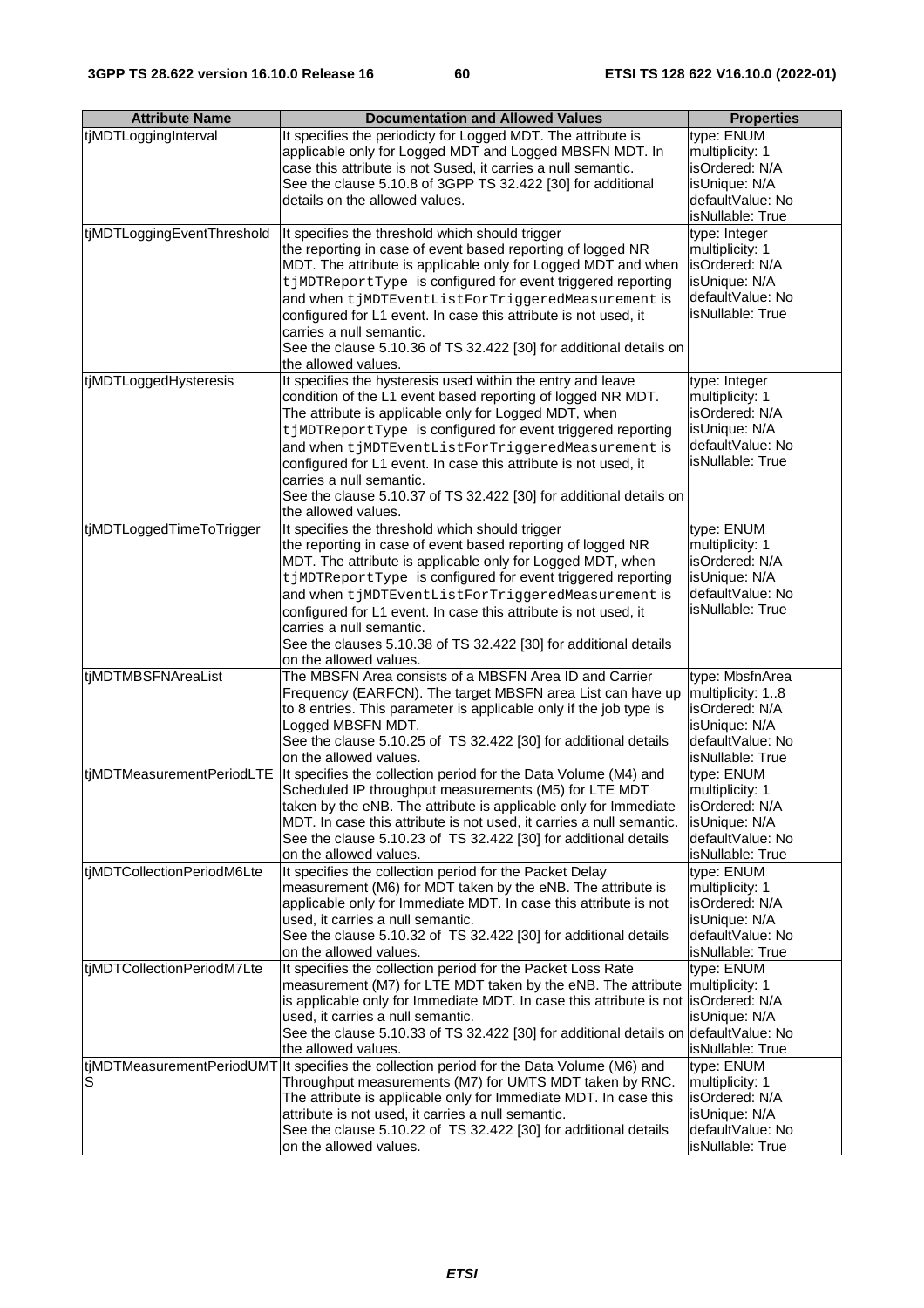| <b>Attribute Name</b>      | <b>Documentation and Allowed Values</b>                                                                                                   | <b>Properties</b>                 |
|----------------------------|-------------------------------------------------------------------------------------------------------------------------------------------|-----------------------------------|
| tjMDTCollectionPeriodRrmNR | It specifies the collection period for collecting RRM configured                                                                          |                                   |
|                            | measurement samples for M4, M5 in NR. The attribute is                                                                                    | type: ENUM<br>multiplicity: 1     |
|                            | applicable only for Immediate MDT. In case this attribute is not                                                                          | isOrdered: N/A                    |
|                            | used, it carries a null semantic.                                                                                                         | isUnique: N/A                     |
|                            | See the clause 5.10.30 of TS 32.422 [30] for additional details                                                                           | defaultValue: No                  |
|                            | on the allowed values.                                                                                                                    | isNullable: True                  |
| tjMDTCollectionPeriodM6NR  | It specifies the collection period for the Packet Delay                                                                                   | type: ENUM                        |
|                            | measurement (M6) for NR MDT taken by the gNB. The attribute                                                                               | multiplicity: 1                   |
|                            | is applicable only for Immediate MDT. In case this attribute is not                                                                       | isOrdered: N/A                    |
|                            | used, it carries a null semantic.                                                                                                         | isUnique: N/A                     |
|                            | See the clause 5.10.34 of TS 32.422 [30] for additional details                                                                           | defaultValue: No                  |
|                            | on the allowed values.                                                                                                                    | isNullable: True                  |
| tjMDTCollectionPeriodM7NR  | It specifies the collection period for the Packet Loss Rate                                                                               | type: ENUM                        |
|                            | measurement (M7) for NR MDT taken by the gNB. The attribute                                                                               | multiplicity: 1                   |
|                            | is applicable only for Immediate MDT. In case this attribute is not isOrdered: N/A                                                        |                                   |
|                            | used, it carries a null semantic.                                                                                                         | isUnique: N/A                     |
|                            | See the clause 5.10.35 of TS 32.422 [30] for additional details                                                                           | defaultValue: No                  |
|                            | on the allowed values.                                                                                                                    | isNullable: True                  |
| tjMDTM4ThresholdUmts       | It specifies the threshold which should trigger                                                                                           | type: Integer                     |
|                            | the reporting in case of event-triggered periodic reporting for M4                                                                        | multiplicity: 1                   |
|                            | (UE power headroom measurement) in UMTS. In case this                                                                                     | isOrdered: N/A                    |
|                            | attribute is not used, it carries a null semantic.<br>See the clause 5.10.39 of TS 32.422 [30] for additional details on defaultValue: No | isUnique: N/A                     |
|                            | the allowed values.                                                                                                                       | isNullable: True                  |
| tjMDTMeasurementQuantity   | It specifies the measurements that are collected in an MDT job                                                                            | type: ENUM                        |
|                            | for a UMTS MDT configured for event triggered reporting.                                                                                  | multiplicity: 1                   |
|                            | See the clause 5.10.15 of TS 32.422 [30] for additional details                                                                           | isOrdered: N/A                    |
|                            | on the allowed values.                                                                                                                    | isUnique: N/A                     |
|                            |                                                                                                                                           | defaultValue: No                  |
|                            |                                                                                                                                           | isNullable: True                  |
| tjMDTPLMNList              | It indicates the PLMNs where measurement collection, status                                                                               | type: Plmnld                      |
|                            | indication and log reporting are allowed.                                                                                                 | multiplicity: 116                 |
|                            | See the clause 5.10.24 of TS 32.422 [30] for additional details                                                                           | isOrdered: N/A                    |
|                            | on the allowed values.                                                                                                                    | isUnique: N/A                     |
|                            |                                                                                                                                           | defaultValue: No                  |
|                            |                                                                                                                                           | isNullable: True                  |
| tjMDTPositioningMethod     | It specifies what positioning method should be used in the MDT                                                                            | type: Integer                     |
|                            | job.                                                                                                                                      | multiplicity: 1                   |
|                            | See the clause 5.10.19 of TS 32.422 [30] for additional details<br>on the allowed values.                                                 | isOrdered: N/A<br>isUnique: N/A   |
|                            |                                                                                                                                           | defaultValue: No                  |
|                            |                                                                                                                                           | isNullable: True                  |
| tjMDTReportAmount          | It specifies the number of measurement reports that shall be                                                                              | type: ENUM                        |
|                            | taken for periodic reporting while the UE is in connected. The                                                                            | multiplicity: 1                   |
|                            | attribute is applicable only for Immediate MDT and when                                                                                   | isOrdered: N/A                    |
|                            | tjMDTReportingTrigger is configured for periodical                                                                                        | isUnique: N/A                     |
|                            | measurements. In case this attribute is not used, it carries a null                                                                       | defaultValue: No                  |
|                            | semantic.                                                                                                                                 | isNullable: True                  |
|                            | See the clause 5.10.6 of TS 32.422 [30] for additional details on                                                                         |                                   |
|                            | the allowed values.                                                                                                                       |                                   |
| tjMDTReportingTrigger      | It specifies whether periodic or event based measurements                                                                                 | type: ENUM                        |
|                            | should be collected. The attribute is applicable only for                                                                                 | multiplicity: 1                   |
|                            | Immediate MDT and when the tjMDTListOfMeasurements is                                                                                     | isOrdered: N/A                    |
|                            | configured for M1 (for UMTS, LTE and NR) or M2 (only for                                                                                  | isUnique: N/A                     |
|                            | UMTS). In case this attribute is not used, it carries a null                                                                              | defaultValue: No                  |
|                            | semantic.                                                                                                                                 | isNullable: True                  |
|                            | See the clause 5.10.4 of TS 32.422 [30] for additional details on                                                                         |                                   |
|                            | the allowed values.                                                                                                                       |                                   |
| tjMDTReportInterval        | It specifies the interval between the periodical measurements                                                                             | type: ENUM                        |
|                            | that shall be taken when the UE is in connected mode. The                                                                                 | multiplicity: 1                   |
|                            | attribute is applicable only for Immediate MDT and when                                                                                   | isOrdered: N/A                    |
|                            | tjMDTReportingTrigger is configured for periodical                                                                                        | isUnique: N/A<br>defaultValue: No |
|                            | measurements. In case this attribute is not used, it carries a null<br>semantic.                                                          | isNullable: True                  |
|                            | See the clause 5.10.5 of 3GPP TS 32.422 [30] for additional                                                                               |                                   |
|                            | details on the allowed values.                                                                                                            |                                   |
|                            |                                                                                                                                           |                                   |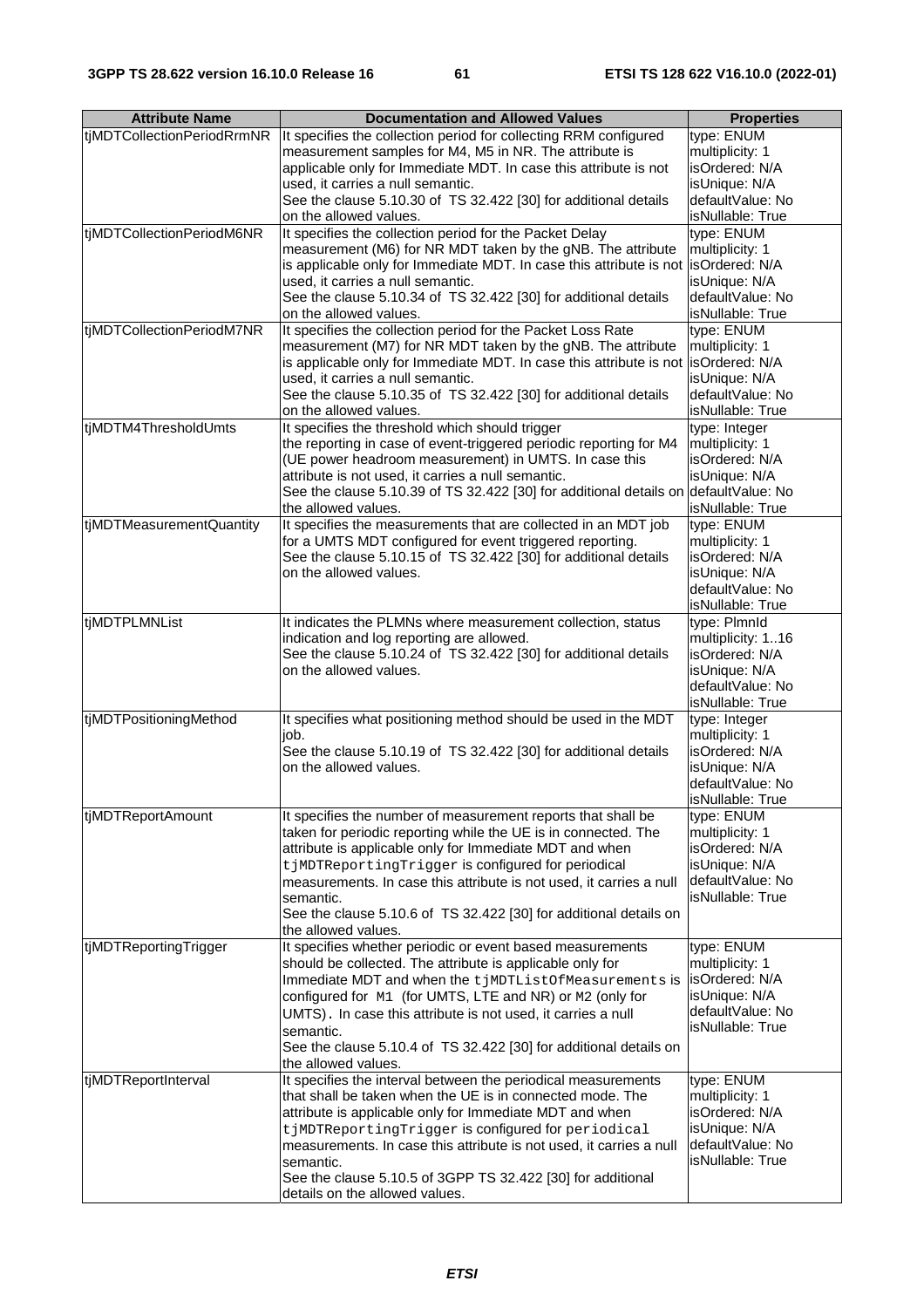| <b>Attribute Name</b>        | <b>Documentation and Allowed Values</b>                                                                                   | <b>Properties</b>                 |
|------------------------------|---------------------------------------------------------------------------------------------------------------------------|-----------------------------------|
| tjMDTReportType              | It specifies report type for logged NR MDT as:                                                                            | type: ENUM                        |
|                              | periodical.                                                                                                               | multiplicity: 1                   |
|                              | event triggered.                                                                                                          | isOrdered: N/A                    |
|                              | See the clause 5.10.27 of 3GPP TS 32.422 [30] for additional                                                              | isUnique: N/A                     |
|                              | details on the allowed values.                                                                                            | defaultValue: No                  |
|                              |                                                                                                                           | isNullable: True                  |
| tjMDTSensorInformation       | It specifies which sensor information shall be included in logged                                                         | type: ENUM                        |
|                              | NR MDT and immediate NR MDT measurement if they are                                                                       | multiplicity: 1*                  |
|                              | available. The following sensor measurement can be included or isOrdered: N/A                                             |                                   |
|                              | excluded for the UE:                                                                                                      | isUnique: N/A                     |
|                              | Barometric pressure.                                                                                                      | defaultValue: No                  |
|                              | UE speed.                                                                                                                 | isNullable: True                  |
|                              | UE orientation.                                                                                                           |                                   |
|                              | See the clause 5.10.29 of 3GPP TS 32.422 [30] for additional                                                              |                                   |
|                              | details on the allowed values.                                                                                            |                                   |
| tjMDTTraceCollectionEntityID | It specifies the TCE Id which is sent to the UE in Logged MDT.                                                            | type: Integer                     |
|                              | See the clause 5.10.11 of 3GPP TS 32.422 [30] for additional                                                              | multiplicity: 1                   |
|                              | details on the allowed values.                                                                                            | isOrdered: N/A                    |
|                              |                                                                                                                           | isUnique: N/A                     |
|                              |                                                                                                                           | defaultValue: No                  |
|                              |                                                                                                                           | isNullable: True                  |
| mcc                          | <b>Mobile Country Code</b>                                                                                                | type: Mcc                         |
|                              | allowedValues: As defined by the data type                                                                                | multiplicity: 1<br>isOrdered: N/A |
|                              |                                                                                                                           | isUnique: N/A                     |
|                              |                                                                                                                           | defaultValue: No value            |
|                              |                                                                                                                           | isNullable: False                 |
| mnc                          | <b>Mobile Network</b>                                                                                                     | type: Mnc                         |
|                              |                                                                                                                           | multiplicity: 1                   |
|                              | allowedValues: As defined by the data type                                                                                | isOrdered: N/A                    |
|                              |                                                                                                                           | isUnique: N/A                     |
|                              |                                                                                                                           | defaultValue: No value            |
|                              |                                                                                                                           | isNullable: False                 |
| traceld                      | An identifier, which identifies the Trace (together with MCC and                                                          | type: String                      |
|                              | MNC). This is a 3 byte Octet String.                                                                                      | multiplicity: 1                   |
|                              |                                                                                                                           | isOrdered: N/A                    |
|                              | See the clause 5.6 of 3GPP TS 32.422 [30] for additional details                                                          | isUnique: N/A                     |
|                              | on the allowed values.                                                                                                    | defaultValue: No value            |
|                              |                                                                                                                           | isNullable: False                 |
| freginfo                     | It specifies the carrier frequency and bands used in a cell.                                                              | type: FreqInfo                    |
|                              |                                                                                                                           | multiplicity: 1                   |
|                              |                                                                                                                           | isOrdered: N/A                    |
|                              |                                                                                                                           | isUnique: N/A                     |
|                              |                                                                                                                           | defaultValue: No value            |
|                              |                                                                                                                           | isNullable: False                 |
| arfcn                        | RF Reference Frequency as defined in TS 38.104 [35], clause                                                               | type: Integer                     |
|                              | 5.4.2.1. The frequency provided identifies the absolute frequency                                                         | multiplicity: 1                   |
|                              | position of the reference resource block (Common RB 0) of the<br>carrier. Its lowest subcarrier is also known as Point A. | isOrdered: N/A<br>isUnique: N/A   |
|                              |                                                                                                                           | defaultValue: No value            |
|                              | allowedValues: 0, 1, , 3279165                                                                                            | isNullable: False                 |
| freqBands                    | List of NR frequency operating bands. Primary NR Operating                                                                | type: Integer                     |
|                              | Band as defined in TS 38.104 [35], clause 5.4.2.3.                                                                        | multiplicity: 1*                  |
|                              | The value 1 corresponds to n1, value 2 corresponds to NR                                                                  | isOrdered: N/A                    |
|                              | operating band n2, etc.                                                                                                   | isUnique: N/A                     |
|                              |                                                                                                                           | defaultValue: No value            |
|                              | allowedValues: 1, 2, , 1024                                                                                               | isNullable: False                 |
| pciList                      | List of neighbour cells subject for MDT scope.                                                                            | type: Integer                     |
|                              |                                                                                                                           | multiplicity: 132                 |
|                              | allowedValues: 0, 1, , 1007                                                                                               | isOrdered: N/A                    |
|                              |                                                                                                                           | isUnique: N/A                     |
|                              |                                                                                                                           | defaultValue: No value            |
|                              |                                                                                                                           | isNullable: False                 |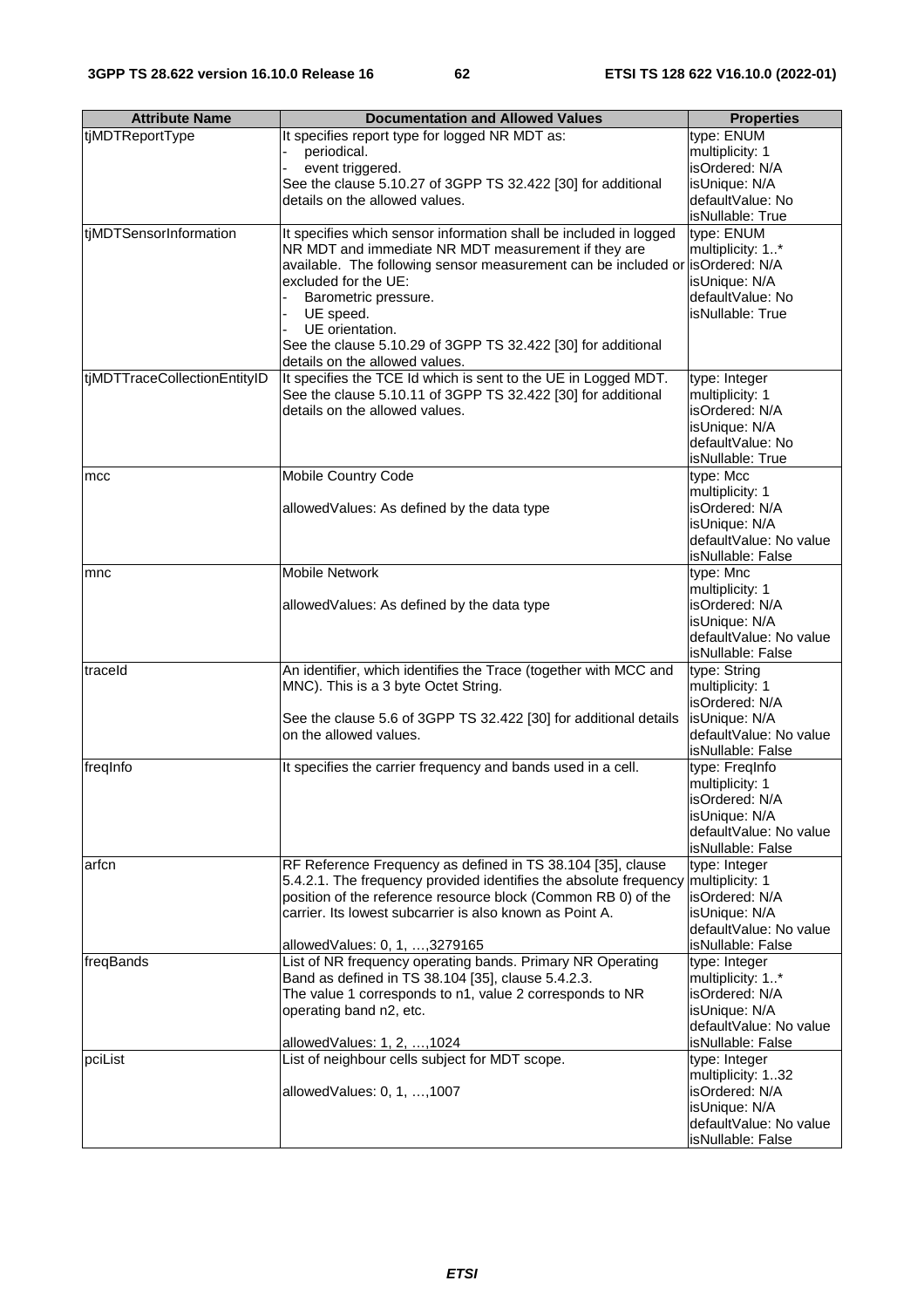|                 | <b>Documentation and Allowed Values</b><br><b>Attribute Name</b><br><b>Properties</b> |                                                                                                                                                                                              |                                          |  |  |  |  |  |
|-----------------|---------------------------------------------------------------------------------------|----------------------------------------------------------------------------------------------------------------------------------------------------------------------------------------------|------------------------------------------|--|--|--|--|--|
| tac             |                                                                                       | <b>Tracking Area Code</b>                                                                                                                                                                    | type: Tac                                |  |  |  |  |  |
|                 |                                                                                       |                                                                                                                                                                                              | multiplicity: 1<br>isOrdered: N/A        |  |  |  |  |  |
|                 |                                                                                       | allowedValues: As defined by the data type                                                                                                                                                   | isUnique: N/A                            |  |  |  |  |  |
|                 |                                                                                       |                                                                                                                                                                                              | defaultValue: No value                   |  |  |  |  |  |
|                 |                                                                                       |                                                                                                                                                                                              | isNullable: False                        |  |  |  |  |  |
| eutraCellIdList |                                                                                       | List of E-UTRAN cells identified by E-UTRAN-CGI                                                                                                                                              | type: EutraCellId                        |  |  |  |  |  |
|                 |                                                                                       |                                                                                                                                                                                              | multiplicity: 132                        |  |  |  |  |  |
|                 |                                                                                       | allowedValues: As defined by the data type                                                                                                                                                   | isOrdered: False<br>isUnique: True       |  |  |  |  |  |
|                 |                                                                                       |                                                                                                                                                                                              | defaultValue: No value                   |  |  |  |  |  |
|                 |                                                                                       |                                                                                                                                                                                              | isNullable: False                        |  |  |  |  |  |
| nrCellIdList    |                                                                                       | List of NR cells identified by NG-RAN CGI                                                                                                                                                    | type: NrCellId                           |  |  |  |  |  |
|                 |                                                                                       |                                                                                                                                                                                              | multiplicity: 132                        |  |  |  |  |  |
|                 |                                                                                       | allowed Values: As defined by the data type                                                                                                                                                  | isOrdered: False                         |  |  |  |  |  |
|                 |                                                                                       |                                                                                                                                                                                              | isUnique: True<br>defaultValue: No value |  |  |  |  |  |
|                 |                                                                                       |                                                                                                                                                                                              | isNullable: False                        |  |  |  |  |  |
| tacList         |                                                                                       | <b>Tracking Area Code list</b>                                                                                                                                                               | type: Tac                                |  |  |  |  |  |
|                 |                                                                                       |                                                                                                                                                                                              | multiplicity: 18                         |  |  |  |  |  |
|                 |                                                                                       | allowedValues: As defined by the data type                                                                                                                                                   | isOrdered: False                         |  |  |  |  |  |
|                 |                                                                                       |                                                                                                                                                                                              | isUnique: True<br>defaultValue: No value |  |  |  |  |  |
|                 |                                                                                       |                                                                                                                                                                                              | isNullable: False                        |  |  |  |  |  |
| taiList         |                                                                                       | Tracking Area Identity list                                                                                                                                                                  | type: Tai                                |  |  |  |  |  |
|                 |                                                                                       |                                                                                                                                                                                              | multiplicity: 18                         |  |  |  |  |  |
|                 |                                                                                       | allowedValues: As defined by the data type                                                                                                                                                   | isOrdered: False                         |  |  |  |  |  |
|                 |                                                                                       |                                                                                                                                                                                              | isUnique: True<br>defaultValue: No value |  |  |  |  |  |
|                 |                                                                                       |                                                                                                                                                                                              | isNullable: False                        |  |  |  |  |  |
| mbsfnAreald     |                                                                                       | <b>MBSFN Area Identifier</b>                                                                                                                                                                 | type: Integer                            |  |  |  |  |  |
|                 |                                                                                       |                                                                                                                                                                                              | multiplicity: 1                          |  |  |  |  |  |
|                 |                                                                                       | AllowedValues: 1, 2,                                                                                                                                                                         | isOrdered: N/A                           |  |  |  |  |  |
|                 |                                                                                       |                                                                                                                                                                                              | isUnique: N/A<br>defaultValue: No value  |  |  |  |  |  |
|                 |                                                                                       |                                                                                                                                                                                              | isNullable: False                        |  |  |  |  |  |
| earfcn          |                                                                                       | <b>Carrier Frequency</b>                                                                                                                                                                     | type: Integer                            |  |  |  |  |  |
|                 |                                                                                       |                                                                                                                                                                                              | multiplicity: 1                          |  |  |  |  |  |
|                 |                                                                                       | AllowedValues: 1, 2,                                                                                                                                                                         | isOrdered: N/A<br>isUnique: N/A          |  |  |  |  |  |
|                 |                                                                                       |                                                                                                                                                                                              | defaultValue: No value                   |  |  |  |  |  |
|                 |                                                                                       |                                                                                                                                                                                              | isNullable: False                        |  |  |  |  |  |
|                 |                                                                                       | NOTE 1: The value of this attribute is identical to that of the same attribute in clause 9.4.2 of ETSI GS NFV-IFA 008 [16].                                                                  |                                          |  |  |  |  |  |
|                 |                                                                                       |                                                                                                                                                                                              |                                          |  |  |  |  |  |
| NOTE 2:         |                                                                                       | The value of this attribute is identical to that of the attribute is Autoscale Enabled included in<br>vnfConfigurableProperty in clause 9.4.2 of ETSI GS NFV-IFA 008 [16].                   |                                          |  |  |  |  |  |
| NOTE 3:         |                                                                                       | The presence of the attribute vnfParametersList, whose vnfInstanceId with a string length of zero, in createMO<br>operation can trigger the instantiation of the related VNF/VNFC instances. |                                          |  |  |  |  |  |
| NOTE 4:         |                                                                                       | The GP defines the measurement data production rate. The supported rates are dependent on the capacity of                                                                                    |                                          |  |  |  |  |  |
|                 |                                                                                       | the producer involved (e.g. the processing power of the producer, the complexity of the measurement type                                                                                     |                                          |  |  |  |  |  |
|                 |                                                                                       | involved etc) and therefore, it cannot be standardized for all producers involved. The supported GPs reflects                                                                                |                                          |  |  |  |  |  |
|                 |                                                                                       | the agreement between producer and the consumer involved.                                                                                                                                    |                                          |  |  |  |  |  |
| NOTE 5:         |                                                                                       | The monitoring granularity period defines the measurements monitoring period. The supported monitoring                                                                                       |                                          |  |  |  |  |  |
|                 |                                                                                       | periods are dependent on the capacity of the producer involved (e.g. the processing power of the producer, the                                                                               |                                          |  |  |  |  |  |
|                 |                                                                                       | complexity of the measurement type involved etc) and therefore, it cannot be standardized for all producers                                                                                  |                                          |  |  |  |  |  |
|                 |                                                                                       | involved. The supported monitoring GPs reflect the agreement between producer and the consumer involved.                                                                                     |                                          |  |  |  |  |  |
| NOTE 6:         |                                                                                       | The supported threshold levels are dependent on the capacity of the producer involved (e.g. the processing                                                                                   |                                          |  |  |  |  |  |
|                 |                                                                                       | power of the producer, number of measurements being measured by the producer at the time, the complexity                                                                                     |                                          |  |  |  |  |  |
|                 |                                                                                       | of the measurement type involved etc) and therefore, it cannot be standardized for all producers involved. The                                                                               |                                          |  |  |  |  |  |
|                 |                                                                                       | supported levels can only reflect the negotiated agreement between producer and the consumer involved.                                                                                       |                                          |  |  |  |  |  |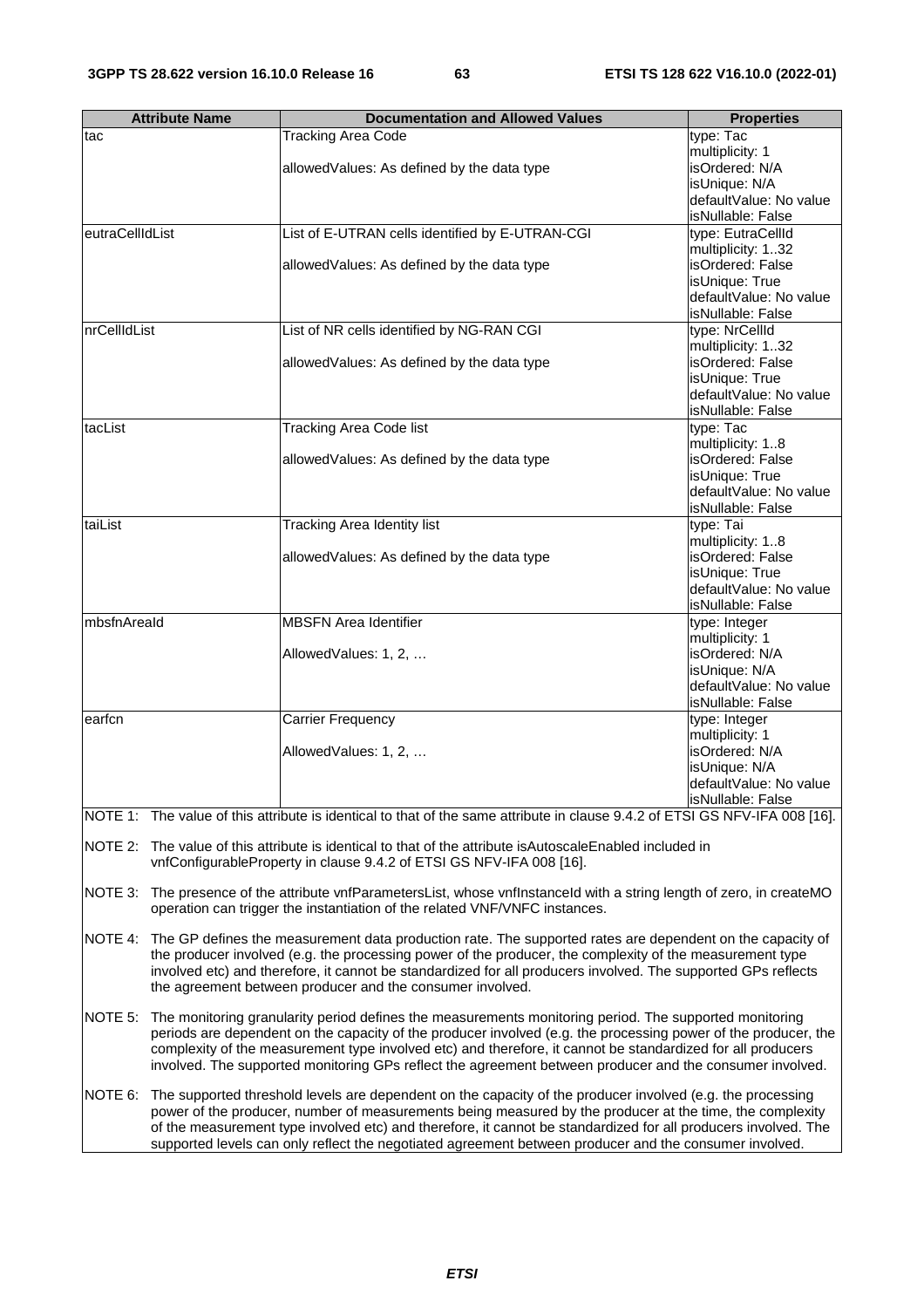## 4.4.2 Constraints

None

## 4.5 Common notifications

## 4.5.1 Alarm notifications

This clause presents a list of notifications, defined in [27], that a MnS consumer can receive. The notification header attribute objectClass/objectInstance, defined in [3], captures the DN of an instance of an IOC defined in the present document.

| <b>Name</b>                         | с<br>C | <b>Notes</b> |
|-------------------------------------|--------|--------------|
| notifyNewAlarm                      | M      |              |
| notifyClearedAlarm                  | М      |              |
| notifyChangedAlarm                  | O      |              |
| notifyChangedAlarmGeneral           | O      |              |
| notifyCorrelatedNotificationChanged | O      |              |
| notifyAckStateChanged               | O      |              |
| notifyComments                      | O      |              |
| notifyPotentialFaultyAlarmList      | O      |              |
| notifyAlarmListRebuilt              | M      |              |

## 4.5.2 Configuration notifications

This clause presents a list of notifications, defined in [27], that a MnS consumer can receive. The notification header attribute objectClass/objectInstance, defined in [3], captures the DN of an instance of an IOC defined in the present document.

| Name                            | ኈ | <b>Notes</b> |
|---------------------------------|---|--------------|
| notifyMOIObjectCreation         | ີ |              |
| notifyMOIObjectDeletion         |   |              |
| InotifyMOIAttributeValueChanges |   |              |
| notifyMOIChanges                |   |              |
| notifyEvent                     |   |              |

## 4.5.3 Threshold Crossing notifications

This clause presents a list of notifications, defined in [27], that a MnS consumer can receive. The notification header attribute objectClass/objectInstance, defined in [3], captures the DN of an instance of an IOC defined in the present document.

| ----<br>זוווסי                                 |   | --- |
|------------------------------------------------|---|-----|
| <br>Inotity<br>hold(<br>∴rossinc<br>.<br>∣nres | M |     |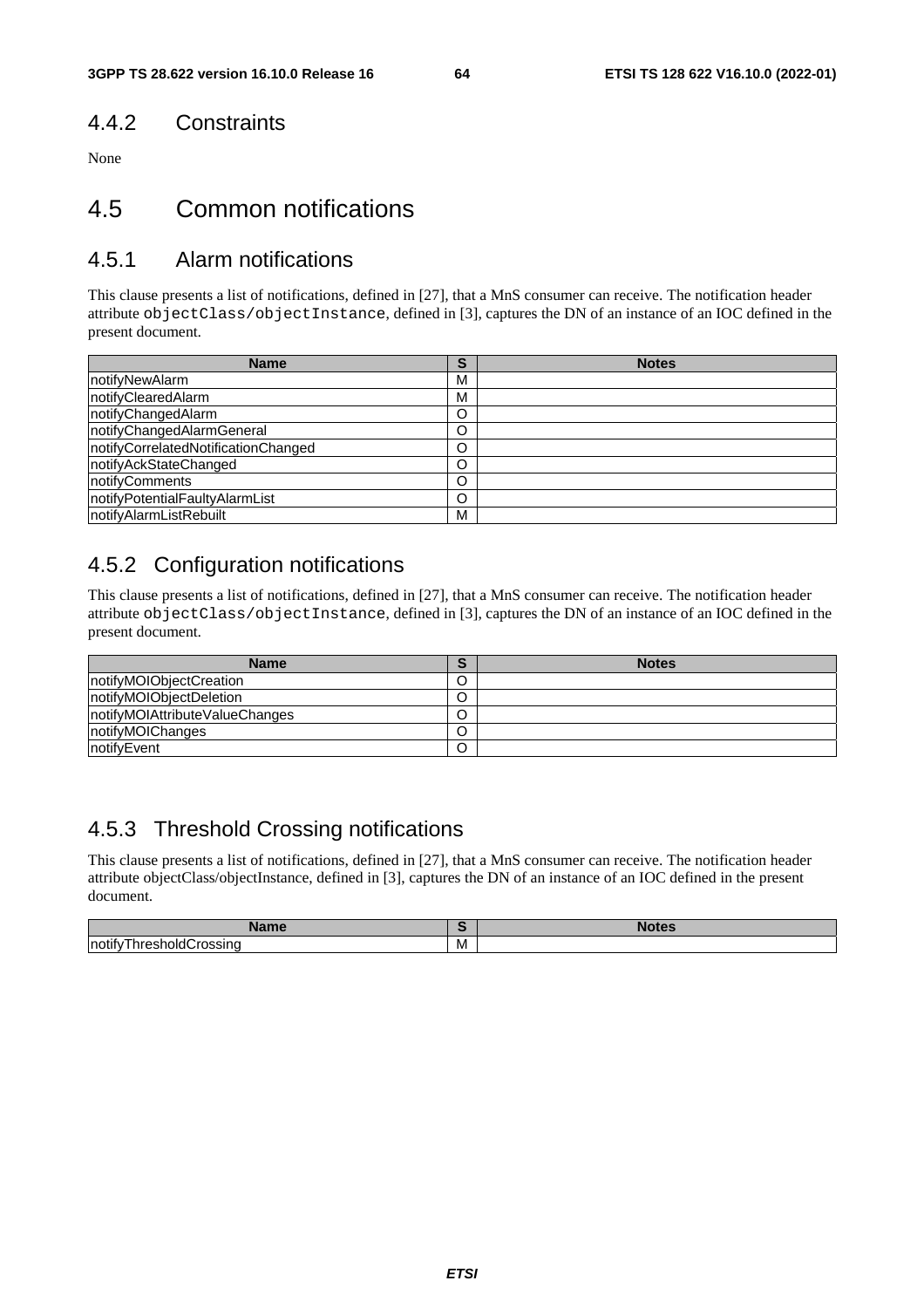## Annex A (informative): Alternate class diagram

This class diagram combines the Figure 4.2.1-1 of this document with Figure 1 of [9], the class diagram of UIM.



**Figure A-1: Alternate class diagram**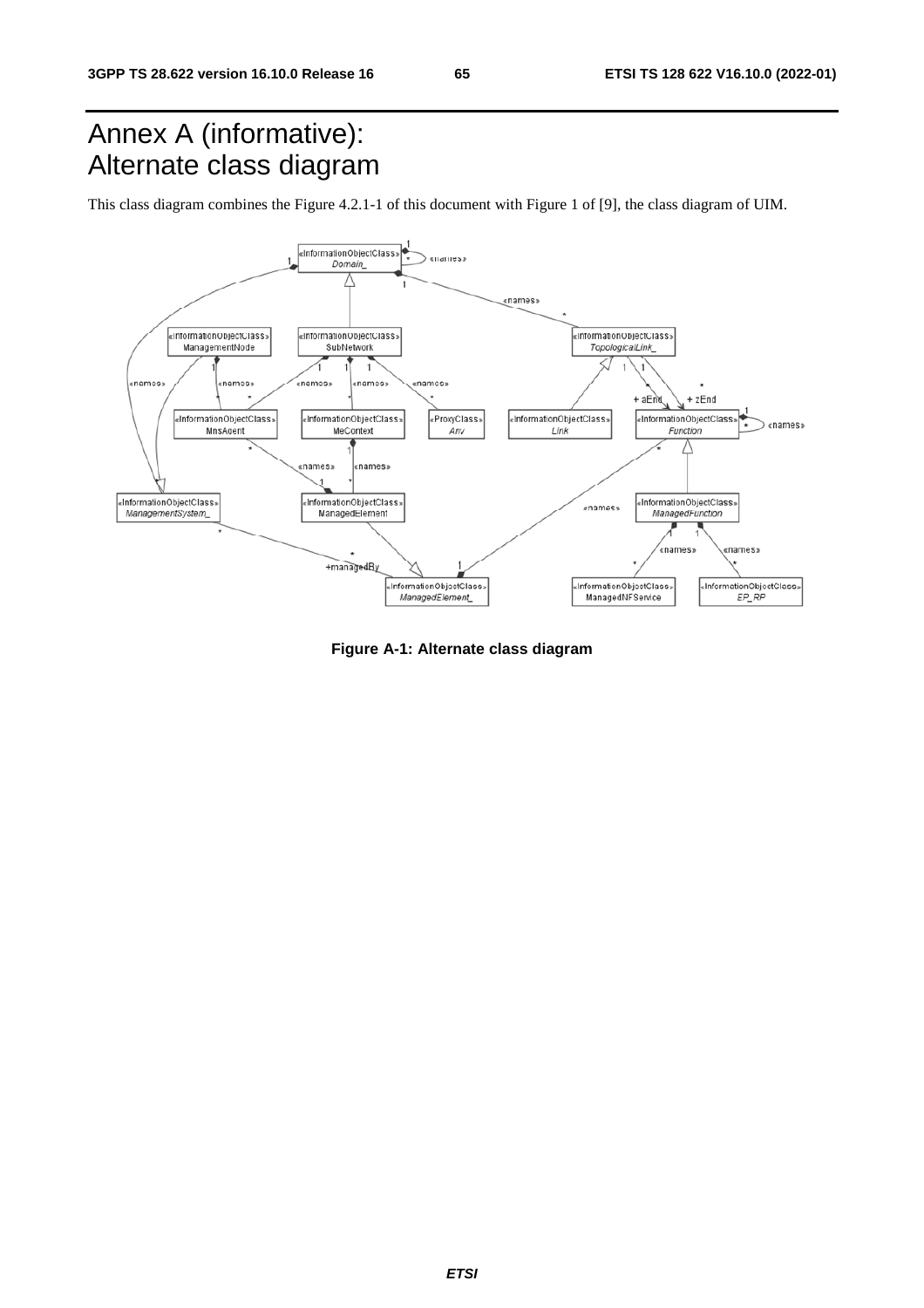## Annex B (informative): Change history

| <b>Change history</b> |              |               |           |             |                                       |                |               |  |  |
|-----------------------|--------------|---------------|-----------|-------------|---------------------------------------|----------------|---------------|--|--|
| <b>Date</b>           | TSG #        | TSG Doc.      | <b>CR</b> | <b>IRev</b> | <b>Subiect/Comment</b><br>Old         |                |               |  |  |
| 2012-12               |              |               |           |             | New version after approval            | 2.0.0          | 11.0.0        |  |  |
| 2012-02               |              |               |           |             | MCC update of TOC                     | 11.0.0 111.0.1 |               |  |  |
| 2014-06               | SA#64        | SP-140332 001 |           |             | Correction of reference               |                | 11.0.1 11.1.0 |  |  |
|                       |              | SP-140358 002 |           |             | Remove the feature support statements |                |               |  |  |
| 2014-09               | SA#65        |               |           |             | Upgrade to Rel-12                     |                | 11.1.0 12.0.0 |  |  |
| 2015-12               | <b>SA#70</b> | SP-150691 005 |           |             | Add missing id attribute for 28.622   |                | 12.0.0 12.1.0 |  |  |
| 2016-01               |              |               |           |             | Upgrade to Rel-13 (MCC)               |                | 12.1.0 13.0.0 |  |  |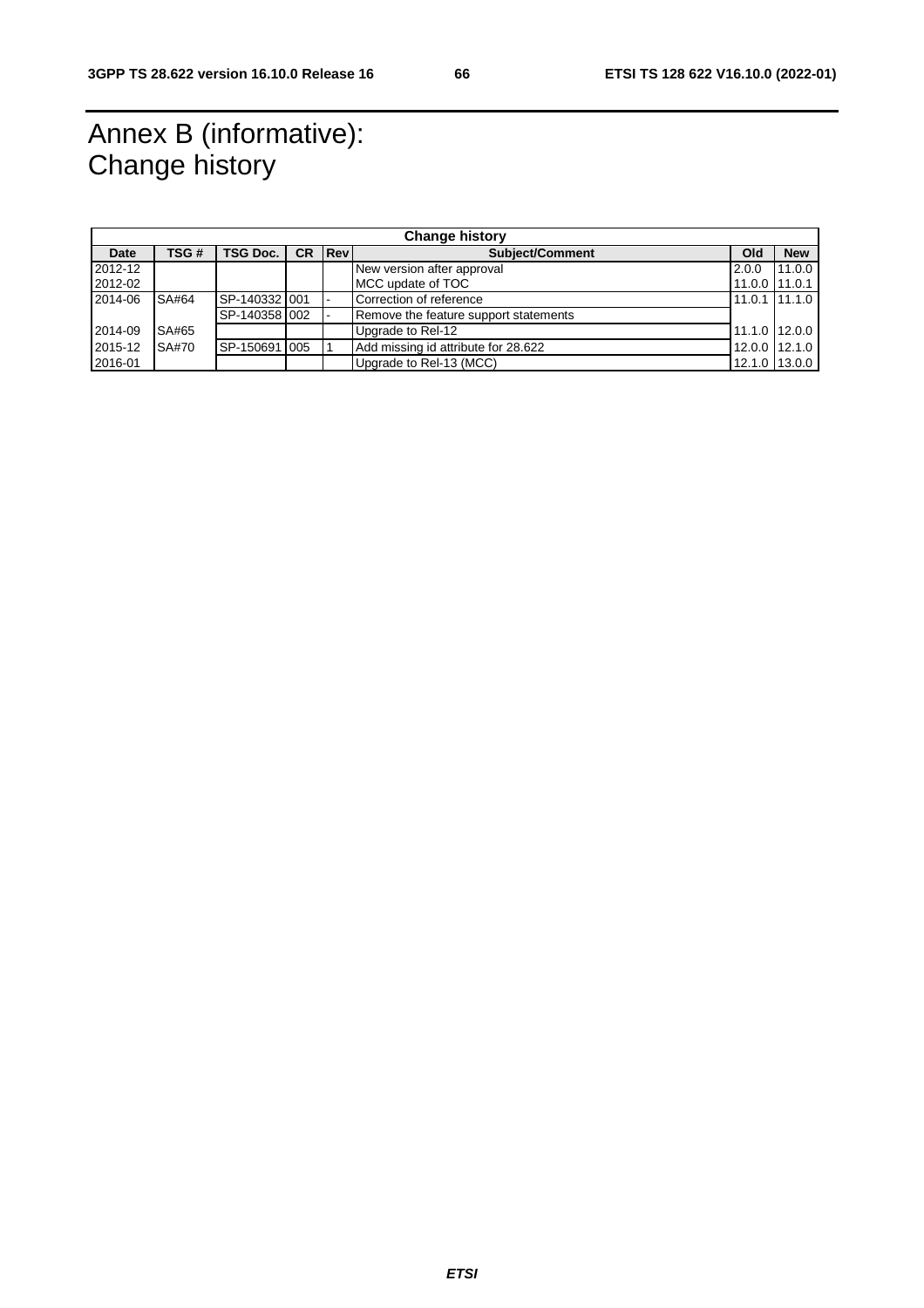|                        |                    |                        |              |                                  |                | <b>Change history</b>                                                                                     |                       |
|------------------------|--------------------|------------------------|--------------|----------------------------------|----------------|-----------------------------------------------------------------------------------------------------------|-----------------------|
| Date                   | <b>Meeting</b>     | <b>TDoc</b>            | <b>CR</b>    | Rev                              | Cat            | Subject/Comment                                                                                           | <b>New</b><br>version |
| $2016 - 12$            | SA#74              | SP-160853              | 0010         | $\blacksquare$                   | A              | Clarification on the need to show VsDataContainer self-containing<br>itself several times                 | 13.1.0                |
| 2017-03                | SA#75              | SP-170139              | 0012         | 2                                | Α              | Clarify notification triggered by VsDataContainer change                                                  | 13.2.0                |
| 2017-03                | SA#75              | SP-170143              | 0015         | 1                                | B              | Modify definitions of ME and MF to support virtualized network<br>element                                 | 14.0.0                |
| 2017-03                | SA#75              | SP-170142              | 0016         | 3                                | B              | Adding an attribute for ManagedFunction to support management<br>of virtualized NE                        | 14.0.0                |
| 2017-06                | SA#76              | SP-170510              | 0019         | $\overline{2}$                   | B              | Add VNFInfo related attributes in IOC ManagedFunction                                                     | 14.1.0                |
| 2018-01                | SA#78              | SP-170969              | 0021         | $\frac{1}{2}$                    | F              | Missing note in table of Attribute Properties                                                             | 14.2.0                |
| 2018-03                | SA#79              | SP-180060              | 0022         | $\overline{\phantom{a}}$         | В              | Add new attribute peeParametersList to IOC ManagedFunction                                                | 15.0.0                |
| 2018-06                | SA#80              | SP-180421              | 0024         | 1                                | B              | Remove references to Itf-N                                                                                | 15.1.0                |
| 2018-12                | SA#82              | SP-181156              | 0027         | $\overline{a}$                   | F              | Add the missing NRM fragment supporting network performance<br>management                                 | 15.2.0                |
| 2018-12                | SA#82              | SP-181042              | 0028         | 1                                | F              | Replace MF with ManagedFunction                                                                           | 15.2.0                |
| 2018-12                | SA#82              | SP-181042              | 0029         | 1                                | F              | Update NRM root IOCs to support slice priority                                                            | 15.2.0                |
| 2019-06                | SA#84<br>SA#84     | SP-190371<br>SP-190373 | 0031         | $\overline{c}$<br>$\overline{2}$ | B<br>B         | Add IOCs for threshold monitoring control<br>Update generic NRM Information Service to support Managed NF | 16.0.0<br>16.0.0      |
| 2019-06                |                    |                        | 0033         |                                  |                | Service Object                                                                                            |                       |
| 2019-09                | SA#85              | SP-190744              | 0038         | 2                                | Α              | Update class definition with inheritance information                                                      | 16.1.0                |
| 2019-09                | SA#85              | SP-190744              | 0043         | $\mathbf{1}$                     | A              | Correct PMControl (Add report period attribute and disambiguate<br>the delivery method attributes)        | 16.1.0                |
| 2019-09                | SA#85              | SP-190751              | 0044         | $\blacksquare$                   | A              | Correct NR definition to avoid misalignment with RAN2 and add<br>NRM definition                           | 16.1.0                |
| 2019-09                | SA#85              | SP-190744              | 0046         | 1                                | A              | Correct definitions of granularity period.                                                                | 16.1.0                |
| 2019-09                | SA#85              |                        |              |                                  |                | Correction in implementation of CR0043                                                                    | 16.1.1                |
| 2019-12                | SA#86              | SP-191158              | 0057         | 2                                | Α              | Correct definition of network resource                                                                    | 16.2.0                |
| 2019-12                | SA#86              | SP-191173              | 0059         | $\overline{2}$                   | Α              | Add measurementsList attribute into related IOCs                                                          | 16.2.0                |
| 2019-12<br>2019-12     | SA#86<br>SA#86     | SP-191166<br>SP-191166 | 0062<br>0063 | 2                                | B<br>в         | Add heartbeat control NRM fragment<br>Add notification subscription control fragment                      | 16.2.0<br>16.2.0      |
| 2020-03                | <b>SA#87E</b>      | SP-200169              | 0066         |                                  | B              | Add configurable FM.                                                                                      | 16.3.0                |
| 2020-03                | <b>SA#87E</b>      | SP-200163              | 0069         | $\mathbf{1}$                     | $\mathsf B$    | Add configurable KPI control NRM                                                                          | 16.3.0                |
| 2020-03                | <b>SA#87E</b>      | SP-200169              | 0071         | $\mathbf{1}$                     | F              | Correct definition of HeartbeatControl and attribute<br>NotificationType                                  | 16.3.0                |
| 2020-07                | SA#88-e            | SP-200489              | 0074         | 1                                | F              | Add TOP_ as parent IOC                                                                                    | 16.4.0                |
| 2020-07                | SA#88-e            | SP-200489              | 0075         | $\mathbf{1}$                     | F              | Update concept of ME and MF                                                                               | 16.4.0                |
| 2020-07                | SA#88-e            | SP-200489              | 0076         | $\overline{\phantom{a}}$         | F              | Update the attribute priorityLabel for several IOCs                                                       | 16.4.0                |
| 2020-07                | SA#88-e            | SP-200489              | 0077         | $\blacksquare$                   | F              | Updated MF description with nested clarification                                                          | 16.4.0                |
| 2020-07                | SA#88-e            | SP-200483              | 0078         | 1                                | B              | Add trace control NRM fragment stage 2                                                                    | 16.4.0                |
| 2020-07<br>2020-07     | SA#88-e<br>SA#88-e | SP-200484<br>SP-200490 | 0080<br>0083 | $\mathbf{1}$<br>$\mathbf{1}$     | D<br>F         | Fix inconsistent formatting<br>Combine class diagrams of subscription and heartbeat NRM                   | 16.4.0<br>16.4.0      |
|                        |                    |                        |              |                                  |                | control fragments (stage 2)                                                                               |                       |
| 2020-07<br>2020-07     | SA#88-e<br>SA#88-e | SP-200490<br>SP-200490 | 0084<br>0085 | 1<br>$\overline{a}$              | F<br>F         | Update PM control fragment (stage 2)<br>Clarify usage of the VsDataContainer (stage 2)                    | 16.4.0<br>16.4.0      |
| 2020-07                | SA#88-e            | SP-200490              | 0086         | 1                                | F              | Update FM control fragment (stage 2)                                                                      | 16.4.0                |
| 2020-09                | SA#89e             | SP-200729              | 0087         | 1                                | F              | Correct ThresholdMonitor definition (stage 2)                                                             | 16.5.0                |
| 2020-09                | SA#89e             | SP-200729              | 0088         | $\blacksquare$                   | F              | Correct HeartbeatControl definition and some other smaller issues<br>$(s \text{tage 2})$                  | 16.5.0                |
| 2020-09                | SA#90e             | SP-201063              | 0089         | 1                                | F              | Add new MDT specific parameter collection period for NR aligning<br>with 32.422                           | 16.6.0                |
| $2020 - 09$            | SA#90e             | SP-201057              | 0090         | 1                                | F              | Remove thresholdLevel attribute from ThresholdMonitor (stage 2)                                           | 16.6.0                |
| 2020-09                | SA#90e             | SP-201057              | 0091         | 1                                | F              | Update the perfMetricJobGroupId attribute                                                                 | 16.6.0                |
| 2020-09                | SA#90e             | SP-201057              | 0092         | $\blacksquare$                   | F              | Remove value handling from the granularityPeriod description.                                             | 16.6.0                |
| 2020-09                | SA#90e             | SP-201088              | 0093         | $\overline{a}$                   | F              | Correct the attributes description of the IOCs inherited from Top<br>and Top                              | 16.6.0                |
| 2020-09                | SA#90e             | SP-201063              | 0094         |                                  | F              | Correct 5G trace parameter for trace control                                                              | 16.6.0                |
| 2020-09                | SA#90e             | SP-201089              | 0095         | $\qquad \qquad \blacksquare$     | F              | Update notifyThresholdCrossing to be a common notification.                                               | 16.6.0                |
| 2021-03                | SA#91e             | SP-210150              | 0097         | $\blacksquare$                   | F              | Correct notification support table for ManagedElement and<br>ManagementNode                               | 16.7.0                |
| 2021-03                | SA#91e             | SP-210153              | 0099         | 1                                | F              | Correction of attribute properties and IOC inheritance description                                        | 16.7.0                |
| 2021-04                | SA#91e             |                        |              |                                  |                | Editorial cleanup with the help of the Rapporteur                                                         | 16.7.1                |
| $2021 - 06$<br>2021-06 | SA#92e<br>SA#92e   | SP-210406<br>SP-210397 | 0096<br>0100 | 3<br>1                           | F<br>F         | Replace legacy IRPAgent with MnsAgent (stage 2)<br>Addition, adaptation and cleanup of Trace/MDT related  | 16.8.0<br>16.8.0      |
| 2021-06                | SA#92e             | SP-210416              | 0102         | $\frac{1}{2}$                    | F              | parameters (stage2)<br>Align different (abbreviated) names for support qualifier to S                     | 16.8.0                |
| 2021-06                | SA#92e             | SP-210406              | 0103         | 1                                | F              | Clarify a subscription is required for notifyFileReady                                                    | 16.8.0                |
| 2021-06                | SA#92e             | SP-210406              | 0104         | 1                                | F              | Clarify definition of PerfMetricJob                                                                       | 16.8.0                |
| 2021-06                | SA#92e             | SP-210406              | 0105         | $\frac{1}{2}$                    | F              | Clarify the notification filter applies to all parameters of a<br>notification                            | 16.8.0                |
| 2021-06                | SA#92e             | SP-210406              | 0106         | ä,                               | $\overline{F}$ | Correct common notifications table                                                                        | 16.8.0                |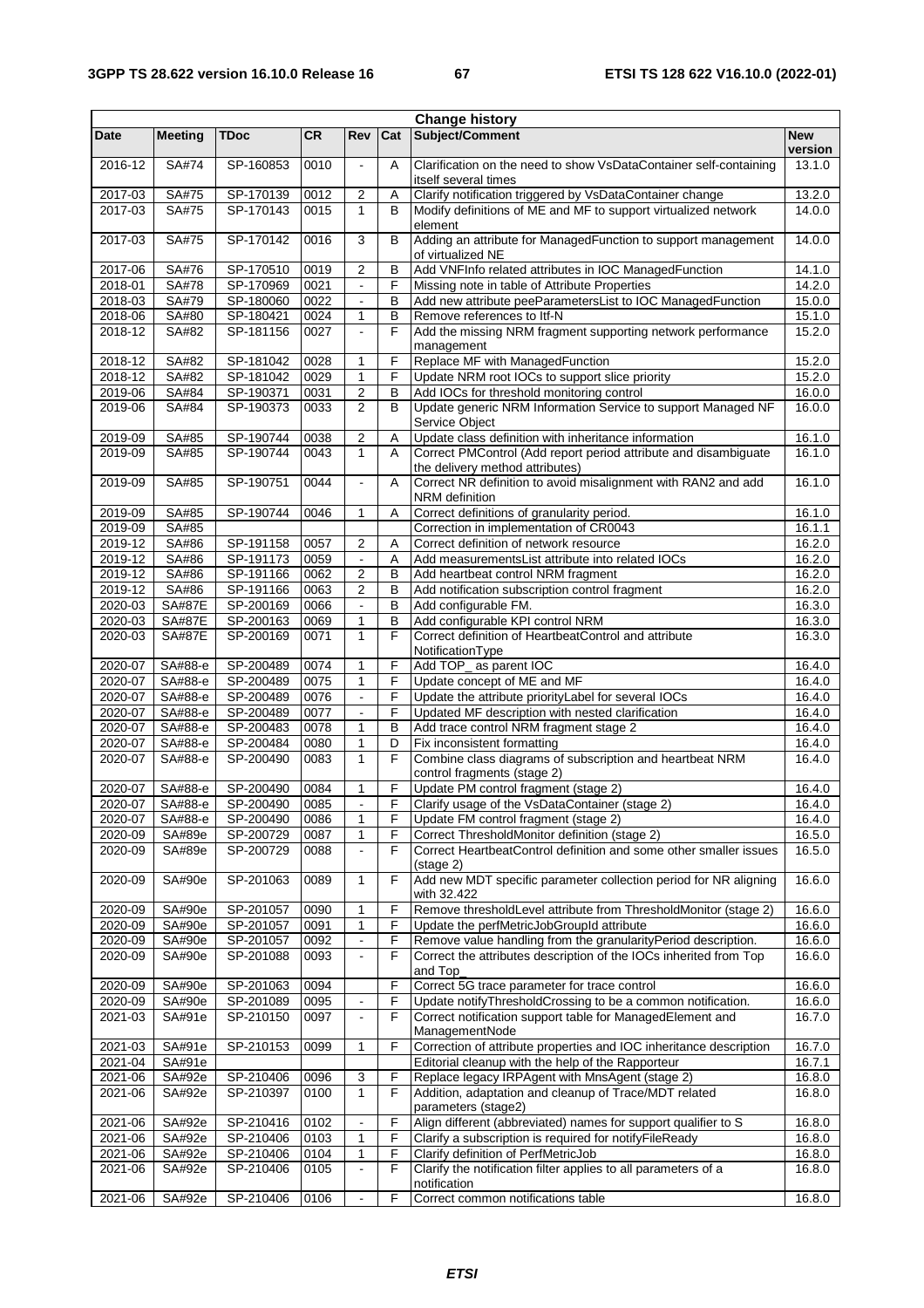| 2021-06 | SA#92e |           |      |   | Editorial fix on tables and fonts                                                          | 16.8.1  |
|---------|--------|-----------|------|---|--------------------------------------------------------------------------------------------|---------|
| 2021-09 | SA#93e | SP-210879 | 0110 | Α | Correction for vnfParametersList                                                           | 16.9.0  |
| 2021-09 | SA#93e | SP-210885 | 0111 | F | Add missing MnsAgent to class and inheritance diagrams                                     | 16.9.0  |
| 2021-09 | SA#93e | SP-210871 | 0112 | F | Add missing notification type "notifyClearedAlarm" to the attribute<br>"notificationTypes" | 16.9.0  |
| 2021-09 | SA#93e | SP-210871 | 0113 | F | Fix the issue caused by the updated NetworkSliceSubnet<br>inheritence relationship         | 16.9.0  |
| 2021-09 | SA#93e | SP-210865 | 0115 | F | Correction and clarification of reporting in TraceJob (stage2)                             | 16.9.0  |
| 2021-09 | SA#93e | SP-210865 | 0116 | c | Adaptation and cleanup of Trace/MDT related parameters (stage2)                            | 16.9.0  |
| 2021-12 | SA#94e | SP-211458 | 0121 | F | Introduce missing references                                                               | 16.10.0 |
| 2021-12 | SA#94e | SP-211478 | 0124 | Α | Update Scope to be applicable for SBMA                                                     | 16.10.0 |
| 2021-12 | SA#94e | SP-211475 | 0125 | F | Clarify behavior of NtfSubscriptionControl                                                 | 16.10.0 |